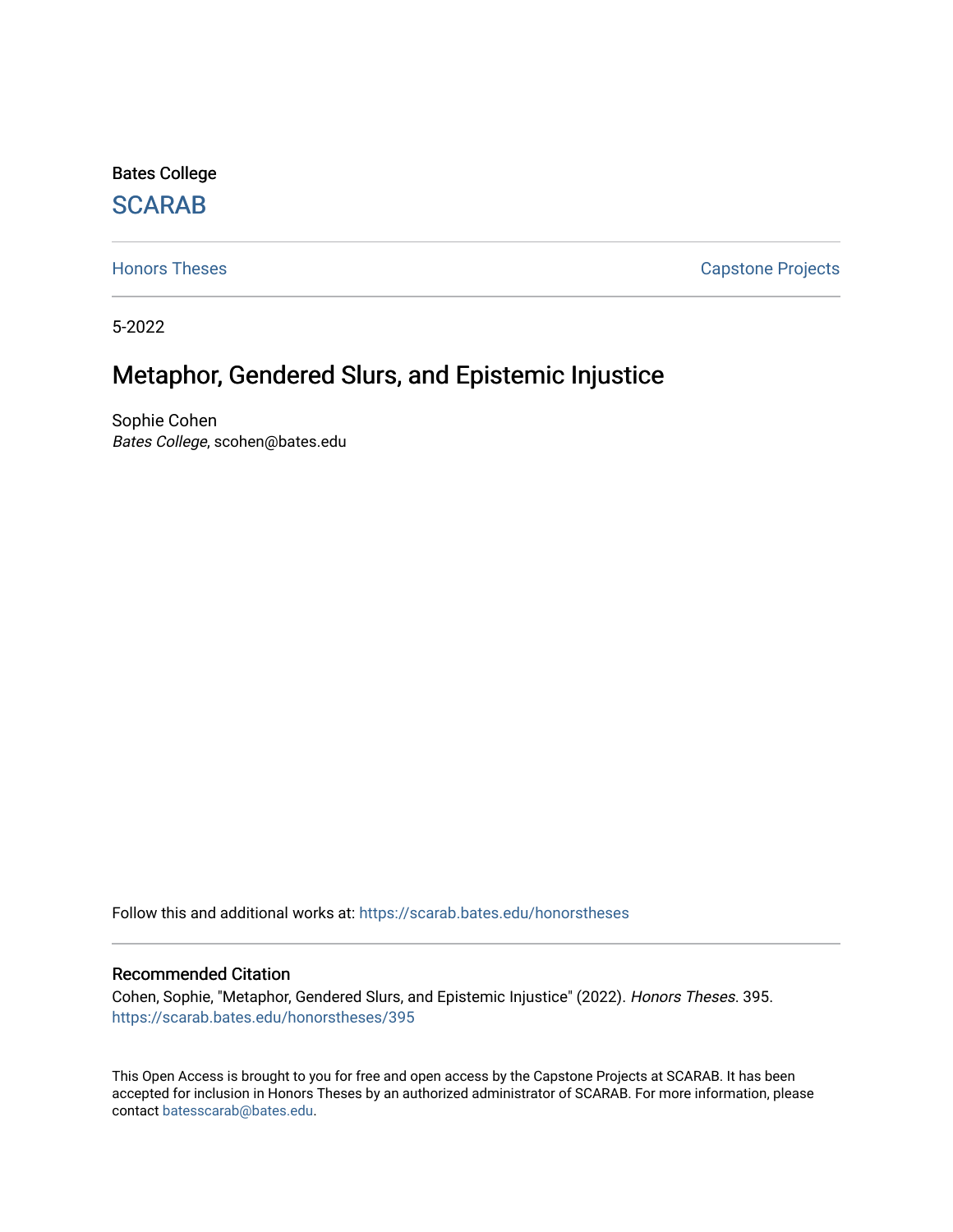## **Metaphor, Gendered Slurs, and Epistemic Injustice**

An Honors Philosophy Thesis

Presented to The Faculty of the Department of Philosophy Bates College in partial fulfillment of the requirements for the Degree of Bachelor of Arts by Sophie Cohen Lewiston, Maine 03.30.2022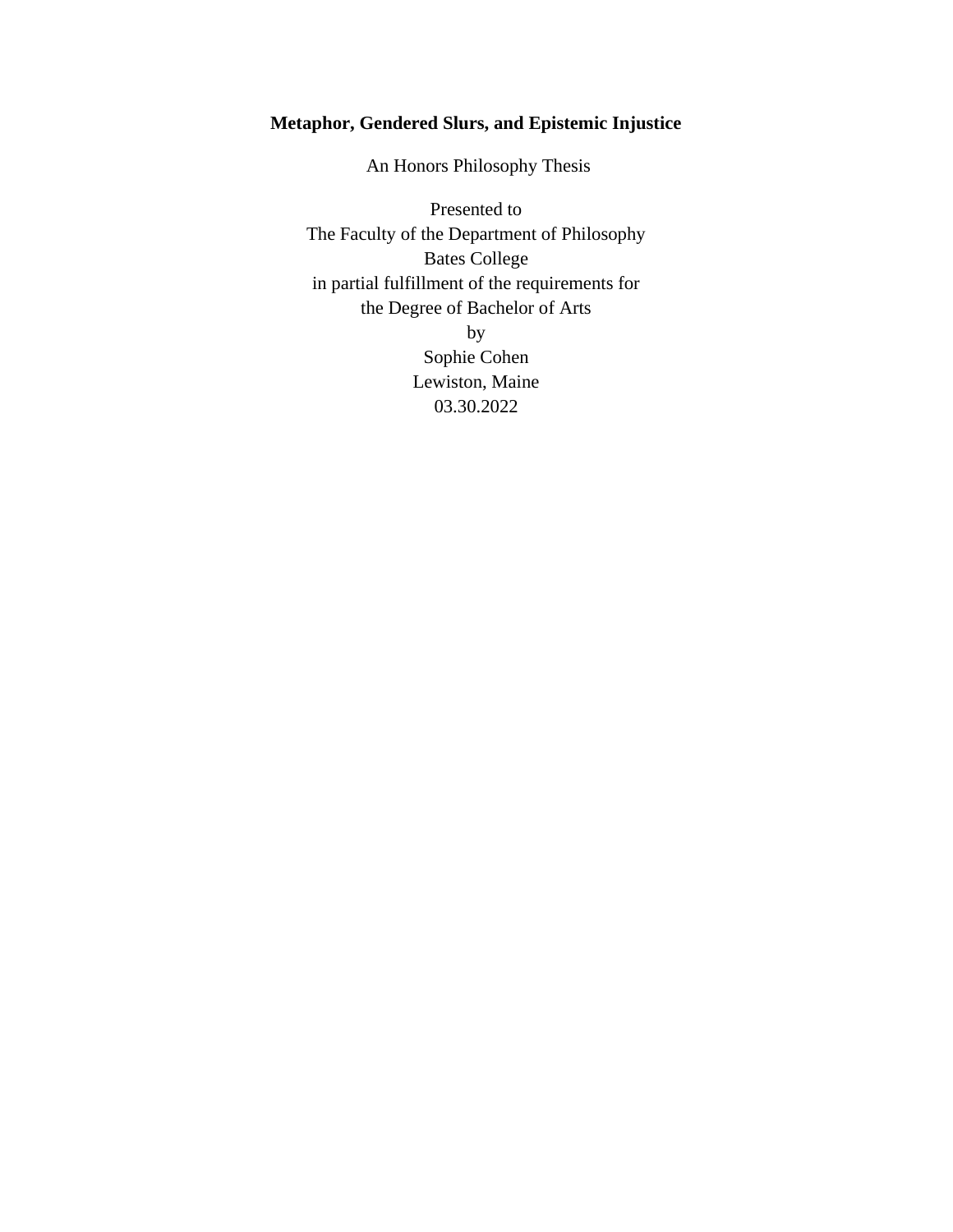## **Acknowledgments**

<span id="page-2-0"></span>*I would first like to acknowledge and give my sincere thanks to my advisor, Lauren Ashwell, for all the support, guidance, and wonderfully interesting conversations you have provided me with, throughout both the thesis writing process and my entire undergraduate career. I am so grateful for your help and kindness. I would also like to thank David Cummiskey, Susan Stark, and the rest of the philosophy department at Bates for fostering an environment where I have been able to develop a genuine passion for philosophy. Lastly, thank you so much to my wonderful family, your support means everything, and without you all none of this would have been possible.*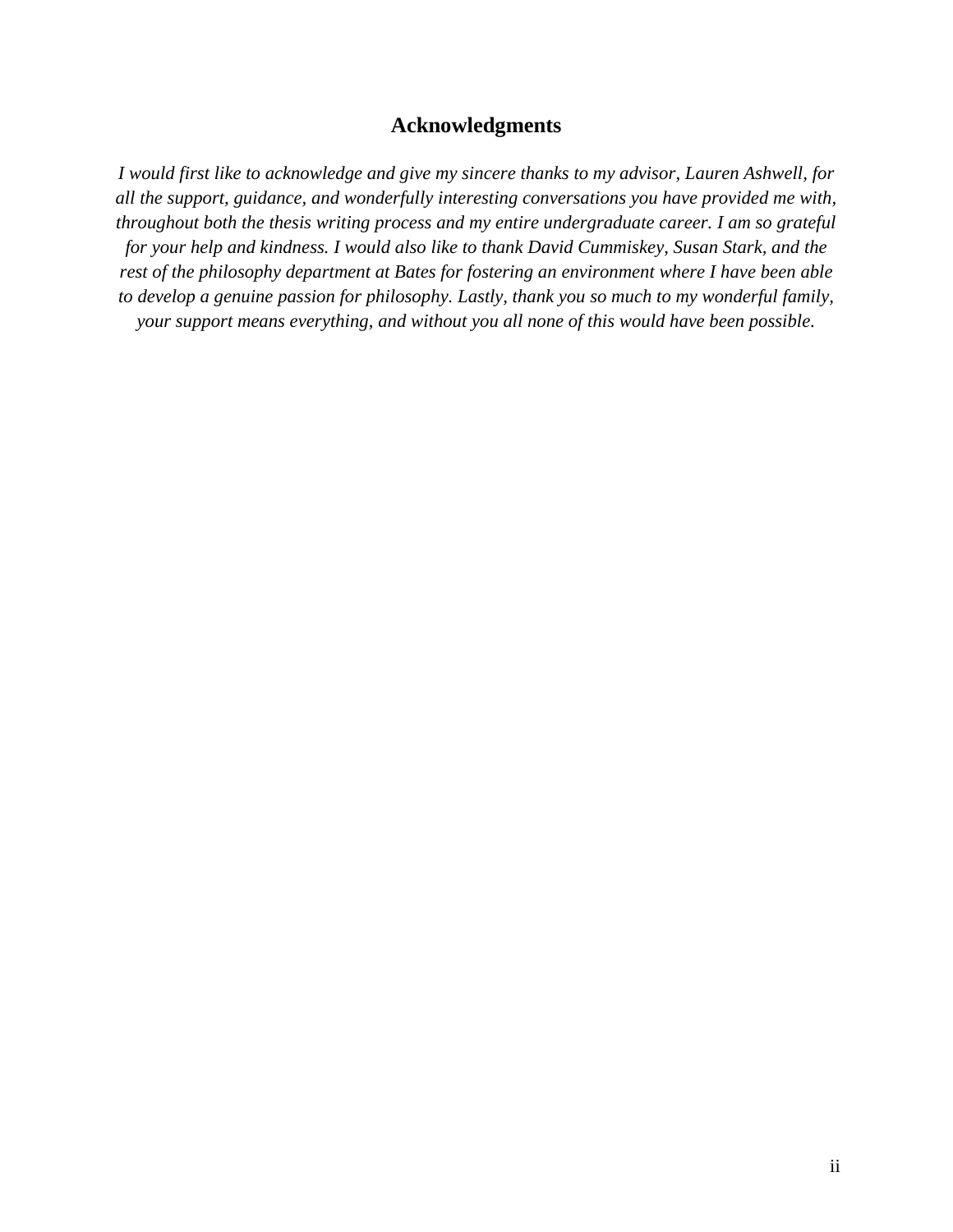|  | <b>Table of Contents</b> |
|--|--------------------------|
|  |                          |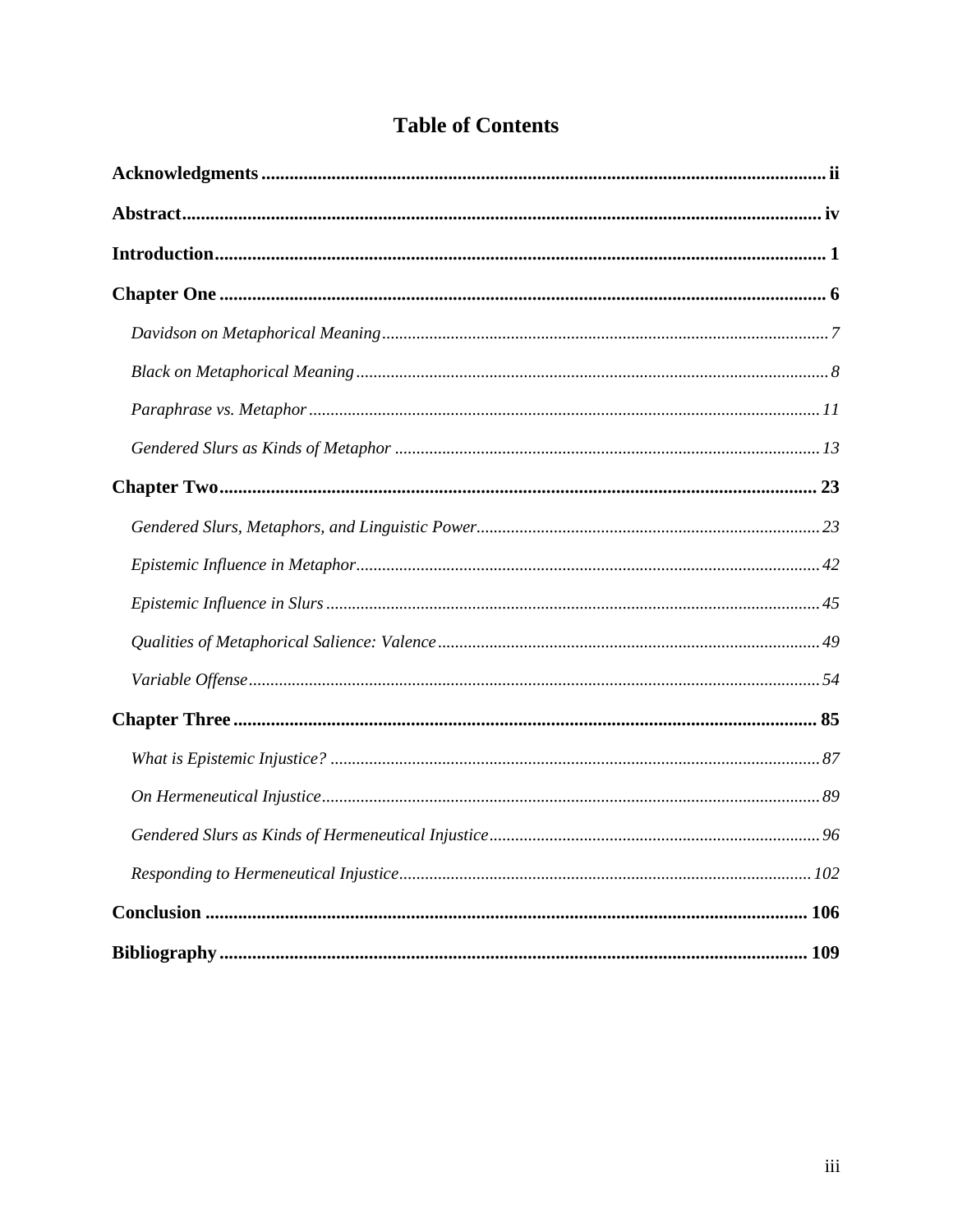#### **Abstract**

<span id="page-4-0"></span>*This thesis explores the structure, function, and implications of gendered slurs as a kind of metaphor, and how these kinds of metaphor constitute instances of epistemic injustice, specifically hermeneutical injustice. In setting a foundation for this argument, a background on the pervasiveness of metaphor and prevalence of linguistic sexism in everyday discourse will be provided. An analysis of the nature of metaphorical meaning will introduce different perspectives, where I argue according to the view of Max Black, that the function of metaphors integrates the salient qualities of one thing with another. Discussions on the structural and cognitive analyses of metaphor and gendered slurs, drawn from Katya Plemenitaš which will reveal important similarities between the two, and help to bolster my claim that gendered slurs are a kind of metaphor. These points of comparison will thus reflect important epistemological impacts of gendered slurs and will help to defend a novel way of understanding the nature of a gendered slur's offensiveness, that can serve as a more expansive mechanism in accounting for its offense across contexts. Finally, I will discuss the argument that the use of gendered slurs constitutes cases of hermeneutical injustice and will encourage discourse on ways to effectively address these injustices.*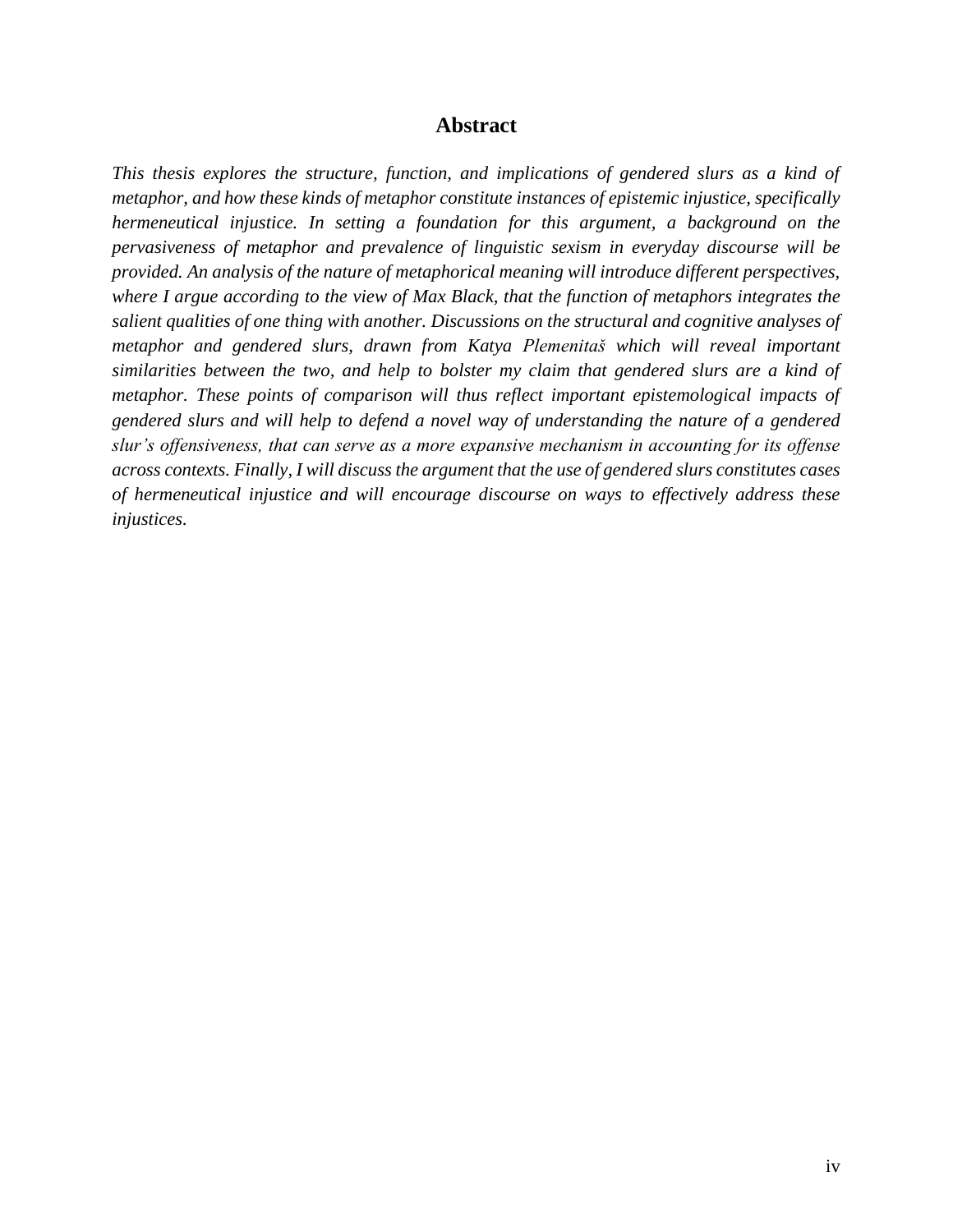#### **Introduction**

<span id="page-5-0"></span>Throughout this paper, I will be developing and supporting the claim that the use of gendered slurs, as a kind of metaphor, constitutes instances of hermeneutical justice, a type of epistemic injustice. This paper will be divided into three chapters, and throughout the thesis, the scope of my claim on gendered slurs will differ. Firstly, I will address two philosophically significant perspectives on metaphor, those of Donald Davidson and Max Black. While analyzing these two perspectives, I will argue in favor of Black's view, as it provides a more effective and fruitful mechanism in illuminating the functioning of metaphor. After discussing both the structural and functional characteristics of metaphor under Black's metaphorical framework, I argue that some gendered slurs can be considered a kind of metaphor, drawing from the work of Katya Plemenitaš. One example of a gendered slur that operates as a kind of metaphor, and that I will focus on throughout this thesis, is the slur 'bitch'.

The second chapter focuses on the epistemic impacts of gendered slurs and discussion on linguistic power, intra-linguistic dominance, and linguistic sexism. I will be arguing for the consideration of gendered slurs as a kind of linguistic sexism and will do so by drawing relevant connections between the use of gendered slurs and other kinds of linguistic sexism such as false gender neutrality and sex marking. I will then discuss the epistemological consequences that these specific kinds of sexist language have upon their targets. In this chapter, I am arguing for the consideration of all gendered slurs as kinds of linguistic sexism.

After analyzing the epistemic effects of gendered slurs, I will outline another kind of epistemic effect of slurs known as variable offense. I will defend a novel way of understanding the nature of a gendered slur's offense, that can serve as a more expansive mechanism in accounting for its offense across contexts, focusing specifically on the gendered slur, 'bitch'. I

1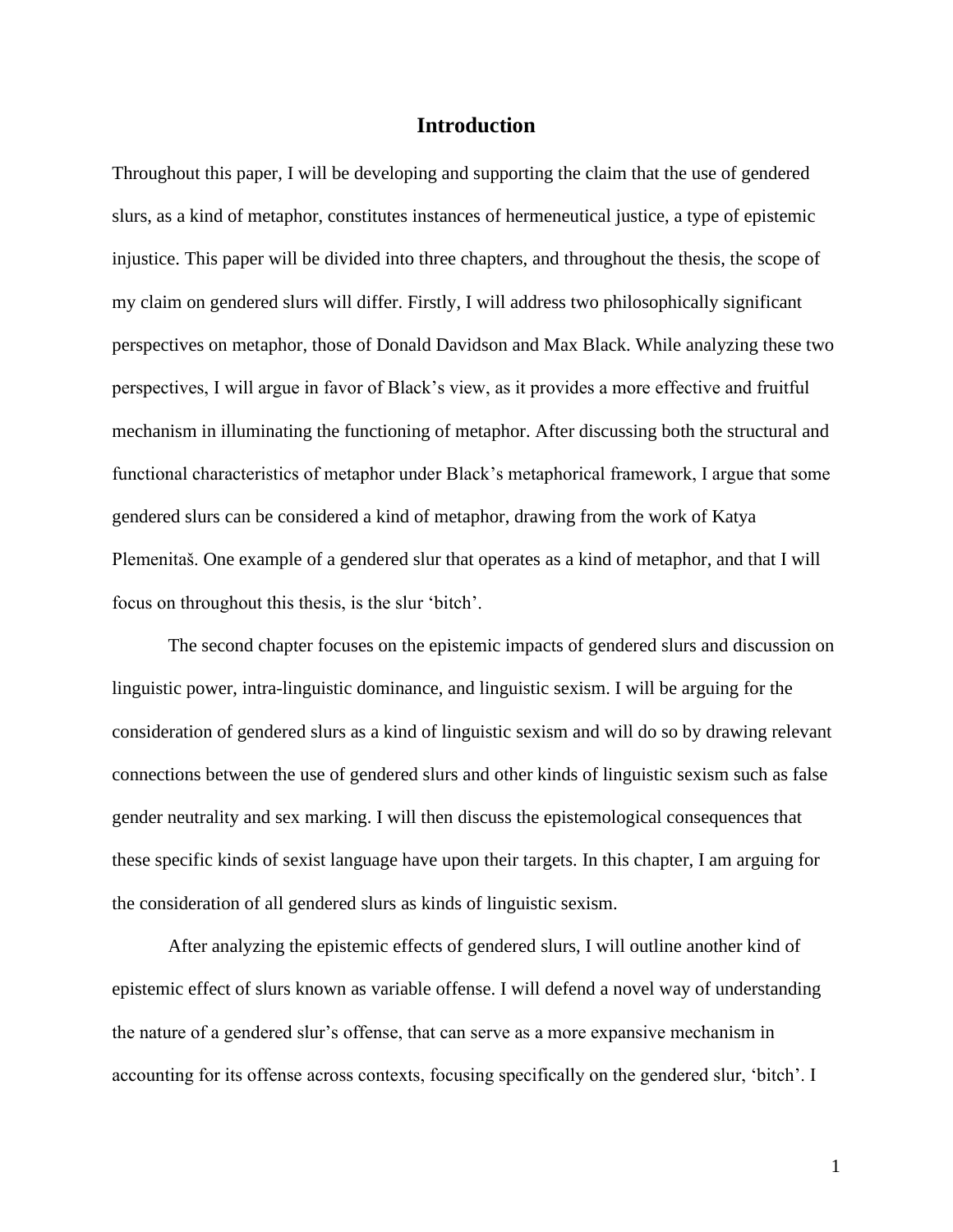will then provide insight into why current philosophical discussions on slurs take the idea of variable offense as a datum that needs to be explained by any theory of slurs. I identify a kind of offense variability that is not captured in existing literature. In this section, I will be basing my original view on offense variability across only the gendered slur 'bitch'. However, this is intended to highlight that if other slurs function through metaphor in a similar way, they will have the same kind of variability.

Lastly, I will develop an argument drawing from Miranda Fricker's discussion of epistemic injustice, in which I will defend the claim that gendered slurs–understood under a metaphorically centered view– constitute cases of hermeneutical injustice. I focus on arguing for use of gendered slurs to be considered a kind of hermeneutical injustice and comparing the paradigm case of hermeneutical injustice to a case involving a gendered slur. I explore how central aspects of hermeneutical injustice can be identified in the case of a gendered slur, and finally, I conclude by examining potential pathways for addressing and eliminating these kinds of injustice.

The discussion of the general nature of sexism revolves around the prejudice, stereotyping, and discrimination typically imposed upon women. Often, what concretizes these kinds of oppression are the words used to invoke such sexist ideals. This kind of sexism, in which words oppressively assign certain characteristics unto someone on the basis of their gender, is what is known as linguistic sexism. Linguistic sexism stems from the "larger societal forces, wider institutionalized inequalities of power, and ultimate, therefore, conflict of who has rights to certain positions and resources".<sup>1</sup> Thus, studying the prevalence of linguistic sexism, particularly within the English language, allows people to not only develop an understanding of

<sup>1</sup> Mills, Sara. *Language and Sexism*. Cambridge University Press, 2008, 1.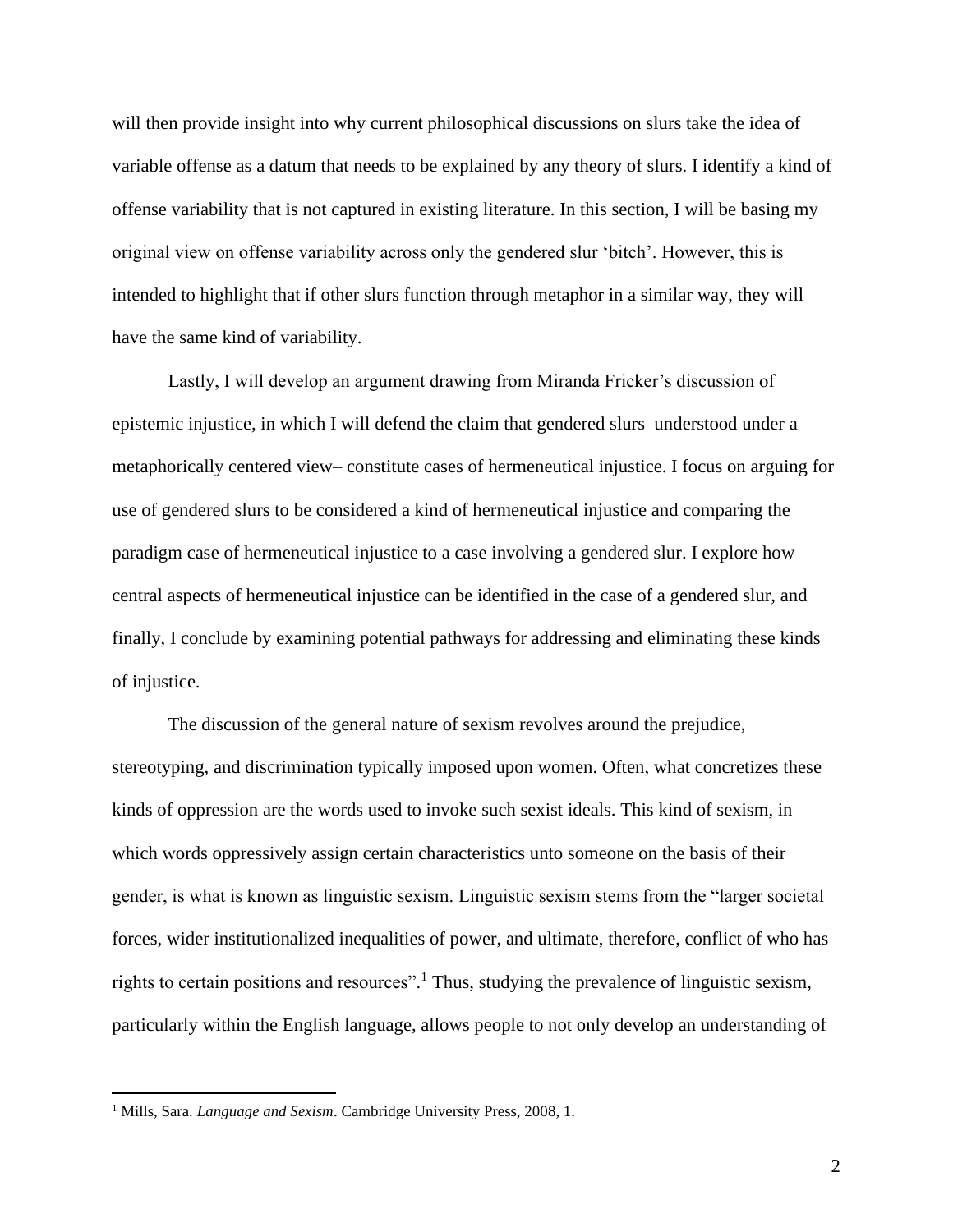the ways in which inequalities of power manifest in society, but also how language is used as an oppressive mechanism in order to uphold this institutionalized inequality.

This paper is centered around particular kinds of language that are argued to serve as these oppressive mechanisms: metaphors and gendered slurs as kinds of metaphor. Firstly, it is extremely important to understand the influential and pervasive nature of metaphors. Not only are metaphors influential insofar as they aim to provide a description of reality, and as I will argue, function to create novel metaphorical meanings, but their influential nature also stems from their pervasiveness within the English language. Metaphors are often seen as merely forms of linguistic embellishment or forms of poetic expression. However, because they provide a description of reality–poetic or not– they are fundamentally important to how we conceive of ourselves and the world around us.

Consider examples from Lakoff and Johnson's "Conceptual Metaphor in Everyday Language"*,* where they metaphorically describe arguments as war. They write, "he attacked every weak point in my argument", and "I demolished his argument". <sup>2</sup> It may be hard at first, to recognize exactly where the metaphor lies, since this use of language (the metaphorical concept of "Argument as War") is so entrenched in our everyday experience and use of language. The words "attacked" and "demolished" are used metaphorically, to express something else, perhaps a strong rebuttal or counterargument. However, it is not always simple to identify metaphorical utterances, especially when those utterances are so deeply ingrained into one's typical use of language. As I will discuss, a classic example of metaphor revolves around a particular relationship between two seemingly distinct things and encourages a connection to be drawn between the two. However, is it true that metaphor always follows this method of function?

<sup>2</sup> Lakoff, George, and Mark Johnson. "Conceptual Metaphor in Everyday Language." *The Journal of Philosophy*, vol. 77, no. 8, 1980, 453.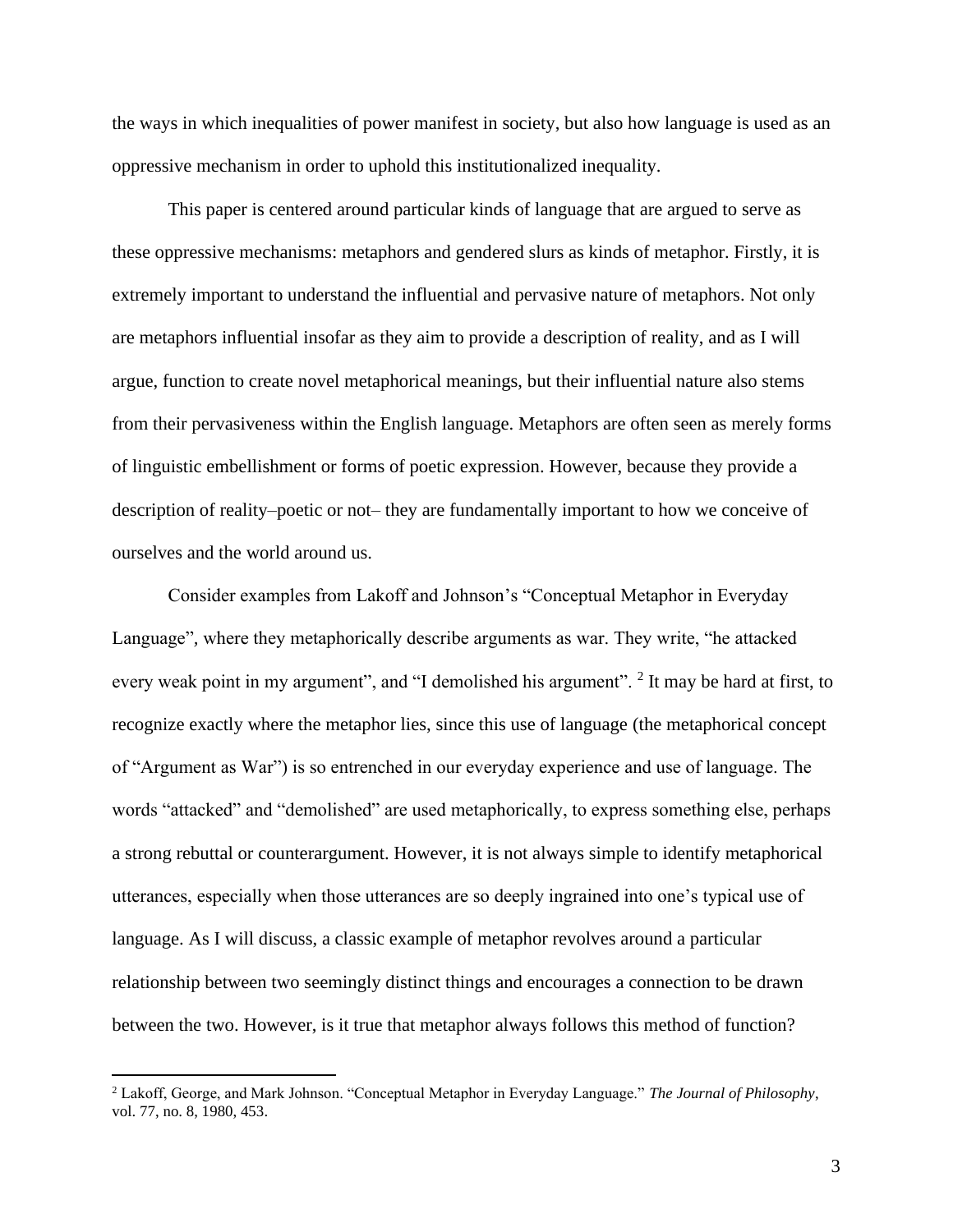One example of a kind of metaphor which is often overlooked as a metaphorical utterance, is what is known as a dead metaphor. As William Lycan puts it, dead metaphors are "phrases that evolved from what were originally novel metaphors but have turned into idioms or clichés and now mean literally what they used to mean metaphorically".<sup>3</sup> For example, consider the use of the words 'hands' and 'face' when referring to a clock. In describing the time, one may explain that the hands of the clock are pointed toward a particular direction. But this doesn't immediately invoke the same kind of connection as a more explicit example of metaphor would, such as "the child is a ray of sunshine". In that statement, one of the first questions a hearer may ask themselves is why it is the case that the child is a ray of sunshine, whereas in the case of the clock, the metaphorical use of 'hands' is not questioned as explicitly.

Consider the term 'dead metaphor' itself. Even though it is false that a metaphor is truly alive or dead, the term 'dead' still refers to a literal element. This distinction, I argue, is due to the especially pervasive nature of metaphors in language. As we can see through examples of dead metaphors, metaphors have the capacity to transform into literal meanings, and in doing so, their metaphorical nature 'dies'. But it doesn't cease to exist; it disguises itself as a literal meaning. Thus, it is this disguise that provides some reasoning for the pervasiveness of metaphor, and its underlying linguistic power and prevalence. Throughout this paper, I aim to explore this disguise metaphors often assume, as seen in the case of dead metaphors as well as metaphors in general, and how it affects our perception of reality.

I will first discuss various philosophical perspectives on metaphor and defend the perspective which emphasizes the complex structural nature of metaphor and existence of metaphorical meaning. I will then utilize this framework in developing an argument for gendered

<sup>3</sup> Lycan, William G. *Philosophy of Language: A Contemporary Introduction*. Routledge, 2019, 17.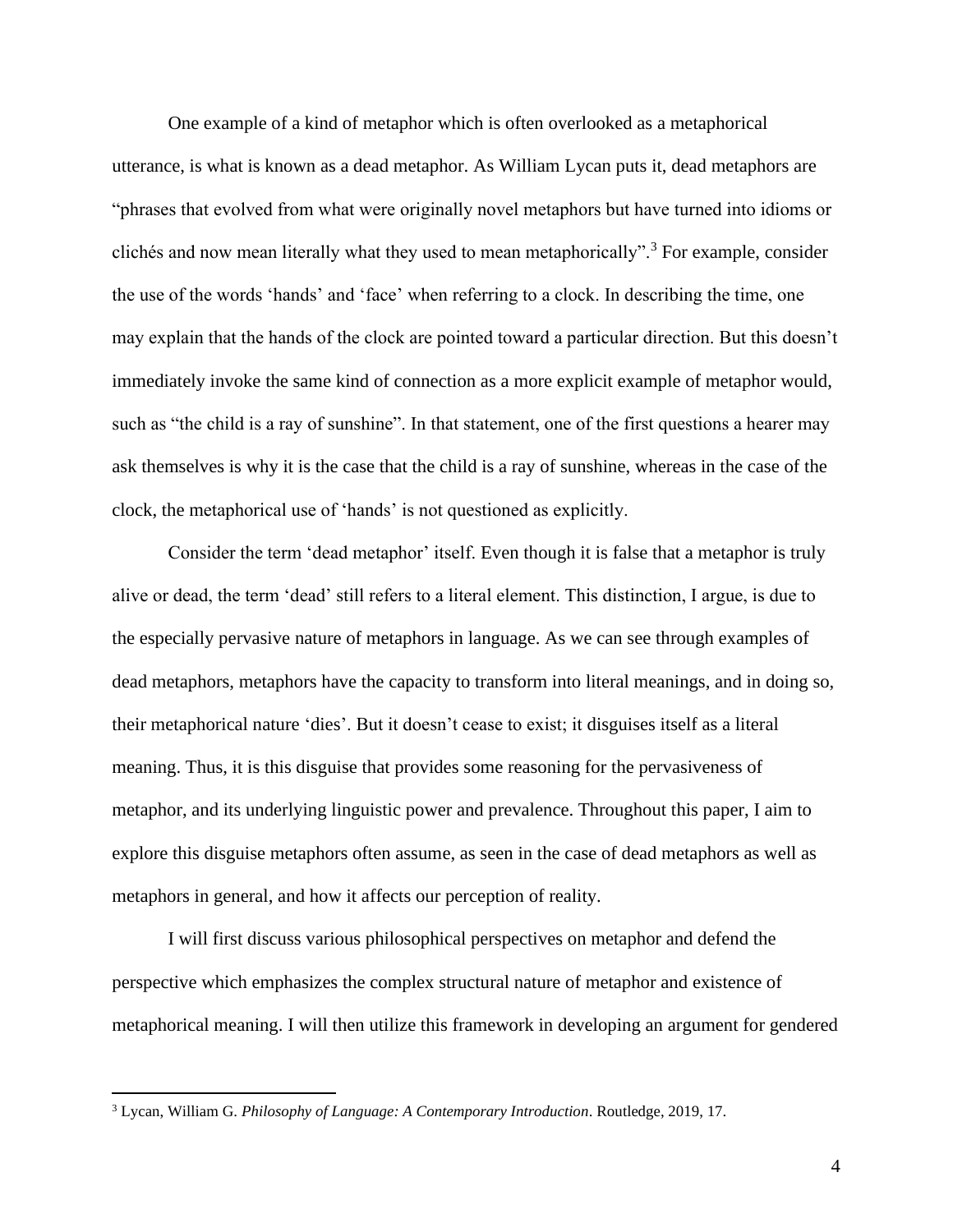slurs as kinds of metaphor. Following this, I will argue that metaphor, and thus gendered slurs, constitute cases of epistemic injustice. Finally, I will explore potential pathways for addressing, dissolving, and preventing such cases of injustice.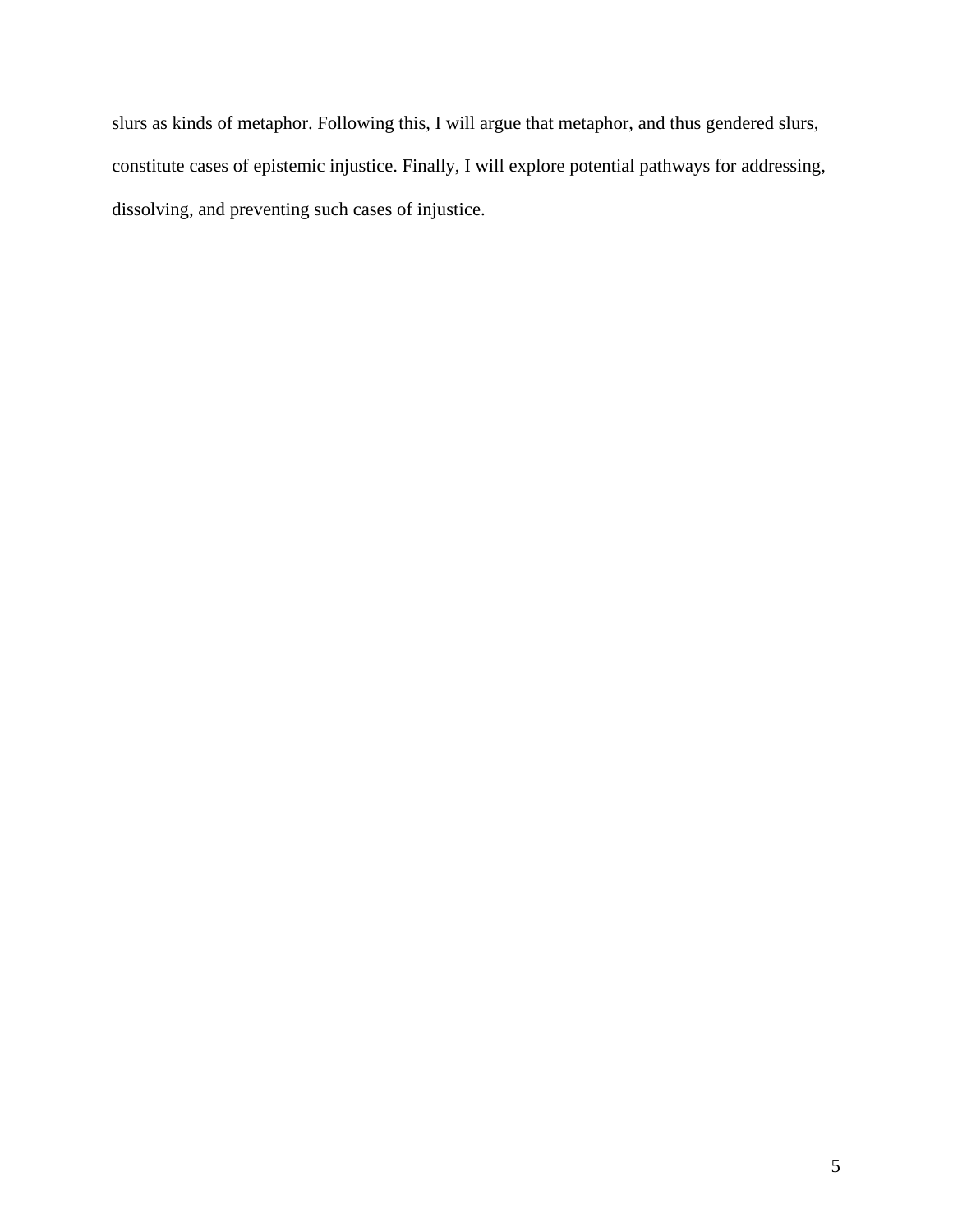#### **Chapter One**

<span id="page-10-0"></span>Philosophical discourse on metaphor centers around exactly how one can understand one kind of thing in terms of another and if it is even possible for a metaphor, a figure of speech, to integrate the salient qualities of one thing with the terminology of the other without any other kinds of underlying factors. One side of the philosophical conversation questions why metaphors, over other literary tools, are to be taken more seriously, and are not likely considered as kinds of "stylistic embellishment".<sup>4</sup> Do metaphors themselves function to integrate the salient qualities of one thing with another, or is that process reliant on other factors, with metaphor used merely as a mechanism for doing so?

Donald Davidson proposes a thorough argument as to why metaphors mean no more than their literal interpretation, and thus denies the existence of metaphorical meaning. In denying the existence of metaphorical meaning, Davidson rejects the idea that metaphors are more than cases of stylistic embellishment. Max Black, on the other hand, provides an analysis of metaphor which contrastingly highlights the prevalence and importance of metaphorical meaning, insofar as it engages in cases of linguistic embellishment and works in an epistemological manner, to reorganize the connections we make between our perceptions of the world and our construction of reality.

I will be arguing from a perspective in accordance with Black, and in accordance with the idea that metaphors enable speakers to communicate contents that cannot always be stated in fully literal and explicit terms, and that these contents largely affect one's conception of reality. I argue that while it is true that metaphors can be utilized as instances of stylistic embellishment, they also have and express the capacity to do much more.

<sup>4</sup> Rooney, Phyllis. "Gendered Reason: Sex Metaphor and Conceptions of Reason." *Hypatia*, vol. 6, no. 2, 1991, 86.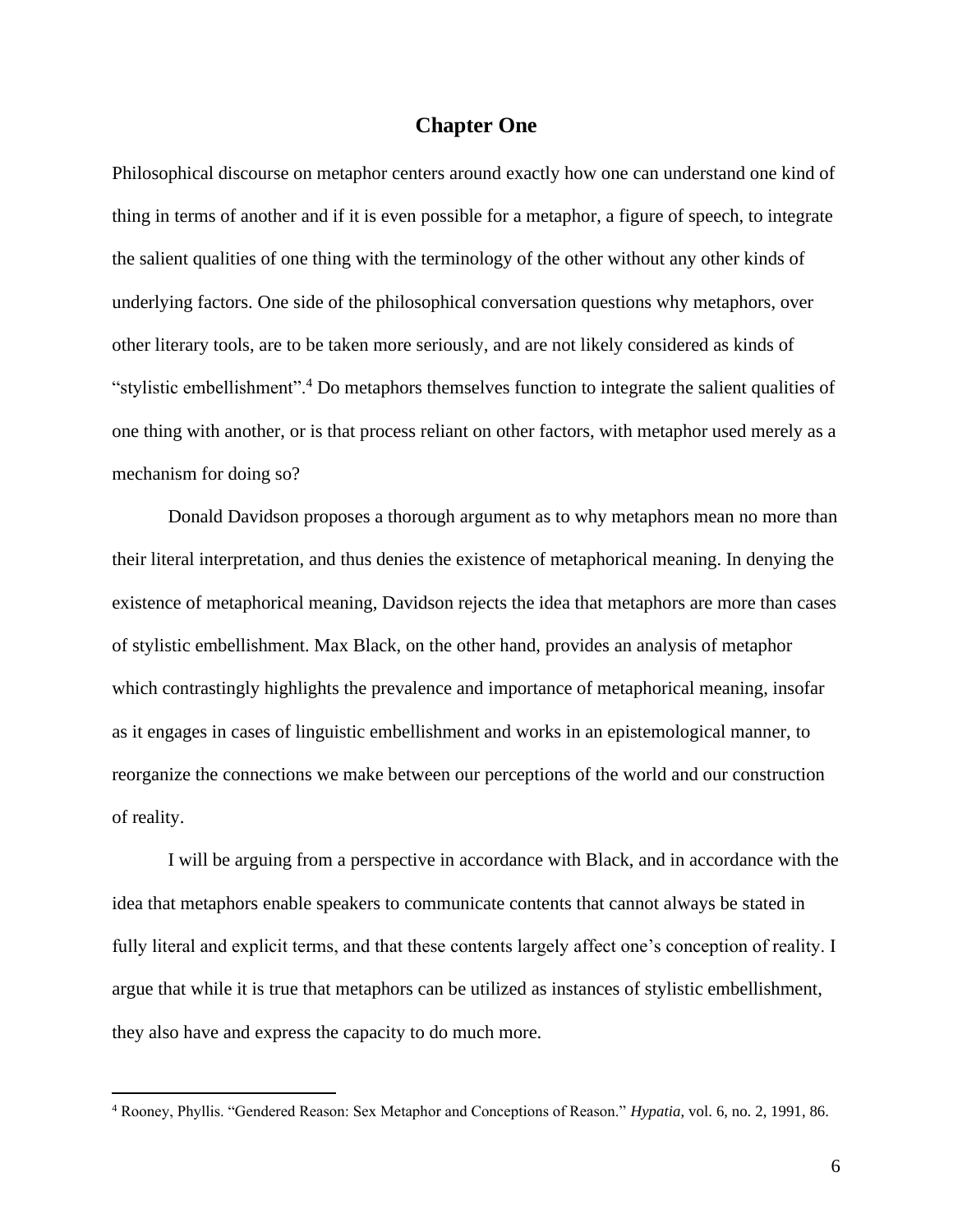#### <span id="page-11-0"></span>*Davidson on Metaphorical Meaning*

To better develop my argument that metaphors are linguistically pervasive and epistemologically powerful, it is important to examine Davidson's argument in more detail and highlight certain points of disagreement. The crux of Davidson's argument relies on the distinction between "what words mean and what they are used to do", as he argues that metaphors belong "exclusively to the domain of use". <sup>5</sup> Thus, according to Davidson, there is no important structural break-down of metaphor; its meaning is not dependent on some relationship between domains and thus does not result in the creation of novel meanings. Instead, a metaphor is to be understood in terms of its causal function. He argues that it is not the metaphor itself which integrates the essences of two particulars, but that the use of the metaphor causes one to perceive such an integration.

However, there seem to be some gaps in Davidson's reasoning. For example, if it is true that the meaning of a metaphor is equivalent to its literal meaning, then it cannot account for any metaphorical truth. Instead, they will almost always be false, and only accidentally true<sup>6</sup>. Consider the metaphor, 'the child is a ray of sunshine'. According to Davidson, the meaning of this metaphor is nothing other than what it states. The truth-value for this statement, however, is false. It cannot be true that the child is actually a ray of sunshine.

I argue that metaphor is an undeniably pervasive use of language. As Lycan explains, "few human utterances are entirely free of metaphorical elements. If metaphorical utterances are rarely true, then utterances are rarely true".<sup>7</sup> In other words, Lycan is arguing that by recognizing the frequent and pervasive nature of metaphor, insofar as it is identified in almost every utterance of language, we can then understand that if Davidson is correct, and if most metaphors are false

<sup>5</sup> Lycan, William G. *Philosophy of Language: A Contemporary Introduction*, 178.

<sup>6</sup> Lycan, William G. *Philosophy of Language: A Contemporary Introduction*, 178.

<sup>7</sup> Lycan, William G. *Philosophy of Language: A Contemporary Introduction,* 179.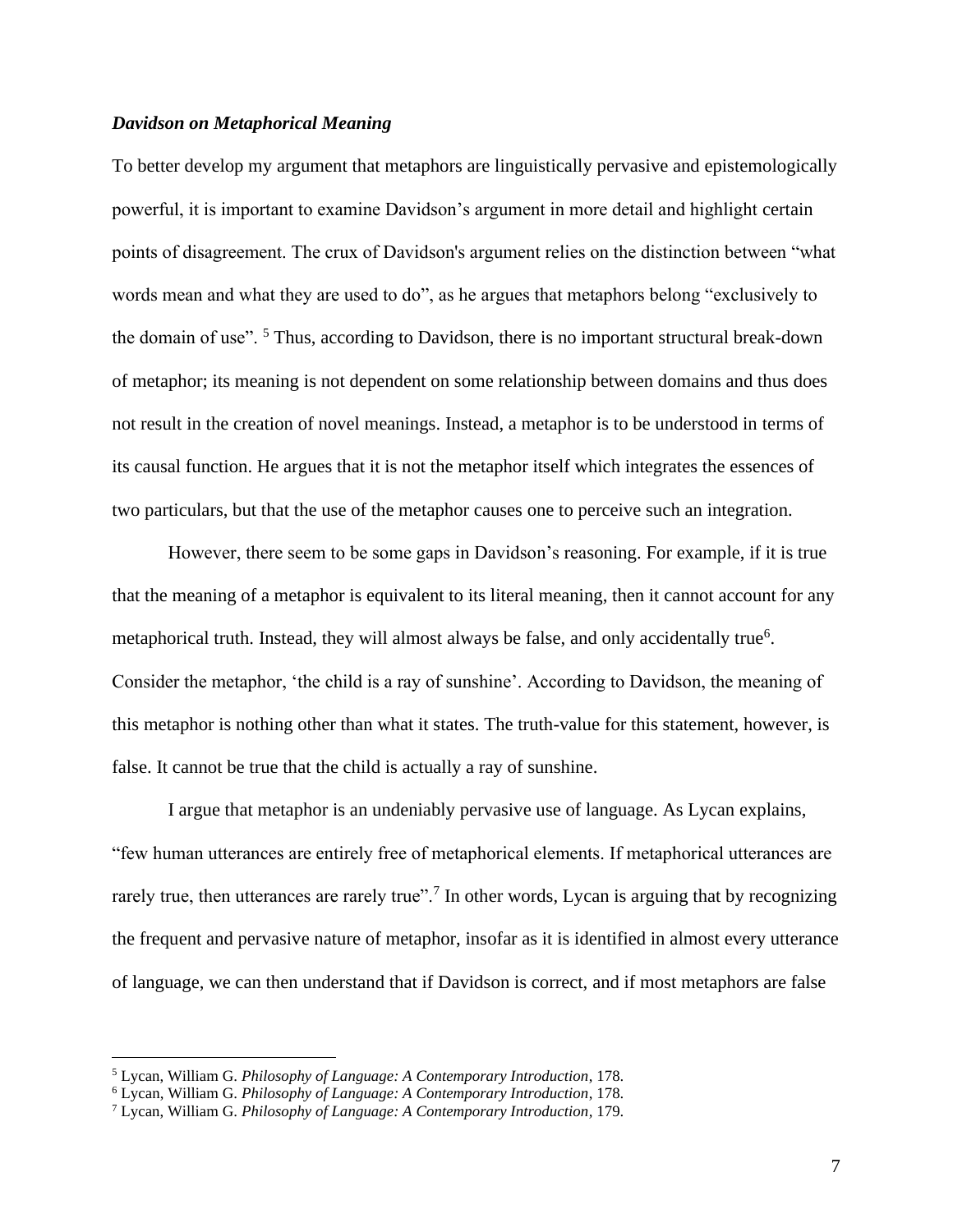and most statements include metaphors, then it must follow that most statements are false, or only accidentally true. Thus, in claiming that most utterances are false, or only accidentally true, we have more reason to reject Davidson's view about metaphorical meaning. I argue in agreement with Lycan, that by discussing where and how one might identify a metaphor, we can better understand that they are included in many more of our utterances than we may initially think, and thus, are deserving of necessary discourse.

#### <span id="page-12-0"></span>*Black on Metaphorical Meaning*

In arguing that metaphors belong strictly to the domain of use, Davidson is also arguing that there exists no structure, or linguistic results that determine that which is metaphorical. Black argues in direct contrast to this claim, in highlighting the structural make-up of metaphors, and how a focus on the relationship between subject and object domains contributes to the metaphorical meaning and can potentially result in novel ideas. He writes, "to call a sentence a metaphor is to say something about its meaning, not about its orthography, its phonetic pattern, or its grammatical form".<sup>8</sup> Black focuses on the interplay between metaphorical structure and function in explaining the meaning of metaphor, rather than explaining the meaning merely through literal translation.

While Black does argue that metaphors are more than just literal translation, he does acknowledge the use of metaphors in place of some equivalent literal expression, which is known as the substitution view of metaphor. For example, consider the statement, (a) "the lecture flew over their head". As Black puts it, "the author substitutes M for L; it is the reader's task to invert the substitution, by using the literal meaning of M as a clue to the intended literal meaning

8

<sup>8</sup> Black, Max. "XII.—Metaphor." *Proceedings of the Aristotelian Society*, vol. 55, no. 1, 1955, 276.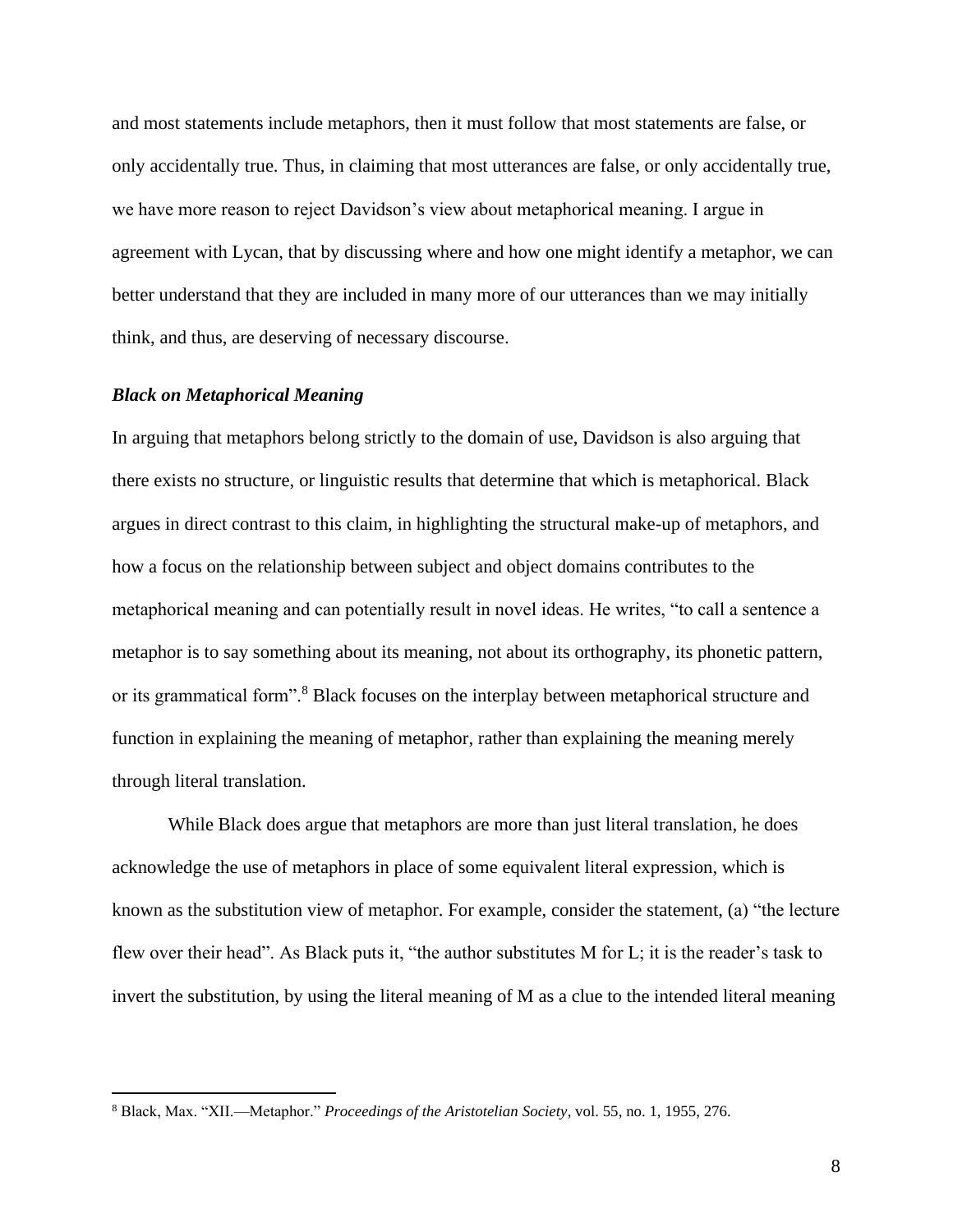of L".<sup>9</sup> So, in the case of our statement (a), we have used the metaphorical expression 'flew over' (or M) as a substitute for some other literal expression (L), with the intent of using the literal meaning of 'flying over something' as a clue to the intended literal meaning of the concept of incomprehension.

While Black and Davidson share some insight on the ways in which metaphors implicitly or explicitly represent a literal translation, Black aims to prove through other views on metaphor, and what I concur with regard to my own argument, that defining metaphor is not as simple as "saying one thing and meaning another".<sup>10</sup> Thus, he introduces the interactive view of metaphor. This view in particular contrasts more with Davidson's interpretation of metaphor, as it introduces the idea of a metaphor creating a similarity between two concepts. While the interactive view implies a development of metaphorical meaning, it can help to illuminate other answers to certain questions, such as whether metaphors themselves function to integrate the salient qualities of one thing with another, or if that process is reliant on other factors, with metaphor used merely as a mechanism for doing so.

Davidson denies that the function of metaphors integrates the salient qualities of one thing with another, while Black affirms such a function. Black writes, "when we use a metaphor, we have two thoughts of different things active together and supported by a single word, or phrase, whose meaning is a resultant of their interaction".<sup>11</sup> The key word here is interaction. Black is claiming that the interaction of two words in each metaphorical context involves one term imposing an "extension of meaning" upon the other.<sup>12</sup> There is a necessary connection made here, by the listener or reader, between two distinct ideas that results in metaphorical

<sup>9</sup> Ibid., 280.

<sup>10</sup> Ibid., 280.

 $11$  Ibid., 285.

<sup>12</sup> Ibid., 286.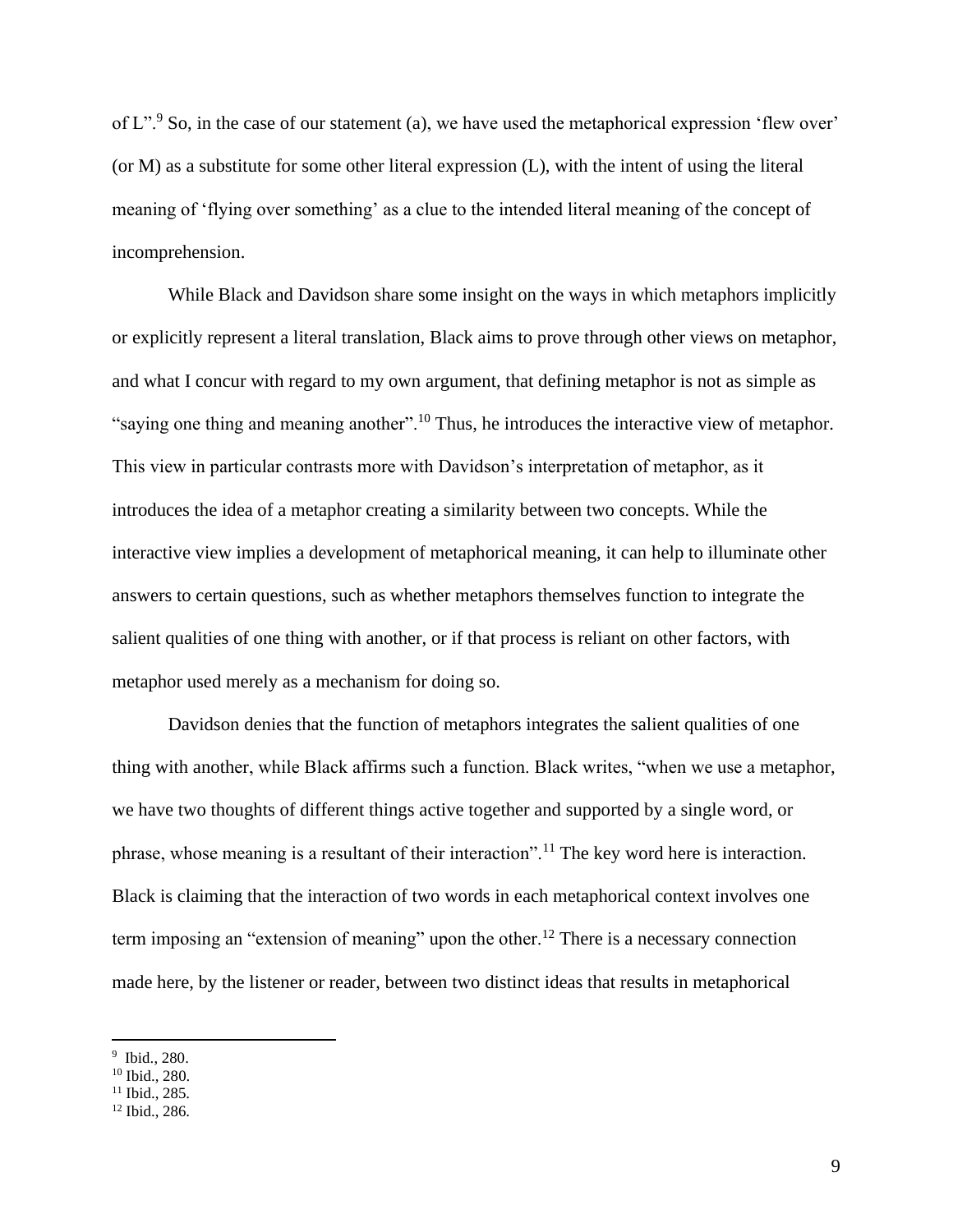meaning. In order to better understand exactly how these ideas interact it is first necessary to distinguish between the two terms, or domains, used in the metaphor.

Consider again the metaphor, 'the child is a ray of sunshine'. The two domains, in this case, include 'the child' as the primary domain, and the 'ray of sunshine' as the secondary domain. Now that we understand exactly what it is in the metaphor that undergoes this kind of interaction, we can develop a better idea of what the interaction itself entails. Black argues that "to speak of the 'interaction' of two thoughts… or…their 'interillumination' or 'co-operation' is to use a metaphor in emphasizing the dynamic aspects of a good reader's response to a nontrivial metaphor".<sup>13</sup> One might argue that this method of understanding metaphor is regressive, as it relies on the use of metaphor itself. How can one adequately explain what a metaphor is if the definition entails a metaphor in itself?

While this is a valid concern, I don't think it takes away from Black's explanation overall. I think it speaks to the pervasiveness of metaphor within language and emphasizes the fundamental and necessary qualities that metaphor provides in understanding language. If one were to argue that because a metaphor is utilized in defining the term itself, then that would consequently discredit any other sorts of explanations of things that rely on the use of metaphor as well. Consider again the hands of a clock. In explaining the clock's function, one (often unknowingly) utilizes a metaphor in doing so. This does not take away from the explanation of the clock's function, but instead, provides a bridge for someone to better understand that explanation. In other words, as the hands of a clock are necessary to the explanation of its function, the use of metaphor is necessary to the explanation of its function as well.

<sup>13</sup> Ibid., 286.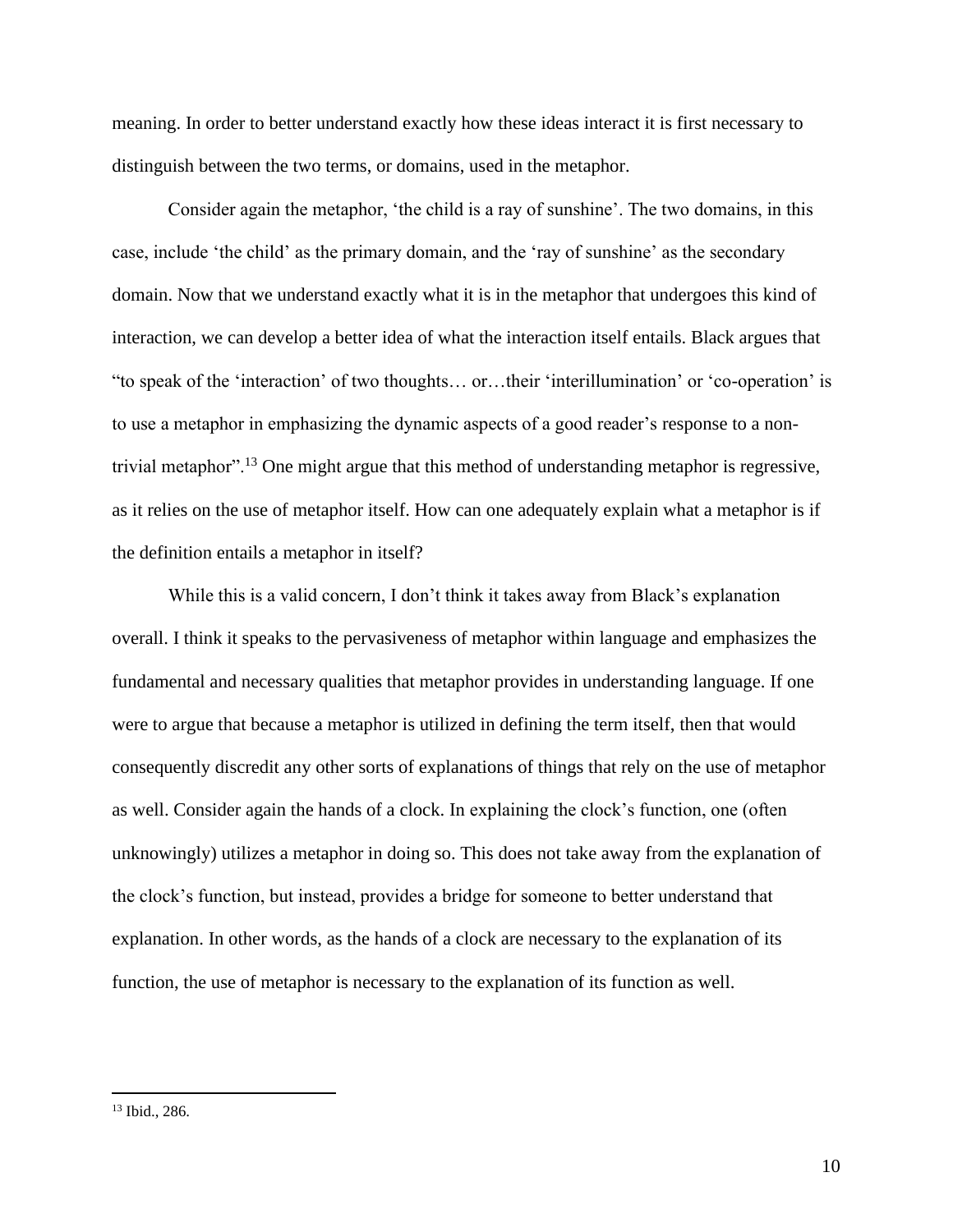#### <span id="page-15-0"></span>*Paraphrase vs. Metaphor*

Another important aspect of metaphor that is important to discuss in defining metaphor and building the argument that it provides more than just a literal interpretation, is what a metaphor is not. In *Speech Acts*, John Searle develops a principle that is often brought up in contemporary discourse on the philosophy of language. This principle is known as the Principle of Expressibility, which, in simple terms, refers to the idea that whatever is meant can be said.<sup>14</sup> If one does not agree with Davidson's view that metaphors are merely literal expressions, yet they still deny that there is something special or unique about metaphorical meaning, they tend to rely on the Principle of Expressibility, and argue that whatever is meant in a metaphor can be paraphrased.

To develop my claim for the pervasive and unique nature of metaphor and its meaning, I will be arguing against the idea that metaphors are equivalent to paraphrases, and thus I will be arguing in accordance with Elisabeth Camp, and her discussion on "Metaphor and That Certain 'Je Ne Sais Quoi'", specifically the claim on metaphorical importance and the capacity of metaphor to extend our cognitive resources.<sup>15</sup> Camp draws arguments from Black's work to clearly distinguish the difference between metaphors and paraphrases and highlights first, that "the standard for an adequate paraphrase is higher than some have thought...".<sup>16</sup> What Camp highlights in Black's discussion here is that while a paraphrase attempts to capture the content of a metaphor, it does so in a way that directly contrasts the metaphor's unique function: as being able to not only "express such complex contents in so few words", but also to express the rich

<sup>14</sup> Searle, John R. *Speech Acts: An Essay in the Philosophy of Language*. Cambridge Univ. Press, 2011.

<sup>&</sup>lt;sup>15</sup> Camp, Elisabeth. "Metaphor and That Certain 'Je Ne Sais Quoi.", 5.

<sup>16</sup> Camp, Elisabeth. "Metaphor and That Certain 'Je Ne Sais Quoi.'", 6.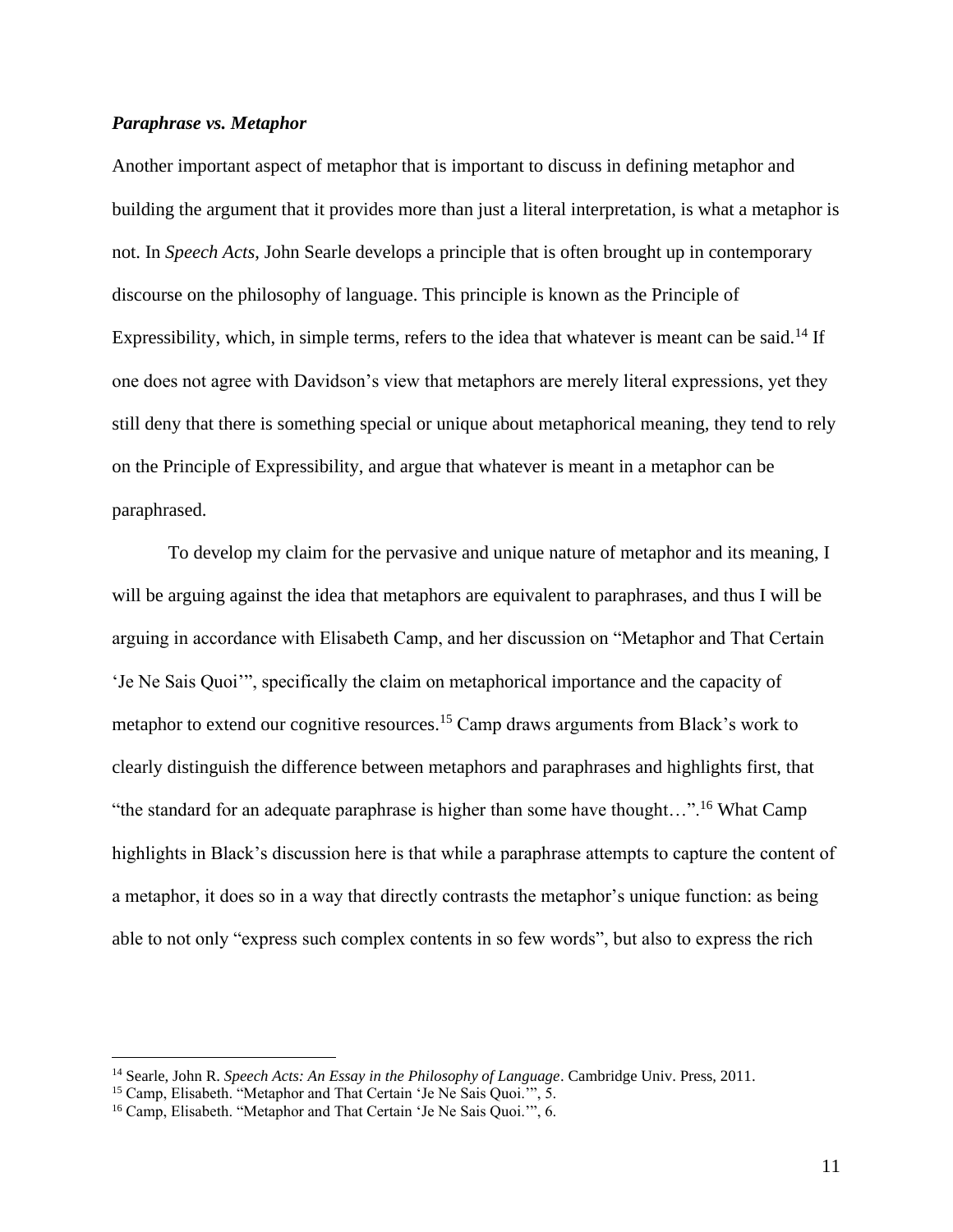structure among those contents.<sup>17</sup> Thus, a paraphrase, due to its less-compact and less-complex structural nature, cannot be seen as equivalent to a metaphor.

Another argument that is often posed against those who wish to equate paraphrases and metaphors describes the explicit nature of both kinds of language. Davidson himself describes the process of understanding metaphorical meaning as a process to which there is "no end to what we want to mention".<sup>18</sup> While he conclusively denies metaphorical meaning, this hypothetical implies that the content of a metaphor is extensive and implicit. If this conception of metaphor is true, and the content of a paraphrase is not extensive and implicit, then it seems that no paraphrase could adequately substitute a metaphor without a major loss of cognitive content.

Camp discusses an example that effectively highlights these differences between metaphor and paraphrase. The metaphor reads as follows: "when he finally walked out the door, I was left standing on the top of an icy mountain crag, with nothing around me but thin cold air, bare white cliffs, and a blindingly clear blue sky". <sup>19</sup> The way in which one can understand this metaphor and its argued meaning is through the consideration of both the speaker's intent and the hearer's current body of knowledge. Because the analysis of this metaphor is dependent on both speaker and hearer, it seems even more challenging to try to come up with a constant and universal algorithm for determining metaphorical meaning. Even though this is challenging, it does not imply that there exists no meaning.

Camp argues that while it may seem possible to translate this metaphor into a paraphrase, it inevitably runs into some problems. For example, If the metaphor above were translated into a paraphrase, it may read something like this: "I experienced an emotion which is like the physical

<sup>&</sup>lt;sup>17</sup> Camp, Elisabeth. "Metaphor and That Certain 'Je Ne Sais Quoi.", 4.

<sup>18</sup> Camp, Elisabeth. "Metaphor and That Certain 'Je Ne Sais Quoi.'", 6.

<sup>19</sup> Camp, Elisabeth. "Metaphor and That Certain 'Je Ne Sais Quoi.'", 11.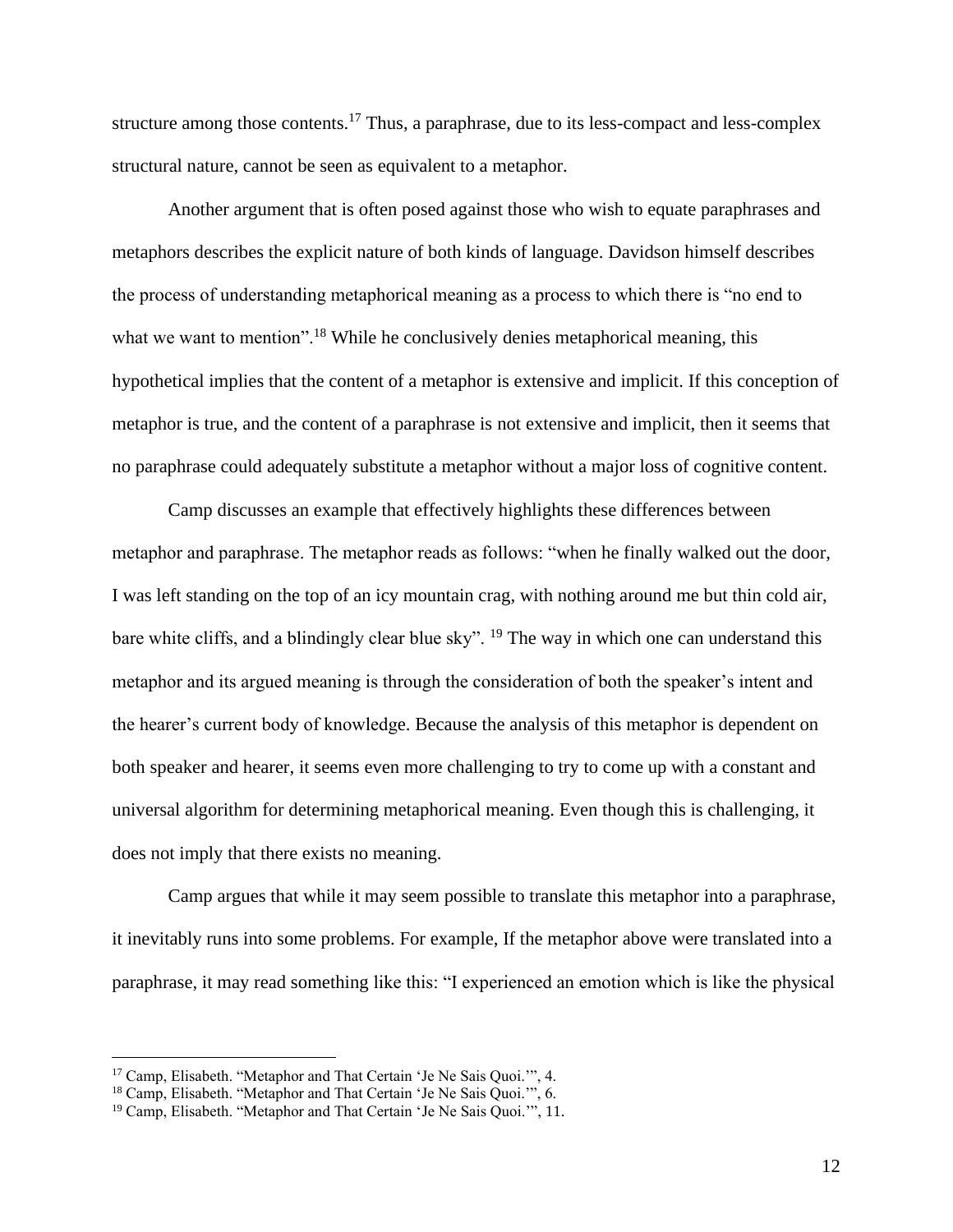feeling of standing on an icy mountain crag…in respects i, j, k…"<sup>20</sup> The problems that arise here, and thus prevent the paraphrase from literally expressing that which is described in the metaphor, have to do with attributing unintended content to the speaker. In the original metaphor, the speaker is not saying anything about the characteristics of "icy crags", nor what it feels like to be standing on one. Instead, the speaker merely utilizes common knowledge about icy crags to characterize her emotion. Thus, the problems the paraphrase runs into—ability to appropriately represent the speaker's meaning and simultaneously respecting the speaker's initial intention— directly counters the argument that metaphors can be paraphrased in fully literal terms.

The problems one faces in trying to explicitly paraphrase a metaphor highlight the unique qualities of metaphors themselves, which includes the inclusion of speaker intent and hearer understanding. Maintaining a focus on this important characteristic of metaphor can help us in trying to better understand and aim to develop as close to an algorithm as possible for understanding metaphorical meaning. I do think, however, that the lack of a clear algorithmic process of understanding metaphor contributes to the open ended and complex nature of metaphor itself, as another characteristic which distinguishes it from paraphrases. Thus, we may not be searching for an explicit algorithm, but more so a metaphorical framework that can aid in the expression and analysis of metaphorical meaning.

#### <span id="page-17-0"></span>*Gendered Slurs as Kinds of Metaphor*

The discussion of the structural and functional distinctions made between paraphrases and metaphors, specifically the way in which paraphrases express more of an explicit nature than metaphors, leads to important discussion on what and how social or epistemic consequences are

<sup>20</sup> Camp, Elisabeth. "Metaphor and That Certain 'Je Ne Sais Quoi.'", 12.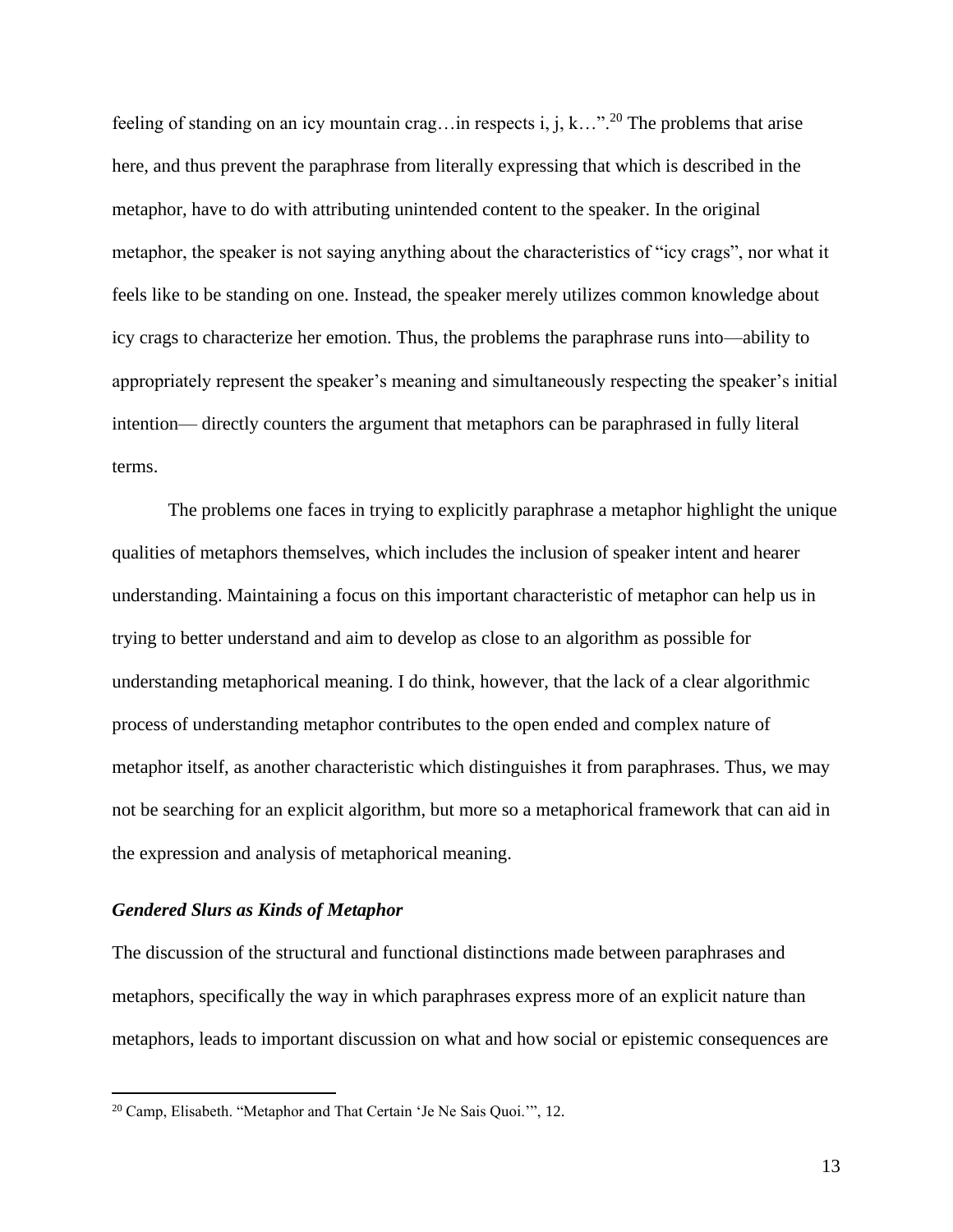involved in using a paraphrase versus a metaphor. This is an especially important question when considering the influence of certain kinds of metaphor, as the nature of metaphor is personally dependent upon both the speaker and hearer in question. An example of a kind of metaphor which I argue requires this necessary analysis includes certain gendered slurs.

It is first necessary to defend the claim that gendered slurs are to be considered a kind of metaphor, before delving into their epistemological impacts. I will be utilizing Katja Plemenitaš work on the "Metaphorical Elements in Gendered Slurs" to solidify this claim. Plemenitaš focuses on the metaphorical meaning of gendered slurs in the English language and argues that the analysis of gendered slurs strongly resembles the analysis of the cognitive concept of metaphor. If we return to Black's discussion of metaphorical structure, we can understand metaphorical meaning as the blending of two conceptual spaces, specifically the interaction between the primary and secondary domains. Plemenitaš refers to the primary domain as the "target" and the secondary domain as the "source".<sup>21</sup> To maintain some parallelism within my argument, I will be using the terms primary and secondary to refer to the distinct domains.

Putting aside the metaphorical nature of gendered slurs for a moment, it is especially important to recognize the implications and effects of the use of derogatory terms, specifically gendered slurs. As Plemenitaš describes, drawing from the work of Charles Mills, "[t]he concept of linguistic sexism has long played an important part in discussions about the general nature of sexism", insofar as it is largely influenced by "larger societal forces, wider institutionalized inequalities of power and ultimately, therefore, conflict of who has rights to certain positions and resources". <sup>22</sup>

<sup>21</sup> Plemenitaš, Katja. "Metaphorical Elements in Gendered Slurs". *British and American Studies; Timisoara.* West University of Timisoara, vol. 23, 2017, 207.

<sup>22</sup> Plemenitaš, Katja. "Metaphorical Elements in Gendered Slurs", 208.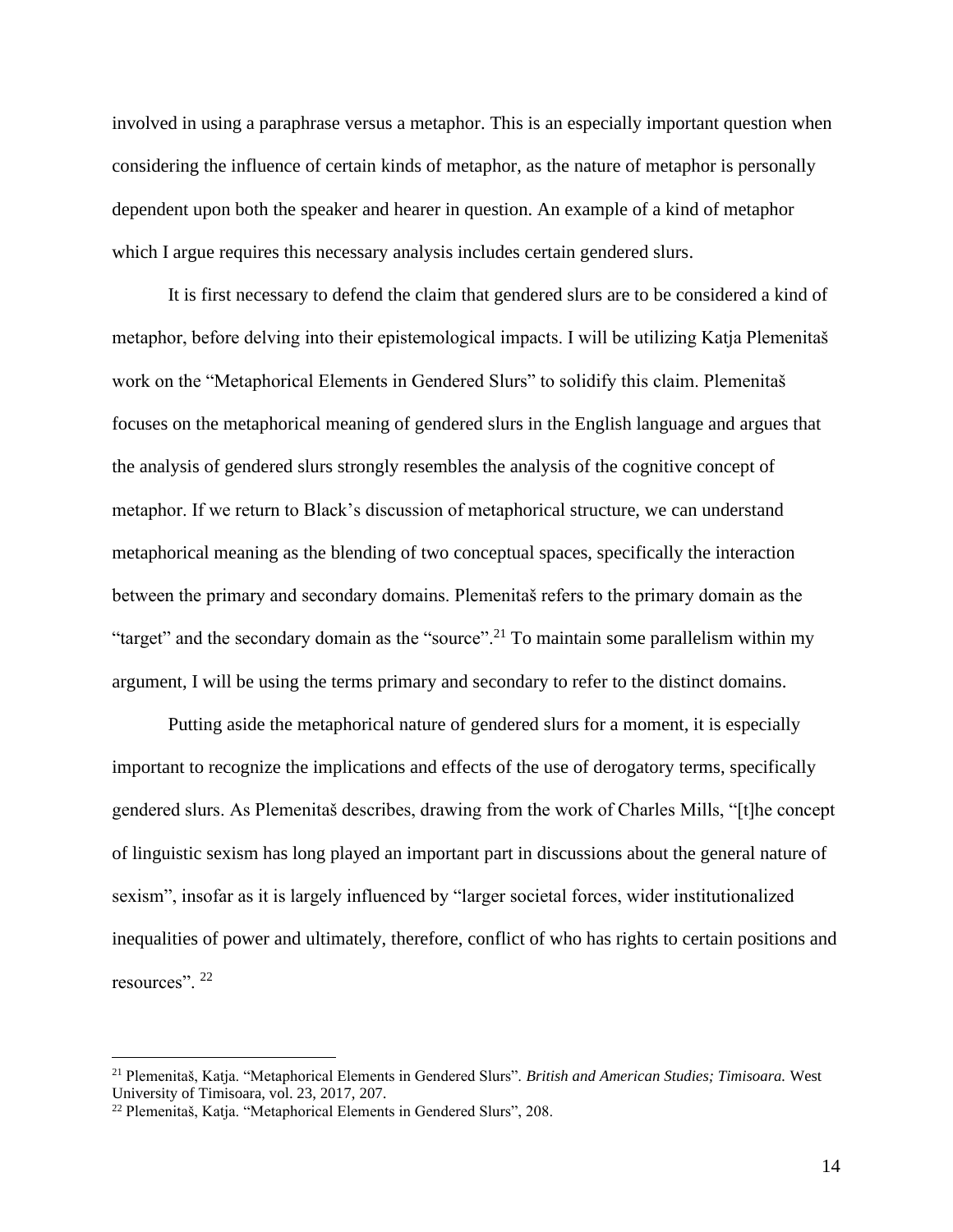While the definition of a slur is often hard to express, as its derogatory connotations vary, there does seem to be a unifying and potentially problematic feature of slurs, insofar as the process of defining a slur includes the consideration of the neutral counterpart that correlates with the slur. The neutral counterpart of a slur represents the word that may be used to refer to the same group or individual but does not convey any derogatory connotations. For example, a neutral counterpart for the word f\*\*\*ot would be a man who is homosexual. According to current literature, the neutral counterpart is tethered to the slur, and a slur is often defined in terms of this counterpart. This is especially true for the pragmatic analyses of slurs, which argue that a slur and its neutral counterpart are semantically equal. In other words, the pragmatic view argues that a slur makes the same truth-conditional contribution as its neutral counterpart.

Relying on the existence of the relationship between a slur and its neutral counterpart in explaining the offensiveness of a slur, however, leads to some problems. Throughout this discussion, I have referred to gendered pejoratives as gendered slurs, but by investigating current definitions on slurs, it seems that paradigmatic gendered pejoratives lack a (supposedly necessary) neutral correlate. Neutral correlates are terms that are similarly directed towards a target group, but do not have the same derogating quality as a slur. If neutral correlates are a necessary component of slurs, and gendered slurs do not have neutral correlates, does this mean that words like "bitch", or "slut" are not considered slurs?

Lauren Ashwell highlights these problems in her article "Gendered Slurs". She explains that the "existence–or even possible existence–of such a neutral correlate is not essential for a term to be a slur", and this can be recognized in cases of gendered pejoratives.<sup>23</sup> Importantly, "there are uses of racial slurs that clearly operate in the same way" because gendered pejoratives

<sup>23</sup> Ashwell, Lauren. "Gendered Slurs." *Social Theory and Practice*, vol. 42, no. 2, 2016, 229.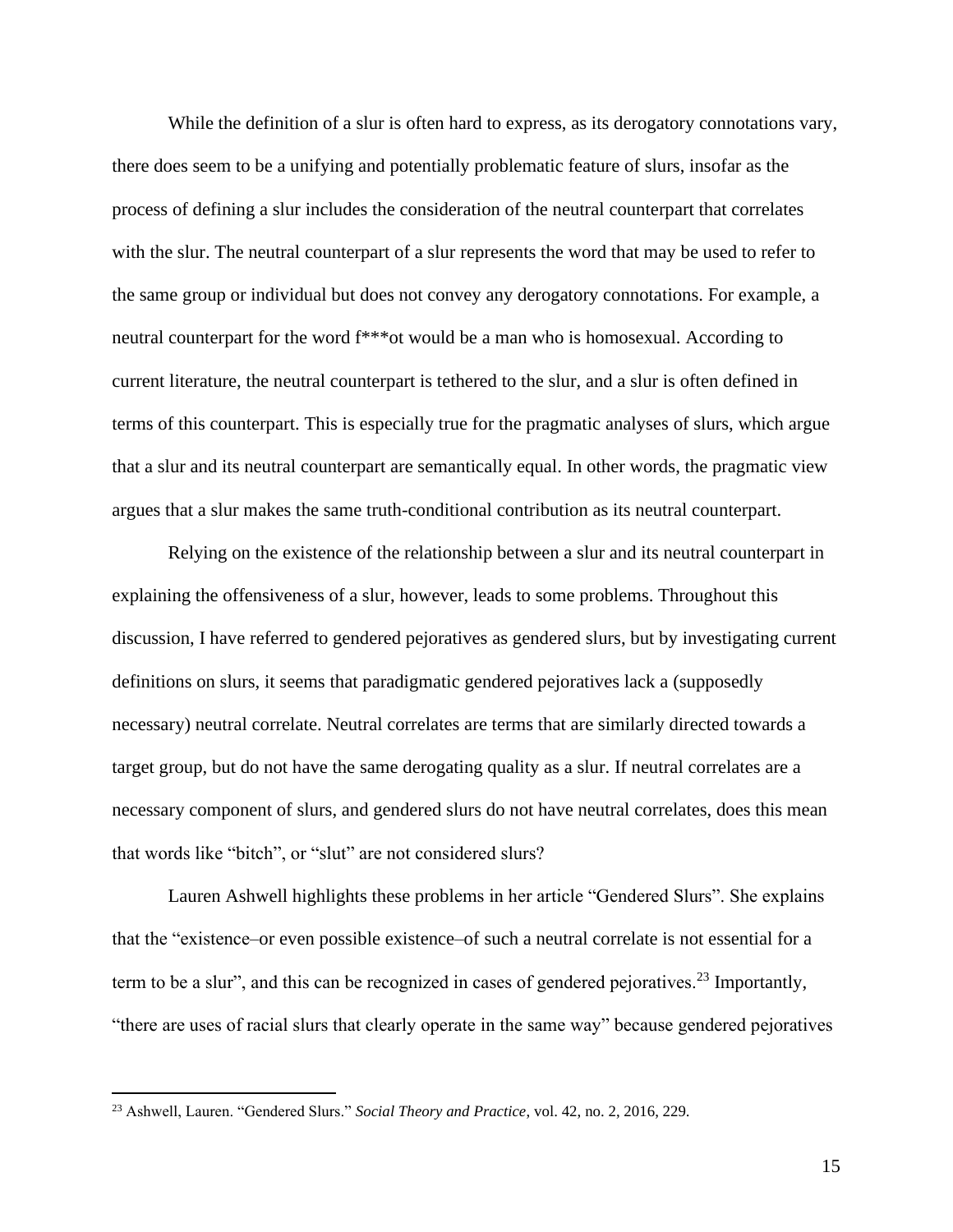and racial slurs both target a subordinate group or individual.<sup>24</sup> This supports the overall claims that gendered pejoratives *are* to be considered slurs, despite the lack of a neutral counterpart, that the words are insulting to even those who are not targeted by them, and that the developed definitions for racial or ethnic slurs should be re-evaluated to provide a more inclusive representation of slurs overall.

One connection between metaphor and gendered slurs, is that both concepts are especially societally pervasive and inextricably intertwined with levels of power. As discussed earlier, dead metaphors, for example, are a clear representation of the pervasive nature of metaphor, as they can become so deeply ingrained in everyday language. Gendered slurs, on the other hand, express this pervasiveness and explication of power through the "relations of dominance they help establish" and help to maintain.<sup>25</sup>

The central point of connection between metaphor and gendered slurs as Plemenitaš describes however, revolves around their respective cognitive analyses. Drawing from Black's interactive view on metaphor, metaphorical meaning is constructed from "two thoughts of different things" being "active together and supported by a single word, or phrase, whose meaning is the resultant of their interaction".<sup>26</sup> Plemenitaš would refer to these "two thoughts" as the primary and secondary domains, and to this kind of "interaction" as the act of conceptual blending.

She continues to highlight this notion of conceptual blending as consisting of two specific kinds of correspondences between domains. First, there exist ontological correspondences that "hold between elements of one domain and the elements of the other domain". Secondly, there

<sup>24</sup> Ashwell, Lauren. "Gendered Slurs.", 229.

<sup>25</sup> Plemenitaš, Katja. "Metaphorical Elements in Gendered Slurs", 209.

<sup>26</sup> Black, Max. "XII.—Metaphor.", 285.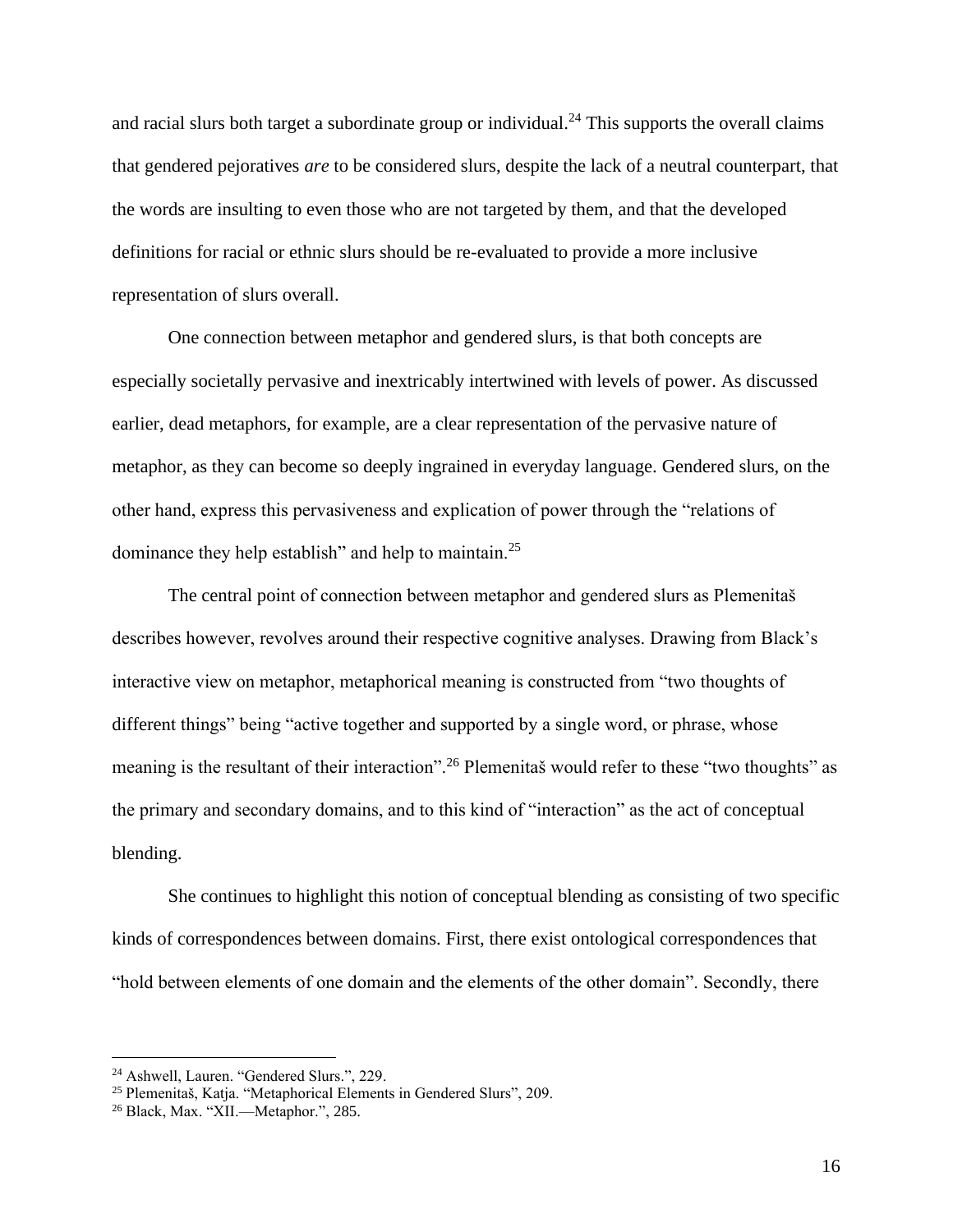exist epistemological correspondences between the "relations holding between elements in one domain and the relations between elements in the other domain".<sup>27</sup> In other words, the conceptual blending of two domains is not limited merely to their relation to each other as distinct domains, but also importantly considers the relations between the specific qualities of each domain itself. For example, if one were to examine the metaphor, 'the child is a ray of sunshine', in order to decipher the metaphorical meaning of this statement, one would have to not only consider how a child is related to a ray of sunshine, but also the different epistemological relations between the specific qualities of the child (being joyful, having a cheerful attitude, etc.) and the epistemological relations between the specific qualities of the ray of sunshine (being extremely bright, warm, etc.).

Thus, Plemenitaš applies this framework of conceptual blending between domains of metaphor to examples of common gendered slurs. Specifically, she utilizes this framework when considering the slur, *bitch* as presented in the table below.

| woman                                           | bitch (female dog)           |
|-------------------------------------------------|------------------------------|
| female of humans                                | female of dogs               |
| sexually mature                                 | sexually mature              |
| aggressive in social behaviour, trying too hard | aggressive in physical       |
|                                                 | behaviour, biting            |
| unpredictable, irrational                       | unpredictable, instinctual   |
| controlling (in conversation, career)           | controlling (over her young) |
| overly vulgar, sexually available               | ready to mate, in heat       |

As we can see from this table, there exist multiple ontological correspondences between the terms *woman* and *bitch*, where *woman* is the primary domain and *bitch* is the secondary domain. One example of such an ontological correspondence between *woman* and *bitch* includes the epistemological correspondence between 'female of humans' and 'female of dogs'.

<sup>27</sup> Plemenitaš, Katja. "Metaphorical Elements in Gendered Slurs", 210.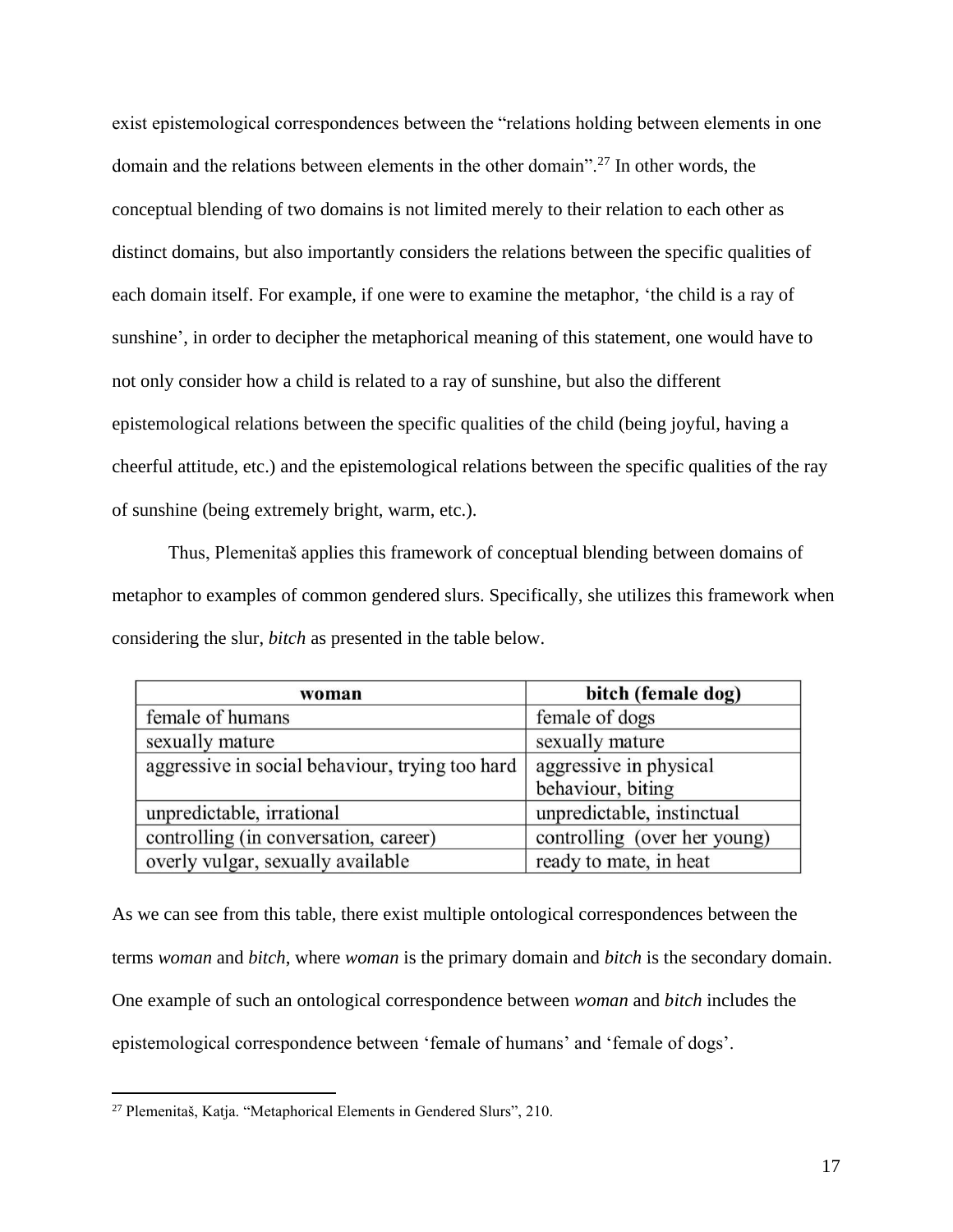Pleminitaš's cognitive framework, however, may run into some problems depending on certain context. She claims that there exists an epistemological correspondence of aggression between a woman and a female dog. If we understand 'bitch' to be used in a context of phrases like, "that woman is a bitch", then these epistemological correspondences seem to remain intact, as one could understand that phrase, according to the relevant ontological correspondences between a woman and a dog, as saying, "that woman is aggressive". However, if this context changes, to a phrase like, "she's my bitch", the epistemological correspondence of aggression no longer seems to hold.

This concern highlights important worry about the relevance and applicability of certain epistemological correspondences between domains. However, with respect to the example, "she's my bitch", despite its contextual differences, the word 'bitch' still emcompasses its original qualities as seen in the table. The possessive context does not make any epistemological correspondences less relevant than others, but, in fact, sheds light on another kind of correspondence between a woman and a female dog, perhaps, the characteristic of being objectified, or seen as a kind of personal property.

Another example of a common gendered slur to which Pleminitaš applies this conceptual framework, is the word 'feminazi', as presented in the table below.

| woman                                    | <b>Nazi</b>                         |
|------------------------------------------|-------------------------------------|
| follower of feminist ideology            | follower of Nazi ideology           |
| violently seeking social dominance over  | violently seeking social dominance  |
| men                                      | over Jews and other marginalized    |
|                                          | groups                              |
| imposing feminist views on others        | imposing fascist ideology on others |
| claiming total control of the discussion | claiming total control of the state |
| taking away spiritual freedom            | taking away physical life           |
| blaming men for everything               | blaming Jews for everything         |
| having abortions/killing babies          | killing Jews                        |
| humorless, serious in appearance         | strict, military in appearance      |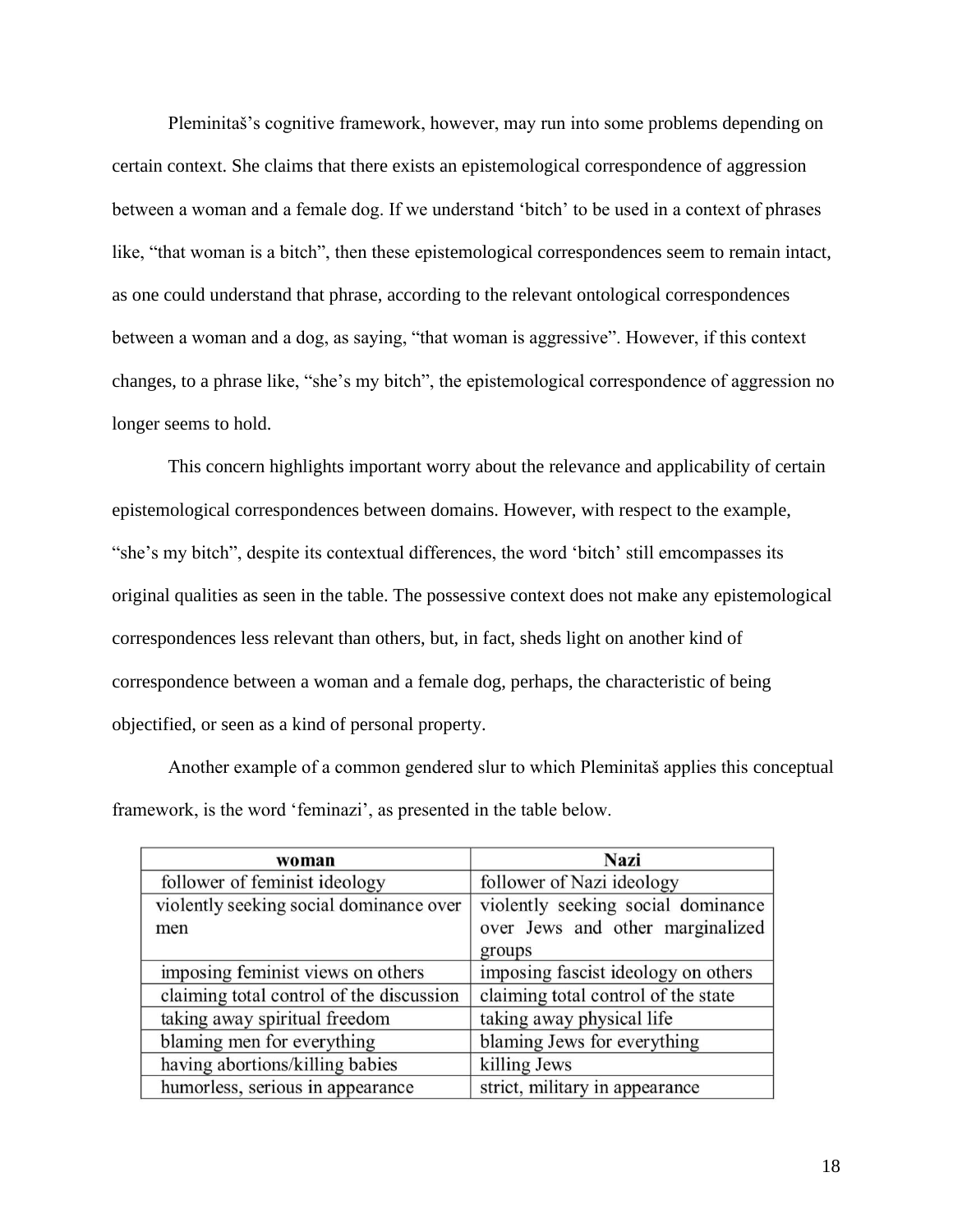As we can see from this table, similarly to the word 'bitch', there exist multiple ontological correspondences between the terms *woman* and *Nazi*, where *woman* is the primary domain and *Nazi* is the secondary domain. One example of such an ontological correspondence between *woman* and *Nazi* includes the epistemological correspondence between a 'follower of feminist ideology' and a 'follower of Nazi ideology'.

Other gendered slurs, however, don't seem to fit as clearly into the cognitive analysis that resembles that of a metaphor. For example, consider the gendered slur 'slut'. It is undeniable that the slur is targeted towards women, insinuating sexual activity as being a defining characteristic of the value of women. It is unclear though, that a 'slut' typically refers to anything other than a derogatory remark targeted towards women. Thus, it seems that there aren't any metaphorical associations between the terms 'woman' and 'slut'.

However, 'slut' "didn't begin as a bad word–or a word for women at all" but was used by Chaucer in referring to a sloppy masculine character as "sluttish" in the Canterbury Tales.<sup>28</sup> Because of its history as a term that doesn't directly translate to the current meaning of the word, it is then possible to consider the metaphorical nature of 'slut' as a dead metaphor. Again, a dead metaphor is a term that now means literally what it used to mean metaphorically. By maintaining awareness of the potential for terms to be considered dead metaphors, and thus have the capacity to be analyzed according to their metaphorical nature, we can utilize this metaphorical framework to discuss and reveal important epistemological impacts that certain gendered slurs maintain.

Overall, Plemenitaš clearly emphasizes the strong resemblance between the analysis of metaphor and gendered slurs, specifically that both kinds of language share the conceptual

<sup>28</sup> Bennett, Jessica. "Monica Lewinsky and Why the Word Slut Is Still so Potent." *Time*, Time, 20 Mar. 2015, https://time.com/3752821/monica-lewinsky-ted2015-slut-play/.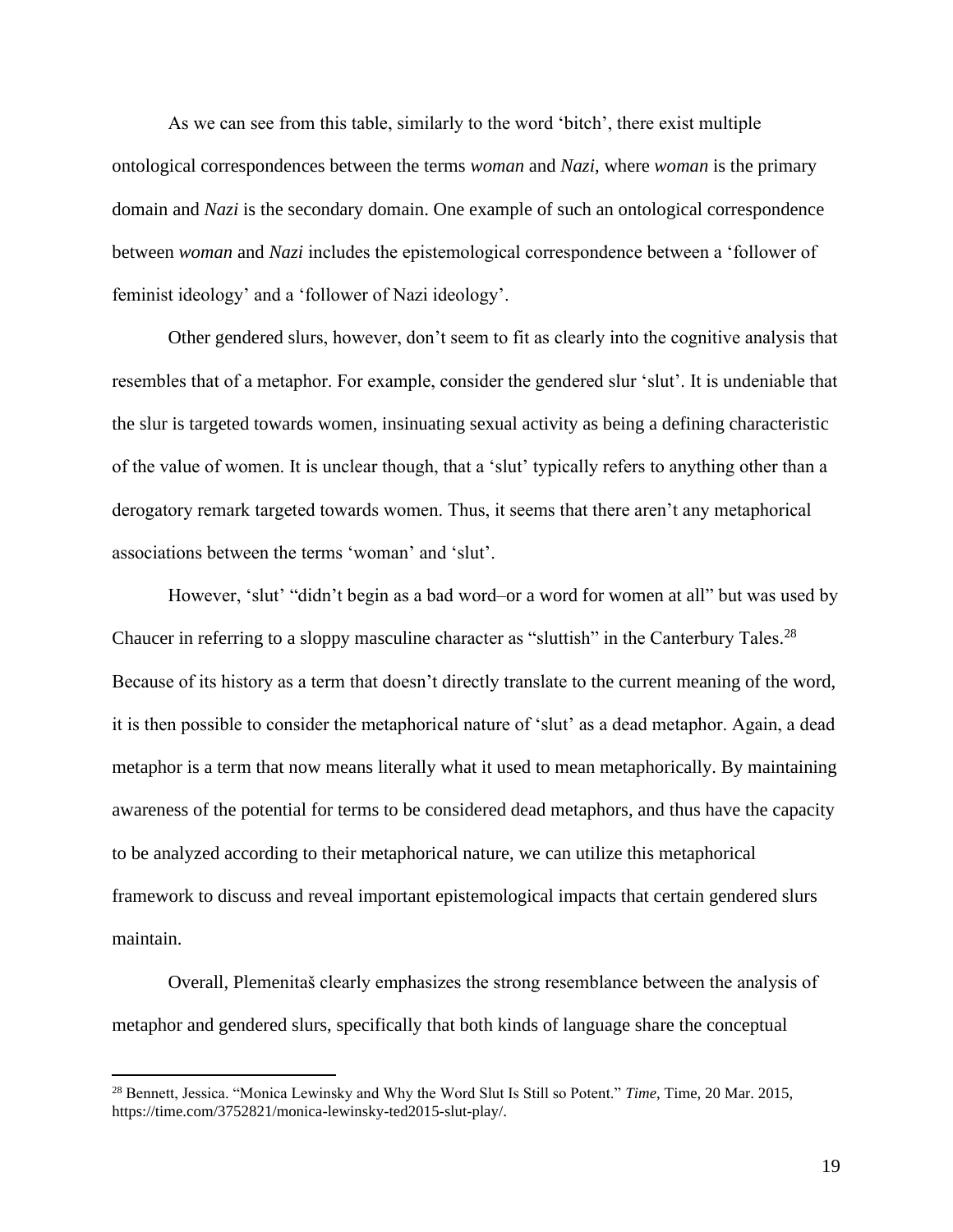blending of the correspondences of and between primary and secondary domains. We can thus confidently draw from these common analyses, that gendered slurs can be recognized as kinds of metaphor.

Keeping the distinctions that we have made between paraphrase and metaphor in mind, consider an example to solidify this discussion:

A) "That woman is a bitch."

B) "That woman is like a bitch, with respect to her aggression and irrational behavior."

What is the difference between these two statements? In this case, it seems that the implicit nature of A seems less obvious, while the nature of B seems more obvious. In saying that a woman is like a bitch, with respect to certain qualities, is like saying that one "experienced an emotion which is like the physical feeling of standing on an icy mountain crag…in respects i, j, k…", going back to Camp's previous example.<sup>29</sup> The problem here, as explained earlier, is the attribution of unintended content unto the speaker. In A, the speaker is not saying anything about the nature of a bitch, nor characteristics of what resembles a bitch. Instead, as the speaker does so with the concept of icy crags, in this case, the speaker utilizes common knowledge about 'bitches' to characterize their opinion. The characteristics and assumptions about a 'bitch' do not necessarily have to be true for the metaphor to make sense (which is what the paraphrased translation pre-supposes). But rather, the interpretation is dependent upon the shared common knowledge between speaker and hearer, and their respective characterizations of relevant phenomena having to do with a 'bitch', which seems undoubtedly more complex to pin down and define.

<sup>29</sup> Camp, Elisabeth. "Metaphor and That Certain 'Je Ne Sais Quoi.'", 12.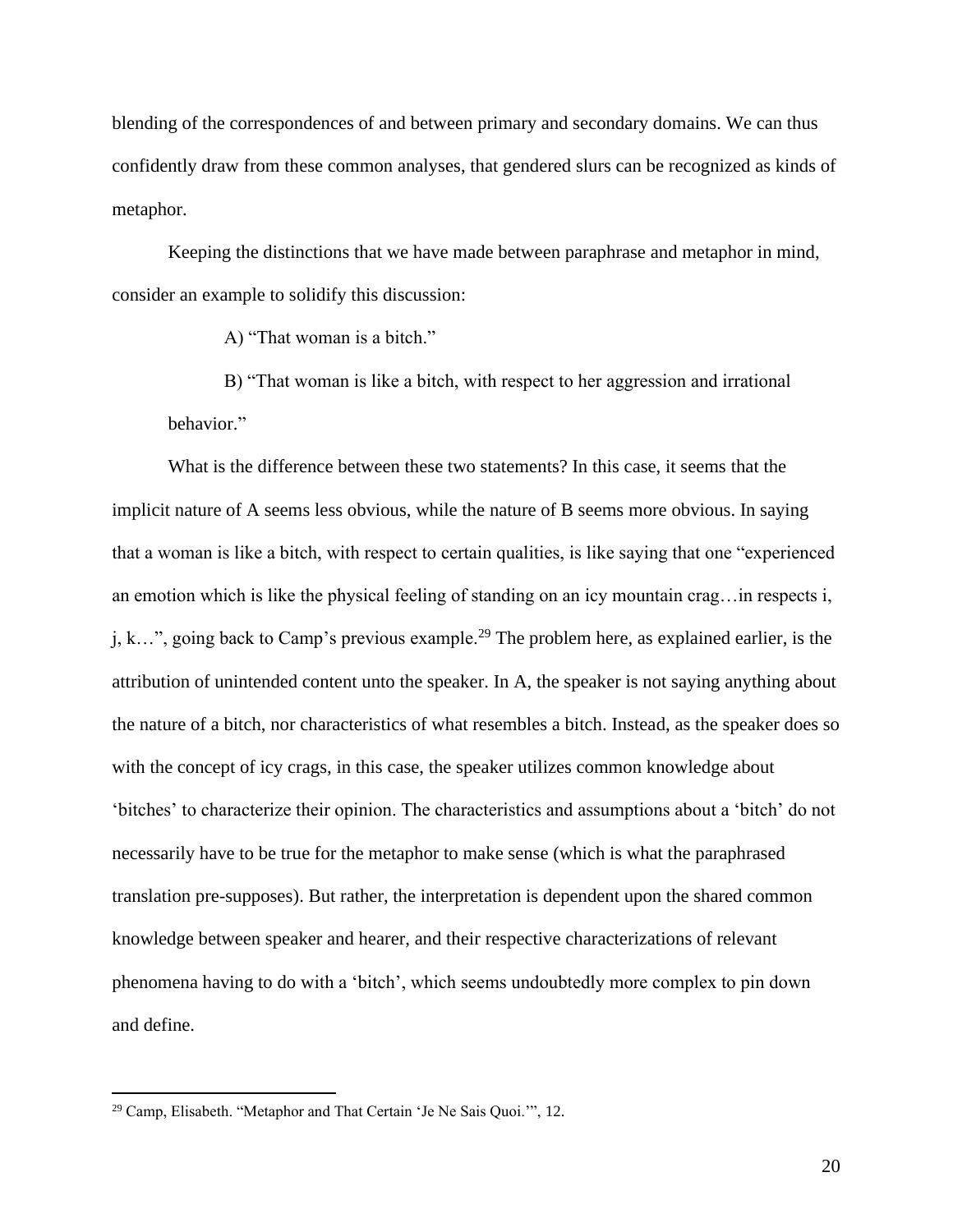While this example helps to highlight the difference in the level of structural complexity between paraphrase and metaphor, that is, that paraphrases do not involve nearly as strong of a dependence on the speaker or hearer as do metaphors, this is not to say that paraphrases are void of anything having to do with the speaker and hearer. A paraphrase is successfully uttered necessarily involving both speaker and hearer, insofar as the speaker is using known characteristics about one concept, p, in the effort to describe another concept, q, and the hearer is responsible for drawing a connection between those characteristics of p and q. The difference in the case of metaphor, however, is the lack of the conceptual characteristics of p, which give the reader a starting point for making connections between p and q. The use of metaphor involves a more complex and less specific connective responsibility for the hearer when making connections between the two concepts. This speaks to the discussion on the implicit nature of metaphors. The connective points, or the characteristics implied about p, are not explicit, and thus leave the hearer to develop a different understanding of q, one which is not based on the implied characteristics.

Another distinguishing quality of metaphor that is worth important discussion is its concise contextual nature of expression and focus on emphasis. Consider another example of paraphrase and metaphor:

C) "The sad story ripped the woman apart."

D) "The sad story made the woman feel a way that resembles being ripped apart."

Not only is C literally expressed in fewer words, but there also seems to be an important point of distinction of concision regarding the placement of emphasis. In the first statement, the emphasis is placed directly on the action of the woman being ripped apart. In the second statement, however, the emphasis seems to be placed on the way that resembles being ripped

21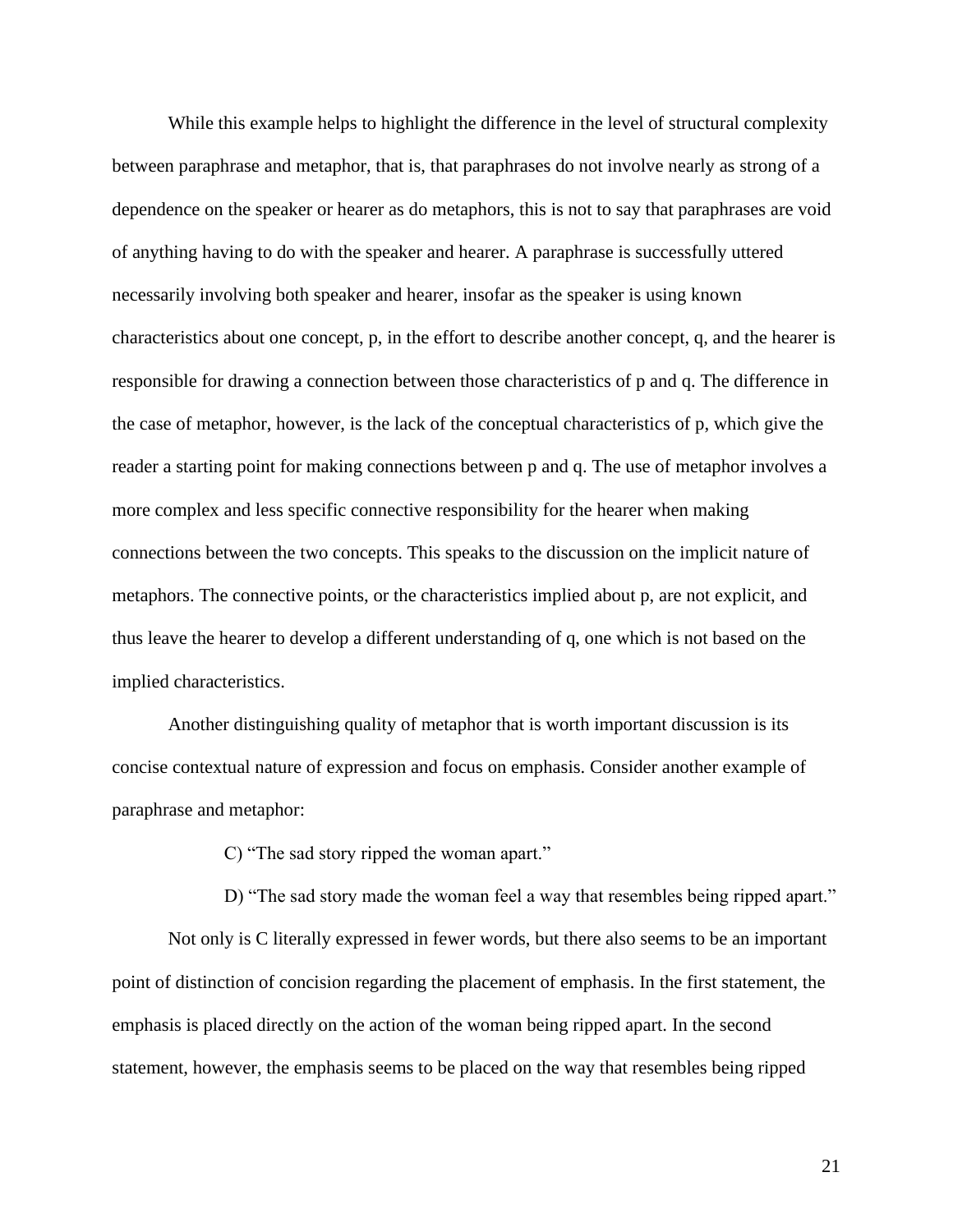apart. While this difference may not seem as important in many utterances of paraphrases and metaphor, the difference does exist, and it is especially important to consider when discussing gendered derogatory slurs, and their epistemological impacts. Consider again the example raised before the last, where A is the statement: "The woman is a bitch", and where B is the statement: "The woman is like a bitch, with respect to her aggression and irrational behavior". If we analyze these statements in a similar matter as the previous ones, we can understand that in the first statement, the emphasis is placed directly on the word 'bitch', directly relating to the 'woman', whereas in the second statement, the emphasis is placed instead on that which is 'like a bitch', or the ways in which the 'woman' is related to that which is 'like a bitch'. This distinction, between the concision and emphatic natures of gendered slurs and paraphrase, importantly highlights their distinctive linguistic powers.

Overall, the resemblances between important qualities of both metaphor and gendered slurs so far can be recognized in their similar cognitive analyses. By recognizing and accepting this relationship, one can then draw more connections between metaphor and gendered slurs, especially the ways in which gendered slurs, as a kind of metaphor, also are structurally and cognitively different from a paraphrased version of that metaphor. By developing and defending the arguments for the existence of metaphorical meaning, the distinction between metaphor and paraphrase, and the distinction between gendered slurs and paraphrase, one can then understand how certain gendered slurs can be recognized as a kind of metaphor.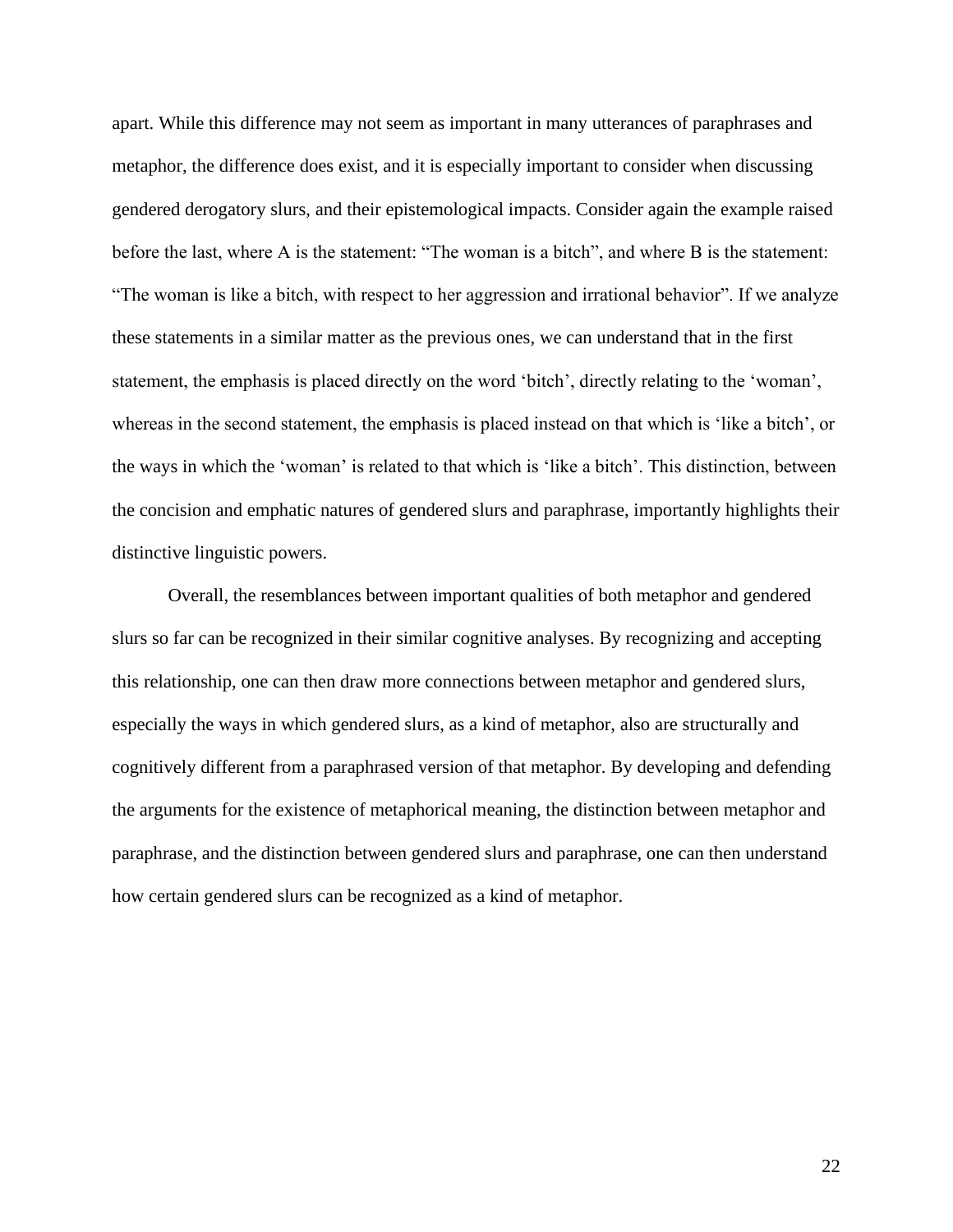## **Chapter Two**

#### <span id="page-27-1"></span><span id="page-27-0"></span>*Gendered Slurs, Metaphors, and Linguistic Power*

It's now important to note exactly what is meant when talking about the epistemic influence of gendered slurs and metaphors. It is undoubted that gendered slurs have a distinct impact on oneself, compared to general language. For example, it is obvious that there exists an important difference between a statement in which someone states, "she is an angry person" versus a statement such as "she is a bitch". While it may be true that these statements are drawing upon similar qualities having to do with the woman as the subject, they do seem to exhibit distinct qualities. Here, we will investigate the questions of how to define linguistic power, explore examples of linguistic power, such as linguistic dominance, and investigate the ways in which gendered slurs, as a kind of linguistic sexism, reinforce the problematic promotion of androcentrism throughout the English language. We will then discuss the epistemological effects of engaging with an androcentric language. More specifically, we will discuss the epistemological influence that the use of gendered slurs has upon its targets, and how the use of this kind of sexist language can constitute instances of injustice.

Trying to define exactly what linguistic power represents, or what kinds of "powers" that language may consist of, may prove to be a challenging and overly broad task. One way to try and make sense of what linguistic power entails is to recognize different uses of language, and what effects these particular uses have upon oneself, and one another. For example, let us explore the ways in which certain kinds of language help particular groups and members of society establish and maintain dominance over others.

Kathryn Accurso clearly defines linguistic dominance as "a social process in which different languages have come to be assigned different levels of importance, such that one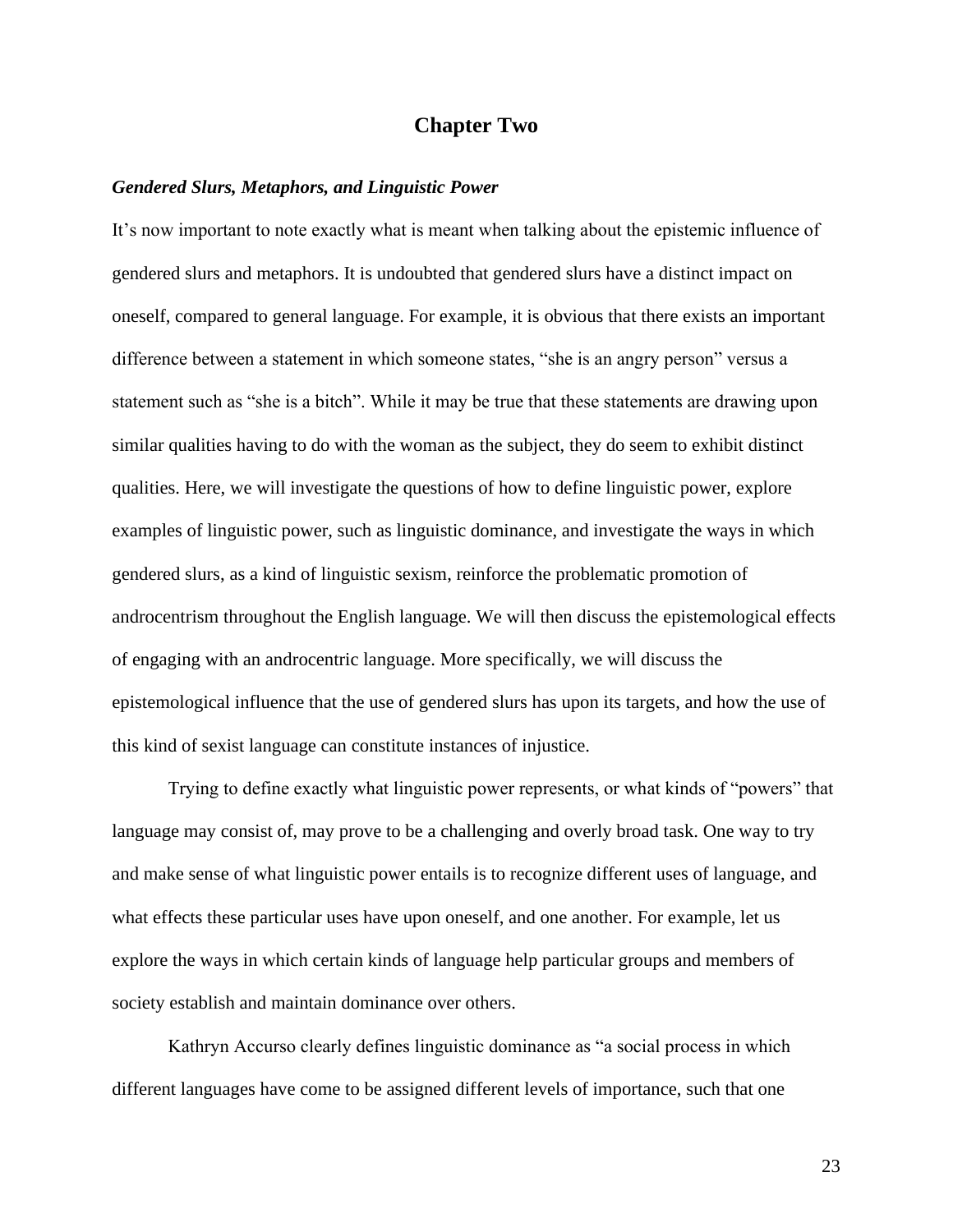language and its speakers carry higher social and political status than others". <sup>30</sup> Linguistic dominance can also be used to describe the specific ways in which certain kinds of language are used to maintain status and power structures.

For example, consider Standard American English (SAE), a language that is dominant within many countries, and because of this, the use of SAE reflects a powerful social standing and level of privilege. The dominant position of SAE is especially highlighted when considering other less dominant American-English dialects, such as African American English and Southern American English. As Accurso points out, "[i]n addition to class information, ideas about race, intellect, and ability have also been deliberately linked to language in the United States, such that certain speakers must struggle for recognition while others enjoy a broader audience".<sup>31</sup> What Accurso is pointing out here is that not only does linguistic dominance reflect the prevalence of one language over another in a given context, but also, and especially, the ways in which a particular language or dialect's prevalence simultaneously contributes to the preservation of white middle-class dominance, as well as the silencing and subordination of others who do not utilize that particular dialect. <sup>32</sup>

My conception of linguistic dominance shares the same subordinating qualities that Accurso provides, yet the focus on language I aim to emphasize here has to do with consideration of the individual words used within a language, and even within specific dialects.<sup>33</sup>

<sup>30</sup> Accurso, Kathryn. "Language Dominance/ Linguistic Dominance." *Encyclopedia of Diversity and Social Justice,*  2015, 656.

<sup>31</sup> Accurso, Kathryn. "Language Dominance/ Linguistic Dominance.", 657.

<sup>&</sup>lt;sup>32</sup> Terms such as "speaker" or "utterance" are intended to be inclusive of non-spoken languages as well such as written communication and sign-language.

<sup>&</sup>lt;sup>33</sup> It is important to understand the comparisons in status that exist between dialects, and those that exist between words. How the status of a particular person is socially governed according to their dialect, for example, obviously may contribute to their status that is socially governed according to their words.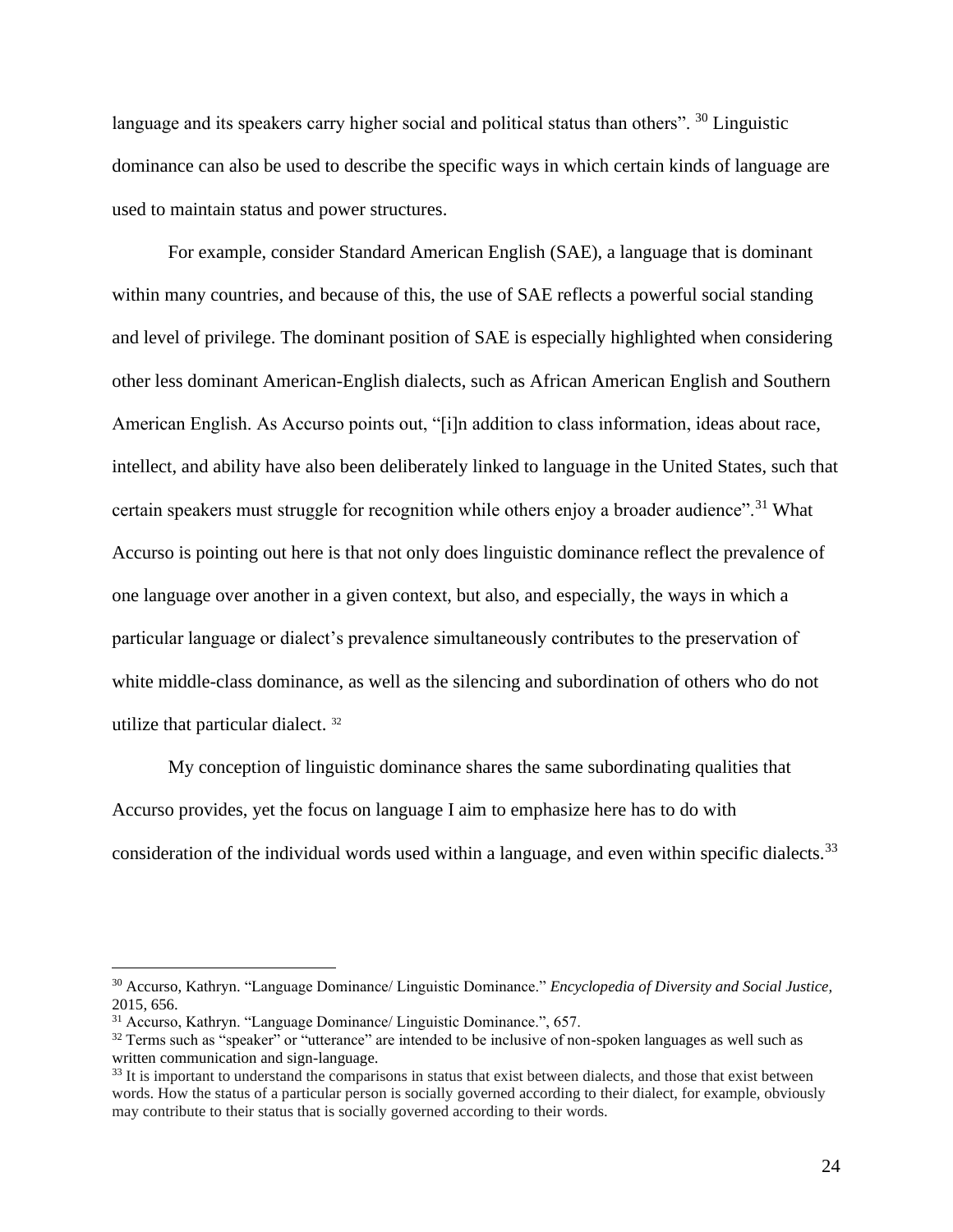I will refer to this narrowed down idea of linguistic dominance within the English language as intra-linguistic dominance. I will begin by providing some concrete examples of sexist intra-linguistic dominance–false gender-neutrality and sex marking– and discussing their respective epistemic consequences–invisibility of women and encoding of androcentric worldviews. After discussing the epistemological consequences that these forms of linguistic sexism present, I will then be utilizing the characteristic of status preservation that is central to the idea of intra-linguistic dominance and will be exploring the ways in which gendered slurs perpetuate the same kind of power structure as recognized in the discussed cases of linguistic sexism. The use of gendered slurs, I argue, is not only a form of linguistic sexism, but clearly presents the same status promoting mechanism that is recognized in intra-linguistic dominance.

A specific and relevant example of intra-linguistic dominance is linguistic sexism. Ivy and Backlund develop an important definition of linguistic sexism, based on the definition of sexism in general. They write, "*sexism* is attitudes and/or behavior that denigrate one sex to the exaltation of the other. From this definition, it follows that *sexist language* would be verbal communication that conveys those differential attitudes or behavior".<sup>34</sup> In the effort to develop and socially maintain androcentric dominance, linguistic sexism can be recognized in different forms across various contexts. In discussing examples of linguistic sexism which include false gender-neutrality and sex-marking, that result in problematic epistemic consequences upon the targets of that language, I will also be arguing for the consideration of gendered slurs as a kind of linguistic sexism and will do so by drawing relevant connections between the use of gendered slurs and other kinds of linguistic sexism such as false gender neutrality and sex marking. After

<sup>34</sup> Ivy, Diana K., and Phil Backlund. *Genderspeak: Personal Effectiveness in Gender Communication*. Pearson/Allyn and Bacon, 2008, 72.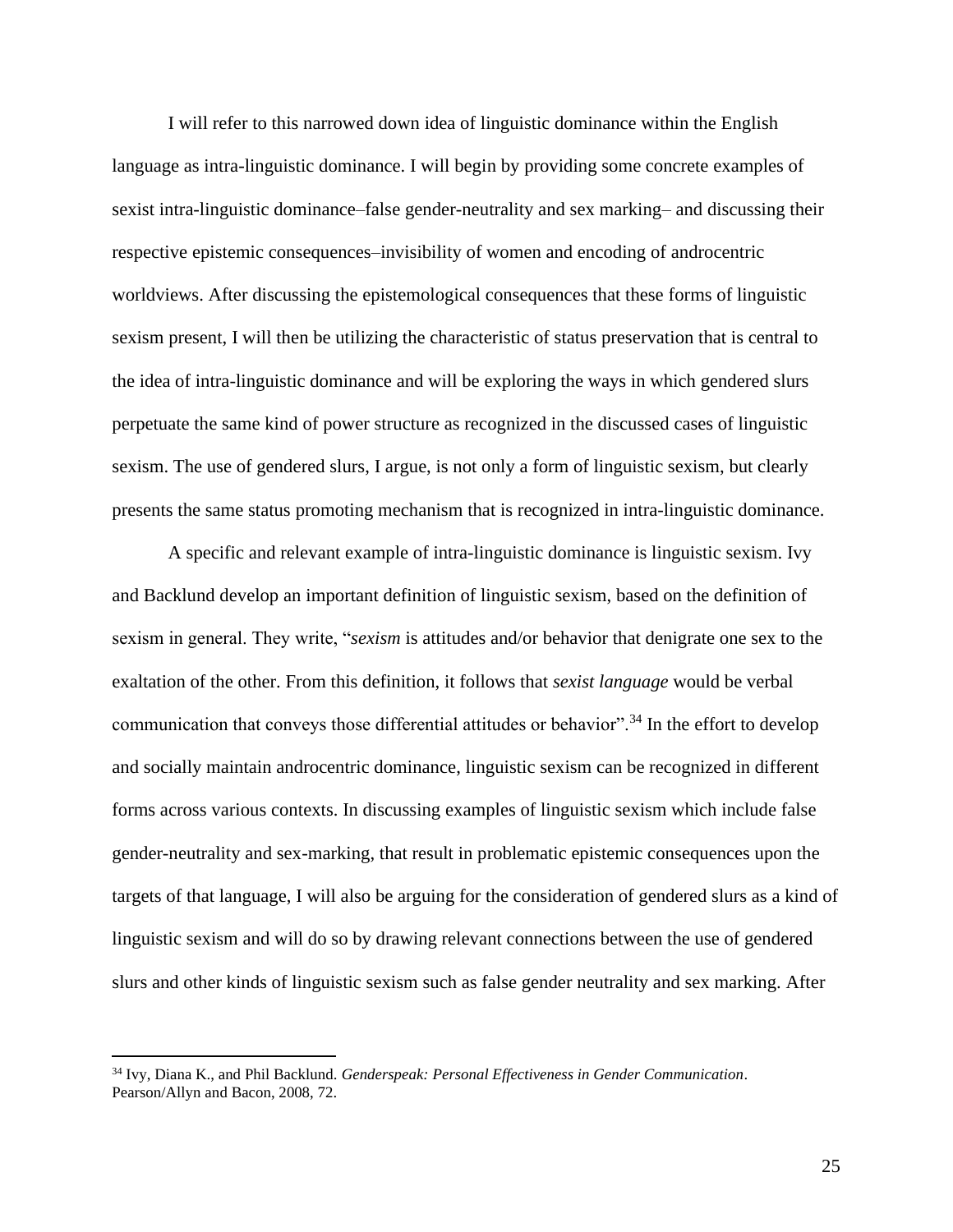highlighting these connections, I will then discuss the epistemological consequences that these specific kinds of sexist language have upon their targets.

A common example of linguistic sexism in everyday English language can be recognized in the use of masculine generic terms or pronouns to function as gender-neutral pronouns. For example, consider the following four statements.<sup>35</sup>

- 1. He drank the wine.
- 2. A man went into a bar.
- 3. When a student comes into the room, he should pick up a handout.
- 4. Man is a primate.

According to these statements, it appears true that masculine gender-specific pronouns (as seen in statements 1 and 2) can fill in for the gender-neutral application of pronouns (as seen in statements 3 and 4). However, the grammatical correctness of these statements does not assume that these particular pronouns can actually be considered *both* gender-specific and genderneutral. Some counterexamples to the statements above, as put forth by Adele Mercier and Janice Moulton include the following:  $36$ 

- a. Man has two sexes; some men are female.
- b. Man breastfeeds his young.

In the statements *a* and *b*, the use of "man" (as used in statements 3 and 4), is meant to express gender neutrality. However, especially because of the given context, the statements are "making a classificatory error", insofar as they utilize (supposedly) gender-neutral pronouns to refer

<sup>35</sup> Saul, Jennifer, and Esa Diaz-Leon. "Feminist Philosophy of Language." *Stanford Encyclopedia of Philosophy*, Stanford University, 21 Aug. 2017, https://plato.stanford.edu/entries/feminism-language/. <sup>36</sup> Saul, Jennifer, and Esa Diaz-Leon. "Feminist Philosophy of Language."

https://plato.stanford.edu/entries/feminism-language/.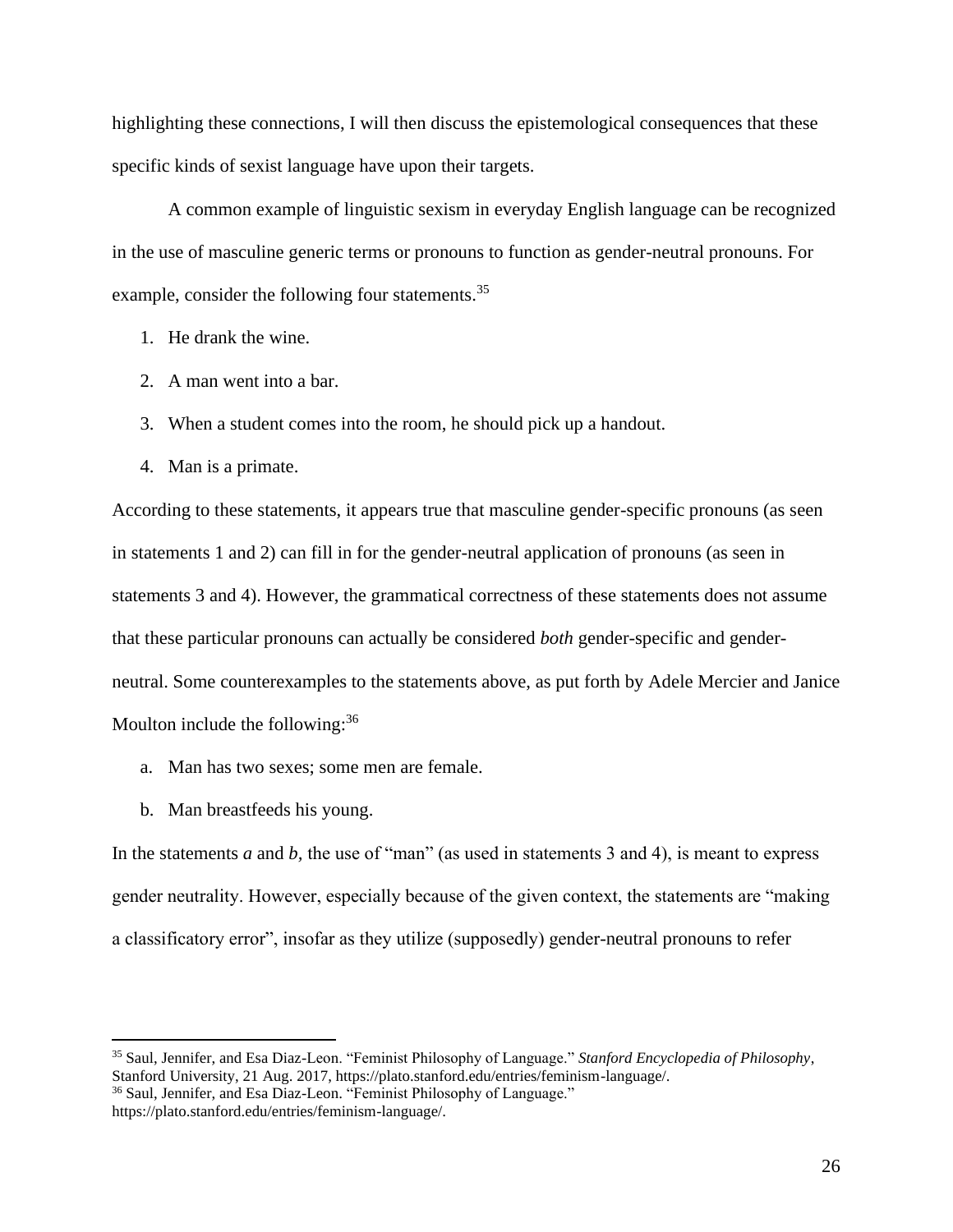"exclusively to persons known to be female".<sup>37</sup> Not only is this problematic insofar as it misgenders a group of self-identified women, but it also further promotes the problematic exclusion of intersex and gender non-conforming people in language. This analysis, although it importantly highlights the incomprehensible nature of the use of 'man' as a supposedly genderneutral pronoun when referring to a group of people, it does not effectively address any problems with statements 3 and 4, as those are used in reference to a combination of people with different genders, rather than one group in particular. As Saul explains, there is nothing in fact "wrong with the actual uses of the term in question", and that "further reasons are needed in order to object to the use that is made of these terms".<sup>38</sup>

In the effort to provide this further reasoning, I will argue that the consequential impacts of using masculine pronouns in replacement of gender-neutral pronouns contributes to other notable forms of misrepresentation and oppression, such as the promoted invisibility of genders other than men.

Before addressing the other kinds of epistemological effects of false gender neutrality however, I will first discuss another example of linguistic sexism, known as sex-marking, which also poses oppressive epistemological and psychological consequences upon non-masculine genders.

Sex-marking, according to Marilyn Frye, is a way in which sexist behaviors manifest within linguistics.<sup>39</sup> Not only are gendered-pronouns considered a prime example of the ways in which one can attempt to identify someone else's gender, but their use coincides with a "constant

<sup>&</sup>lt;sup>37</sup> Saul, Jennifer, and Esa Diaz-Leon. "Feminist Philosophy of Language.".

<sup>&</sup>lt;sup>38</sup> Saul, Jennifer, and Esa Diaz-Leon. "Feminist Philosophy of Language.".

 $39$  It is important to note here, that I am taking Frye's use of the term 'sex' in 'sex-marking' as intended to refer to gender. I still aim to emphasize the importance of distinctions between sex and gender and will understand Frye's framework according to gender in order to provide more inclusive, contemporary, and representative terminology.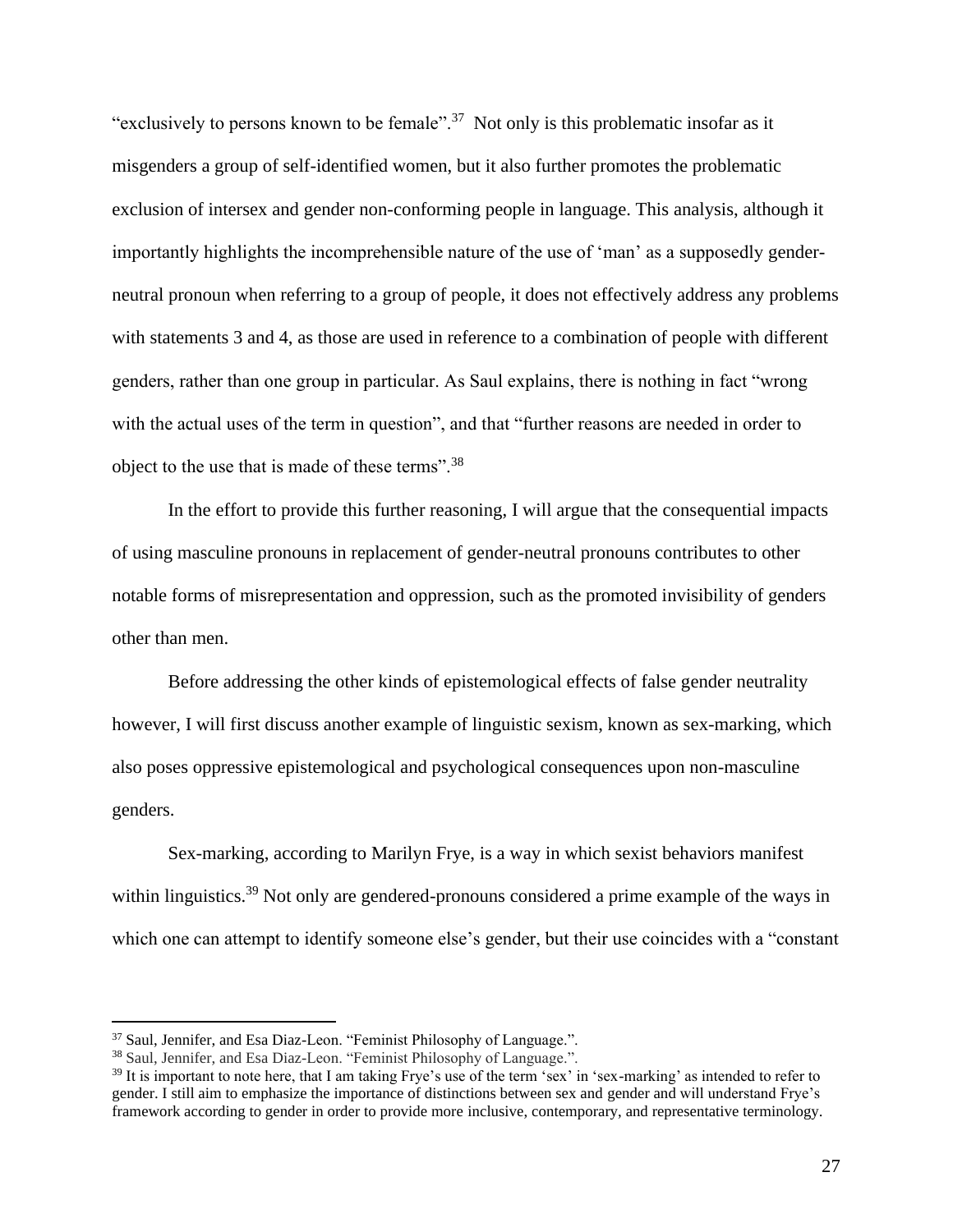and urgent need to know or be able to guess the sex of every single person with whom one has the slightest or most remote contact of interaction".<sup>40</sup> While the use of gender-specific pronouns contribute to this insatiable desire to mark (correctly or incorrectly) someone by their gender, this is not to take away from the fact that gender-specific pronouns do provide ways in which individuals can understand and express their own identities and lived experiences.

In highlighting the pervasive ways in which one's gender is taken to be at the forefront of most discussions, whether these discussions have anything to do with gender, through the use of gender-specific pronouns, for example, Frye is describing the ways in which this hyperidentification of gender contributes to the perpetuation of androcentric dominance. Furthermore, as expressed by Saul, "male dominance requires the belief that men and women are importantly different from each other, so anything that contributes to the impression that sex differences are so important is therefore a contributor to male dominance".<sup>41</sup> The contribution sex-marking makes to the perpetuation of this kind of dominance clarifies the practice of sexmarking as a form of linguistic sexism.

As we reflect on the defining characteristics of false gender neutrality and sex marking as clear examples of linguistic sexism, it is important to understand exactly what these kinds of language have in common, in order to understand why and how the use of gendered slurs is to be considered a kind of linguistic sexism as well. We can identify specific resemblances between gendered slurs and linguistic sexism when considering the epistemic effects of the utilization of false gender neutrality and sex marking. Before discussing in detail what these epistemic effects are, I will map out where this discussion will go. First, it can be recognized in both cases of the use of false gender neutrality and gendered slurs, that the targets of that particular language are

<sup>40</sup> Frye, Marilyn. *The Politics of Reality: Essays in Feminist Theory*. Crossing Press, 2007, 22.

<sup>41</sup> Saul, Jennifer, and Esa Diaz-Leon. "Feminist Philosophy of Language.".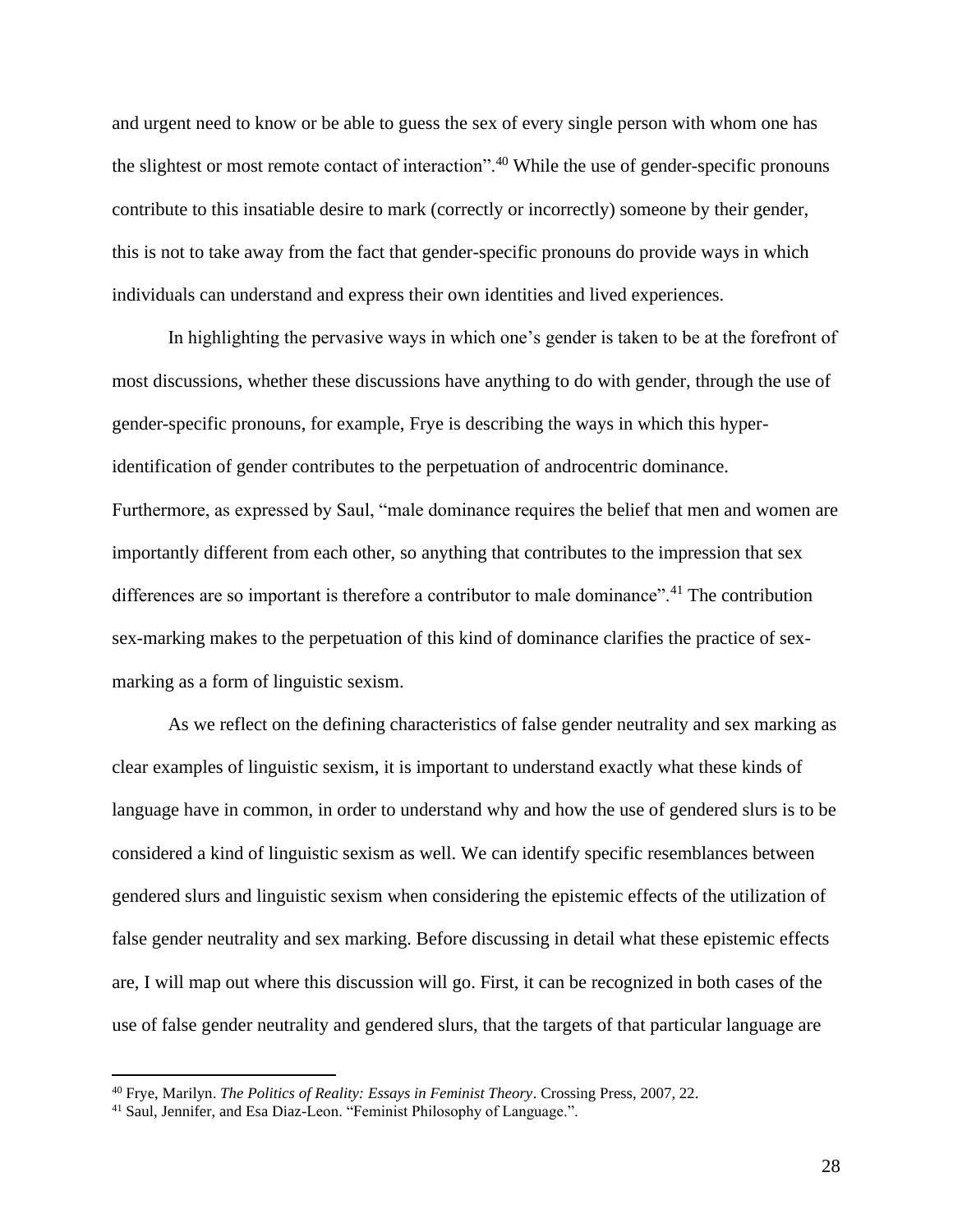likely to experience a sense of invisibility. Secondly, insofar as sex marking promotes the encodement of androcentric worldviews upon its targets, the same can be recognized within the use of gendered slurs.

Let us discuss the epistemic influences of false gender neutrality and sex marking, draw connections between these particular kinds of sexist language and the use of gendered slurs, and use these resemblances to bolster the argument that gendered slurs are to be considered a serious and important kind of linguistic sexism.

When we understand the ways in which sexism embeds itself within a society's use of language, we can then better comprehend the epistemological impacts that these linguistic qualities have on members of that society, and how sexist language affects one's own comprehension of reality. As mentioned briefly before, the consequential and epistemological impacts of using masculine pronouns in replacement of gender-neutral pronouns contribute to the promoted invisibility of genders other than masculine. Similarly, it seems that the consequential and epistemological impacts of sex-marking also contribute to the promoted invisibility of nonmasculine genders as well as maintaining problematic encoding of androcentric worldviews within language.

Thus, we can come to understand specific kinds of linguistic sexism–false gender neutrality and sex-marking– as having various and substantial epistemological effects– invisibility of non-masculine genders and encoding of androcentric worldviews– on those involved in any way with the language being used. Firstly, the invisibility of non-mascluine genders is promoted through the use of false gender-neutral pronouns. Invisibility, in these cases, refers to "obscuring women's importance, and distracting attention from their existence".<sup>42</sup> More

 $42$  Ibid.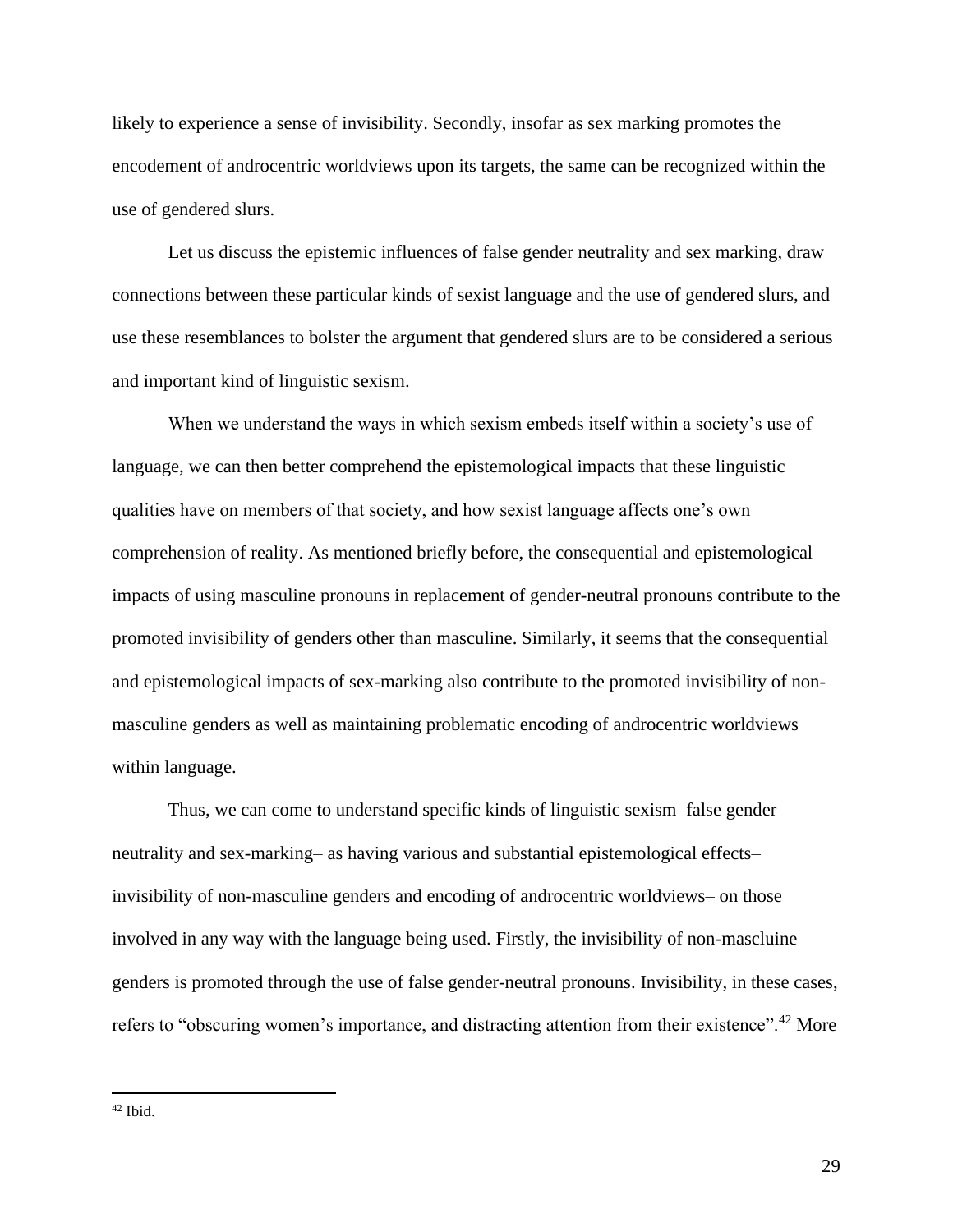specifically, in using the terms 'he' in a supposedly gender-neutral manner not only obviously prioritizes the masculine gender, but does so while limiting women and other genders from understanding and applying the statement representatively and inclusively. By not being able to identify oneself within a statement that is meant to express something about society as a whole in a gender-neutral manner, it seems extremely challenging then, for someone to make sense of themselves as a member of society when the gender-neutrality is false. For example, re-consider statements 3 and 4.

3. When a student comes into the room, he should pick up a handout.

4. Man is a primate.

In these cases, the supposedly gender-neutral terms "he" and "man" used in these statements can be understood equivalently through other statements. More specifically, according to the intended gender-neutrality of statements 3, these statements can be understood in the same ways as the following statements 3a and 4a.

3a. When a student comes into the room, the student should pick up a handout.

4a. A human is a primate.

This proves problematic for those who do not identify with masculine terminology, as it places a non-masculine identifying audience member in a place that only is representative of the masculine gender, which consequently renders them and their own experiences as invisible to other audience members. In other words, if a woman student were to understand and make sense of statement 3, it remains unclear, and even incorrect for that woman to pick up a handout, as she is not recognized as a student in that particular case by herself, the speaker, or the audience. However, if a woman student were to understand and make sense of statement 3a, there would be no case in which the woman may fail to identify as a student, since the required action of the

30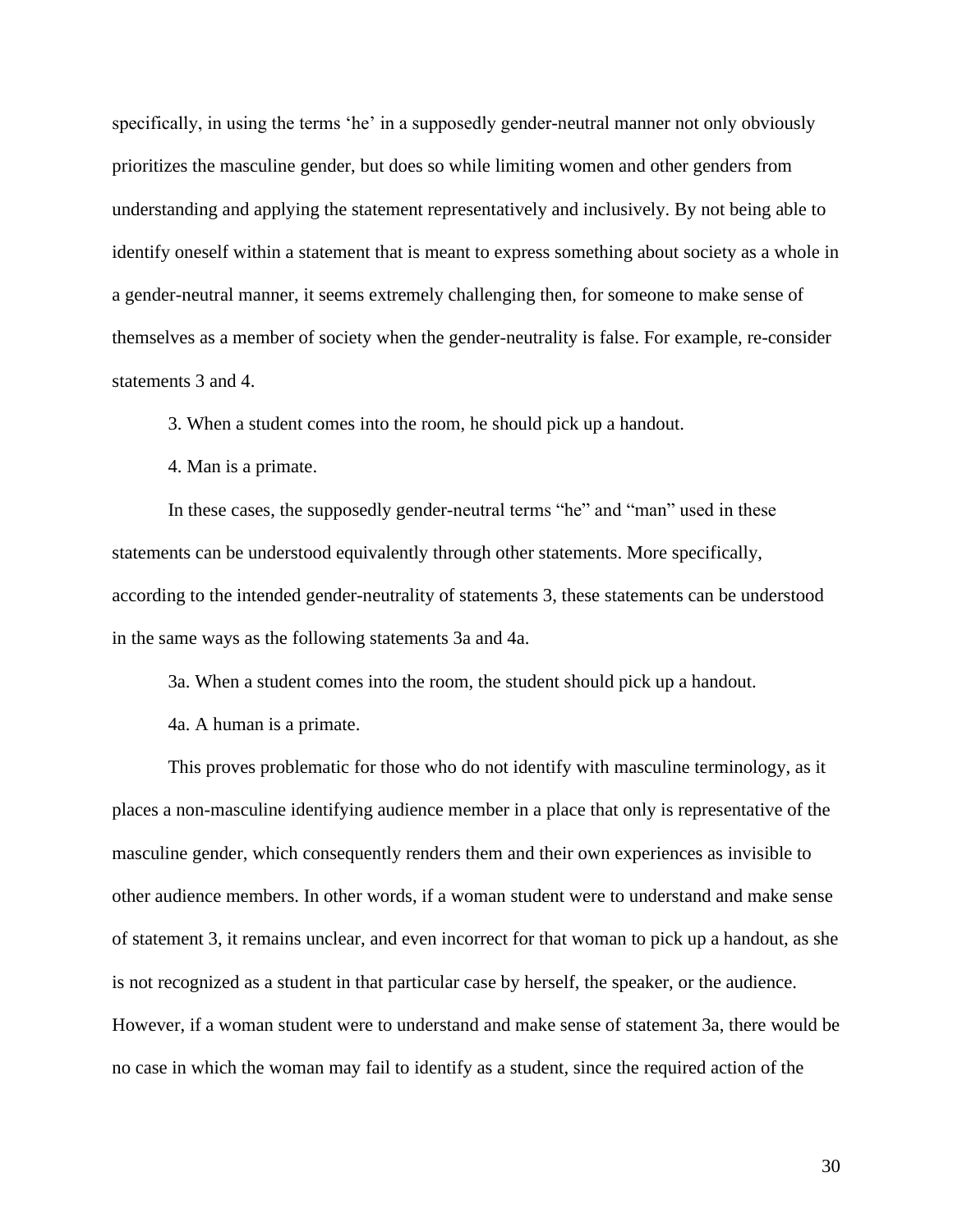student is not predicated upon their gender, and thus those who do not identify with the masculine-gender are not rendered invisible to themselves or others.

In the case of statement 4, similar issues arise. Although the statement itself is entirely true, it is only true if it is explicitly referring to only the masculine gender. If the statement is used to express something about a group of people *despite* their gender, it seems then that the statement is not only false, but that it simultaneously excludes the possibility of people of other genders to fully understand their personal situatedness within a classification of primates, as well as the possibility for people to recognize non-masculine gendered people as primates.

The second important epistemological effect upon people who are targets of linguistic sexism includes the problematic encodement of the androcentric worldview within everyday uses of language, concepts, and knowledge in general. Encoding of the androcentric worldview refers to the use of words in the effort to promote androcentric ideas as being universal. Such a promotion often results in the ideas having to do with non-masculine genders as again, invisible, or lesser than. In other words, the idea that some terms encode an androcentric worldview refers to the ways in which "certain terms seem to divide the world up in a way that is more natural for men than for women".<sup>43</sup> When considering Frye's concept of sex-marking, and the constantly explicit designation of gender upon others, we can better understand the ways in which this hyper-identification of gender contributes to the perpetuation of patriarchal dominance, and consequently encodes an androcentric perspective of the world in our language. An example of sex-marking includes the distinctions made between one's career title, based on their gender. Consider the following statements referring to a particular moment in time:

X. The manager called all the waiters to the back.

 $43$  Ibid.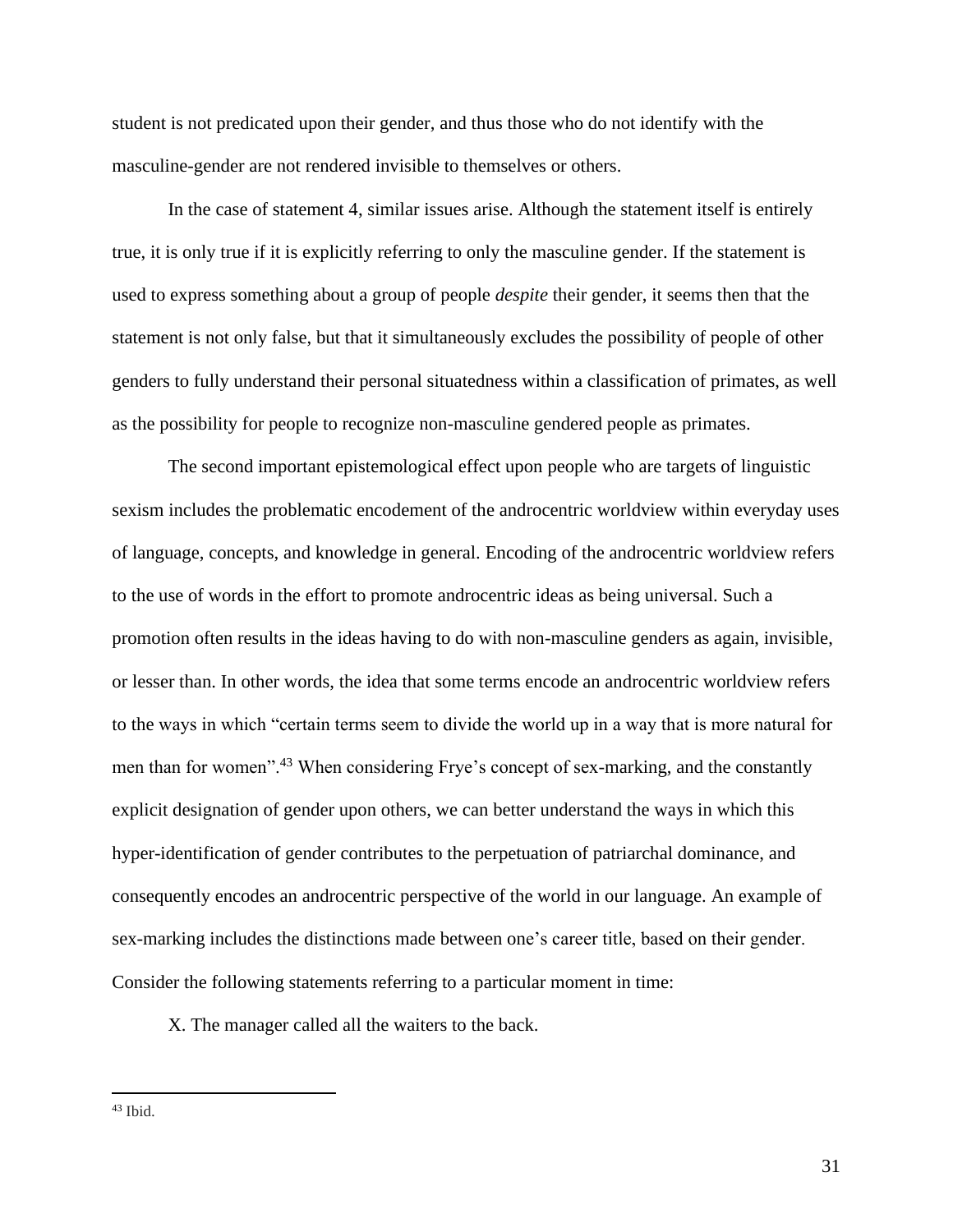Y. The manager called all the waiters to the back, leaving the waitresses to serve the tables.

In statement X, the term 'waiters' is used to describe all serving staff members, despite their gender identity. In statement Y, the same term is used to describe only masculine gendered people. Not only does the use of the term "waiter" similarly render all female staff members invisible, as seen in X, but it also promotes the dominance of staff members who identify as men, and the encodement of the word as referring to the masculine gender, despite the fact that there exist non-cis men within the staff, as seen in Y.

There is also something important to be said about the development of gendered kinds of the same word. Examples of these other than waiter and waitress include words like master and mistress, steward and stewardess, policeman and policewoman, and many others. It seems that these gendered distinctions fail to account for non-binary or non-gender conforming people. It also seems that by highlighting the distinction in career titles depending on one's gender identity, while using the masculine-gendered version in the universal sense, these gendered distinctions blatantly separate the singular career into two or more subcategories, where the dominant one is encoded as masculine.

From this discussion, we can conclude with a more specific understanding of linguistic sexism as a form of verbal communication which expresses sexist ideals by an examination of examples of this type of communication such as the use of false gender neutrality and sex marking. We can also recognize that these linguistic indicators of sexism do not merely perpetuate sexist ideals, but they also perpetuate the ways in which such ideals affect one's understanding of themselves, of the world, and of knowledge in general. I argue that the use of gendered slurs does the same.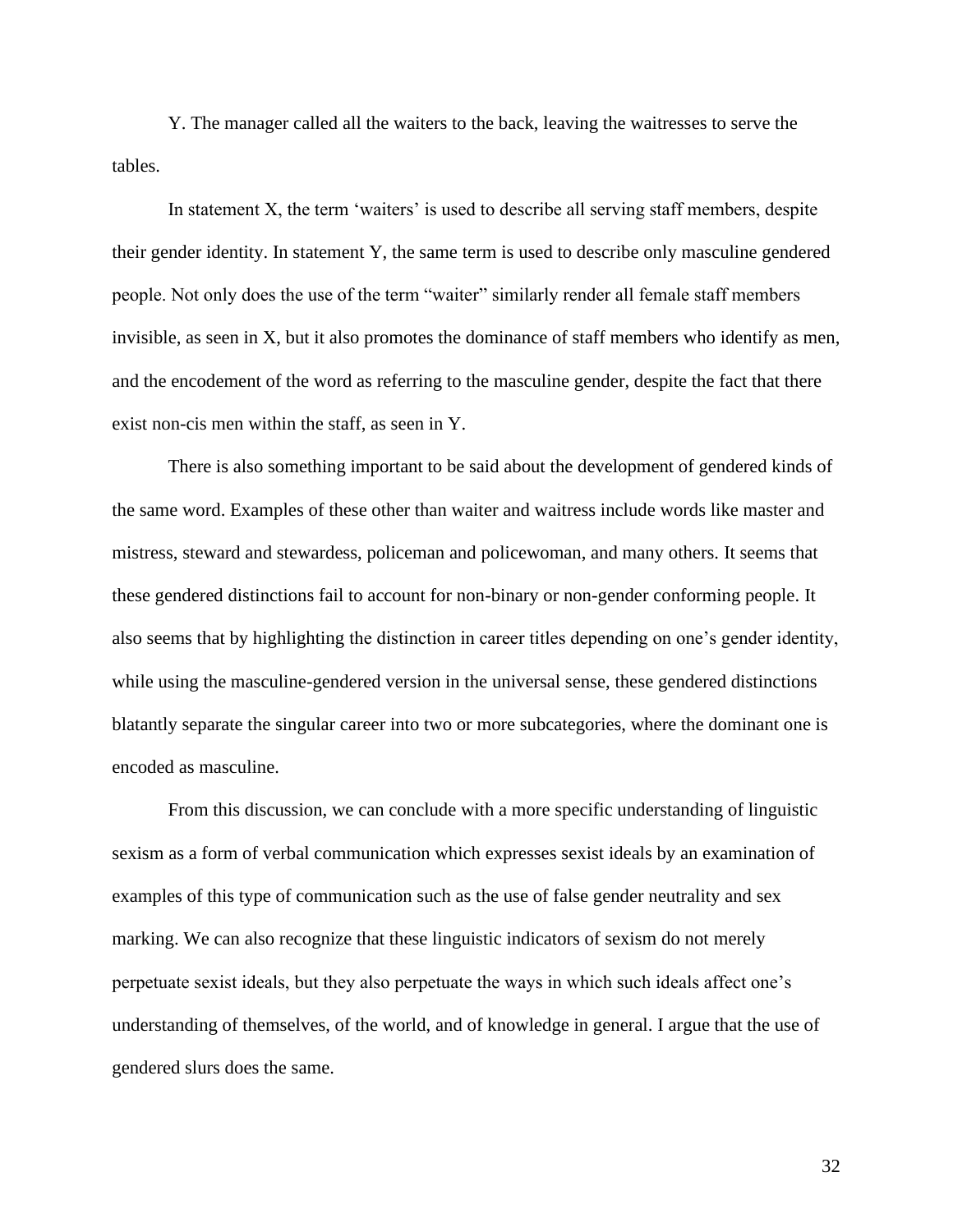I argue that the resemblance of the epistemic consequences of both the provided examples of sexist language and gendered slurs clearly categorizes the use of gendered slurs as a form of linguistic sexism, and that the use of gendered slurs utilizes the same power and status preserving mechanism that is central to the concept of intra-linguistic dominance. We can understand the use of gendered slurs as a form of linguistic sexism, and as a perpetuator of intralinguistic dominance by looking at the ways in which the overall concept of gendered slurs fits into the definition of both linguistic sexism and intra-linguistic dominance. Furthermore, we can and will continue to classify gendered slurs as a serious kind of sexist language by examining the resemblances within the epistemic consequences of previously discussed forms of linguistic sexism and those from the use of gendered slurs.

It is important now to question the role of gendered slurs, specifically. What is it about gendered slurs that is responsible for negatively impacting one's social and personal identity? The purpose of this next section is to explore in detail these distinct qualities of gendered slurs and how these specific characteristics produce harmful epistemic effects upon their targets.

One way in which we can go about arguing for the recognition of a gendered slurs' oppressive epistemic impact upon its target is by comparing the use of slurs to our previously discussed definitions and examples of intra-linguistic dominance and sexism. I will first look at the ways in which gendered slurs fit into our definitions of linguistic sexism and intra-linguistic dominance, in the effort to show that the examples we talk about correspond to our understanding of forms of linguistic oppression. Secondly, I will highlight the ways in which the use of gendered slurs can result in the same epistemic consequences we have discussed to result from the use of false gender neutrality and sex marking. These consequences are recognized as having to result from a slur's derogating and subordinating capacities. The general idea here is to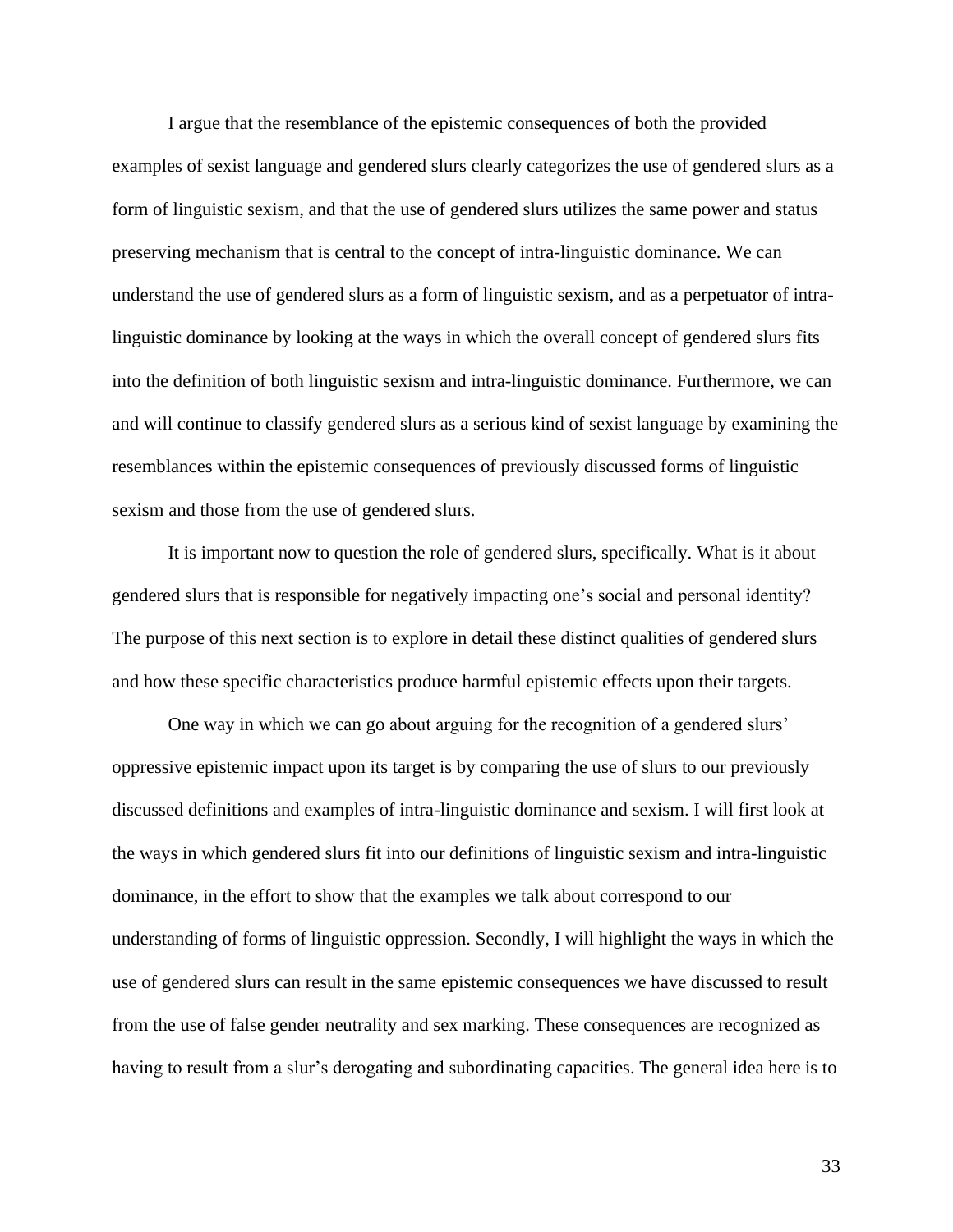draw a comparison between the use of gendered slurs and other kinds of sexist language, in the effort to highlight the severity and importance of understanding the damaging consequences that the use of gendered slurs has upon their targets.

The overall concept of gendered slurs fits into our definitions of linguistic sexism and intra-linguistic dominance, in order to highlight their problematic effects upon their targets. Let us return back to our definition of linguistic sexism as "verbal communication" which communicates sexist "differential attitudes or behavior".<sup>44</sup> As discussed earlier, gendered slurs are used to express an offensive and oppressive attitude towards a particular target group. For example, in calling someone a "bitch", one is engaging with a salient and oppressive metaphorical association between a woman and someone who is aggressive, a quality that is not often comprehended in a positive manner. It becomes clearer now that gendered slurs, insofar as they promote and convey problematic ideals, sexist normativities, and offensive "attitudes" which take the form of verbal communication, that slurs are to be considered a specific and important type of linguistic sexism.

Let us also return to the definition of linguistic dominance as "a social process in which different languages have come to be assigned different levels of importance, such that one language and its speakers carry higher social and political status than others".<sup>45</sup> We can begin to visualize the ways in which gendered slurs fit into this definition by understanding the role gendered slurs play in establishing and upholding certain levels of power and status within one language and potentially throughout different languages. Our concept of intra-linguistic dominance is responsible for mapping out the discrepancies of the levels of power and status between kinds of language usage within a particular language overall. Gendered slurs, on the

<sup>44</sup> Ivy, Diana K., and Phil Backlund. *Genderspeak: Personal Effectiveness in Gender Communication*., 72.

<sup>45</sup> Accurso, Kathryn. "Language Dominance/ Linguistic Dominance.", 656.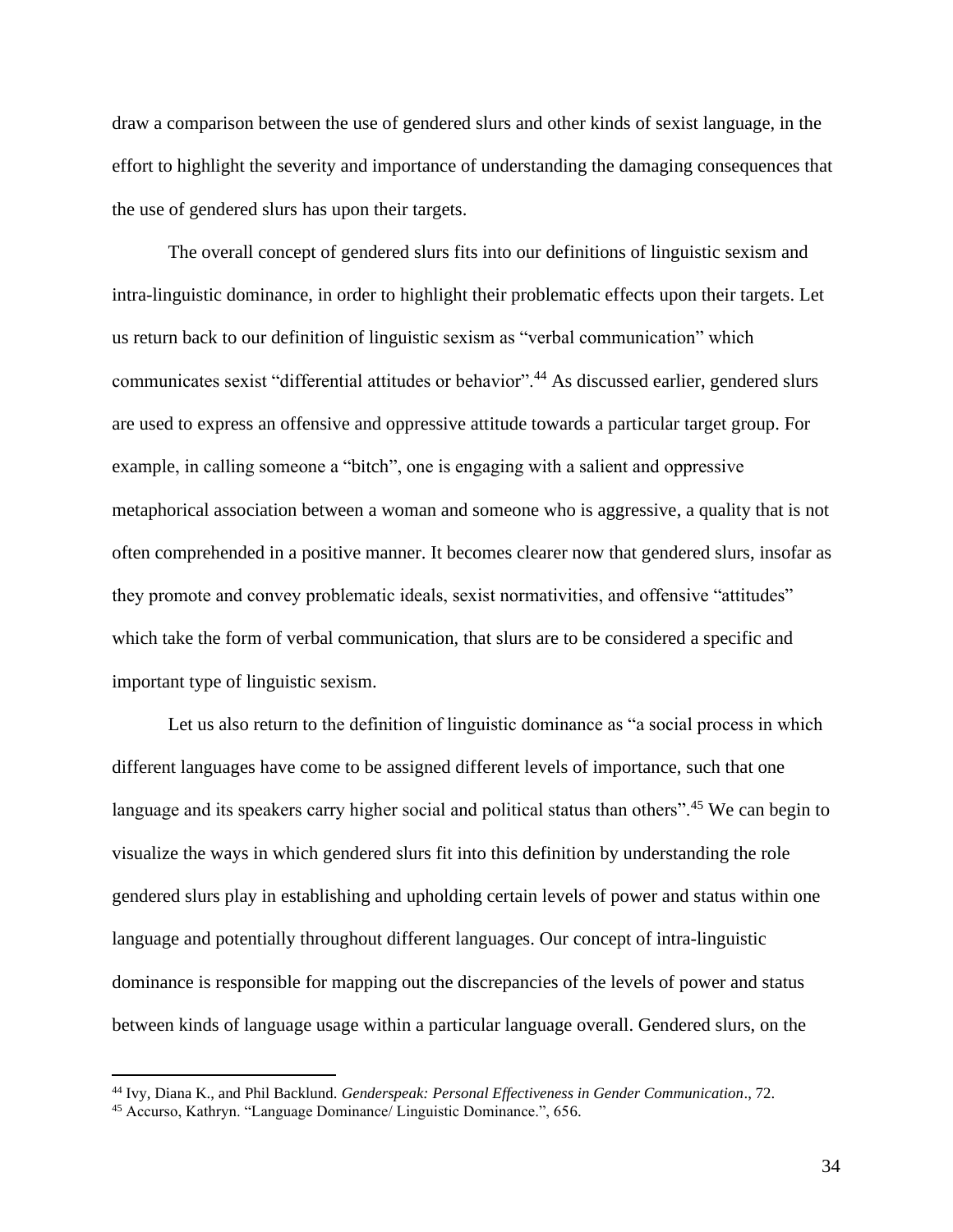other hand, are specific kinds of language which not only function to express offensive attitudes, but also govern how and where these measurements of status are distributed.

For example, in calling a woman a 'bitch', a speaker simultaneously designates the status of the target of their language as being aggressive or controlling, and themselves as being situated at a separate and higher status than that of their target. Elizabeth Camp's discussion on perspectivalism nicely highlights these designations of social status among users and targets of slurs. Overall, Camp's discussion on slurring perspectives is centered around the argument that slurs work to "conventionally signal a speaker's allegiance to a *derogating perspective* on the group identified by the slur's extension-determining core".<sup>46</sup> In other words, Camp highlights that the offensive nature of slurs, and their derogating qualities are to be recognized in the perspectives held by the speaker of the slur. Slurs develop this kind of derogating power because they "signal an allegiance" to a perspective about the target group, and in doing so, simultaneously commit to the ideologies associated with that perspective. Thus, if we recognize this "signal of allegiance" by a speaker as a way in which a speaker commits to a specific level of power or status, which upholds a derogatory perspective upon the target group.

In offensively categorizing a target, the speaker of a slur concurrently categorizes themself as a promoter of that perspective. This perspective does not fit into other accounts of slurs, such as an expressivist view, which takes the offensive nature of a slur to be centered around the explosive nature of the slur itself. However, by focusing on the slur's ability to present a particular perspective, the explosive nature of that slur does not go unaccounted for and can actually further contribute to the upholding of the problematic perspective whose engagement with is the central source of a slur's derogating capacities.

<sup>46</sup> Camp, Elisabeth. "Slurring Perspectives." *Analytic Philosophy*, vol. 54, no. 3, 2013, 331.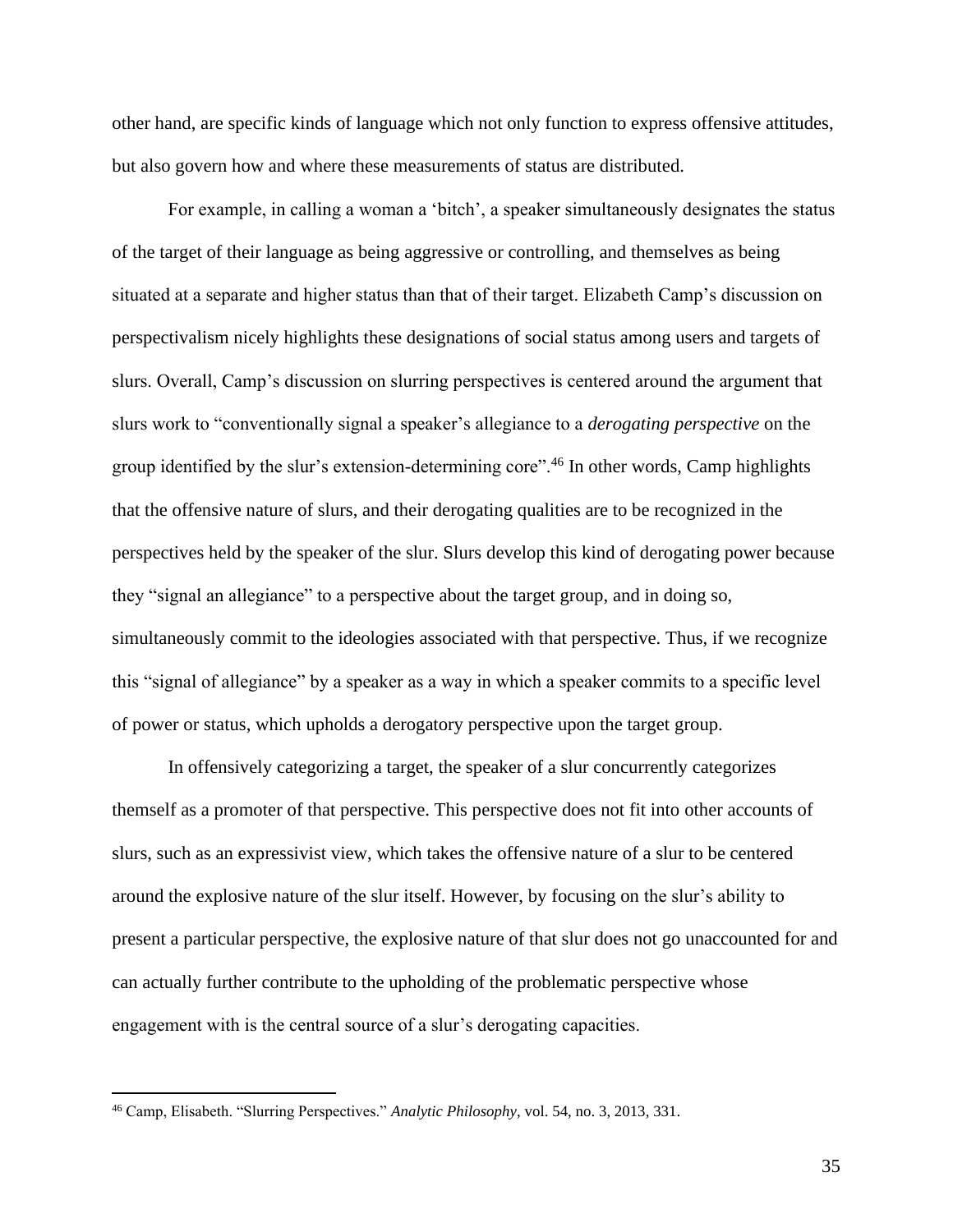As we have recognized prior, the use of false gender neutrality in language tends to highlight the experiences and identities of the masculine gender, while rendering the experiences and identities of women and other genders invisible. I argue that this epistemic effect can also be recognized within the use of gendered slurs. In the case of false gender neutrality, those who do not identify with the masculine pronouns he/him/his, are limited in their ability to recognize themselves within the given statement.

Consider again the statement: 'When a student comes into the room, he should pick up a handout'. If I, for example, as a self-identified young woman and student, am on the receiving end of this statement, I will only clearly identify with the first clause. I will not comprehend the second clause as explicitly, since the targets of that suggestion are categorized by masculine pronouns only. In sum, by disguising a supposedly gender-neutral pronoun behind a masculine one essentially render people who do not use masculine pronouns invisible. The use of gendered slurs proves to have the same effect.

The use of slurs can be recognized to promote this kind of invisibility by taking a closer look at its specific mechanisms. As the use of a false gender-neutral pronoun contributes to the dismissal and exclusion of non-masculine genders, slurs similarly contribute to this dismissal and exclusion by means of expressing derogating, subordinating, and generalizing powers unto their targets. It is important to note the kind of invisibility we are discussing here, as some gendered slurs are meant to emphasize and promote the hyper-visualization of gender. In the case of gendered slurs, invisibility refers to the lack of a target's control in their self-identification process, whereas invisibility in the case of false gender neutrality is used to describe the invisibility of the target's social identity more generally. Quill Kukla provides an extensive discussion on how slurs interact with particular ideologies, and within this discussion, gives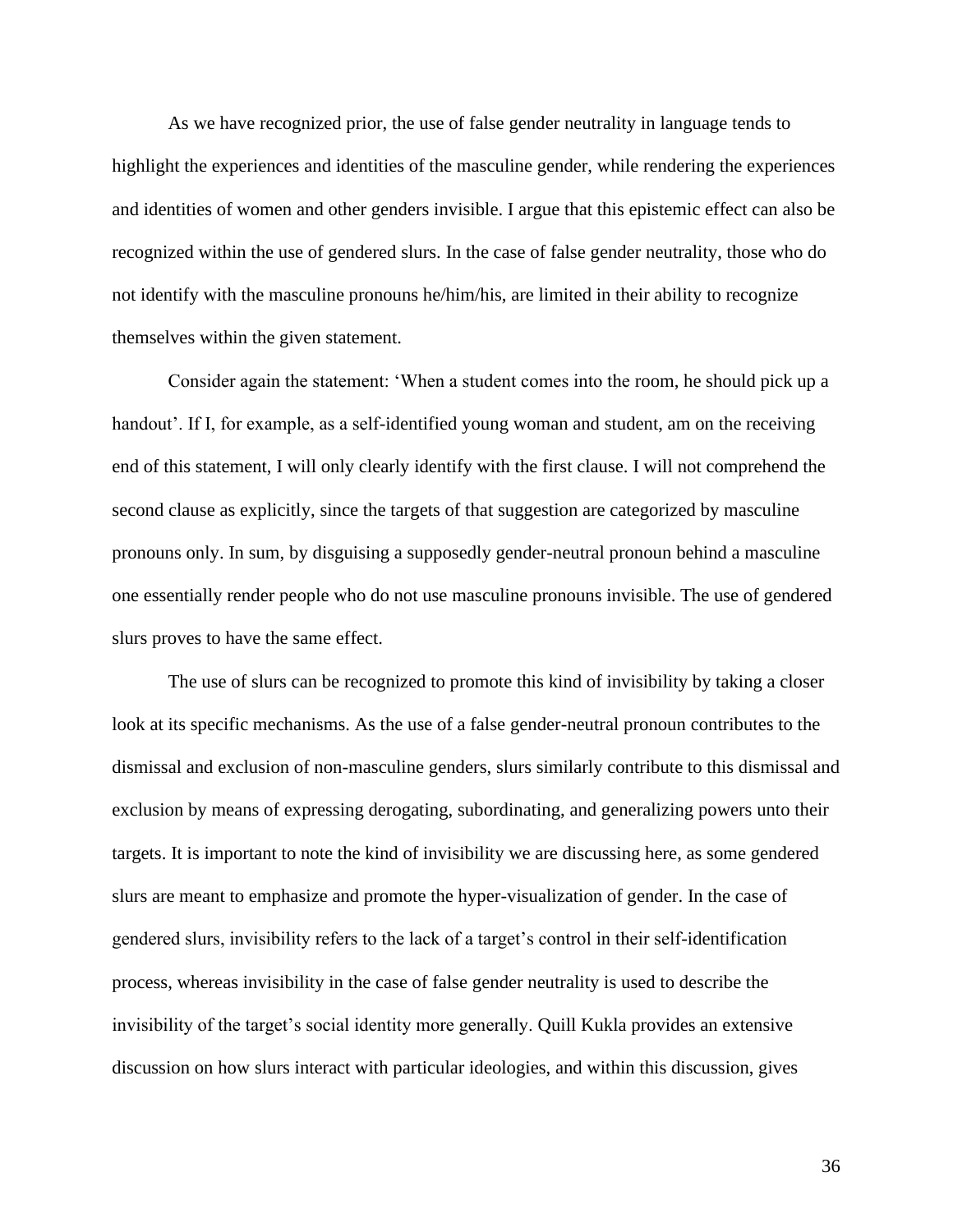important reasoning as to why and how slurs can cue and strengthen problematic ideologies. This reasoning is centered around the consideration of slurs as a kind of interpellation, in which a slur functions to "reduce its target to a *generic* identity and *derogates* and *subordinates* its target".<sup>47</sup> Let us focus on these characteristics of slurs which Kukla provides: their mechanisms of generalization, derogation, and subordination, and draw connections between these characteristics and the epistemic influences of recognized forms of linguistic sexism.

According to Kukla, slurs are interpellations which derogate insofar as they "recognize someone as having an abject or lesser identity".<sup>48</sup> Keeping the logic of Kukla's definition of ideology in mind, we can also then understand these derogating capabilities as inhering "'naturally' in the person's character rather than being a contingent product of social relations", which also importantly highlights the pervasiveness and prevalence of slurs throughout language.<sup>49</sup> The connection I am making here, which bolsters the idea that gendered slurs contribute to the invisibility of non-masculine genders, is found in the resemblance between recognizing "someone as having an abject or lesser identity" and promoting someone or some target group as being invisible.

Kukla provides an example and discussion of the slur "redneck" to ground the idea of how a slur is used to recognize or subject someone to a "lesser identity". They write, "[c]alling someone 'underpaid' is not a slur, because it refers to their location in a system of social relations. But calling someone a 'redneck' is, as it recognizes them as inherently suited to occupy various derogated and economically disadvantaged social roles because of who they *really are*".<sup>50</sup> Here, Kukla is highlighting the specifically derogating effects that a slur presents, in

<sup>47</sup> Kukla, Quill R. "Slurs, Interpellation, and Ideology." *The Southern Journal of Philosophy*, vol. 56, 2018, 7.

<sup>48</sup> Ibid., 20.

<sup>49</sup> Ibid.

<sup>50</sup> Ibid.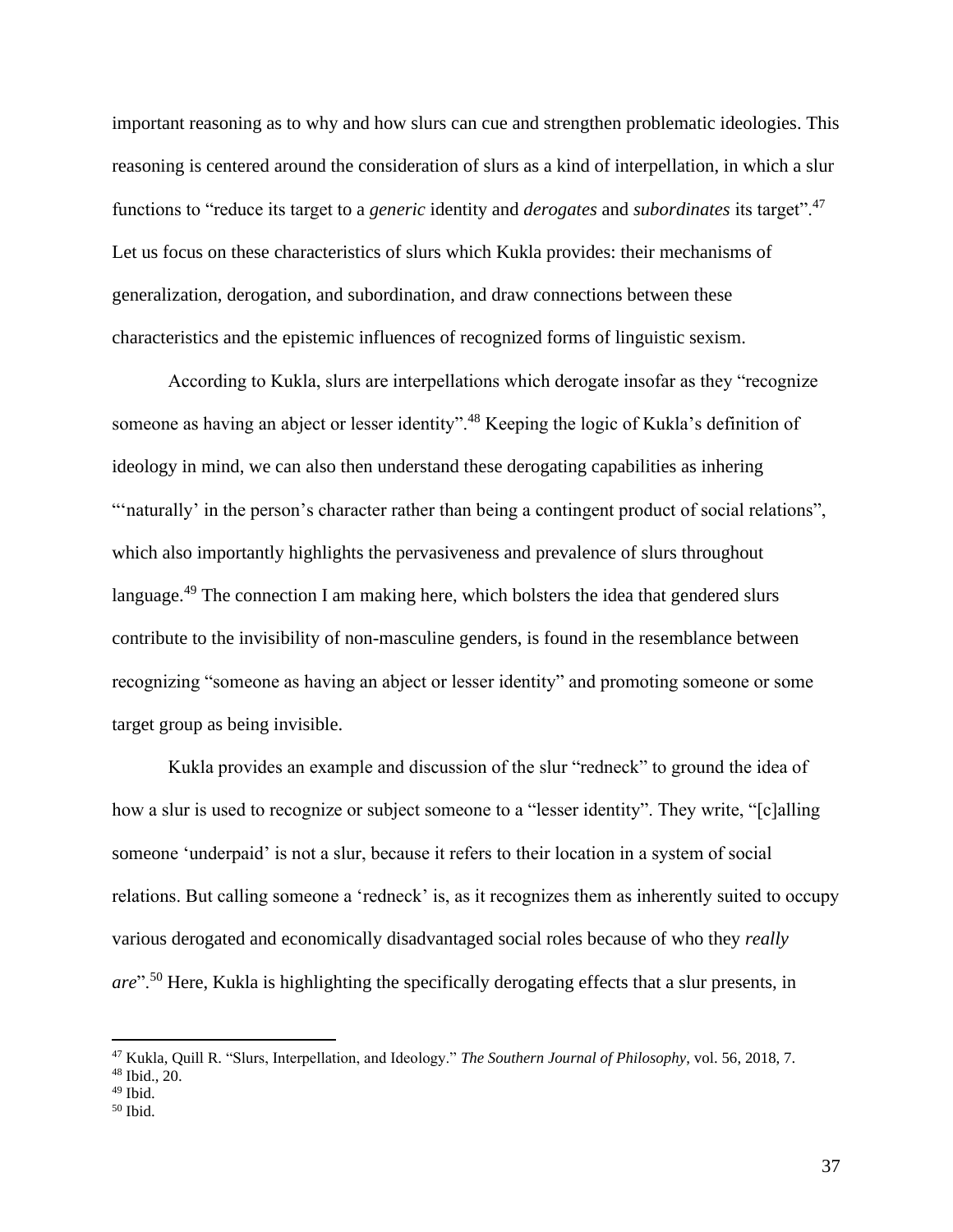contrast to a word which is not a slur, and rests the distinction upon the fact that the slur is involved in governing the social roles that the target identifies with, while the non-slur merely *refers* to the position of the target in a system of social roles.

Let us try to identify this application of derogation in the case of a gendered slur. For example, calling someone "aggressive" is not considered a slur, as it merely refers to their emotional expression (amongst other things). Calling someone a "bitch", however, similarly identifies the target's aggressive characteristic, but also works to recognize the target as being inherently suited to present aggressive qualities. In other words, the slur not only illustrates the location of a target within a system of social relations, but it also is responsible for governing which social role it is that a person sees themselves as within that system of social relations.

Another mechanism in which slurs cue and strengthen problematic ideologies, as noted by Kukla, is through subordination. Kukla argues that slurs "exercise power by positioning the interpellator above the one interpellated on some sort of hierarchy, at least locally".<sup>51</sup> And, as discussed by Popa-Wyatt and Wyatt later on, Kukla similarly argues that the use of slurs "not only *reflects* but *constitutes* a kind of subordinating speech".<sup>52</sup> At first glance, derogation and subordination seem quite similar, as instances of derogation often involve a process of subordination, and vice versa. However, in the case of slurs, the distinction importantly lies in the idea that derogation is a negative classification of a target's identity, while subordination is the placement of that negatively classified identity in relation to the identity of the speaker of the slur.

Let's return to a statement using false gender neutrality:

"When a student comes into the room, he should pick up a handout.

 $51$  Ibid.

<sup>52</sup> Ibid., 20-21.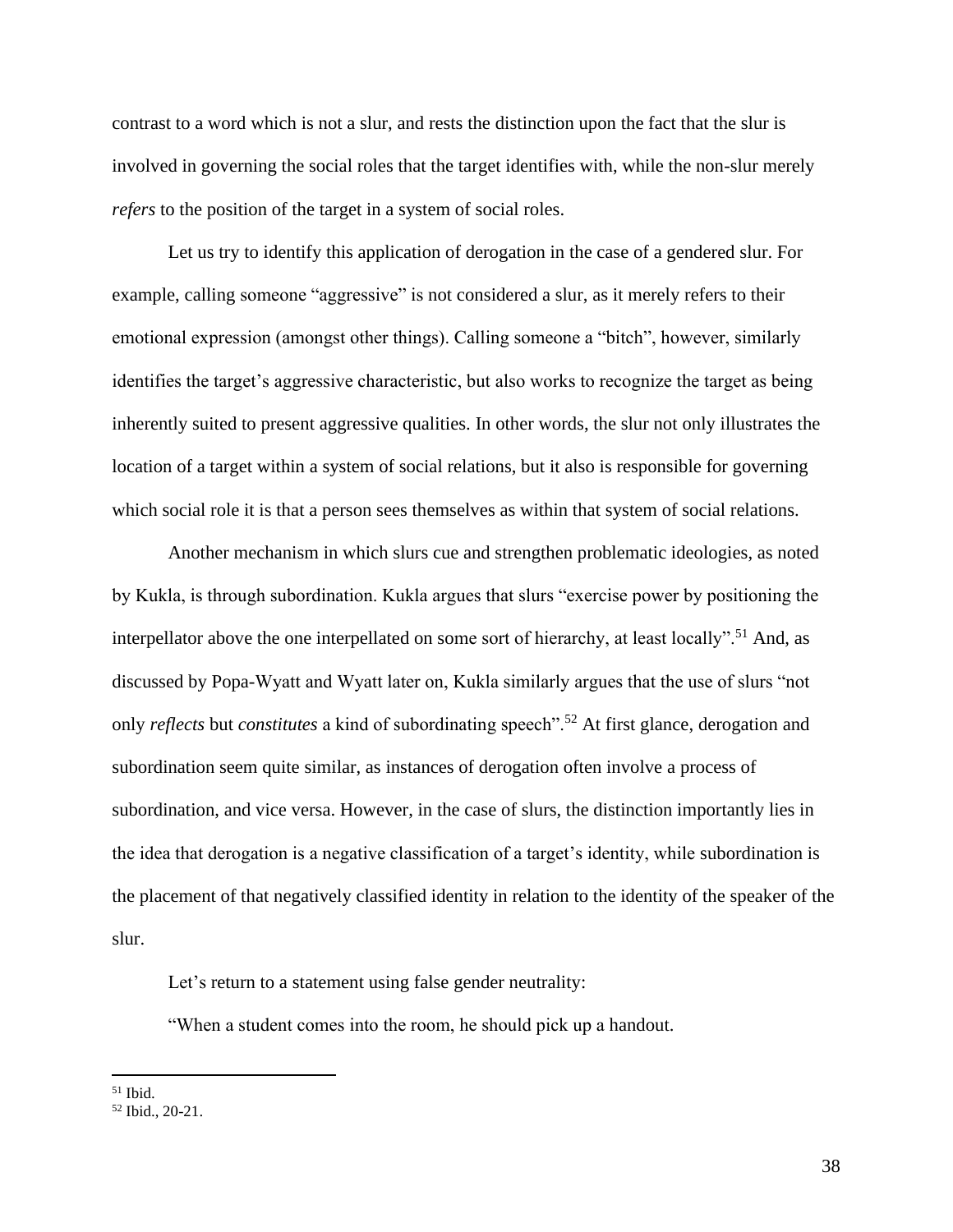In this case, not only does disguising a supposedly gender-neutral pronoun behind a masculine one essentially renders people who do not use masculine pronouns invisible, but it simultaneously positions those people at a lower status in relation to those who identify with the pronouns 'he'. In not having the ability to identify with a direction from an authoritative speaker, not only are those people made to fail in recognizing themselves as part of a larger group and complete the relevant task of picking up a 'handout', but they are also positioned in a way which deems them as less important, and at a lower status than both the teacher and those who are able to identify with the statement, and thus complete the task. This same kind of subordinating quality can be seen in the uses of gendered slurs.

For example, in calling someone a "bitch", the slur derogates its target insofar as the target is now recognized by the speaker as assuming an identity associated with that which is a 'bitch', and the slur subordinates its target insofar as the target is now recognized by the speaker as being at a lower, less important position than that of the speaker.<sup>53</sup> Put simply, if someone said to another, "you are a bitch", they are derogating the target of that slur by identifying them with a negative association, and they are subordinating the target of that slur by making it clear that the negative association which they are classifying the target with is to be understood as a less powerful and hierarchically lower social role than that of speaker.

Thus, we can come to understand a slur's derogating and subordinating capacities as a reflection of the epistemic consequences associated with various cases of linguistic sexism: the promoted invisibility of women.

Let us now try to draw more connections between the epistemic effects of sexist language and the epistemic effects of gendered slurs. As both uses of false gender neutrality and gendered

<sup>&</sup>lt;sup>53</sup> The derogation and subordination of the target can be recognized by others, not only the speaker.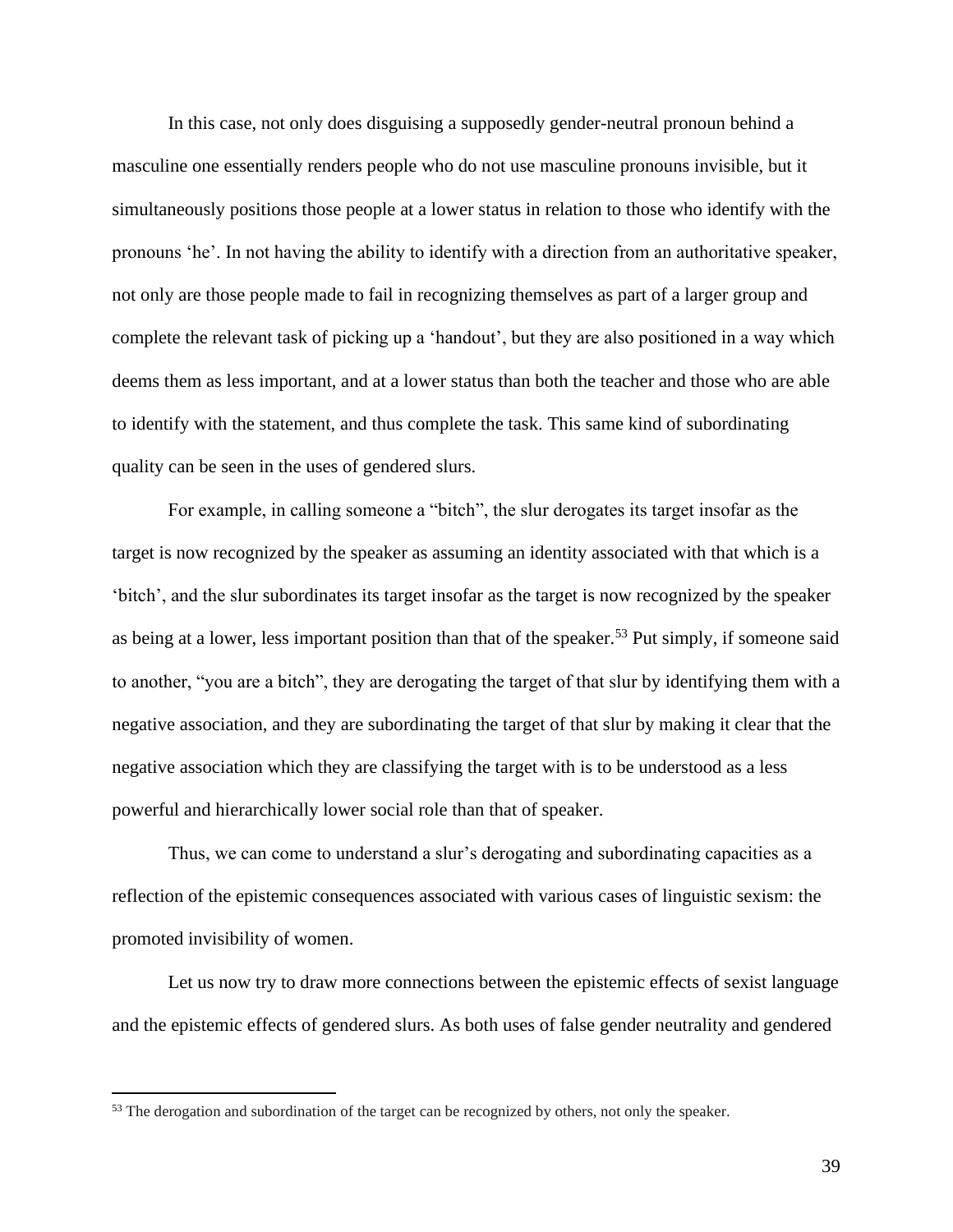slurs result in the promotion of invisibility of their subjects and targets, we can also find that uses of sex-marking and gendered slurs both result in the encodement of the androcentric worldview. To recognize this connection, consider the examples of sex-marking alluded to before, such as the unnecessary and arbitrarily designated career titles that are designated based on gender. These examples include terms such as "policeman" and "policewoman", "waiter" and "waitress", as well as other examples which often go unrecognized as instances of sex-marking, yet explicitly highlight the problematic delegation of meaning as a result of sexist ideologies, such as "master" and "mistress".

As we have discussed previously, the use of gendered kinds of the same words, such as "waiter" and "waitress", or "policeman" and "policewoman" separates the singular career into two or more subcategories, where the dominant one is encoded as masculine. In recognizing the unnecessary classification of gender between the same career, Frye takes this to be an "instance of a general tendency to make sex relevant where it need not be, which she takes to be a key feature of sexism".<sup>54</sup> Furthermore, by making these distinctions relevant, we are simultaneously perpetuating patriarchal norms and dominant ideologies. So, how can the encodement of androcentric worldviews, as recognized in these examples, be similarly recognized as an effect of the use of gendered slurs?

In order to answer this question, we can turn to another defining mechanism of slurs which Kukla provides: a slur's reduction of its target into an "instance of that identity–as interchangeable with any other member of the group".<sup>55</sup> In other words, by using a slur against a specific target, the speaker is perceiving the target as being "indistinguishable from any other

<sup>54</sup> Saul, Jennifer, and Esa Diaz-Leon. "Feminist Philosophy of Language.".

<sup>55</sup> Kukla, Quill R. "Slurs, Interpellation, and Ideology.", 19.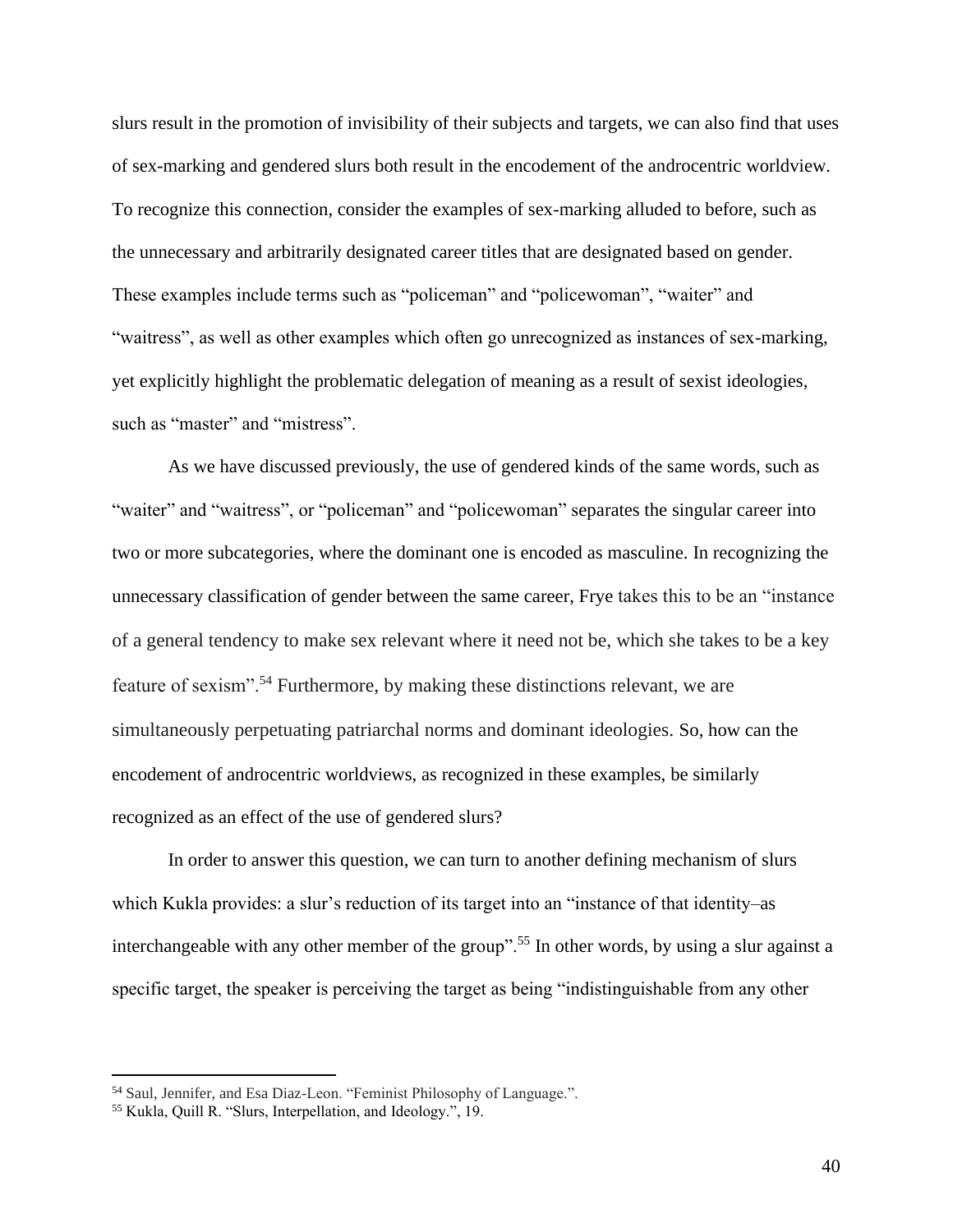group member".<sup>56</sup> Through this generalization, the target is immediately categorized according to the discretion of the speaker, and is in such a way that reduces the target's individual identity to one which is generic, un-individualized, and centered around oppressive ideologies.

It is important now to understand how this generalizing quality can be recognized in gendered slurs, and why the effects of this quality can be understood as instances of the encodement of androcentric worldviews upon both speaker and hearer. For example, consider the following statement.

"That girl is such a slut."

In this case, the target is not simply just being reduced to the identity of an overly sexual woman, but the target is also being reduced to the idea that they are, in effect, interchangeable with those who are being marked out as having a certain social identity and position. Not only does this reduce the level of visibility of the target's experience and identity, but it also reinforces the patriarchal ideological connection that is made between what it is to be a 'slut' and what it is to be a 'woman'. This is largely related to the reinforcement and perpetuation of patriarchal norms and corresponding dominant ideologies that is identified as a result of sexmarking. As the unnecessarily forced relevance of differences in gender that are recognized in words like "waiter" and "waitress" perpetuates patriarchal dominance and reinforces the absorption of the perspective of cis men, so does the reinforcement of the generalization of women as sluts. Thus, we can come to understand a slur's generalizing capacity as a reflection of another epistemic consequence associated with various cases of linguistic sexism: the encodement of the androcentric worldview.

<sup>56</sup> Kukla, Quill R. "Slurs, Interpellation, and Ideology.", 19.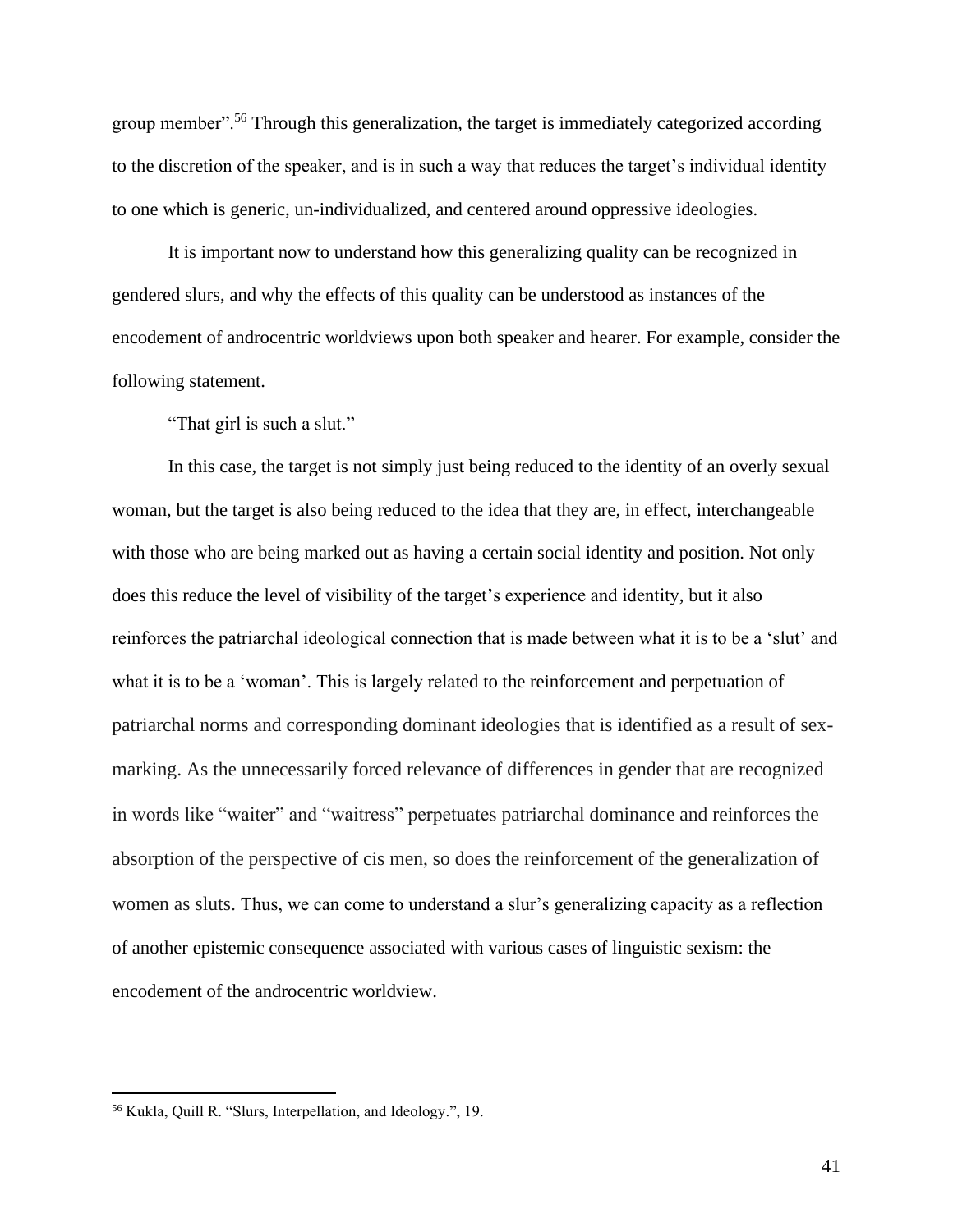In practicing forms of linguistic sexism, whether that may be sex-marking, the utilization of gender false neutrality, or the use of gendered slurs, not only does one contribute to the perpetuation of patriarchal dominance, but they also contribute to the negative and oppressive epistemological effects associated with such an ideology. We can thus describe these kinds of linguistic sexism as facilitators of the perpetuation of intra-linguistic dominance, as these specific kinds of language promote the status, visibility, and representation of men, and the subordination and derogation of women.

Apart from the discussion on a slur's derogating, subordinating, and generalizing qualities as indicators of resemblance between the epistemic effects of sexist language and of gendered slurs, I aim to highlight yet another way in which a slur displays its epistemic power. I argue here that the epistemic power of a slur is largely explained by its capacity to encompass the myriad of possible epistemological connections that exist in the slur's metaphorical nature.

In order to better understand this all-encompassing and largely variable characteristic of slurs, it is necessary to understand what it is that the slur is encompassing to produce this epistemic power, and thus to bring our discussion back to metaphor. However, before investigating the epistemic consequences of gendered slurs, let us explore first the consequences of slurs more broadly, specifically, the epistemic effects of metaphors in general.

## *Epistemic Influence in Metaphor*

When trying to identify the salient qualities of metaphor in general which prove to have some kind of epistemological effect upon both speaker and hearer, it would seem logical to turn to the derivation of metaphorical meaning: the structural relationship between a metaphor's two domains. Consider again the metaphor, 'the child is a ray of sunshine'. The two domains, in this case, include 'the child' as the primary domain, and the 'ray of sunshine' as the secondary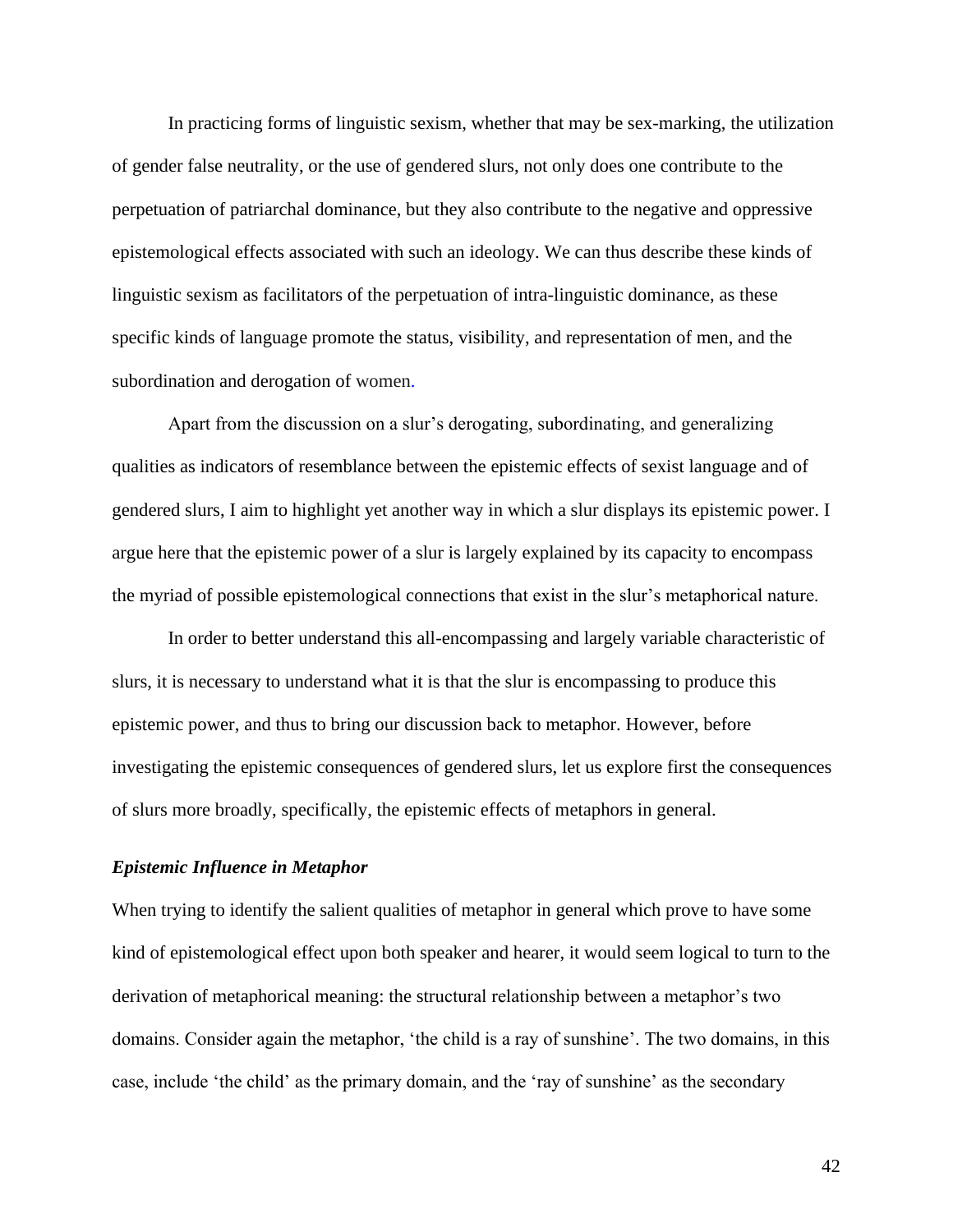domain. According to Black's interpretation of metaphor, we can understand that metaphorical meaning is derived from the interaction of these two domains, in which one term imposes an "extension of meaning" upon the other.<sup>57</sup> There is a necessary connection made here, by the hearer or reader, between two distinct ideas that results in metaphorical meaning.

However there still remains an unanswered question behind this interaction of domains. If we are to understand one domain, i.e., the ray of sunshine, as imposing an "extension of meaning" upon the other domain, the child, how does this extension of meaning originate, and what does the extension of meaning translate to?

According to Black's interactive view, metaphor functions as an impetus for a listener to draw any particular connections between the two domains that they have gathered from current context and past experience. This collection of connections that the listener engages with is what Black refers to as a "system of associated commonplaces".<sup>58</sup> Thus, the idea of a ray of sunshine, as the secondary subject, is part of a system of ideas, which the term itself gives rise to, in which joy, free-spiritedness, and peacefulness are examples of a light-associated system of commonplaces. It should also be importantly noted that the systems of commonplaces do not necessarily have to be true, they just have to be "readily and freely evoked".<sup>59</sup>

However, there still exist other potential commonplaces related to a ray of sunshine. For example, such a term could be associated with intense heat or blinding light. There seems to be a difference here between the two potential systems of commonplaces. What makes one more associative than the other? What reasoning allows one to understand from experience with this

<sup>57</sup> Black, Max. "XII.—Metaphor.", 286.

 $58$  Ibid.

<sup>59</sup> Rooney, Phyllis. "Gendered Reason: Sex Metaphor and Conceptions of Reason.", 84.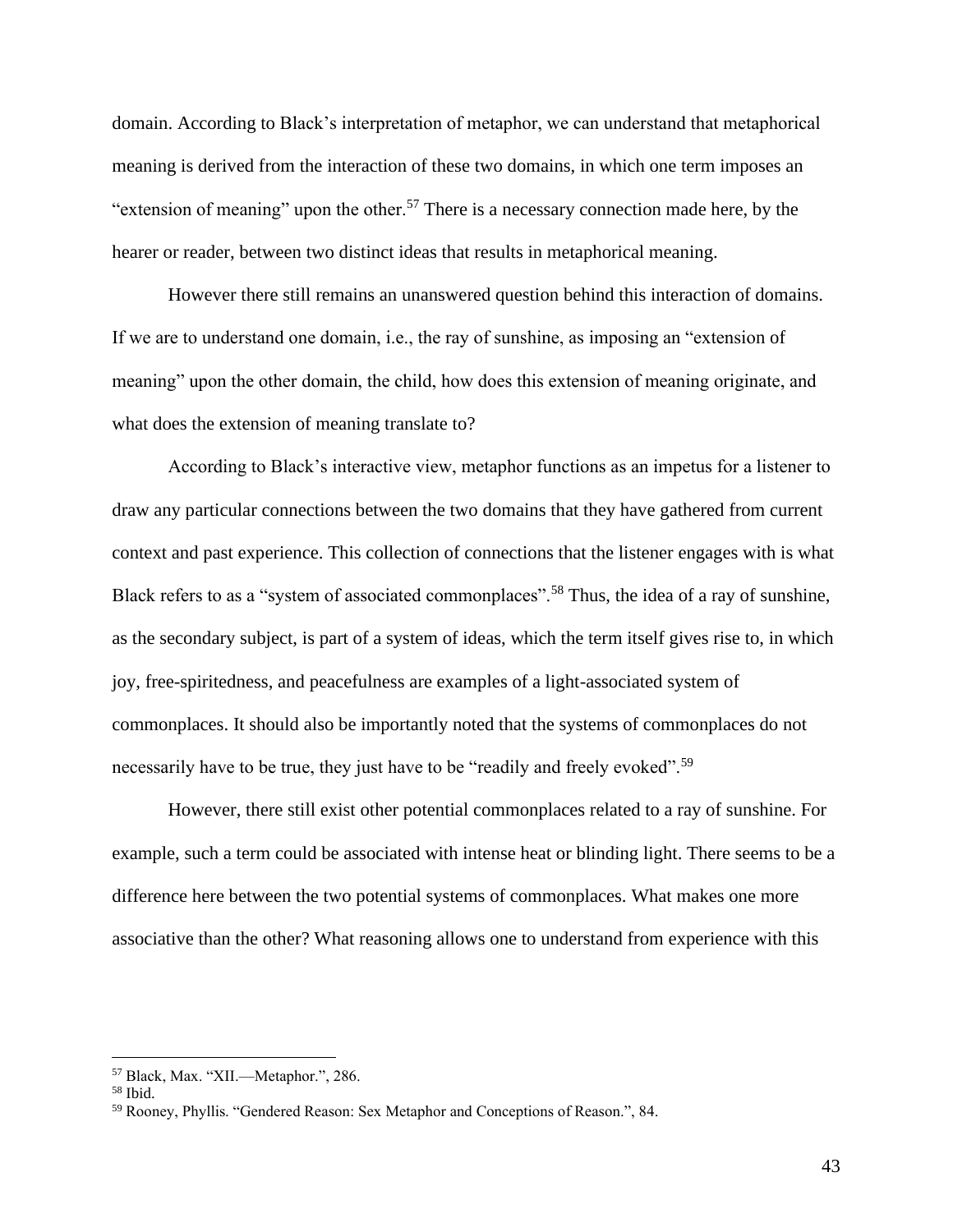language, keeping in mind the contextual relation to the child, that a ray of sunshine is often associated with something positive or that which brings joy?

The answer lies in the recognition of the social pressures involved in the relationship between domains, which in effect, largely influences one's invoked system of associated commonplaces. If we analyze these epistemic connections as being part of a social epistemology, then it seems clear, due to social structures, specific group characteristics, and normative ideologies, that someone's understanding and knowledge is largely dependent on and interconnected to their respective social environments, encompassing one's system of associated commonplaces.

Black emphasizes this key relationship metaphors have with environmental and social factors. Through the embedded structural relationship between domains, which gives rise to a system of associated commonplaces, we are able to "reorganize the connections we make between our perceptions of the world" and can potentially allow for the "creation of novel meanings and creating new possibilities for obstructing modes of reality".<sup>60</sup> Thus, it is this reasoning, the epistemic influence of social norms on metaphorically invoked systems of commonplaces and on knowledge overall, that answers the question of what exactly is being conveyed.

Relying on the social pressures involved in the relationship between domains, as a central and largely influential reason behind the development of one's invoked system of associated commonplaces still leaves a lot of open possibilities. In other words, social pressures, ideologies, and norms are not necessarily stagnant entities, and can be hard to trace back upon when attempting to understand the true derivation of a particular metaphor's meaning.

<sup>60</sup> Black, Max. "XII.—Metaphor.", 286.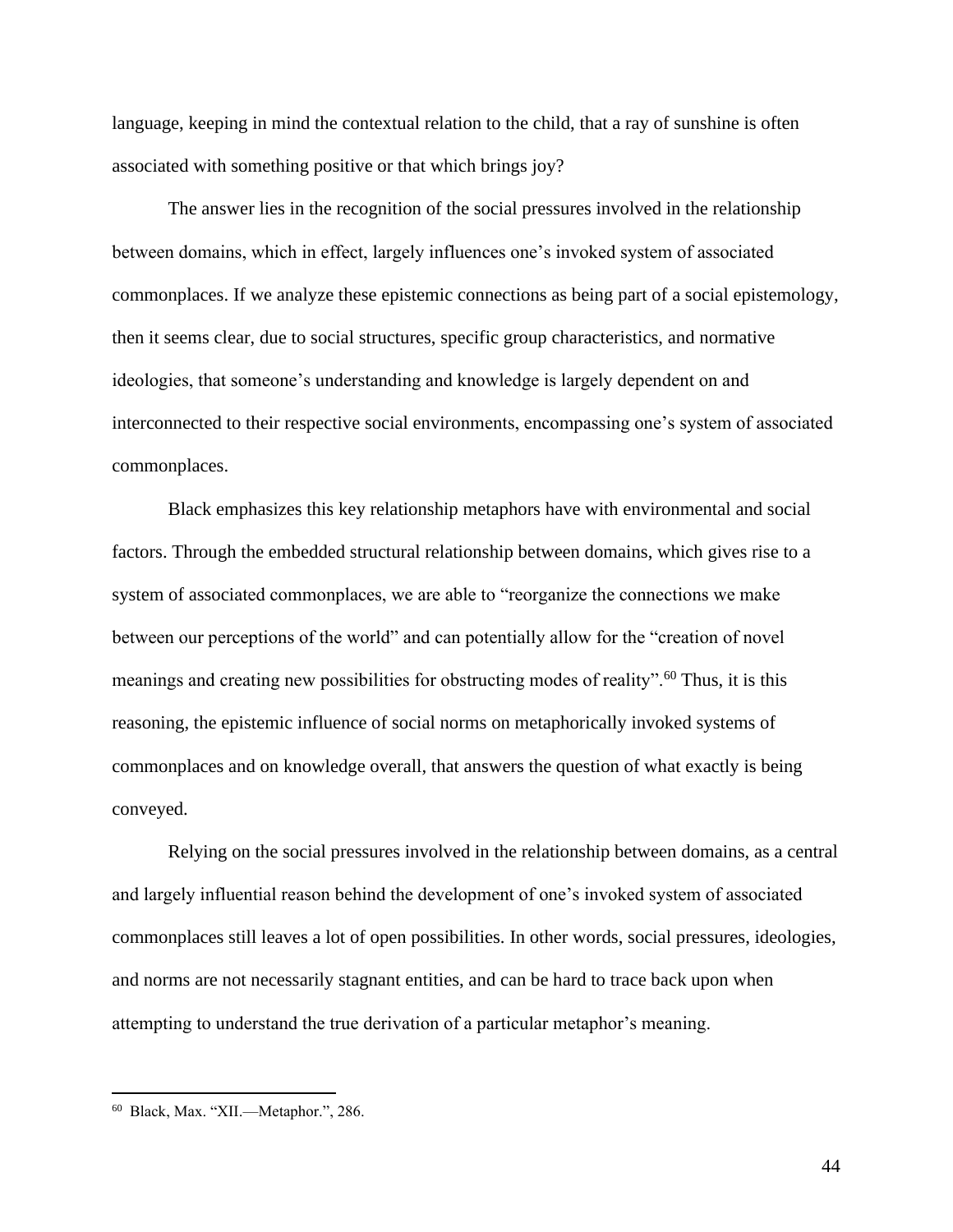It seems that this unanswerable and inexplicit quality of metaphor however, actually serves as an indicator of the epistemic influence of metaphors. In other words, because the development and expression of one's system of associated commonplaces is dependent on inconstant social normativities, there exist various epistemic pathways for metaphorical meaning to be construed and expressed, and these pathways are continuously changing. Thus, when considering the epistemic influence of gendered slurs as kinds of metaphor, we can understand the instability of metaphorical meaning, and the possibility for differing interpretations as a reflection of the various pathways in which one may experience a kind of offense or oppression from being the target of a gendered slur.

### *Epistemic Influence in Slurs*

We should ask ourselves the same question as we did earlier: why does the word 'bitch', when used as a slur towards a woman, more often than not give rise to a system of associated commonplaces that associates a bitch with an angry woman, amongst other oppressive qualities, rather than merely a female dog, or other more positive associations? What reasoning allows one to understand from experience with this language, keeping in mind the contextual relation to the word 'bitch', that a woman is to be associated with someone who is aggressive and controlling?

The answer to these questions, as alluded to in the discussion of the epistemic influence of metaphors similarly applies here. By analyzing the epistemic connections made between the domains of 'woman' and 'bitch' as being part of a social epistemology, then it seems clear, due to social structures, specific group characteristics, and normative ideologies, that someone's understanding, and knowledge is largely dependent on and interconnected to their respective social environments. In the case of gendered slurs, and the use of the term 'bitch', it becomes increasingly important to recognize the problematic nature of the relationship between a woman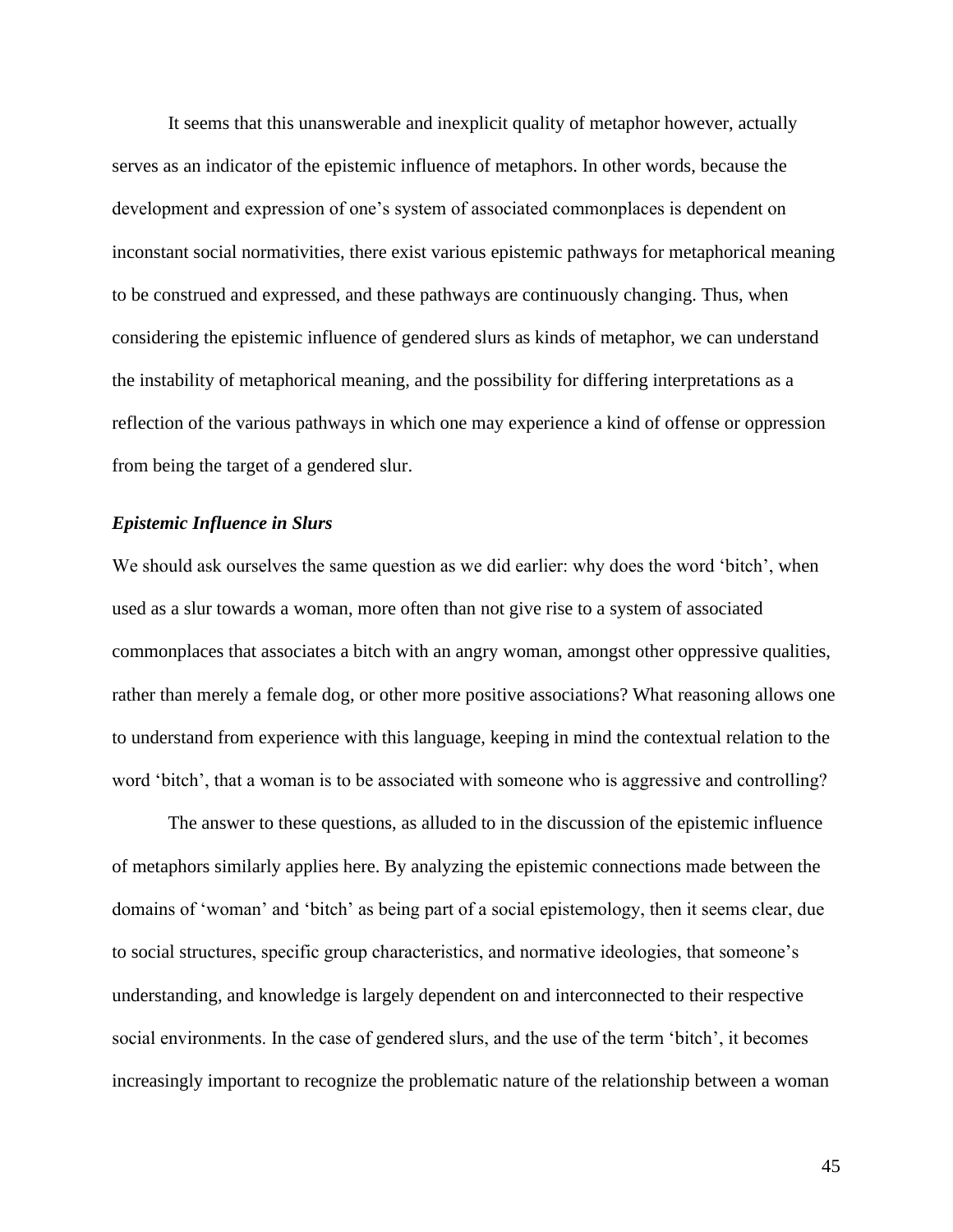and a bitch as a normative ideology, and how the fluctuating quality of such oppressive normativities contributes to the offense that particular targets of slurs can experience.

The important points of connection we have here has to do with the large number of metaphorical associations and the fact that a slur functions to express those associations. We can see that metaphorical associations are embedded within slurs, and it is the slur itself that functions to present the salient epistemological connections between domains, amongst all possible metaphorical associations.

The point to take away here is that slurs function as a linguistic mechanism which encompass all possible metaphorical interpretations between domains. The slur outwardly expresses only the salient metaphorical associations–the ones that correspond to relevant ideologies and social norms. But it is important to understand how the specific associations expressed by a slur are maintained and examine the ways in which slurs interact directly with relevant ideologies in order to maintain those salient associations.

Quill Kukla's discussion on "Slurs, Interpellation, and Ideology" provides a clear way in which one can map out the important and complex relationship between slurs and ideologies. Kukla describes an ideology as "a theoretical and political framework or lens through which we interpret actions and relations", and by engaging in these actions, we are simultaneously helping to constitute the facts of the ideology itself as well as ourselves as subjects within that ideology.<sup>61</sup> In other words, ideologies and subjects are co-constituting. So, when we analyze the multitude of potential associations and interpretations a gendered metaphor presents as being central to the lenses through which we interpret the world, or as being parts of a particularly sexist ideology, then we must also understand the ways in which we, as subjects of that ideology,

<sup>61</sup> Kukla, Quill R. "Slurs, Interpellation, and Ideology." 12.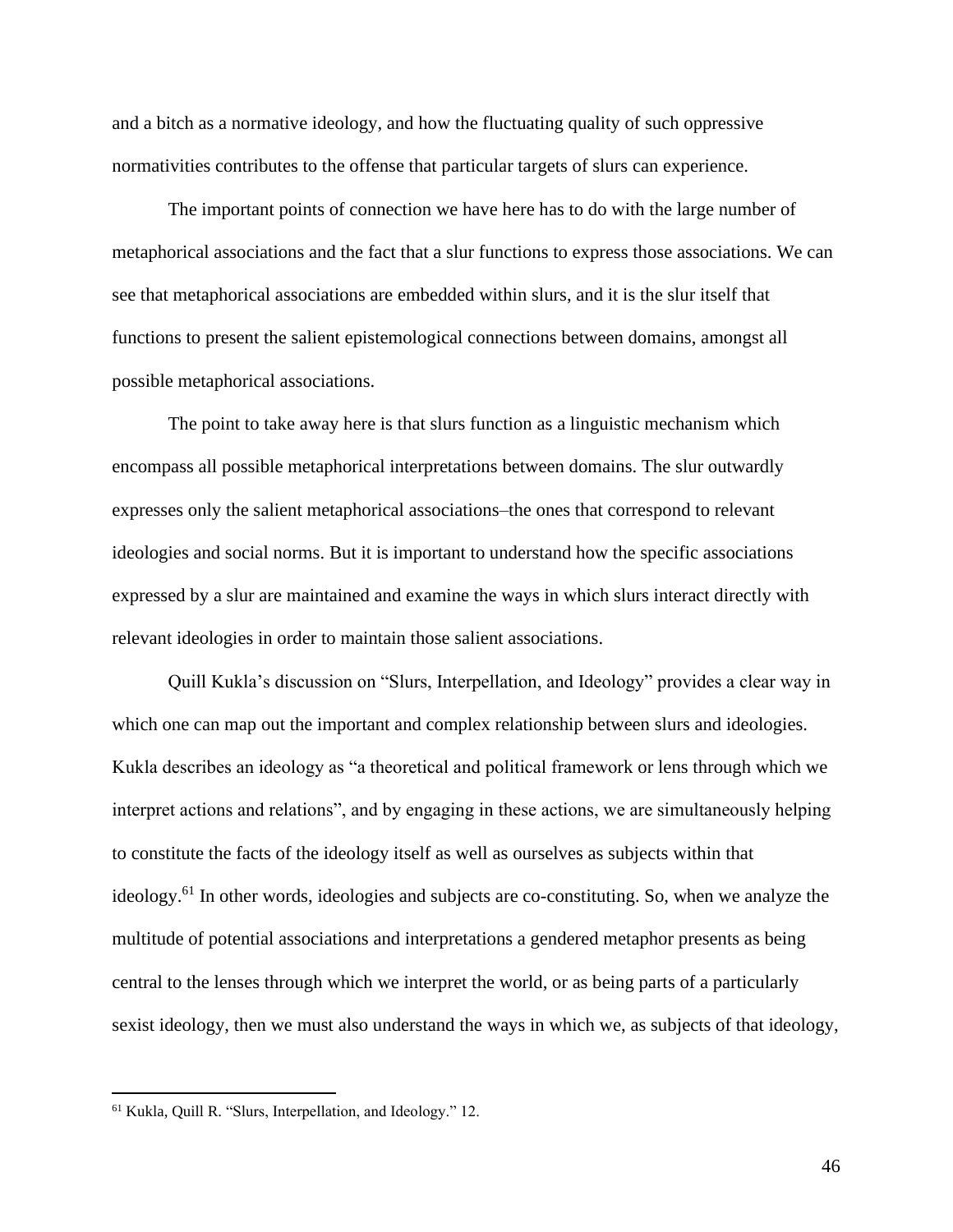contribute to its continued existence. The mechanism that is responsible for constituting subjects within an ideology is what Kukla refers to as "interpellation", a process which recruits subjects to recognize themselves as assuming a specific social identity and position.<sup>62</sup> Interpellations serve to reproduce ideology by producing the subjects that help sustain that ideology. But what does this have to do with slurs?

Kukla argues that slurs are to be considered a kind of interpellation, as they work to "recognize a subject as having a specific identity, and thereby help constitute them as having that identity by calling upon them to recognize themselves as having it and hence as subjected to sets of norms".<sup>63</sup> Thus, we can understand slurs as mechanisms which are used to reproduce the problematic ideologies they represent and preserve the potential for subjects to recognize themselves in a particular slur. It should become clear from this discussion that gendered slurs, and in our case, gendered slurs that can be analyzed according to their metaphorical nature, function in the following ways:

- 1. Gendered slurs are mechanisms which encompass the possible metaphorical interpretations between particular domains, and outwardly present only salient metaphorical associations.
- 2. Gendered slurs are mechanisms which function simultaneously to cause subjects to recognize themselves as having a particular social identity, and to reproduce sexist ideologies.

We can understand from these points that gendered slurs encompass the multitude of possible metaphorical associations made by a speaker or hearer, that they express salient associations according to relevant ideologies, and that they are inextricably intertwined with the

<sup>62</sup> Kukla, Quill R. "Slurs, Interpellation, and Ideology.",13.

<sup>63</sup> Ibid., 19.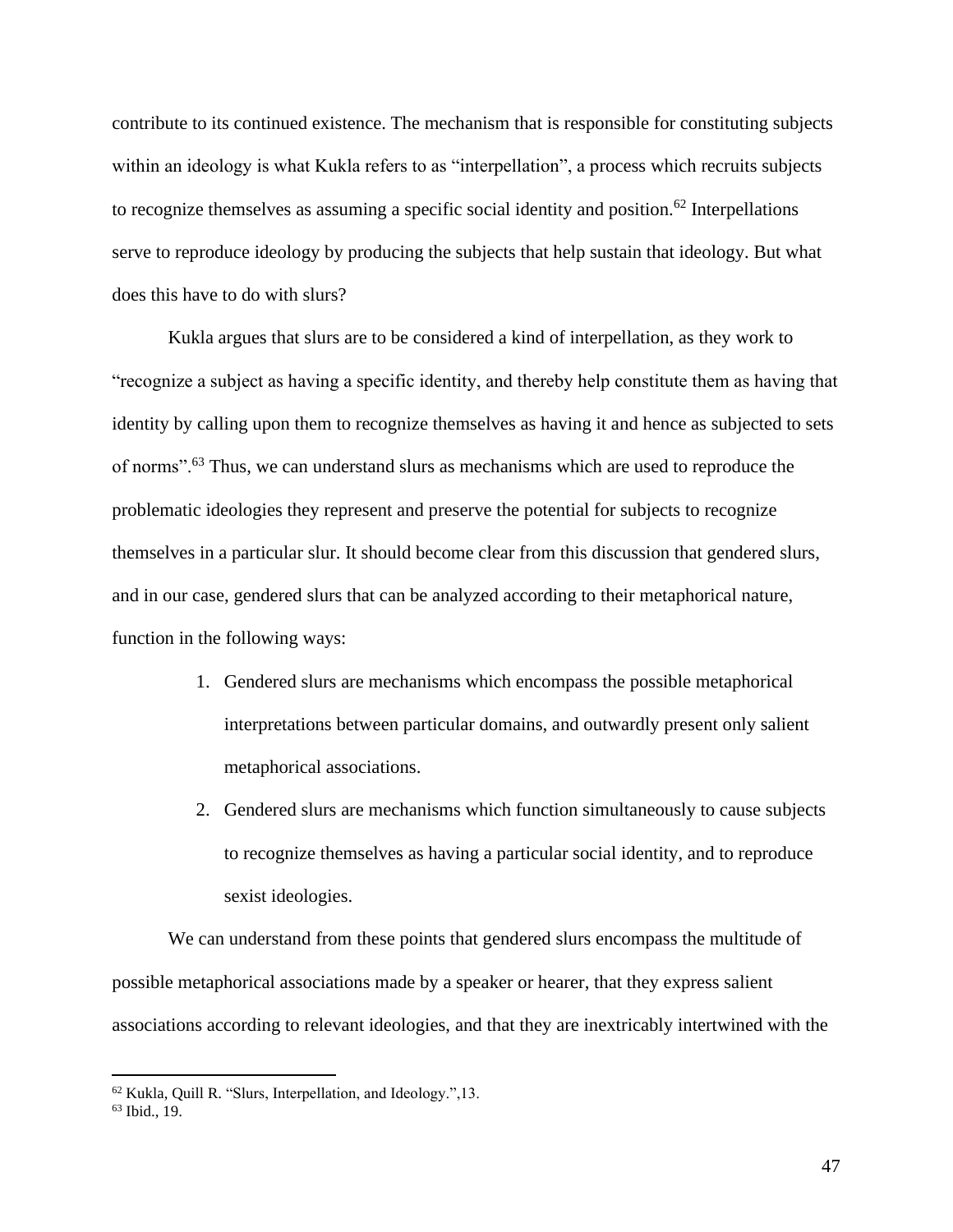development and preservation of social ideologies and the subjects practicing those ideologies. This is the core of my view. Slurs function to encompass a wide range of possible metaphorical interpretations and use those interpretations as a way of calling upon people to recognize themselves and identify with those interpretations and the ideologies they are centered around.

Now that we are able to identify the important metaphorical associations behind the use of a slur, it is important to investigate the reasons behind why the slur functions to express only certain salient metaphorical associations depending on the given context. As we have gathered so far, gendered slurs are largely intertwined with social norms and ideologies, as they are a linguistic mechanism that reproduce sexist ideologies. While it makes sense to state that certain metaphorical associations are made salient because of relevant ideologies, it is still necessary to take the discussion one step further and examine what it means for an association to be salient, and what about relevant ideologies it is that makes certain metaphorical associations salient over others.

As stated before, metaphorical meaning is a process to which there is "no end to what we want to mention".<sup>64</sup> We can take this to mean that the number of associations that can be made according to a specific metaphor is extremely large. Consider again the statement "the child is a ray of sunshine". As we have alluded to earlier, one answer for why one may understand that statement as meaning the child is "joyful" or "bright" is because of the relevant ideologies that place those potential meanings at a more salient and understandable position. But the process seems a bit more complex than merely stating that prominent ideologies are the determinators of metaphorical meaning. This seems complex because of the extremely complicated nature of

<sup>64</sup> Camp, Elisabeth. "Metaphor and That Certain 'Je Ne Sais Quoi.'", 6.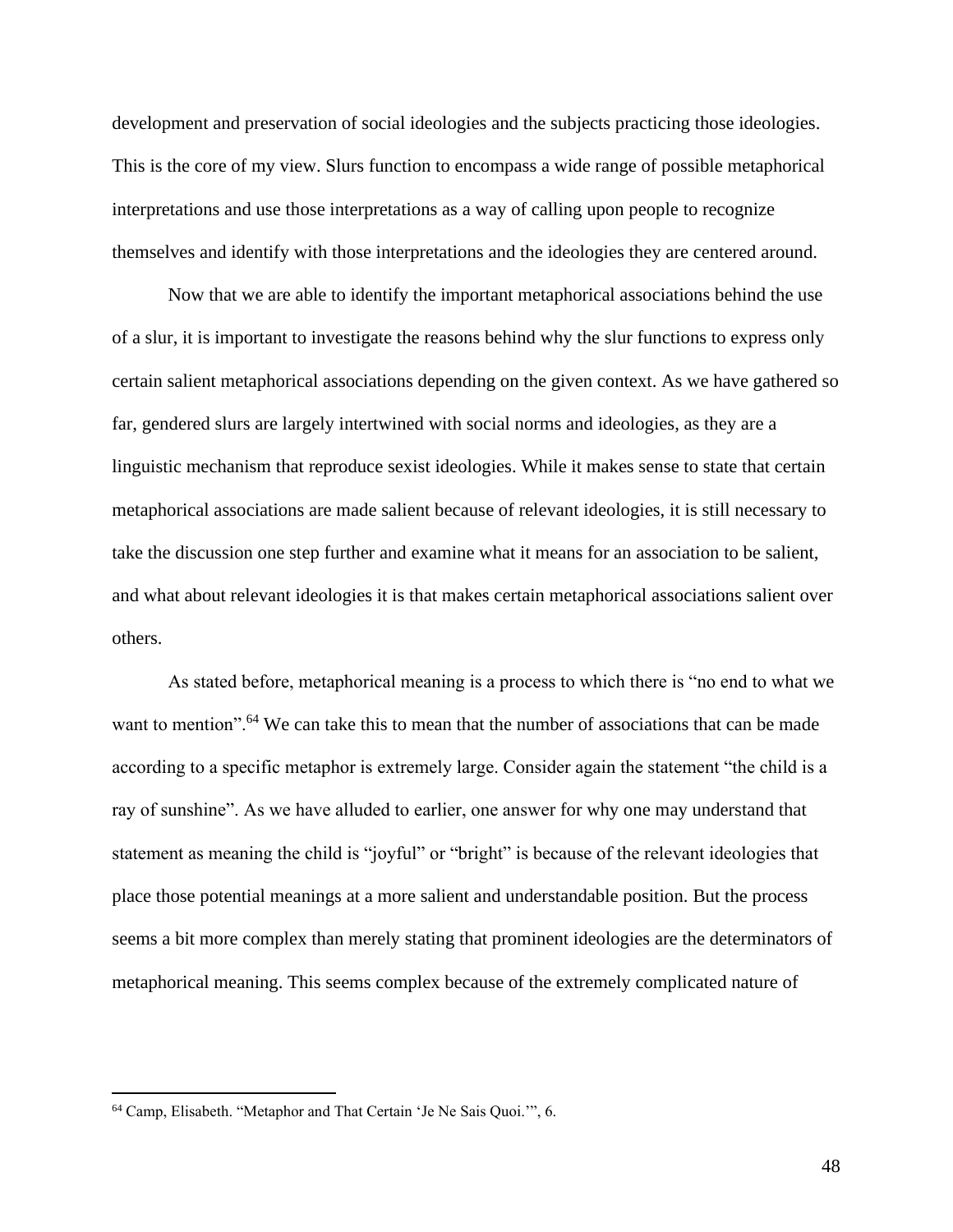ideology and basing the ways in which certain metaphorical associations are made salient (and thus how certain slurs function to offend upon the complexity of ideology.

## *Qualities of Metaphorical Salience: Valence*

To help clarify how ideologies and metaphorical salience are related, let us focus first on what it means for an association to be salient. One characteristic of metaphorical association that seems to be related to whether a particular association is made salient by an ideology has to do with valence.

The valence of a metaphorical association describes whether a particular association is of a positive or negative polarity. The salience of a metaphorical association describes the readiness or level of availability of the metaphorical association to the speaker or hearer. Can we use the level of positive or negative valence of an association to help determine why that association is salient? Initially, this may seem possible. But it's important to explain some problems that may arise from understanding salience as being determined by valence.

It doesn't seem plausible to claim that salience and valence are mutually dependent. The more positive an association is, for example, doesn't necessarily mean that it is the association that is the most salient. This may seem like the case, however, when asking why a child is more associated with joy versus intense heat when being called a 'ray of sunshine'. It may seem that because it is more positive (and generally makes more sense) for a child to be related to joy versus intense heat, this doesn't give *enough* reason as to why the association with joy is more salient than the association with intense heat. It just states that the association has a positive valence, and that the association is salient. But the positive valence of the association of a 'child' with 'joy' still seems relevant, and *part* of the reason why an association may be made salient. In order to further illustrate the connection between salience and valence as independently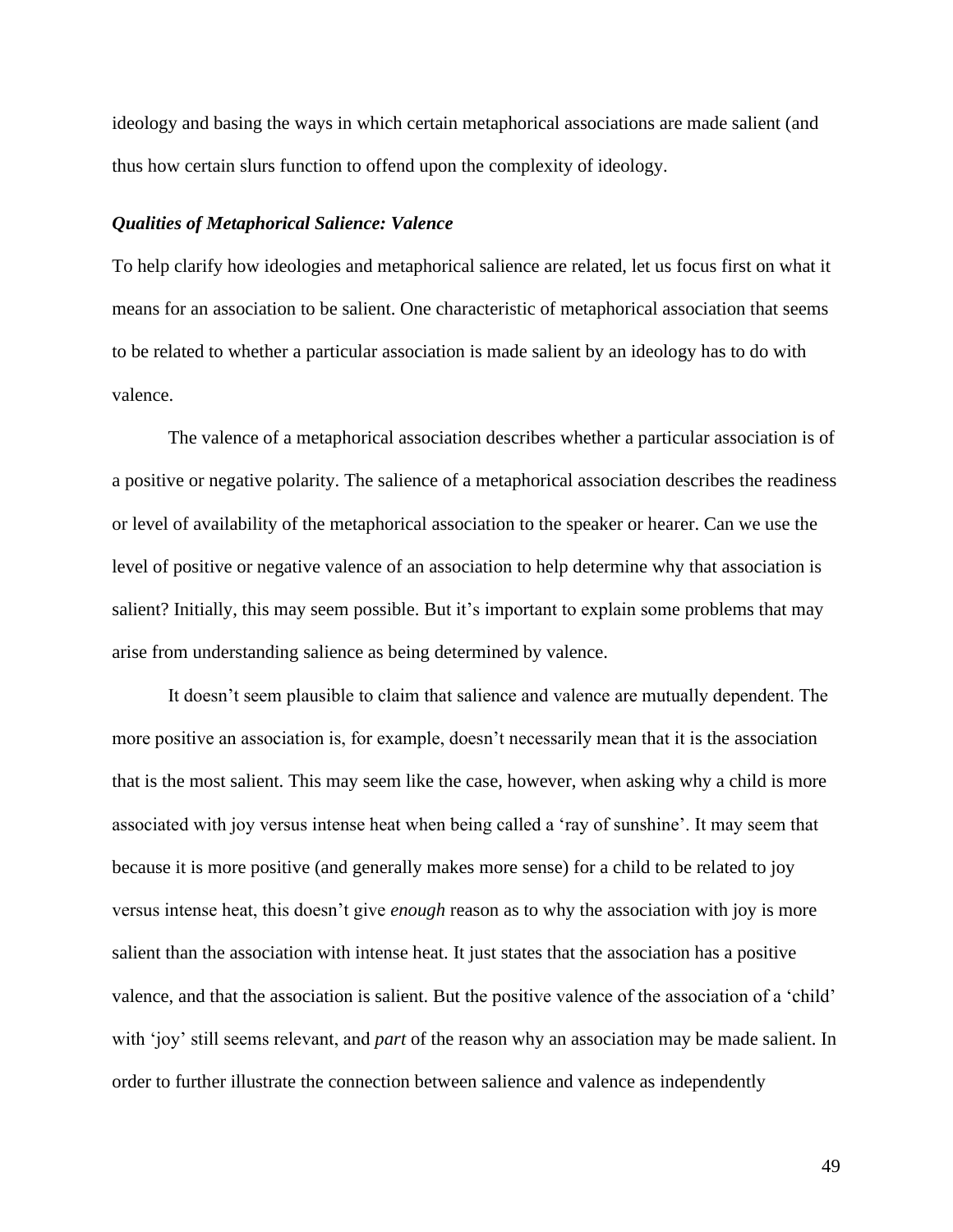operating characteristics of metaphorical associations, it's important to find a common denominator that governs these often-corresponding changes in salience and valence: ideology.

We have established that certain metaphorical associations are made salient according to relevant ideologies. We should then look at the role that valence plays in this process. If we recognize that the valence of an association refers to whether that association holds a more positive or negative connotation, that salient associations often reflect a positive or negative connotation, and that salient associations are distinguished by relevant ideologies, then we can understand that the valence of certain associations similarly results from the ideologies that govern the salience of those associations. This can help to explain why salient associations are often more extremely positively or negatively correlated. Specifically, an ideology assigns valence unto a salient association in virtue of legitimizing the association itself, and the social structures that it is connected to. So, when looking at slurs, for example, we can understand that they have an offensive nature, and a largely negative connotation. It would make sense then for the valence of the salient associations presented by a slur to take on a fairly negative valence. The valence of the association, as assigned by the ideology, functions to embed, and uphold the ideological systems that present those associations as being true.

It seems plausible to argue that the valence does not have to be positive or negative, either. Due to the numerous metaphorical associations encompassed by a slur, it is less likely that every possible association has some kind of valence, when there is no relevant ideological connection between them. But once ideology is involved, and once certain associations are made salient, the valence seems to follow. They follow not because the association is salient, but because the association comes into contact with and is being potentially absorbed by relevant ideologies. More specifically, the ideologies themselves maintain certain norms. They hold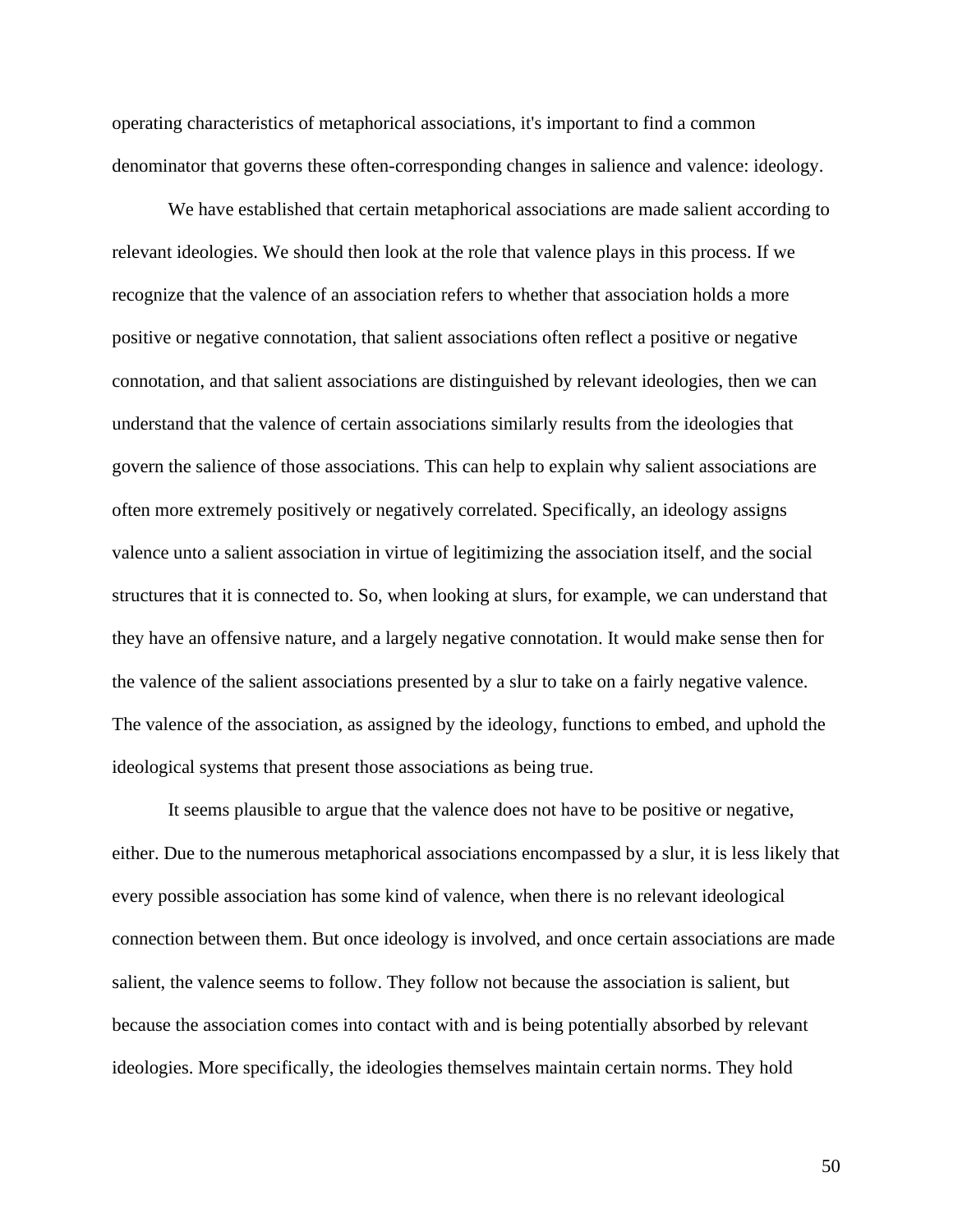authority in picking and choosing which of the possible metaphorical associations best supports and upholds the norms that the ideology aims to maintain.

For example, consider the statement:

A. Jane was a quick learner because she flew right through the engineering program.

What we want to focus on here, is the metaphor used to describe Jane as flying through the program. This metaphor can be recognized to bring about the association, for example, between 'flying' and 'speed'. Specific contextual references can clue us into recognizing this association, such as the fact that Jane is also described as being "quick" at learning. We can then analyze how 'speed' may be relevant to something that an ideology may deem as being positive or negative. Another common metaphor actually helps us make sense of where this metaphor is assigned valence from.

### B. Time is money.

The most obvious salient association that arises here is the association between money and that which is good, positive, or important. Thus, by making the connection between 'speed' and the idea of preserving 'time', and the connection between 'money' and that which can often be deemed as a positive and desirable entity by an ideology, we can make the important connection between 'speed', and even 'flying', with what is positive and what essentially grounds the derivation of valence based on existing ideological norms.

In saying that oppressive ideologies are perpetuated by slurs, we are also saying that oppressive ideologies are perpetuated by making salient certain metaphorical associations (encompassed in the slur). It makes sense then to understand that because an oppressive ideology is perpetuated by the expression of salient metaphorical associations, and that ideology both decides salience and assigns valence, it follows that the valence of those salient associations are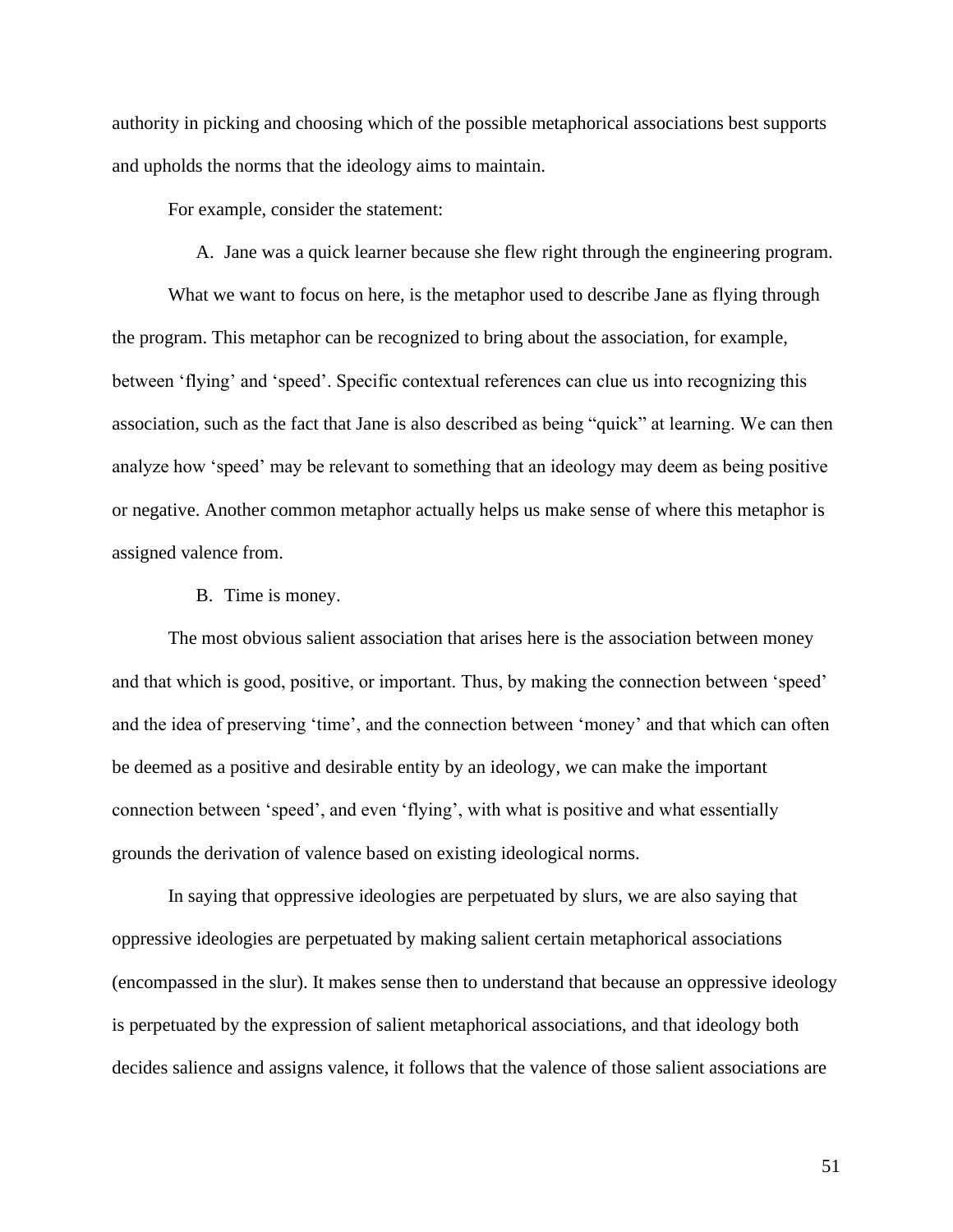correlated with and determined by the negative, oppressive, and sexist nature of the ideologies themselves, not by the fact that they are merely salient.

To ground this idea in reference to gendered slurs, consider the statement, "the woman is a bitch". The possible metaphorical associations made between the domains of 'woman' and 'bitch' are abundant. According to the high number of possible associations made, this metaphor has the potential to express just about anything. However, the statement still portrays some kind of recognizable message unto its audience. This is because certain associations are made salient, such as the association of 'bitch' with 'aggression'. But why is this salient over the possible association of 'bitch' with something else? This is because the salience of the association between 'bitch' and 'aggression' is governed by oppressive and sexist ideologies. What makes the sexist and oppressive ideology choose to make those associations salient over others? Assessing the valence of the salient associations, and specifically the source of that valence can help to answer this question. The association made between 'bitch' and 'aggression' is assigned a negative valence insofar as it supports and upholds the negative, sexist, and oppressive nature of the ideologies that also govern salience. This negative valence–that upholds the sexist and oppressive norms–can thus give reason as to why that particular association is made salient.

If a slur is used towards a target, then the slur can be recognized as offending the target because of the fact that the ideology of the speaker or hearer promotes salient associations, but it also seems that the offense experienced by the target it dependent on the negative valence that is assigned to those salient associations. In other words, an association is made salient by an ideology, and the ideology makes the association salient partly because it is reinforced by the valence of the association that is also assigned by the ideology. Ideology assigns valence to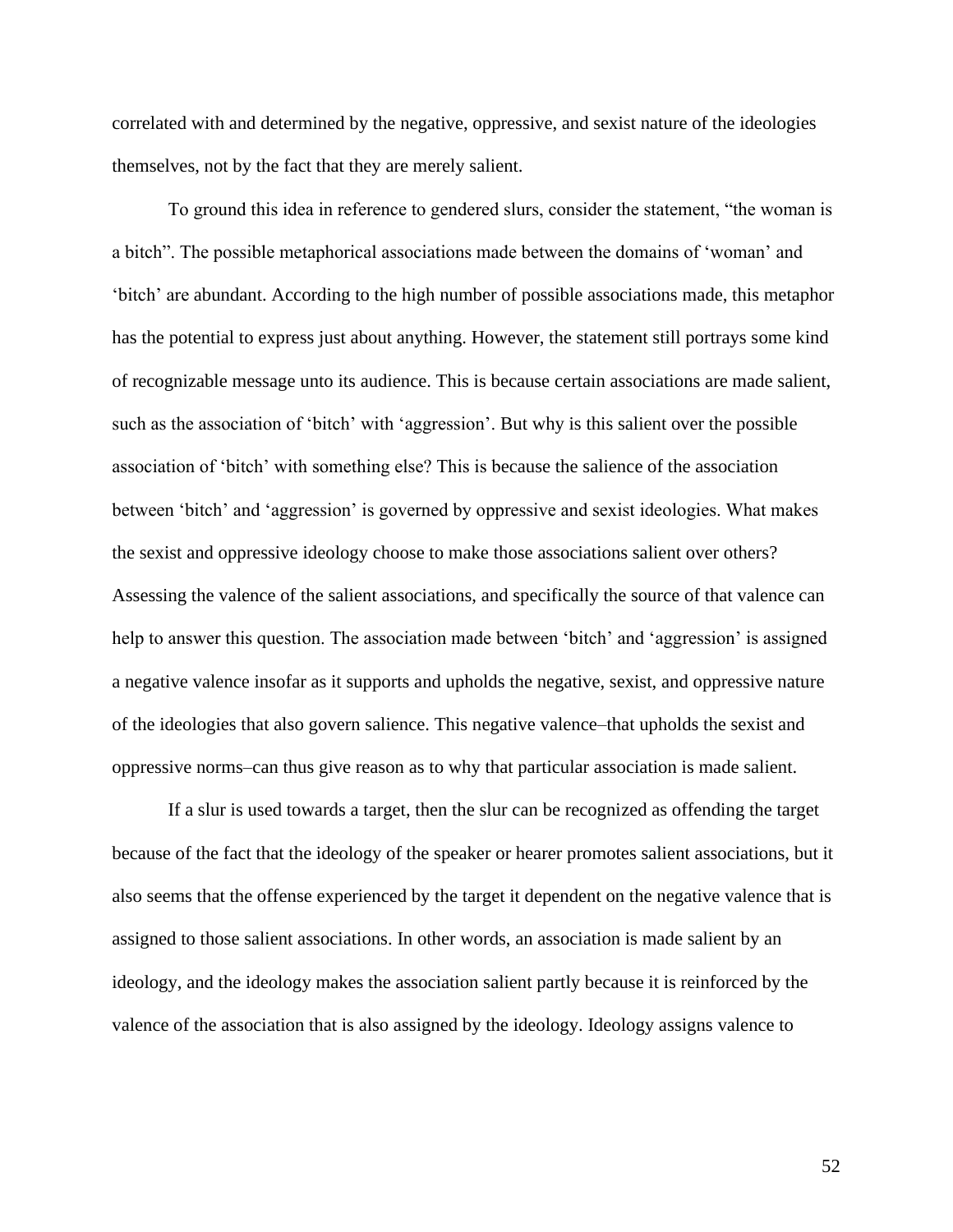associations in order to uphold its norms. The valence assigned by the ideology reinforces the reasons why the ideology makes some associations more salient over others.

So, we can gather that the valence of a metaphorical association is reinforced by the ways in which relevant ideologies make metaphorical associations salient. It is not the fact that an association is salient which governs whether that association is negative or positive, nor does an association's valence determine whether or not that association is salient. But, the valence of the association, assigned by relevant ideologies, can help to highlight the reason behind an association's salience, and can give insight into the positive and negative perspectives of the ideologies that govern salience in general.

The discussion on valence, I hope, served to highlight my view on the metaphorical nature of slurs as a source of its epistemic power, and to ground the following ideas:

- 1. A slur encompasses all possible metaphorical associations but expresses only salient associations.
- 2. The metaphorical associations presented by a slur are made salient by relevant ideologies.
- 3. The metaphorical associations presented by a slur are assigned valence by the interaction between ideologies that pick and choose what associations best uphold and support their existing norms.
- 4. The utterance of a slur perpetuates the ideologies that have made those associations salient.

Thus, I argue that slurs function as a mechanism that encompasses the largely variable and multifarious interpretive possibilities that a metaphor presents. Although it encompasses all possible associations made between metaphorical domains, it only expresses particular associations–defined as salient. Associations are made salient according to relevant ideologies.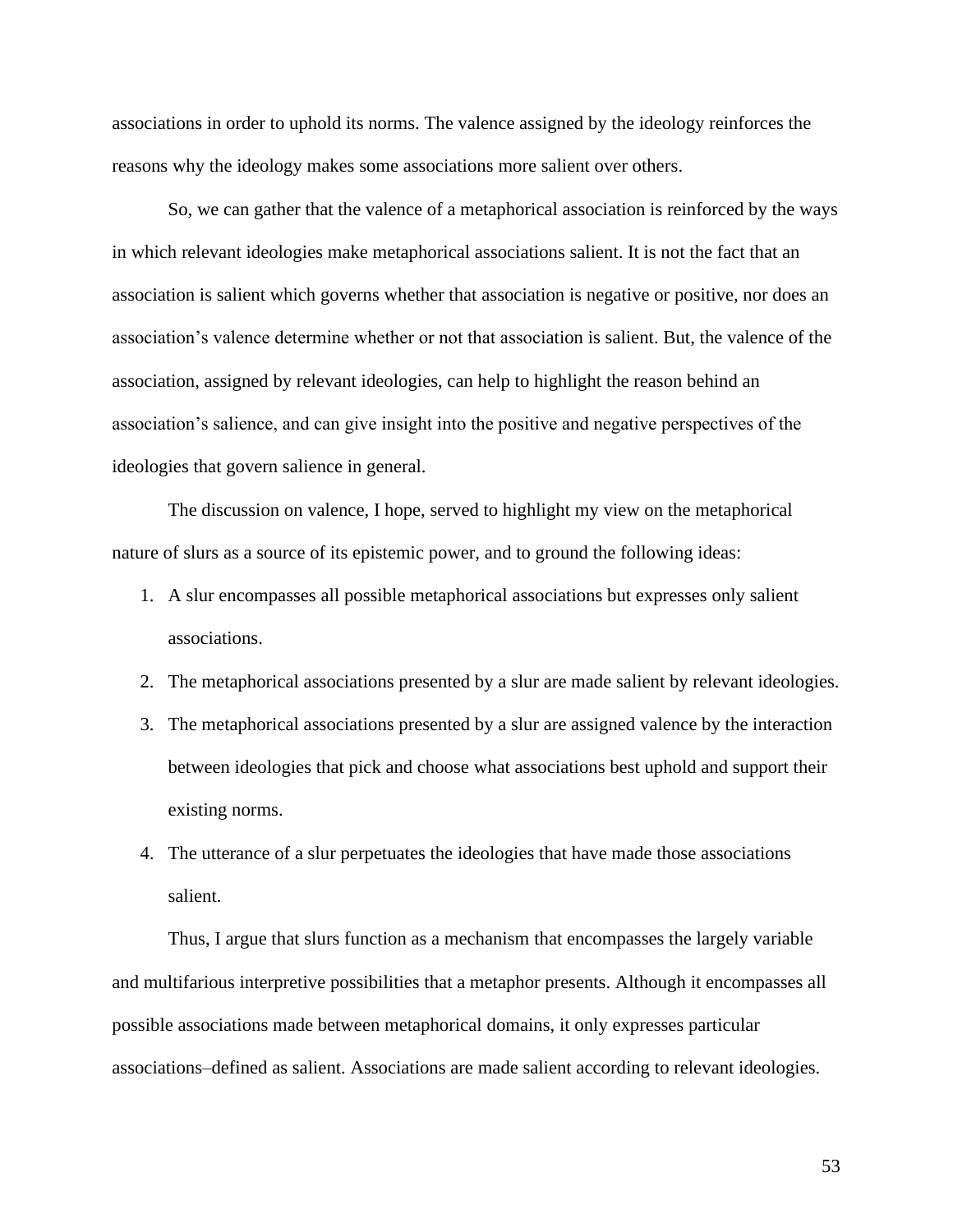The reason behind why a particular association is salient can be in part explained by the association's valence. Like salience, the valence of an association is assigned according to relevant ideologies. When we question why the association between 'bitch' and 'aggression' is more salient than others, we can try to answer this by looking at the valence of the association. Since the nature of slurs is to offend, the salient associations made by a slur are often presented as having a highly negative valence. It would not be correct to say that the salience of the association is determined by the fact that the association is more positive or negative than others, but instead, it should be said that recognizing the valence of a particular association as being highly positive or negative can give insight into why an association is made salient in the first place.

So far, we have developed the claim that the epistemic influence of slurs can be identified within its metaphorical processes. We can understand that a slur functions to encompass all metaphorical associations, present salient associations, and why those associations are salient. We can also understand that a defining reason why certain associations are made salient over others has to do with the ideologies that are relevant to the slur, the speaker and/or hearer, and the context of the discourse overall. Thus, I claim these qualities are central to understanding from where and how slurs obtain their epistemic power.

One way in which we can apply this information is to a pre-existing discussion on the concept of a slur's variable offense.

# *Variable Offense*

In this next section, I aim to utilize what we have gathered about the nature of slurs that operate through metaphorical means–that they function to encompass all possible metaphorical interpretations, present salient interpretations, and use those interpretations as a way of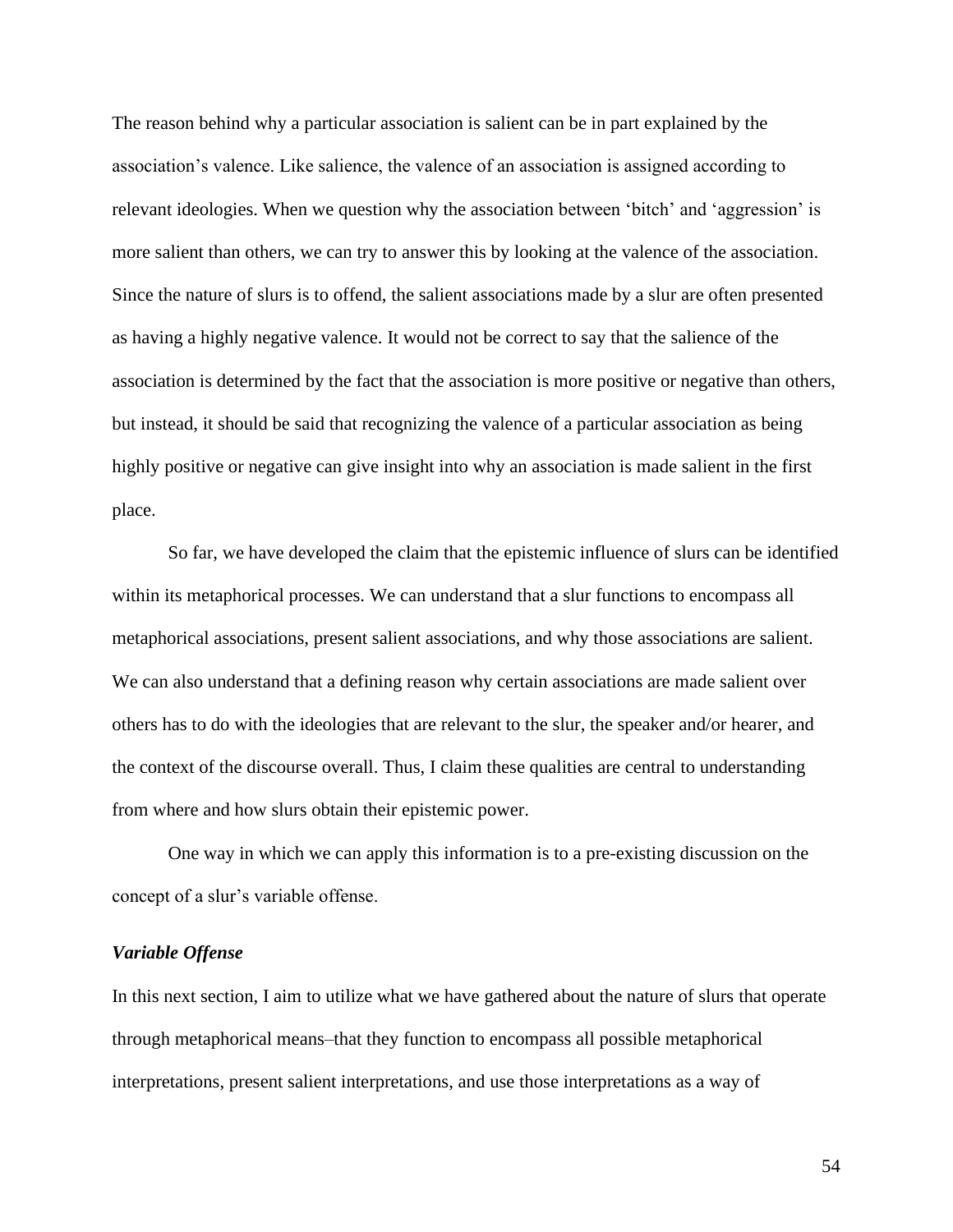perpetuating oppressive ideologies– to help highlight another important epistemic effect of slurs. One existing term that seems to encompass what we have gathered is what is known as variable offense. In this next section, I will provide current literature on the nature of slur's offense, and I will examine how my view works with existing accounts. I will highlight both similarities and differences between my view and existing views in order to simultaneously support the basis of my own account, and to distinguish it as a novel, and more representative way of accounting for the contexts in which a slur offends.

First, I will clearly map out my own account of variable offense according to the importance of the metaphorical and ideologically related nature of slurs, and then I will discuss and compare it alongside some pre-existing accounts. While Kukla's discussion on slurs and ideology does seem like a plausible way of accounting for a slur's offense, I argue that it is their discussion in conjunction with mine that elucidates a more representative and expansive way of understanding the nature of offense in gendered slurs.

Overall, my account of variable offense is largely based upon the metaphorical nature of the slur. The kind of variability I am concerned with is in reference to the numerous metaphorical associations that can arise within one's system of associated commonplaces, that are then encompassed by slurs. More specifically, the variability in potential meaning presented by the metaphor itself, is what I argue a slur to encompass. My idea of variable offense is meant to emphasize that because there are so many possible metaphorical associations that could be made salient and then presented by a slur, there also exists an equally large number of associations that could potentially lead to offense, as the salient associations presented by a slur are often categorized. So, by recognizing the large potential of offense a particular slur has due to the fact that it encompasses all possible metaphorical associations, we can account for the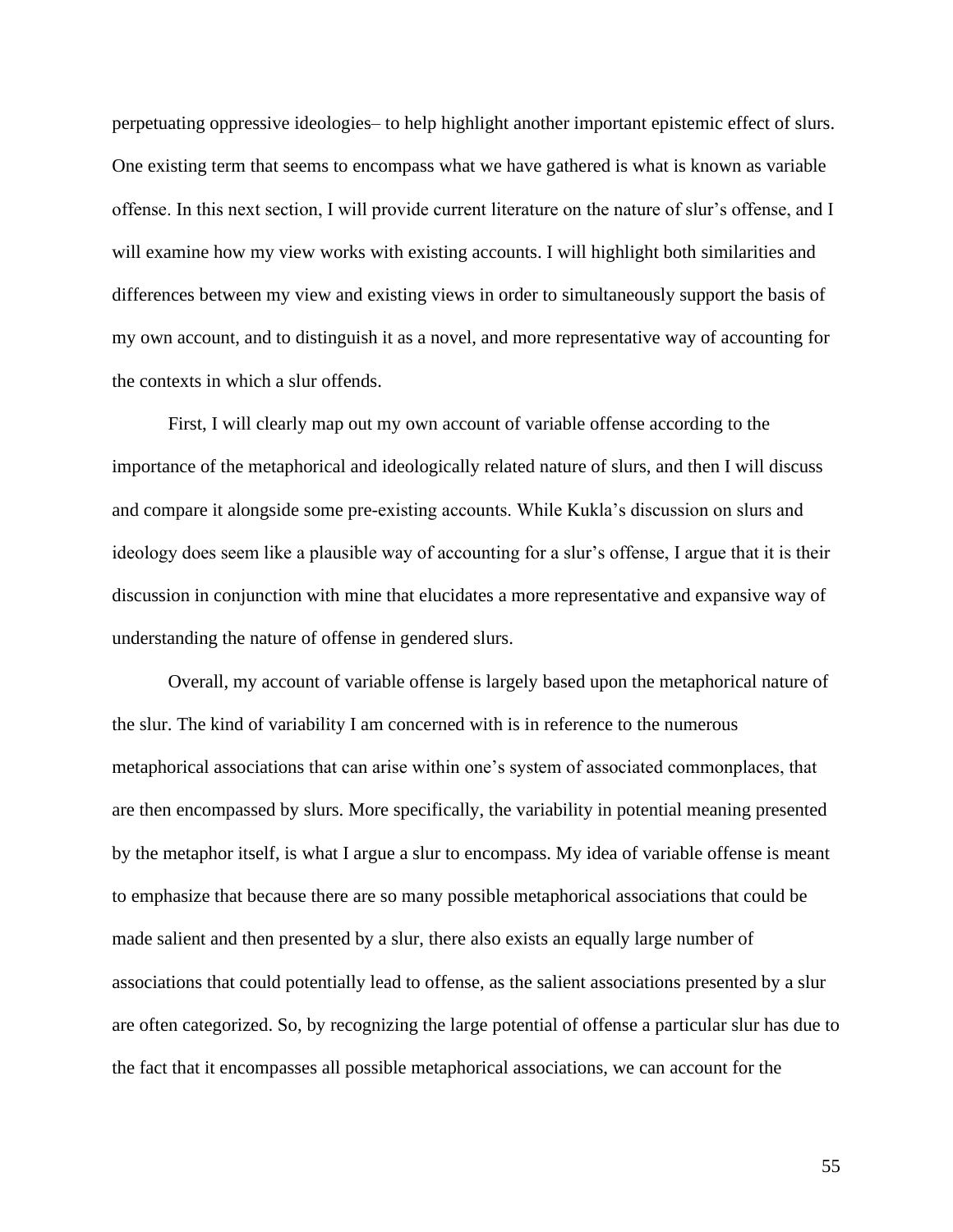offensiveness of slurs across a vast number of contexts. But the slur itself functions to encompass all potential metaphorical associations that could lead to offense, and then presents only salient associations. It's important then to understand how the offense is still maintained in those salient associations by reminding ourselves about why a particular association may be salient in the first place.

As Kukla argues, slurs function to call upon people to recognize themselves as a member of the social ideology associated with that slur. As more people use the slur, more people are called to identify with that slur and corresponding ideology, consequently perpetuating the oppressive nature of that ideology. So, we can then understand that the more times the specific slur is used, the more its salient associations work to strengthen and reinforce the problematic ideologies from which they are governed. Additionally, we can gather what we know about the valence of metaphorical associations to give reason behind the fact that the salient associations made by a slur are most often offensive. For the sake of the argument, let's understand an instance of offense to be a consequence of a metaphorical association with a fairly negative valence. More specifically, not only is it the purpose of slurs to offend, but, the reason why salient associations are often the offensive, or of a negative valence, derives from the idea that ideology governs both salience and valence in the effort to best uphold and further reinforce the ideology itself.

Thus, it is by recognizing the complexity of metaphorical meaning—including the high potential for offense within all possible metaphorical associations, and the ways in which the slur presents offensive salient associations—that we can elucidate how a slur functions to offend across different contexts.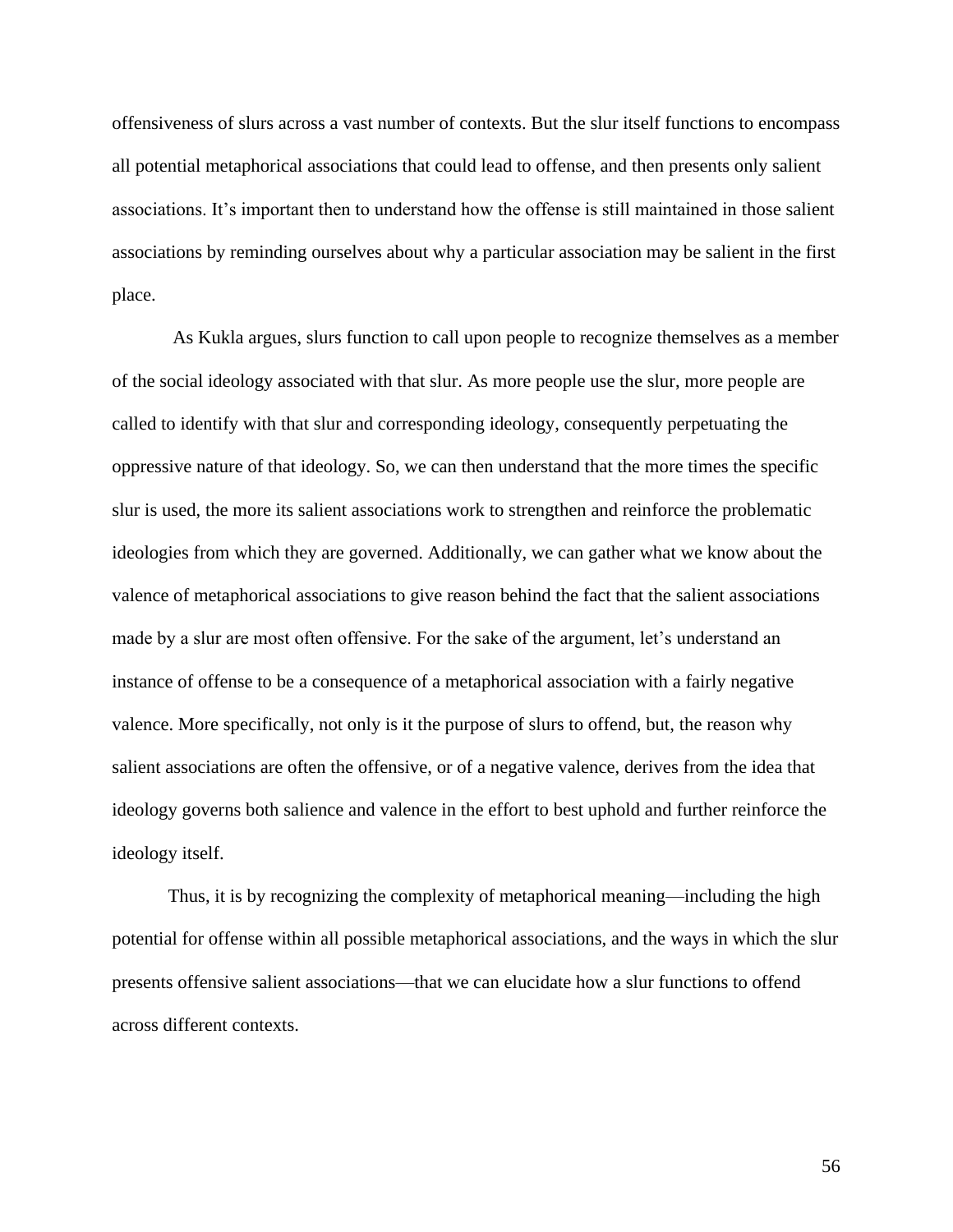There are two views of variable offense in particular which I will discuss, including Anderson and Lepore's prohibitionist account, as well as Popa-Wyatt and Wyatt's account that is based on role-power theory. I plan to defend a novel way of understanding the nature of a gendered slur's offense, that can serve as a more expansive mechanism in accounting for its offense across contexts by focusing specifically on the gendered slur, 'bitch'. Firstly, let us consider a slur's quality of variable offense as put forward by Anderson and Lepore.

Anderson and Lepore argue for a non-content based view of slurs, known as *Prohibitionism*, which holds that "slurs are prohibited words, and so, a violation of their prohibition might provoke offense".<sup>65</sup> They argue against other content based approaches to slurs, such as Expressivism or Inferentialism.<sup>66</sup> Instead, they argue that prohibitionism provides a straightforward way of accounting for the "variation in degrees of offense among slurs and their non-offensive uses".<sup>67</sup> Some important things to take away from the prohibitionist account is that the concept of variable offense is meant to refer to the levels of offense presented by slurs, due to their prohibited nature, and that slurs maintain a stable position, insofar as their offense can be accounted for across all contexts. My account of variable offense, on the other hand, is less focused on quantifying the differing *degrees* of offense portrayed by a slur and is rather centered around the capacity of the slur itself to encompass the potential for offense within its metaphorical associations.

However, there is an important similarity to be drawn between my view and the prohibitionist view. This is the idea of stability across contexts. Anderson and Lepore seem to be arguing that a slur does not change meaning in any way across contexts, insofar as they argue

<sup>65</sup> Anderson, Luvell, and Ernie Lepore. "What Did You Call Me? Slurs as Prohibited Words." *Analytic Philosophy*, vol. 54, no. 3, 2013, 353.

<sup>66</sup> See Tirrell (1999), and Whiting (2008).

<sup>67</sup> Anderson, Luvell, and Ernie Lepore. "What Did You Call Me? Slurs as Prohibited Words.", 350.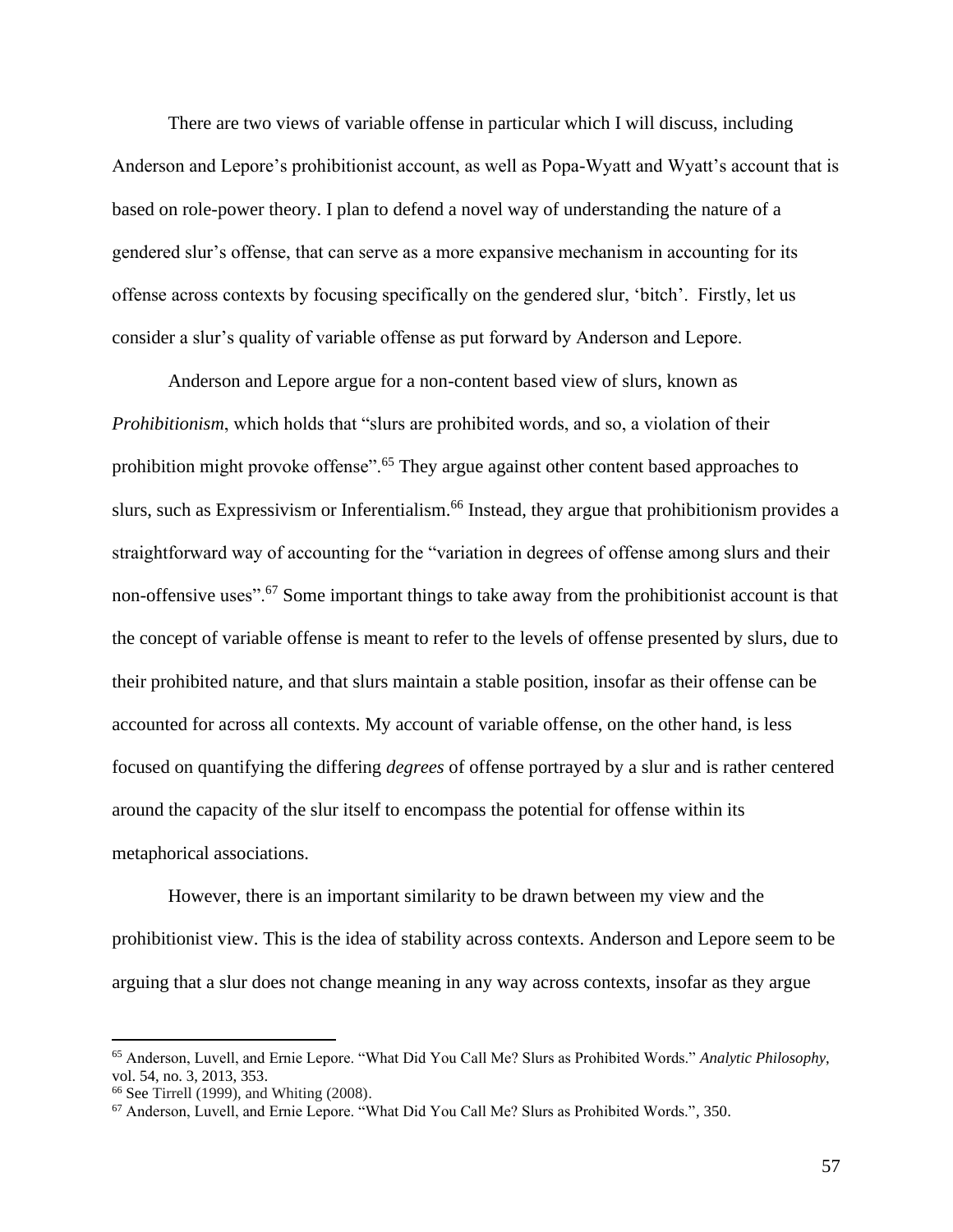that "slurs are prohibited words; and as such, their uses are offensive to whomever these prohibitions matter".<sup>68</sup> My view, which focuses on the metaphorical nature of variable offense, also accounts for stability across contexts, insofar as by recognizing that if the possible metaphorical associations are encompassed by a slur, then one can then account for offense across any context.

What we can see so far, is that my view of variable offense resembles the existing account presented by Anderson and Lepore in the fact that both views present a concrete and wide-reaching way in which to characterize the nature and consequences of the use of slurs. However, we can also recognize that my view differs from the prohibitionist view, as it is not as limited as the prohibitionist view might be. One problem with the prohibitionist view of variable offense essentially equates racial, gendered, and ethnic slurs to be prohibited in the same way that other non-slur pejoratives, or common swear words, may be prohibited.<sup>69</sup> Thus, our important considerations of a slur's derogating, subordinating, and generalizing mechanisms, which are central in understanding a slur's epistemic power, seem to be left undiscussed. Another objection that is posed to this view is that the idea of prohibitionism "lacks explanatory power".<sup>70</sup> While the prohibitionist view initially seems to parsimoniously account for the offensiveness of slurs despite changing contexts, the reason and explanation for the existence of prohibition is unanswered. In other words, if the variability in a slur's offense is accounted for by prohibition of slurs, then from where is prohibition accounted for?

My account of metaphorical variable offense actually offers a potential answer to this question. A focus on metaphorical nature could give reason to prohibition. Consider again the

<sup>68</sup> Anderson, Luvell, and Ernie Lepore. "Slurring Words." *Noûs*, vol. 47, no. 1, 2011, 21.

<sup>69</sup> Popa-Wyatt, Mihaela, and Jeremy L. Wyatt. "Slurs, Roles and Power." *Philosophical Studies*, vol. 175, no. 11, 2017, 2887.

<sup>70</sup> Popa-Wyatt, Mihaela, and Jeremy L. Wyatt. "Slurs, Roles and Power.", 2887.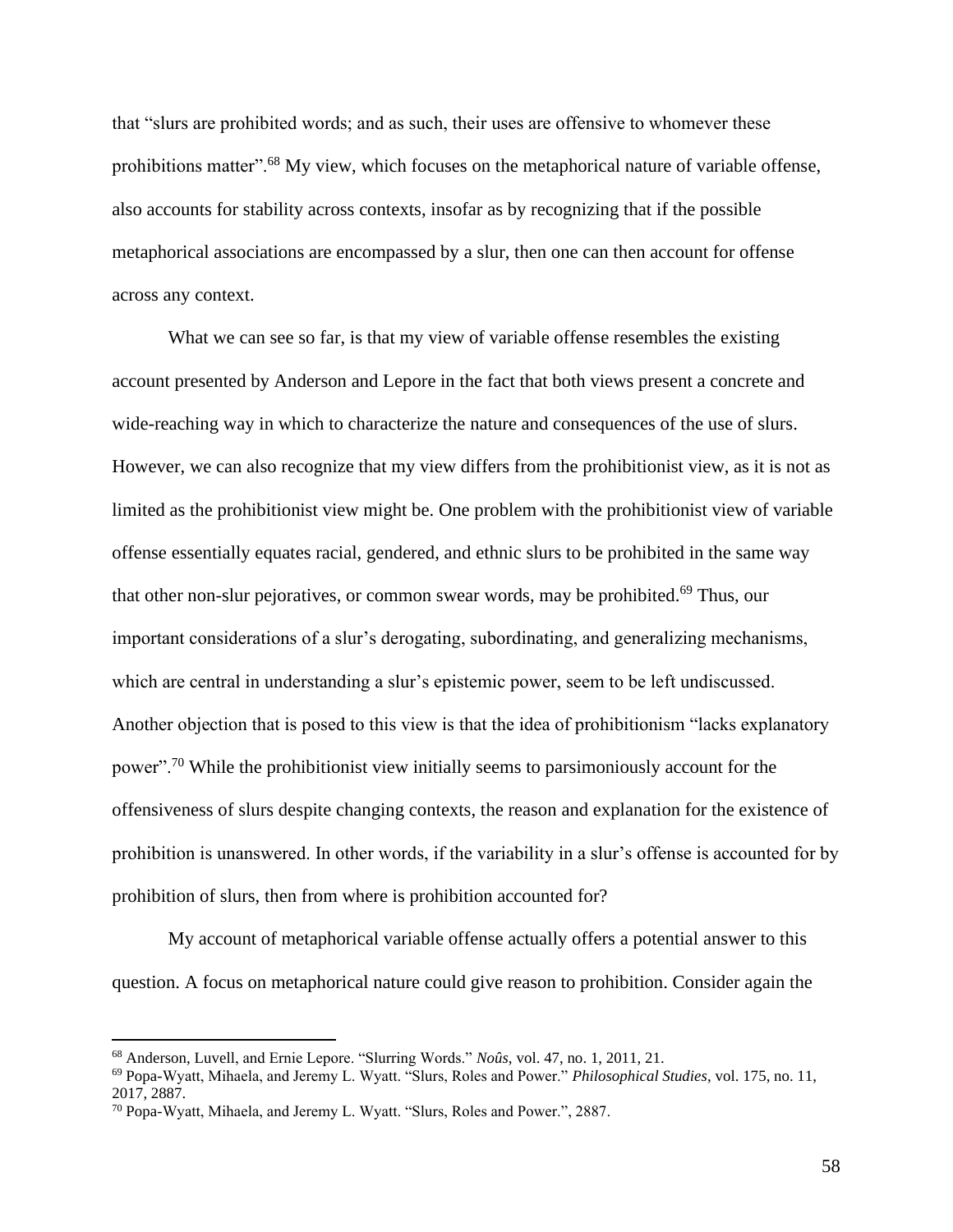question as posed by critics of Anderson and Lepore's prohibitionist view: "if offense variability is explained by the degree of prohibition, then what explains that degree of prohibition?".<sup>71</sup> By recognizing the wide-ranging metaphorical associations encompassed by a slur, we can understand that one reason why some words are prohibited is not only because it is offensive to whomever the prohibitions matter, but also because of the offensive metaphorical associations that are salient to the word, and the resulting offense expressed towards the target.

For example, the word 'bitch' is offensive according to Anderson and Lepore insofar as it is a prohibited word. But why is the word 'bitch' prohibited in the first place? By looking at our new view which focuses on metaphorical nature variable offense, we can see that 'bitch' may be considered prohibited due to the salient metaphorical associations present in the term 'bitch', such as the most obvious association, that between a 'woman' and a 'female dog'. It is because the metaphorical association made between a 'woman' and a 'female dog' are centered around and reinforced by sexist and oppressive ideologies, that gives potential reason as to why certain words are understood as being prohibited.

Popa-Wyatt and Wyatt put forth another more inclusive account of variable offense in the article "Slurs, Roles, and Power", which I argue better highlights what I aim to show in my own account, yet still includes some important distinguishing qualities. I identify a kind of offense variability that is not captured in existing literature. According to Popa-Wyatt and Wyatt, if the speaker of the slurring utterance does not fit the discourse role that is meant to oppress the target, then the potential for oppression would be avoided. My view–that focuses specifically on the slur 'bitch'– highlights that there does exist offense even in cases where the discourse role that is meant to oppress the target does not typically "fit" the speaker. This is recognized in the case

<sup>71</sup> Popa-Wyatt, Mihaela, and Jeremy L. Wyatt. "Slurs, Roles and Power.", 2887.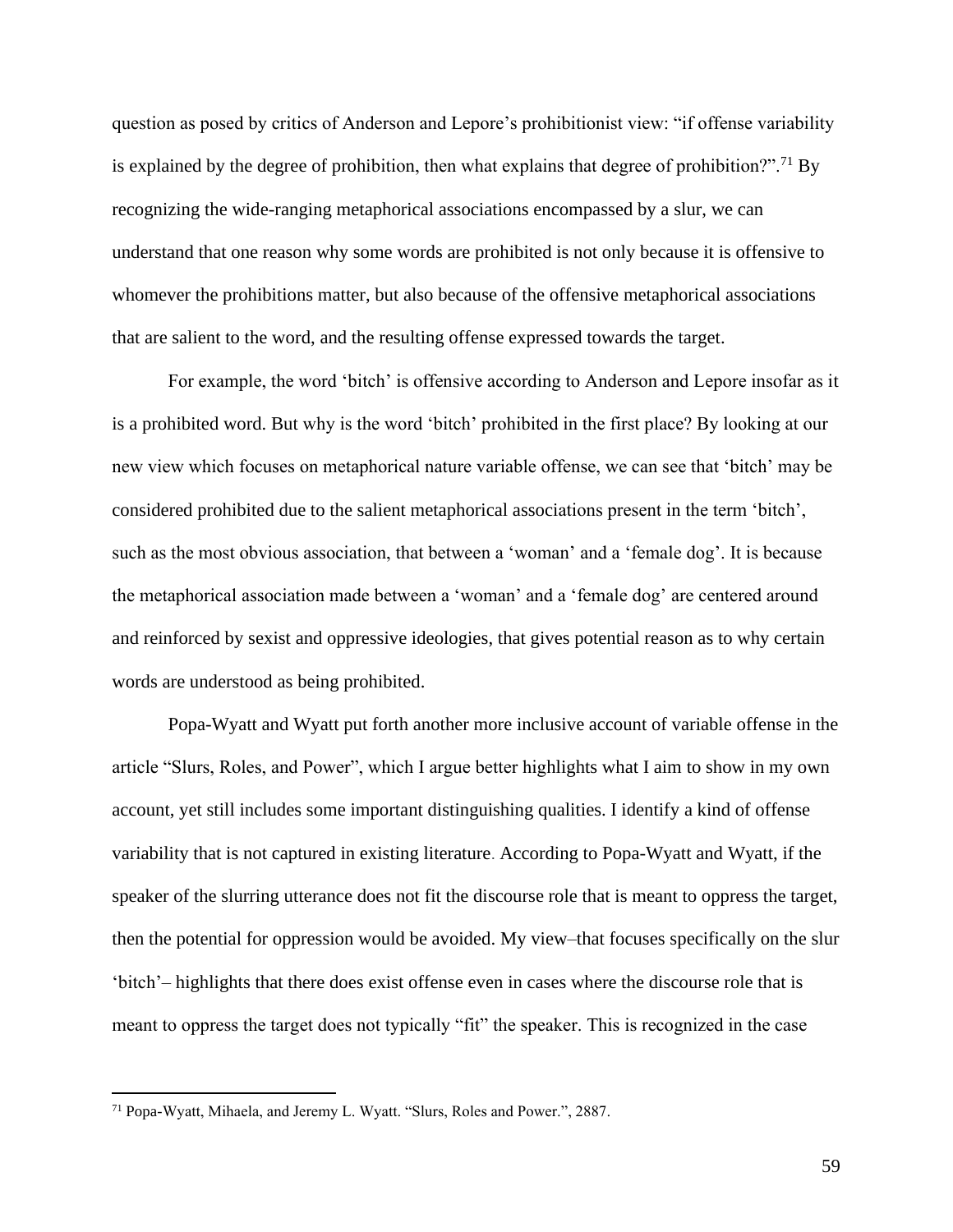where a woman calls another woman a 'bitch'. While I focus on the slur 'bitch' specifically, I aim to highlight that if other slurs function through metaphor in a similar way, they will have the same kind of variability.

The authors explain that there is "considerable variation in the degree of offense caused", insofar as the offensiveness of a slur can vary across "*different slur words,* across *different uses of the same slur word,* and across the reactions of *different audience members"*. <sup>72</sup> However, they argue that these patterns of offense are not adequately explained by pre-existing theories, and so they pursue an explanation of variable offense that is based on the "unjust power imbalance that a slur seeks to achieve" with reference to role and power theory.<sup>73</sup> I will set out the central ideas presented by the authors, and then I will compare qualities of the view with my own.

Firstly, the authors put forth work by Robin Jeshion, which provides an account of variable offense that maps out the ways in which slurs can vary in their offensive intensity depending on the slur that is used. For example, it seems widely accepted that the use of the nword is said to be more offensive than other derogatory slurs that are targeted towards the same social group. Jeshion highlights that not only can different slurs affect separate social groups, but that different slurs can also be used to target the same social group.<sup>74</sup> Popa-Wyatt and Wyatt distinguish this specific kind of variability in offense by slurs as "VT1 or *word-variation"*. 75

The second kind of variation that Popa-Wyatt and Wyatt discuss has to do with the ways in which slurs vary in their offensive intensity across different uses of the same word. They refer to this kind of variability as "VT2 or *use-variation*".<sup>76</sup> For example, consider the difference

<sup>72</sup> Ibid., 2880.

<sup>73</sup> Ibid., 2879.

<sup>74</sup> Jeshion, Robin. "Expressivism and the Offensiveness of Slurs." *Philosophical Perspectives*, vol. 27, no. 1, 2013, 233.

<sup>75</sup> Popa-Wyatt, Mihaela, and Jeremy L. Wyatt. "Slurs, Roles and Power.", 2881-2882.

<sup>76</sup> Popa-Wyatt, Mihaela, and Jeremy L. Wyatt. "Slurs, Roles and Power.", 2882.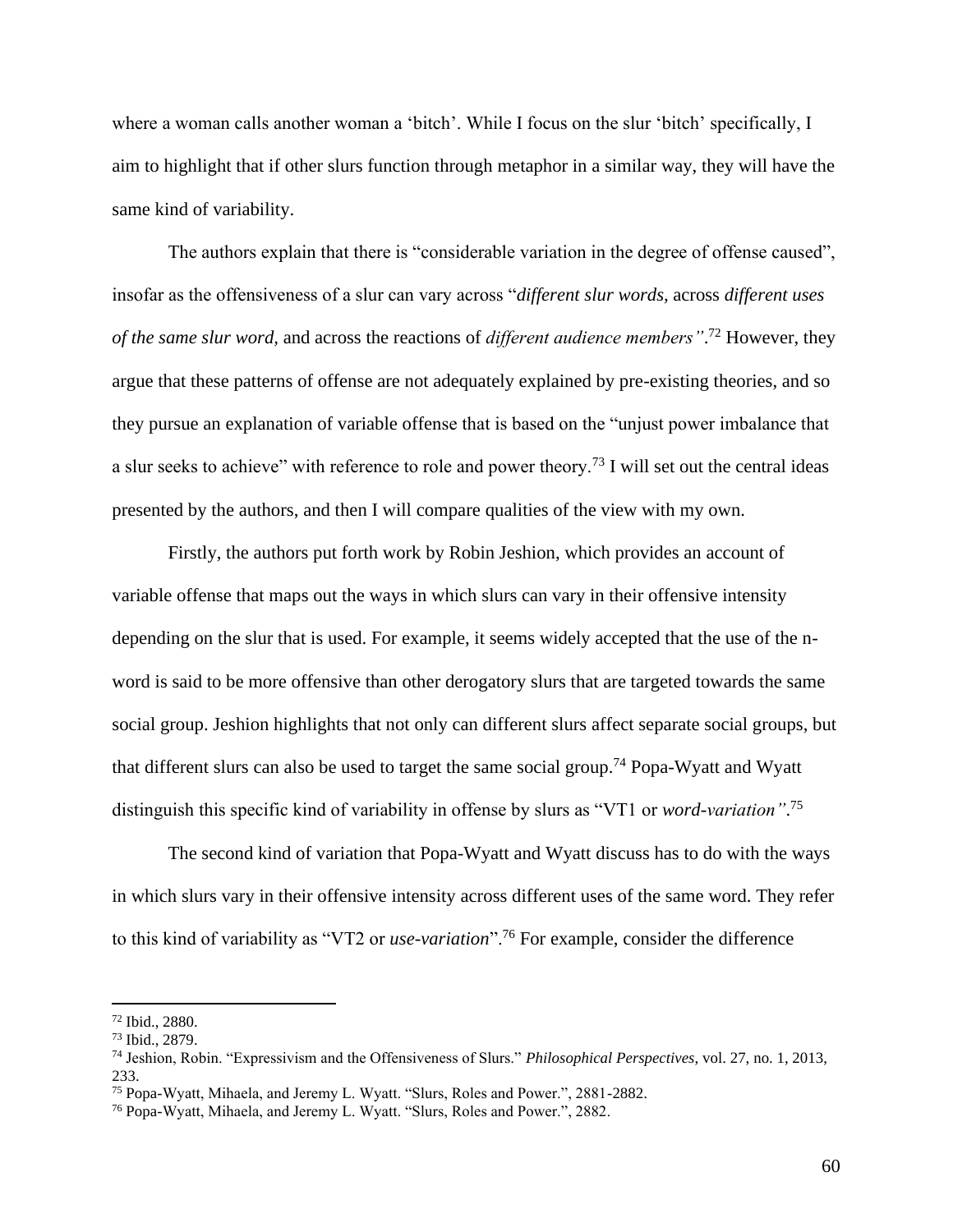between a case in which a racial slur is spoken by someone who is not part of that social group towards someone who is part of that social group, and a case in which a racial slur is spoken by someone who is in the same social group as the person that the slur is being targeted towards. For example, a white person using a slur targeted towards a black person is more offensive than a black person using a slur targeted towards another black person. While both cases can involve an expression of contempt from one person unto another, there is still a difference despite whether or not contempt is expressed, and that this difference is explained by other pragmatic features of slur, that being the "*speaker's group-membership".* In other words, whether or not a statement is conveyed with contempt is not the only method of identifying the origination of a slur's oppressive effects.

Lastly, Popa-Wyatt and Wyatt identify a third type of variability identified in slurs which they call "VT3 or *audience-variation"*. <sup>77</sup> This kind of variable offense in slurs refers to the different degrees in which the members within a particular audience may be offended.

Popa- Wyatt and Wyatt then fit these characteristics into existing accounts of slurs on both sides of the semantics versus pragmatic debate. Firstly, they consider how Hom's semantic theory of slurs nicely encapsulates their view of *word-variation.* Hom's theory explains that "offense can vary with word meaning because of semantic encoding of more or less negative stereotypes for different groups".<sup>78</sup> However, because the theory is based on the idea that different degrees of offense rely on different racist institutions, it then seems problematic for Hom's account to coincide with instances of variation across different slurs which are targeted towards people who are part of the same social group.

<sup>77</sup> Popa-Wyatt, Mihaela, and Jeremy L. Wyatt. "Slurs, Roles and Power.", 2883.

<sup>78</sup> Popa-Wyatt, Mihaela, and Jeremy L. Wyatt. "Slurs, Roles and Power.", 2884.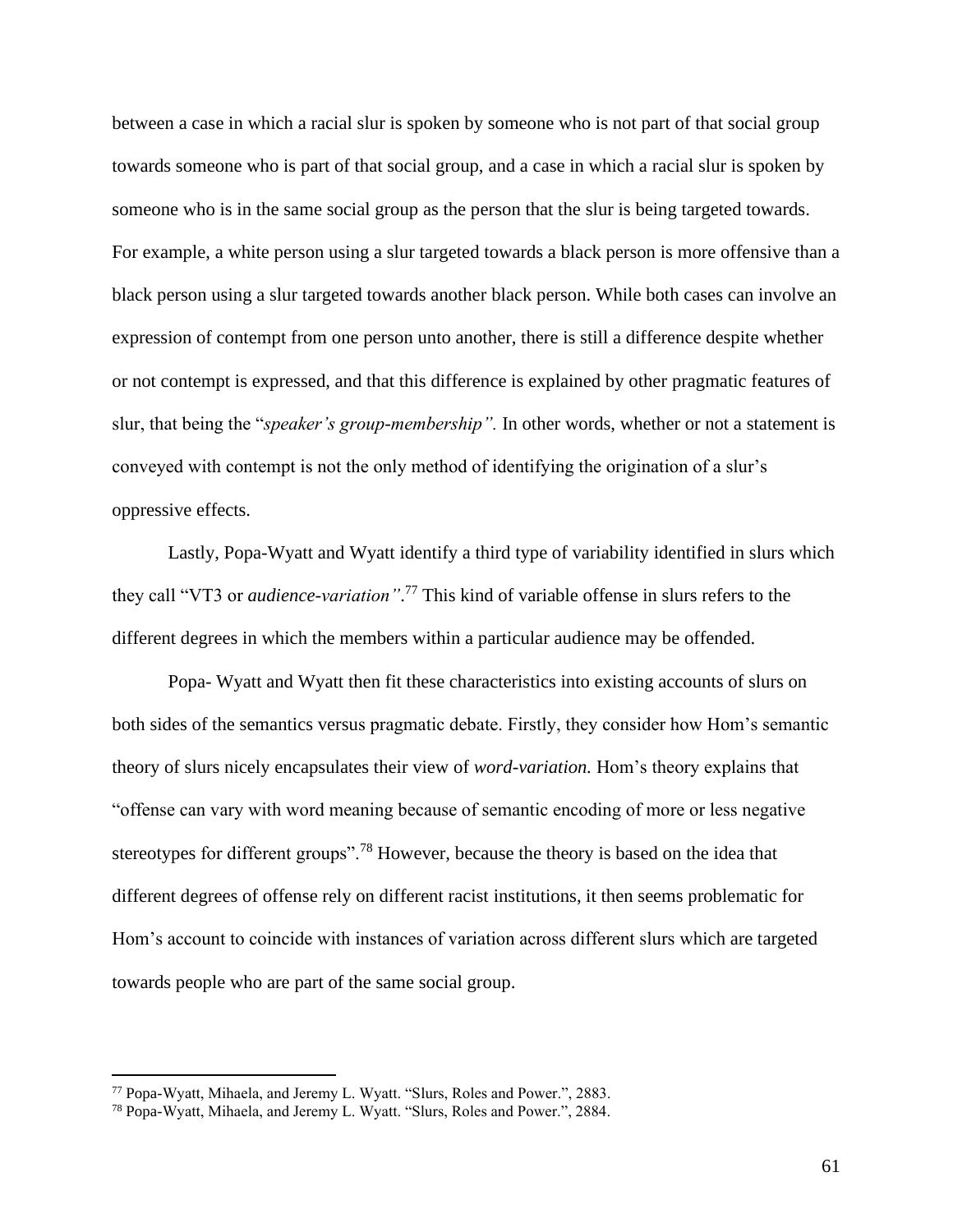Another account of slurs that raises problems for a kind of variable offense that we have discussed is expressivist semantics, one step removed from traditional semantic accounts of slurs. The expressivist view cannot allow an expression of contempt to vary across terms, because "if this were the case, we would expect the degree of offense to follow from the degree of contempt a word is able to convey", which does not follow for many slurs that express contempt yet are still socially acceptable.<sup>79</sup> These may include, for example, the utterance of a racial slur spoken by and directed towards two people who are members of the same social group.

The discussion is then directed towards a more pragmatic approach, Anderson and Lepore's account on prohibitionism. As noted earlier, this account states that slurs are offensive because they are prohibited. However, Popa Wyatt and Wyatt argue that it is not as simple as it is made to seem. Rather than providing an explanation for these characteristics of variable offense, it seems to "echo the facts of variable offense" and actually is explained by prohibitionism, which seems to originate from another source, perhaps subordination.<sup>80</sup>

In order to account for these problems, Popa-Wyatt and Wyatt put forward a new pragmatic approach to offense, that encompasses the distinguishing characteristics of a slur's variably offensive effect. Their account claims that slurs "seek to create (or maintain) an *unjust power imbalance* via role assignment", and that "the degree of offense caused is correlated with the magnitude of the perceived unjustness of the power imbalance associated with this role".<sup>81</sup> It is this account which I argue best encapsulates the epistemic power of slurs, as it clearly

<sup>79</sup> Popa-Wyatt, Mihaela, and Jeremy L. Wyatt. "Slurs, Roles and Power.", 2886.

<sup>80</sup> Ibid., 2887.

<sup>81</sup> Ibid., 2888.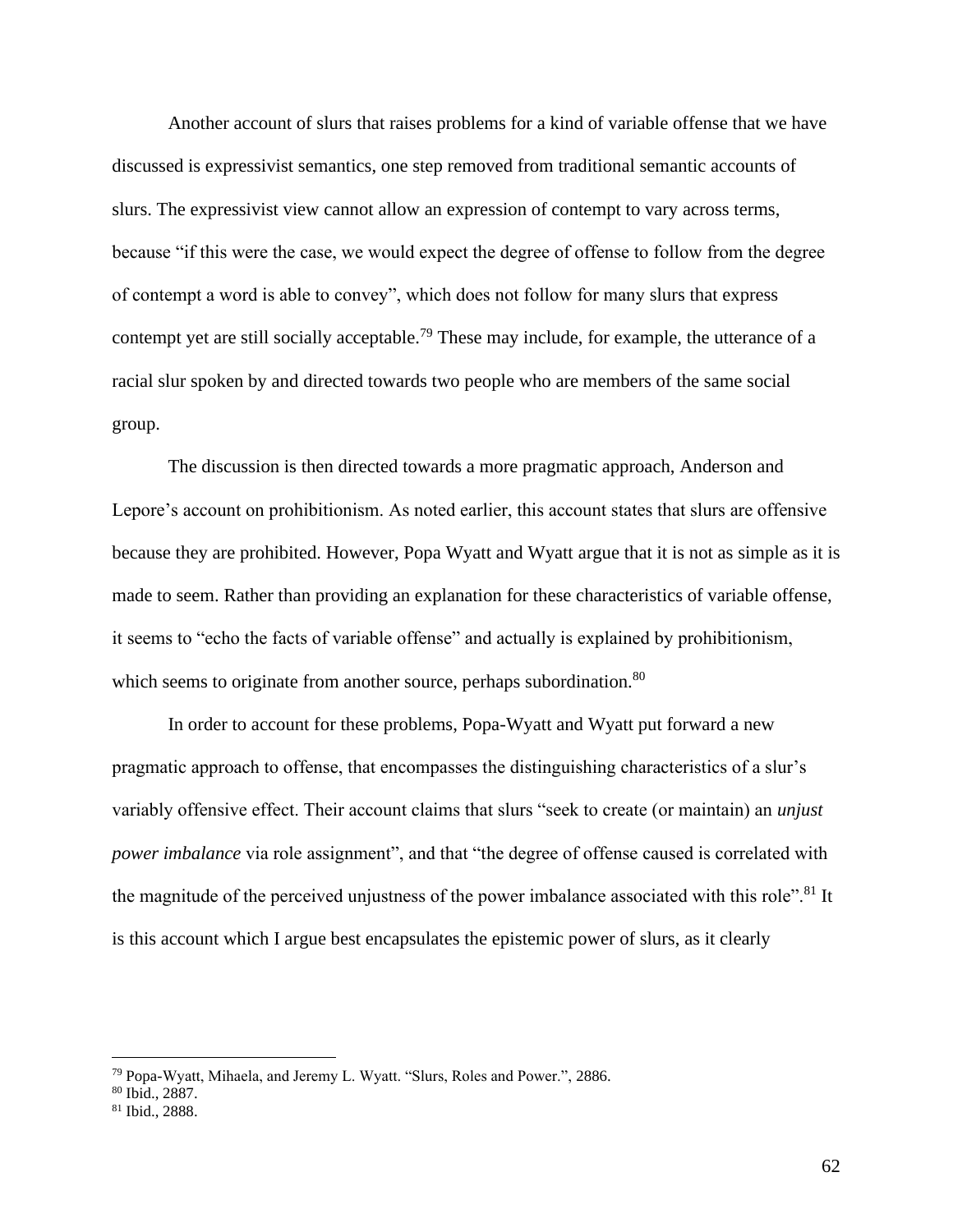highlights our previously defined notions of intra-linguistic dominance as well as the epistemic influences present in our examples of linguistic sexism, including the use of gendered slurs.

Firstly, because this renewed account of variable offense is centered around social roles, it can give important insight into our earlier discussions, on how slurs, via those social roles, contribute to our notion of intra-linguistic dominance. The authors explain roles as "social constructs that carry information about permissible and expected behaviors, social status (i.e rank relative to other roles), rights, and responsibilities.<sup>82</sup> Importantly, they aim to highlight the fact that the social roles a person assumes are largely intertwined with discourse in general. As slurs are central to conversation and linguistic discourse, we can clearly recognize the first connection between the use of slurs and their involvement with social roles.

To emphasize the important relationship between social roles and discourse, the authors put forward the notion of "discourse roles", which is a concept used to describe "short-term" social roles that an individual assumes during a particular conversation, and that these "shortterm" roles are often inherited from "longer-term social roles".<sup>83</sup> In other words, the discourse roles that a speaker or hearer assumes are only meant to last as long as the discourse itself. However, there exist external social roles that last beyond the discourse, and it is these roles that become salient during a particular conversation.<sup>84</sup> So, in the case of a slurring utterance used by a person in a conversation, because part of the nature of a slur is to subordinate its target, as referenced by Kukla, it follows that "when a speaker slurs the target they assign them a subordinate discourse role", and that in cases beyond that particular conversation, the slurs can function to both constitute and cause oppression.<sup>85</sup>

<sup>82</sup> Ibid., 2888.

<sup>83</sup> Ibid., 2889.

<sup>84</sup> Ibid., 2891.

<sup>85</sup> Ibid., 2894.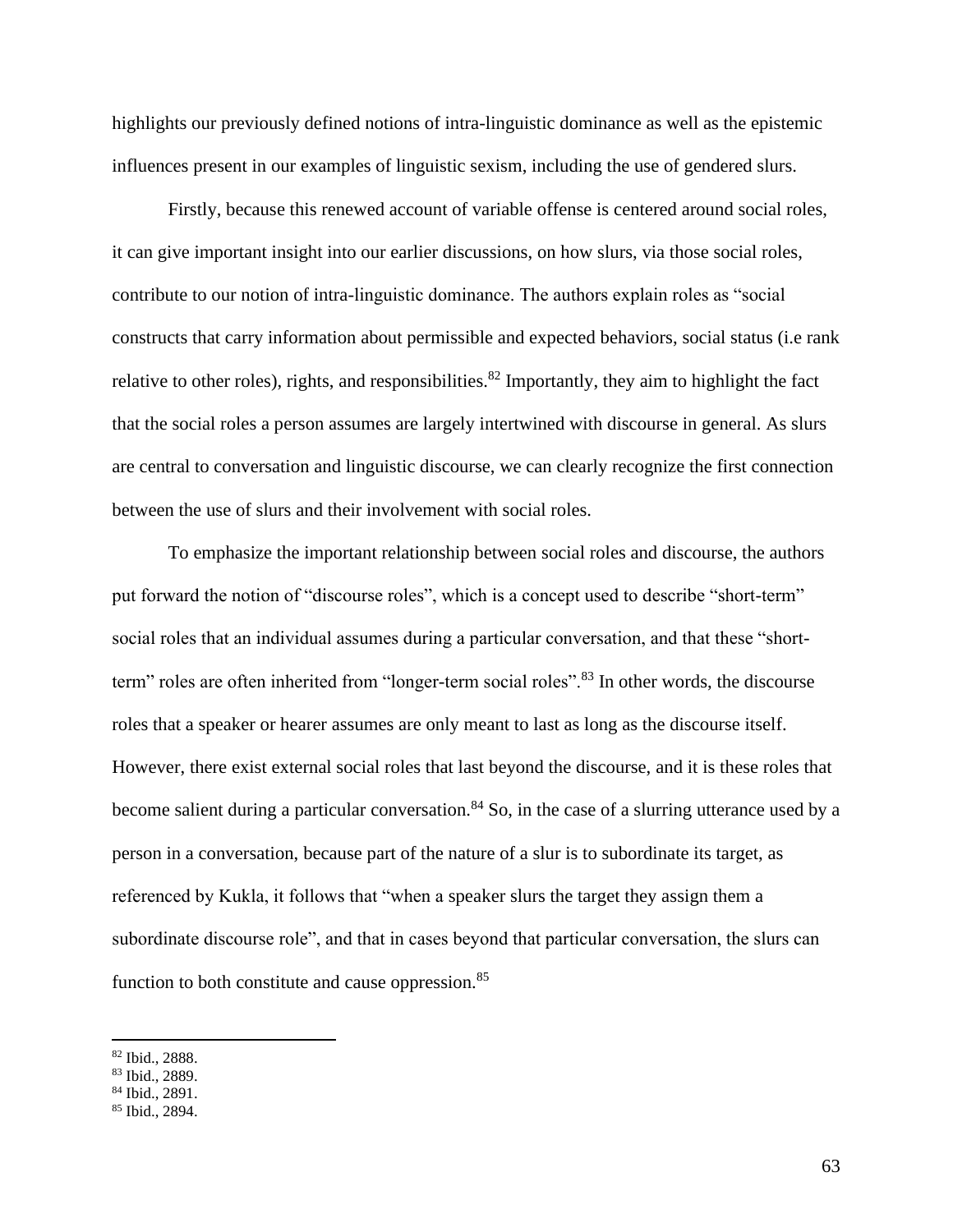What we can take from this discussion so far is that slurs present a kind of linguistic power insofar as they subordinate a target to a specific discourse role within a conversation, and that the power associated with the relevant discourse roles in cases of slur utterances constitute oppression. We can also relate the power presented by discourse roles, and a slurs subordinating effects to our definition of intra-linguistic dominance. As intra-linguistic dominance speaks to the ways in which words within a particular language or dialect contribute to the preservation of a dominant identity as well as the subordination of those who do not use those words in the subordinating manner, it seems that we can understand the dominant identity and the subordinated identity as separate discourse roles that members of a conversation assume.

More specifically, in the cases of slurs, the speaker of the slurring utterance maintains a discourse role that maintains their dominant social position while simultaneously placing the target of that slurring utterance into a subordinated social position. As noted from Kukla's discussion on slurs and ideologies, slurs function to cue and strengthen problematic ideologies through mechanisms of derogation, subordination, and generalization. Thus, when a speaker uses a slur, their role in the discourse maintains a dominant ideological position insofar as the slur functions to derogate, subordinate, and generalize its target.

Again, Popa-Wyatt and Wyatt's definition of variable offense is summarized as "the degree of offense taken by an audience member in relation to a slurring speech-act is in proportion to the perceived unjustness–according to that audience member–of the power imbalance that is plausibly achieves".<sup>86</sup> We can understand from this that slurs can be used to designate and maintain a set of discourse roles, where the discourse roles inherit a degree of oppression that is associated with the history of oppression behind the longer-term social roles,

<sup>86</sup> Ibid., 2888.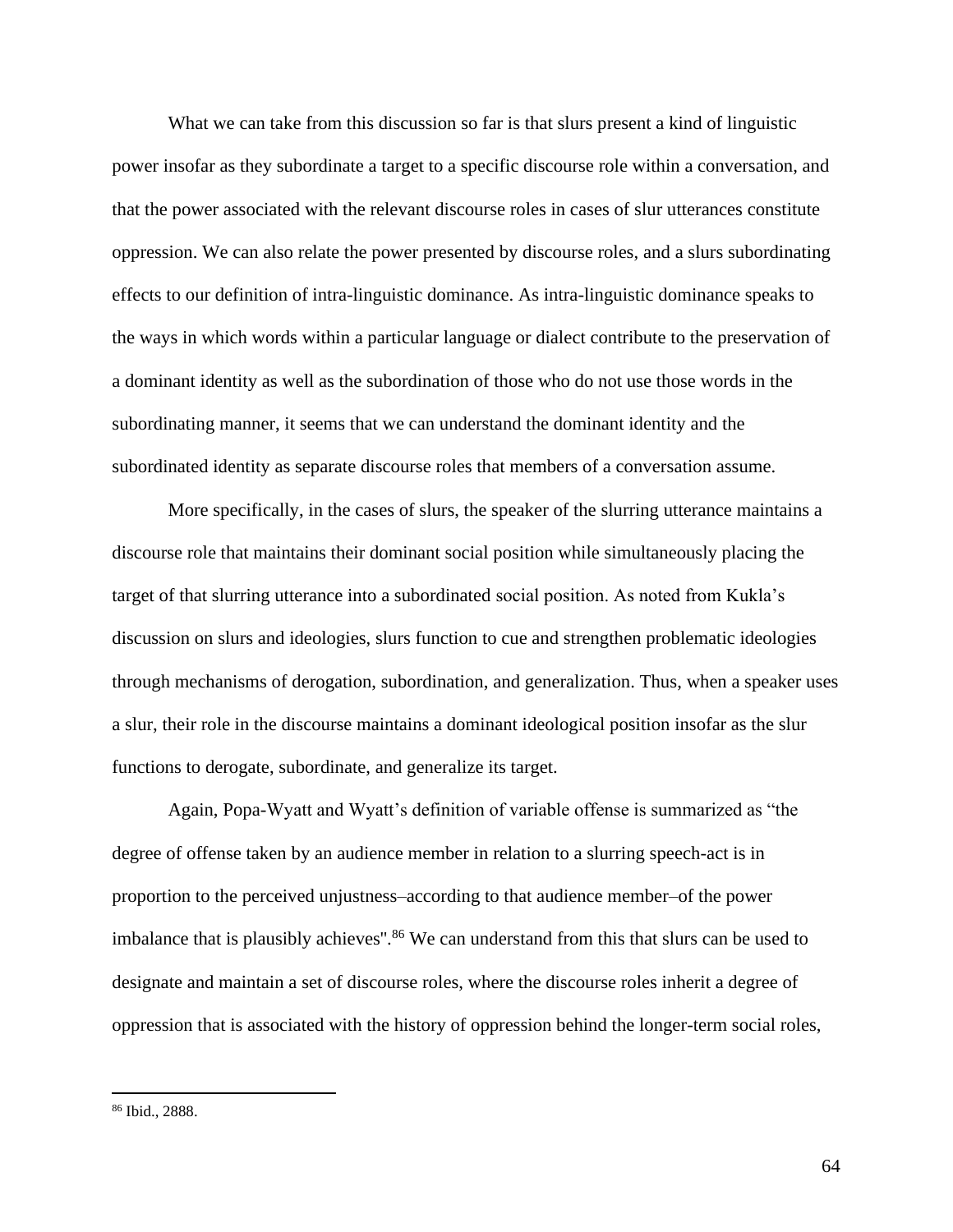and the degree of offense that a target takes from that slur is in proportion to the power imbalance between the pair of discourse roles. This can thus help to explain the specific kinds of variable offense provided by Popa-Wyatt and Wyatt, *word-variation, use-variation,* and *audience-variation*. Specifically, we can see that from using this role-power framework, *wordvariation* depends on the "extent to which the slur word evokes…a pair of roles from the history of oppression", and on the "extent of the unjust power imbalance present" in those external social roles.<sup>87</sup> This framework also accounts for cases of *use-variation*, insofar as there exists a "dual role assignment" when a slur is involved in discourse. If it were the case that the speaker of the slurring utterance does not fit the discourse role that is meant to oppress the target, then the potential for oppression would be avoided.

As noted previously, my account of slurs is centered around the idea that they function to encompass a wide range of possible metaphorical interpretations, present salient interpretations, and use those interpretations as a way of calling upon people to recognize themselves and identify with those interpretations and the ideologies they are centered around.

Indeed, the overall purpose of Popa-Wyatt and Wyatt's account of variable offense, resembling Anderson and Lepore's, has to do with quantifying and adequately accounting for the differing levels of offense expressed by a slur. However, it is this alongside their discussion of discourse roles and role-power theory which sets them apart from other pre-existing accounts, better helps to elucidate my account of variable offense, and overall, will help to distinguish another way of understanding a slur's epistemic power.

This occurs by highlighting two common threads: an all-encompassing framework, and a focus on the interrelatedness between slurs and ideologies. Firstly, as my account is focused on

<sup>87</sup> Ibid., 2889.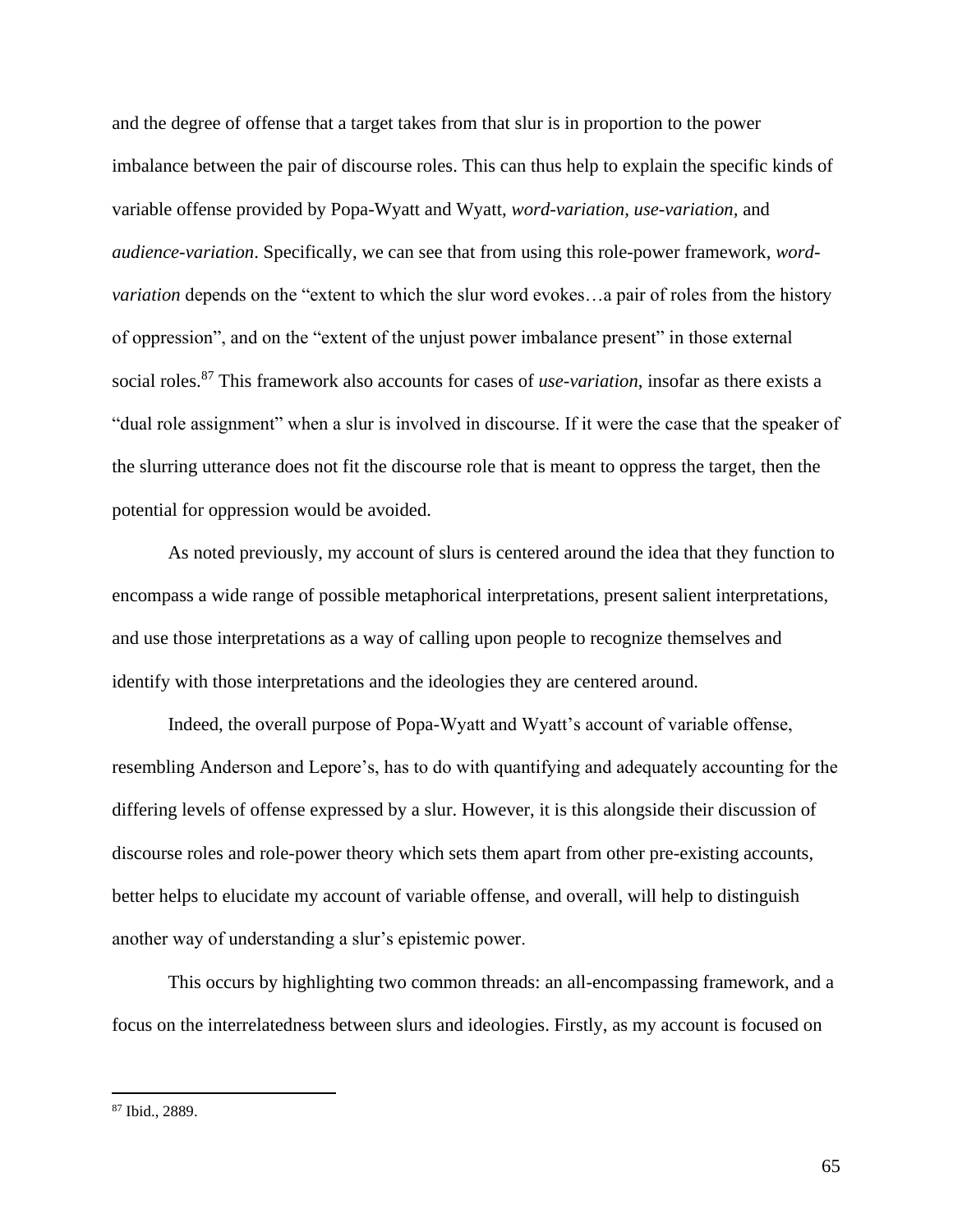the function of encompassing all possible metaphorical associations and thus all kinds of offense, Popa-Wyatt and Wyatt's account is also focused on encompassing all forms of offense. They do this by highlighting and properly accounting for VT1, VT2, and VT3. Secondly, as my account is focused on the relationship between slurs and ideologies with reference to Kukla's classification of "interpellations", Popa-Wyatt and Wyatt's view nicely accounts for the prevalence and interrelatedness between slurs and ideologies through their discussion on discourse roles.

Overall, the purpose of drawing these connections between Popa-Wyatt's account of variable offense and my own working definition, is to provide some grounding to help better clarify my account of variable offense. Even before analyzing these similarities, it seems that although the connections between these views exist, there remain some fundamental differences between what I am trying to explain in my own account, versus what we find here. But, it is my hope that by analyzing the similarities as done so with Anderson and Lepore's account, I can provide a solid foundation for my own account, and by analyzing the differences, I can distinguish my account of variable offense as a potentially new way of understanding parsimoniously explaining the patterns of offense a slur brings across different contexts. I will now review the conceptual steps to understanding my account of variable offense that will hopefully allow us to better grasp the similarities and differences between my account and that of Popa-Wyatt and Wyatt.

My account of variable offense puts forward the idea that slurs function in a way that encompasses a wide range of possible metaphorical interpretations and uses those interpretations as a way of perpetuating oppressive ideologies. Let's examine the first part of the view, the idea that slurs encompass a wide range of possible metaphorical interpretations. In order to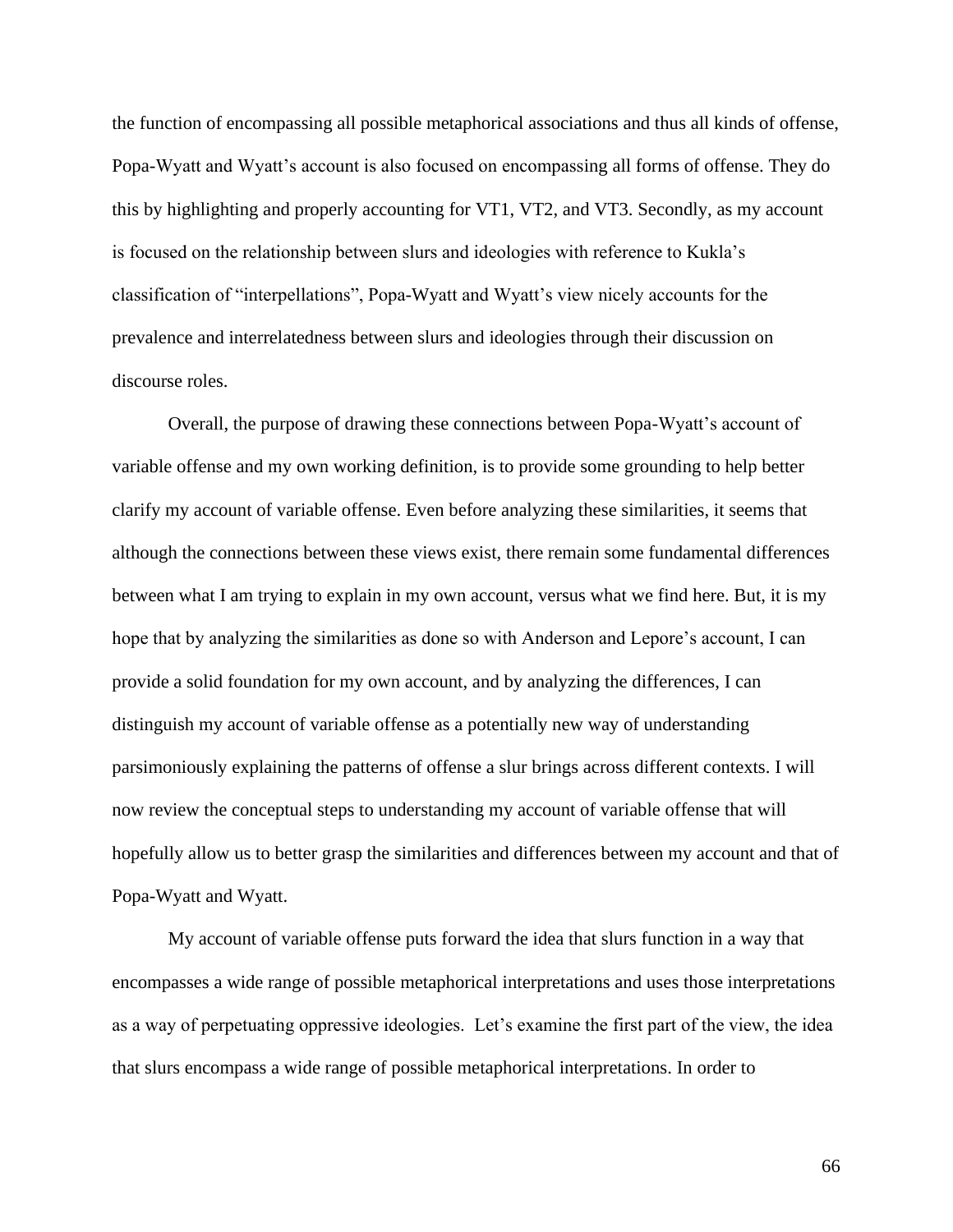comprehend this mechanism, it is necessary to review the relationship between a slur and a metaphor. As discussed in part one of this thesis, there exists a strong resemblance between the analysis of metaphor and some gendered slurs, specifically that both kinds of language share the conceptual blending of the correspondences of and between primary and secondary domains. Thus, we can see that these slurs can be recognized as a kind of metaphor.

However, my view of variable offense is dependent on more than just the recognition of slurs as a kind of metaphor and requires the understanding of slurs as an all-encompassing mechanism of possible metaphorical associations. Consider the statement, "you are such a bitch". The first step in understanding the effects of the slur upon its target has to do with recognizing the term 'bitch' as a metaphor. We can do this by comparing their respective cognitive analyses and recognizing the existence of multiple ontological correspondences between the terms *woman* and *bitch*, such as the quality of being "aggressive", a "female", "controlling", "unpredictable", etc. These are only examples of salient associations that the metaphor works to incite within a person's system of associated commonplaces.

The next step is to highlight the way in which the slur encompasses all of these potential metaphorical connections that someone may make. When looking at the statement "you are such a bitch", since we understand that slurs are a kind of metaphor that are concise in their nature, and we understand metaphorical meaning as a process to which there is "no end to what we want to mention", then we can confidently recognize that the slur 'bitch' is used in such a way that succinctly encloses the endless possible metaphorical associations made with the word.<sup>88</sup> In other words, when someone says, "you are such a bitch" they are in effect saying "you are aggressive, unpredictable, female, controlling, etc.", with no real end to that list of characterizations.

<sup>88</sup> Camp, Elisabeth. "Metaphor and That Certain 'Je Ne Sais Quoi.'", 6.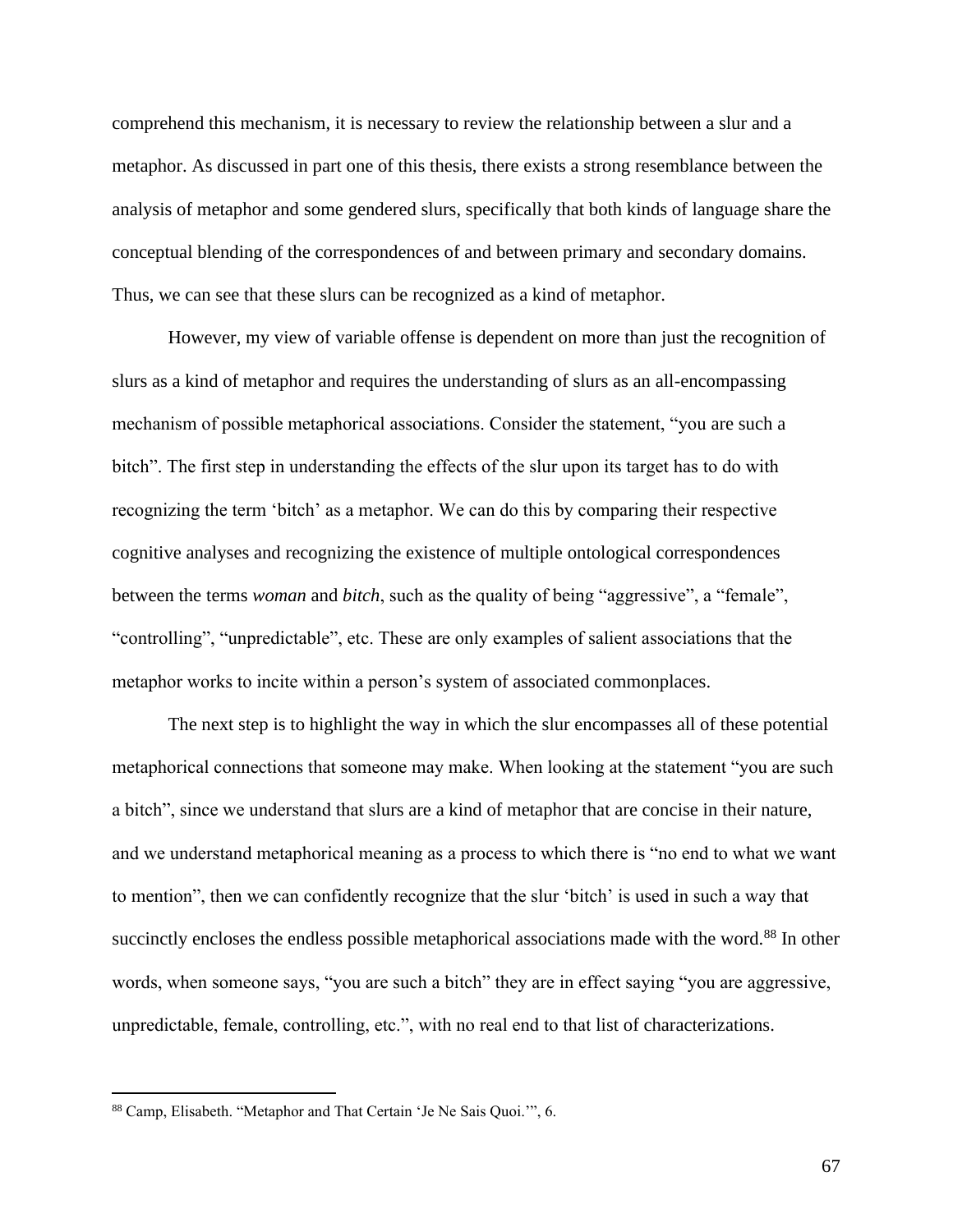Now that we have mapped out how and why a slur functions to encompass all possible metaphorical associations relevant to that slur, we can more clearly draw the connection between this idea and the all-encompassing framework present in Popa-Wyatt and Wyatt's account. The overall purpose of their view of variable offense was designed to adequately account for the differing levels of offense expressed by a slur. They provide reasoning across three different kinds of variation: *word-variation, use-variation, and audience-variation*. Thus, by understanding the idea that slurs encompass all possible metaphorical associations - thereby also encompassing all potential epistemological connective pathways to offense relevant to that slur, we can relate this to the fact that Popa-Wyatt and Wyatt's view also accounts for all relevant and potential pathways to offense that a slur may assume– as varying across words, uses, and audiences. It seems that the stability of my view, the idea that by recognizing that numerous metaphorical associations encompassed by a slur, one can then account for offense across any context, can also relate to the ways in which Popa-Wyatt and Wyatt argue their view to explain a slur's offense across any context.

The second part of my view of variable offense claims that the use of slurs, in their allencompassing form, function to perpetuate oppressive ideologies. We know that slurs work to "recognize a subject as having a specific identity, and thereby help constitute them as having that identity by calling upon them to recognize themselves as having it and hence as subjected to sets of norms".<sup>89</sup> Thus, we can understand slurs as mechanisms which are used to reproduce the problematic ideologies they represent and preserve the potential for subjects to recognize themselves in a particular slur. So, insofar as slurs derogate, subordinate, and generalize their targets, when a speaker chooses to use a slur, they are making it so that the target members are

<sup>89</sup> Kukla, Quill R. "Slurs, Interpellation, and Ideology.", 19.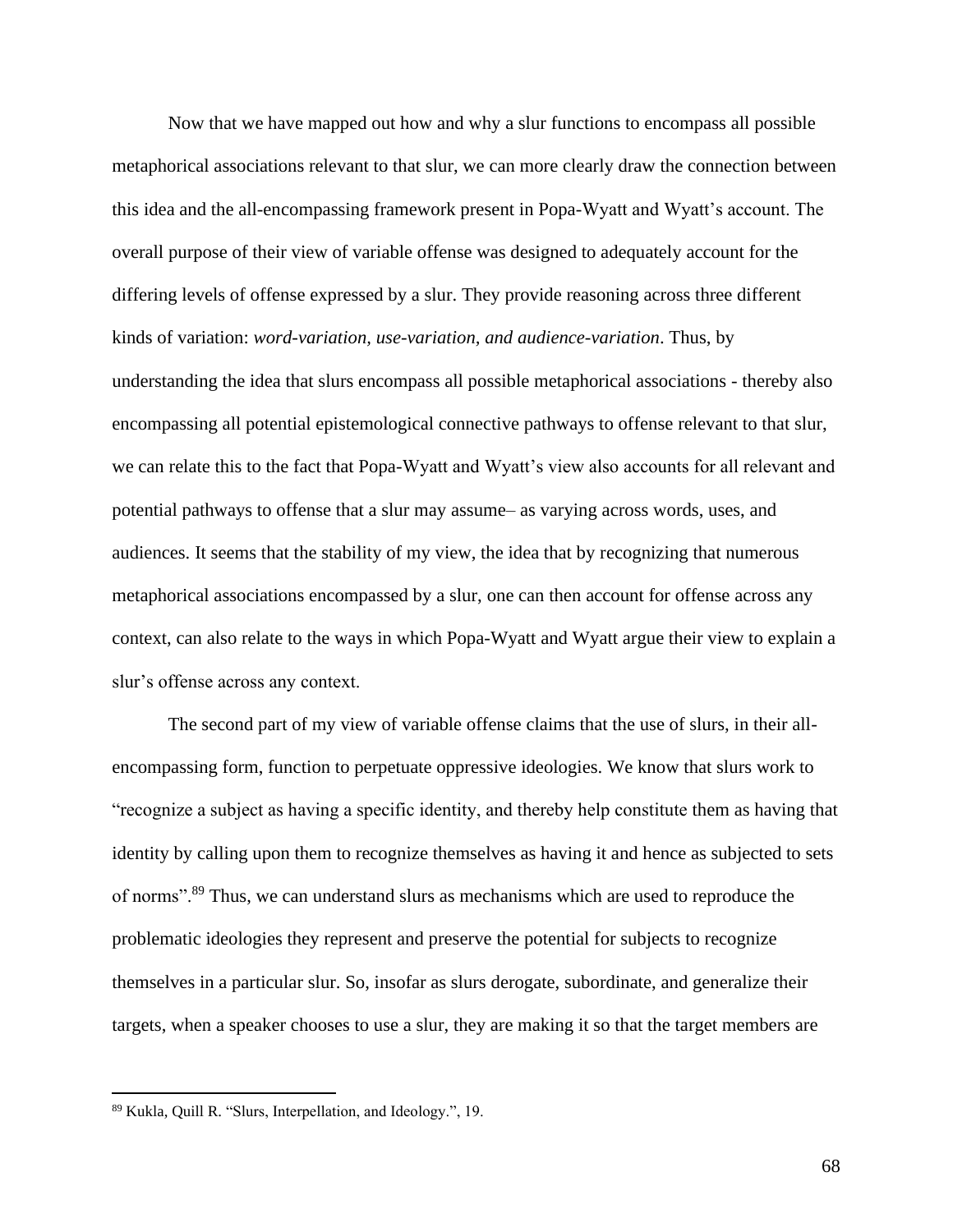called to recognize themselves as being part of the derogated, subordinated, and generalized social identity and position associated with that slur.

Popa-Wyatt and Wyatt's account of variable offense is supported by their discussion on role-power theory. More specifically, they argue that slurs can be used to designate and maintain a set of discourse roles, where the discourse roles inherit a degree of oppression that is associated with the history of oppression behind the longer-term social roles, and the degree of offense that a target takes from that slur is in proportion to the power imbalance between the pair of discourse roles. The connection that can be made between this account of variable offense and my own account (partly drawn from Kukla) lies in the shared focus on the ideologies related to the slurring utterance. Thus, we can see that the focus on how slurs function to maintain and set a specific type of social role in a given discourse similarly reflects the ways in which slurs, according to my account, and as referenced by Kukla, reproduce the problematic ideologies they represent and preserve the potential for subjects to recognize themselves in a particular slur.

The differences between the views of Popa-Wyatt and Wyatt and that of myself highlight the ways in which my own account of variable offense can adequately account for the contexts described by Popa-Wyatt and Wyatt and simultaneously put forward yet another, perhaps, even more inclusive way of describing the derivation of a slur's offense. First, I will investigate how my view fits into the authors' idea that the offensiveness of a slur can vary across "*different slur words,* across *different uses of the same slur word,* and across the reactions of *different audience*  members".<sup>90</sup> Then, by comparing Popa-Wyatt and Wyatts role-power theory with my view, I will highlight the ways in which my view more efficiently explains the variability in a slur's offense across contexts.

<sup>90</sup> Popa-Wyatt, Mihaela, and Jeremy L. Wyatt. "Slurs, Roles and Power.", 2880.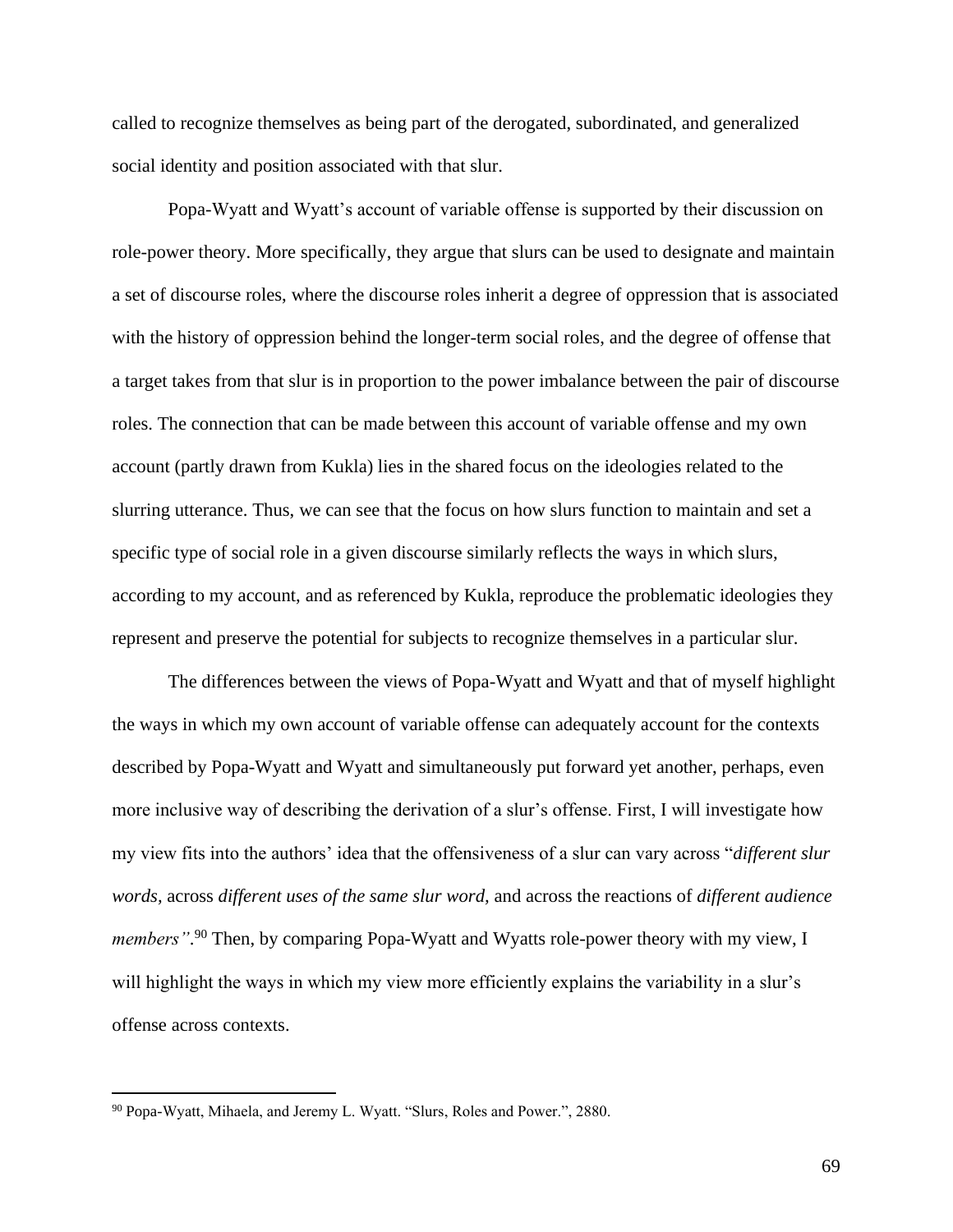My view of variable offense can account for the three different types of variability that Popa-Wyatt and Wyatt describe: VT1, VT2, and VT3. Not only does my view fit into these specific kinds of variability, as does the authors' view which is centered around role-power theory, but it also seems to provide an additional and more stable account of variable offense, insofar as it uses the stability of the existence of possible metaphorical associations from which to draw offense and highlights the complexities that occur in contexts involving gendered slurs specifically. First, let us explore the ways in which my view of variable offense fits into the three kinds of variability put forth by Popa-Wyatt and Wyatt, before looking at the ways in which my view can explain a gendered slur's offense across these provided contexts, and even more.

We can see that in the case of VT1, or *word-variation,* different slurs affect separate social groups (inter-group variation) and different slurs can be used to target the same social group (intra-group variation). An example of inter-group variation is that the n-word is said to be more offensive than 'bitch' and that these slurs are meant to target different social groups.<sup>91</sup> We can analyze this difference in offense by looking at the idea that the salient metaphorical associations presented by the n-word are governed by different ideologies than those presented by 'bitch'. A racist ideology is upheld by salient associations presented by the n-word, whereas a sexist ideology is upheld by salient associations presented by 'bitch'.

In cases of intra-group variation, different slurs can be used to target the same social group. The fact that the slurs are different can be explained by understanding that salient associations that arise from a slur are not limited to a single ideology. It is possible for one social group to identify with one or more of the domains that is present amongst the slur's salient associations, and thus uphold separate norms. For example, the gendered slurs 'bitch' and 'slut'

<sup>91</sup> Ibid., 2881.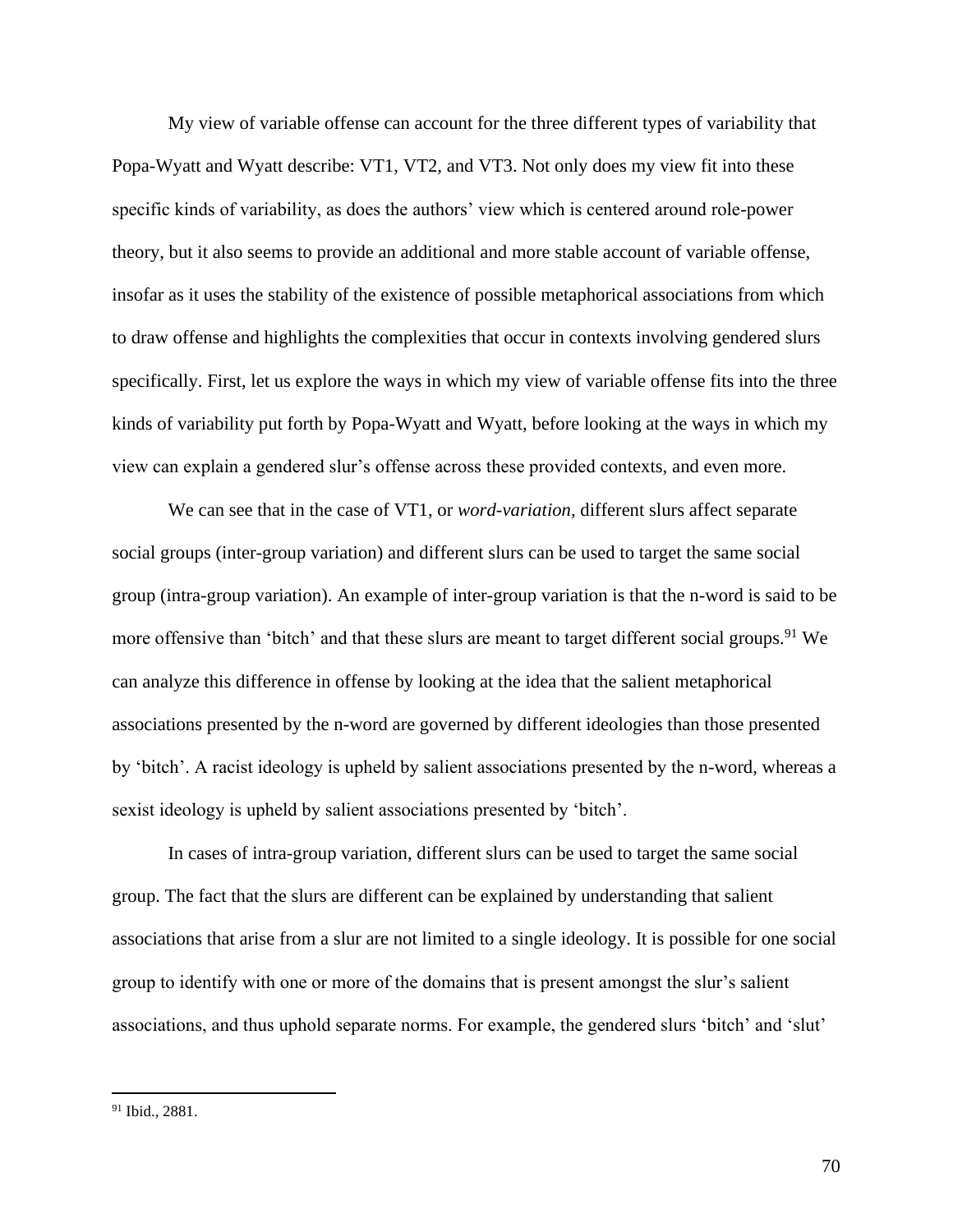are both slurs that present salient associations which function to uphold sexist ideologies. But, if a woman is called a 'bitch', the offense follows from the fact that the self-identified woman, with her specific ideological positionality, can recognize with salient associations that are governed by an ideology which categorizes women as inferior, rather than being called a 'slut', that include ideologies that promote sexual activity as being a defining characteristic of the value of women.

Now let us examine how my view accounts for instances of VT2, or *use-variation,* where offense varies across different uses of the same slur word. An example of this kind of variation as explained by Popa-Wyatt and Wyatt, involves cases in which one is being addressed by a racial slur that is meant to target the social group that they are a part of, and where one is being addressed by a racial slur that is meant to target a social group that they are not part of. The authors put forth four different statements, two of which express a contemptuous and noncontemptuous use of the n-word spoken by a white person to a black person, and two of which express a contemptuous and non-contemptuous use of the n-word spoken by a black person towards a black person.

- 1. White person contemptuously uses racial slur towards black person
- 2. White person non-contemptuously uses racial slur towards black person
- 3. Black person contemptuously uses racial slur towards black person
- 4. Black person non-contemptuously uses racial slur towards black person

According to Popa-Wyatt and Wyatt, it is widely agreed upon that (1) and (3) are more offensive than  $(2)$  and  $(4)$  since they are used with contempt, that  $(1)$  is more offensive than  $(3)$ , and that (2) is more offensive than (4).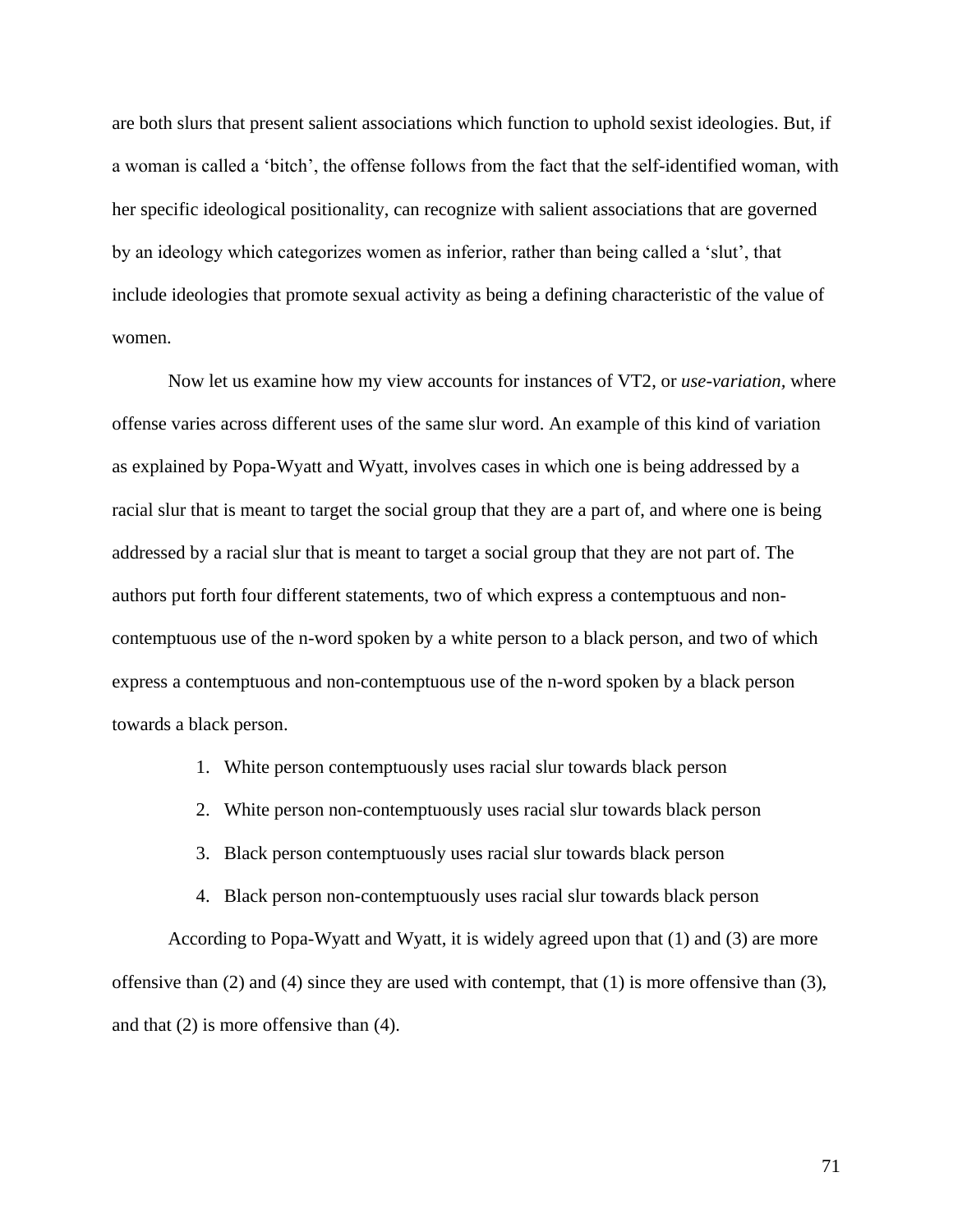Since we are focused on gendered slurs, let's try to develop and analyze similar situations. Consider cases in which one is being addressed by a gendered slur that is meant to target the social group that they are a part of, and that the speaker is not a part of, as well as cases where one is being addressed by a gendered slur that is meant to target a social group that they are a part of, and that the speaker is also a part of. Consider these four cases:

A. Man to woman: "Calm down; don't be a bitch." (Contemptuous)

- B. Man to woman: "Bitch, you look so good!" (Non-contemptuous)
- C. Woman to woman: "Calm down; don't be such a bitch." (Contemptuous)
- D. Woman to woman: "Bitch, you look so good! (Non-contemptuous)

I argue that we can efficiently map out the differences in offense between different uses of the same slur by looking at the metaphorical nature of the slur. More specifically, let's look at the ideologies that make salient certain metaphorical associations, and how the use of the slur, according to the ideological positionality of the speaker, upholds or does not uphold the ideologies themselves.

First let's try to understand the differences in offense between the contemptuous and noncontemptuous uses of the slur. (A) and (C) are more offensive than  $(B)$  and  $(D)$ . This is not only because they are expressed with contempt, but also because of the correlation between the associations that are made salient by the slur, and the idea that the target can identify with at least one of the presented metaphorical domains that upholds the ideology. More specifically, the difference between  $(A)$  and  $(B)$  can be recognized in part by the fact that the salient associations that are presented by 'bitch' in (A) are of a fairly negative valence, whereas the salient associations presented by 'bitch' in (B) seem to have a more positive valence. Let's return to what we gathered about valence and see how this can help to determine a level of offense.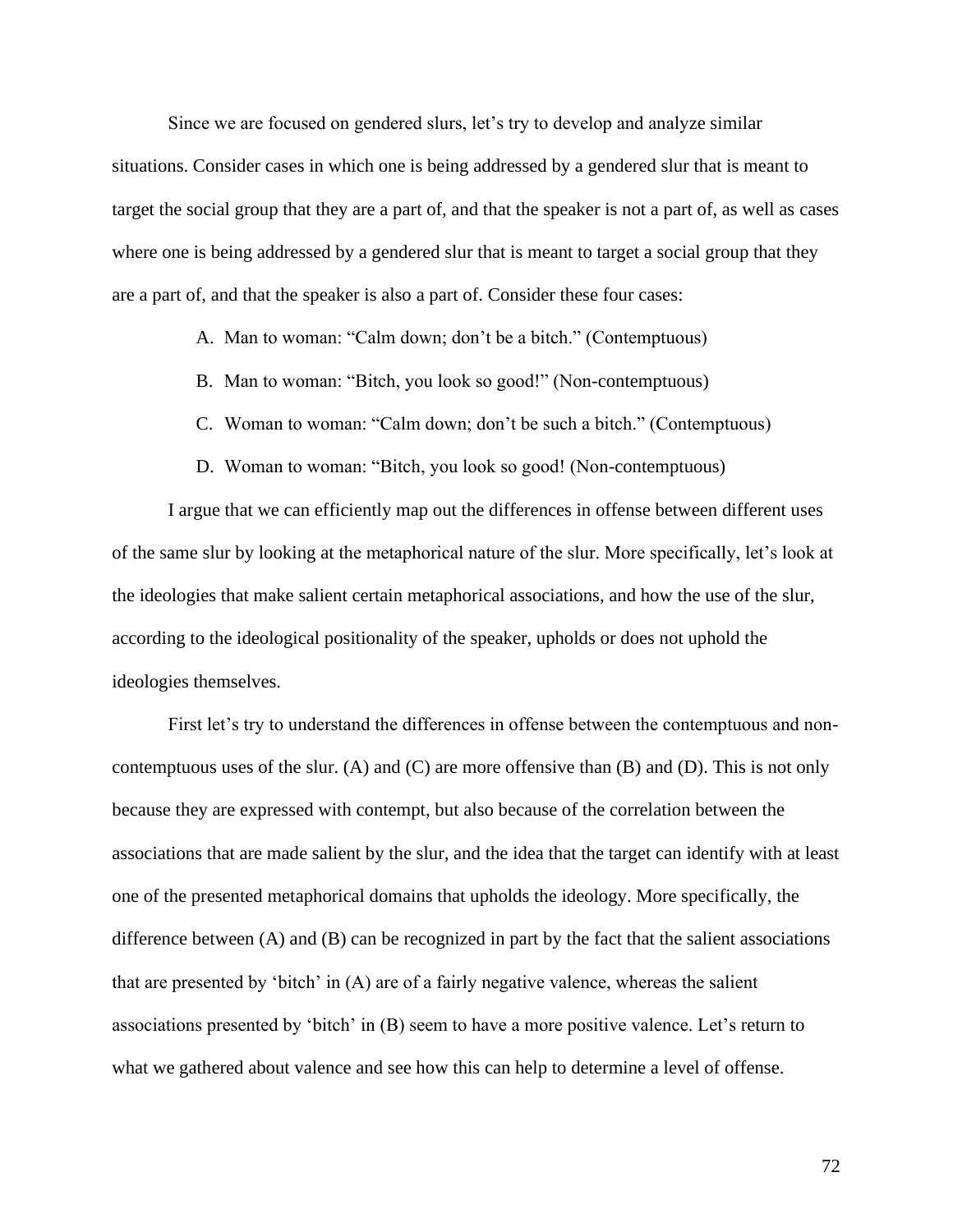We know from earlier discussion that the valence of a metaphorical association presented by the slur provides some kind of aid in recognizing a metaphorical association as salient. It's often the case that associations with a positive valence are correlated with the salient associations that uphold positive and non-oppressive kinds of ideologies, and that associations with a negative valence are often correlated with the salient associations that uphold negative and oppressive kinds of ideologies. It seems that the associations that are being made salient in the case of (B) are of a positive valence, since the slur is used in a context that is complimentary towards the target. If we can recognize those associations as having both positive valence and as being salient, then it makes less sense to argue that the ideologies that make those positive associations salient are ideologies with oppressive norms. If we understand offense to be presented by a slur's salient metaphorical interpretations, where those associations are made salient based on relevant ideologies, then we can also understand that the offense presented by the slur in (A) differs from the offense presented by the slur in (B) because the ideologies that responsible for the salient associations in (B) are based on the reversed ideologies that are results of current reclamatory efforts, and not the inherently sexist-ideologies that govern the salient associations that are present in contemptuous uses of the slur as seen in (A).

Now that we have considered the differences in offense between contemptuous and noncontemptuous uses of the same slur according to our metaphorical view of variable offense, let's consider the differences between just the contemptuous uses of the slurs as seen in statements (A) and (C). As we have already identified in the case of (A), the metaphorical associations that are made salient are done so by sexist ideologies. The difference that results in varying levels of offense, between (A) and (C) is the identity of the speaker. In (A), a man is addressing a woman as a 'bitch', and in (C), a woman is addressing a woman as a bitch. Both statements are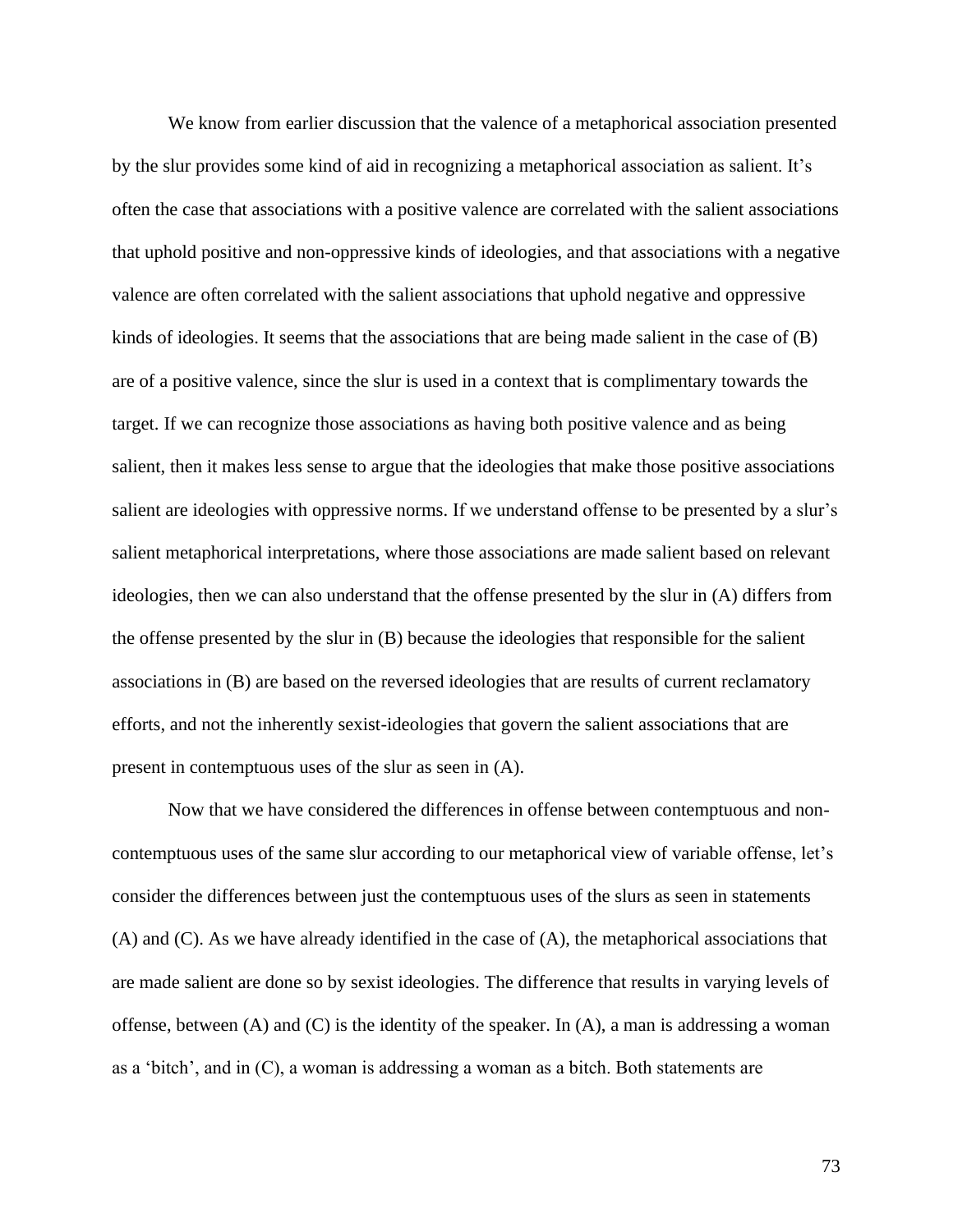expressed with a sense of contempt, which, as we have gathered above, indicates the negative valence of metaphorical associations presented by the slur. I argue that the offense, in this case, is not explained by looking at valence, but instead, by looking at the ideological positionality of the speaker in relation to that of the target.

Let's look at (A). The offense directed by the slur to the target is derived from the idea that the target can identify with the salient associations of the slur. By being called a 'bitch' in a contemptuous manner, the salient associations that are presented by the speaker to the target are made salient by and in order to uphold sexist ideologies, and the associations are salient in such a way that the hearer can thus identify themselves with one of the metaphorical domains at hand.

When we examine (C), we can begin to understand how my view accounts for the fact that there does exist a difference in the level of offense between a man calling a woman a 'bitch' and a woman calling a woman a 'bitch'. But importantly, my view also accounts for the function of gendered slurs specifically, like the term 'bitch', where the use of the term still remains socially accessible to out-group members, unlike Popa-Wyatt and Wyatt's consideration of only racial slurs, which tend to only be accessible to in-group members. We will further highlight the distinctions that my view makes with respect to understanding the offense of gendered slurs after we finish this analysis. For the moment, let's return to statement (C).

We can see that the ideological positionality of the speaker influences the offense that is assumed by the target, insofar as the speaker uses the slur in such a way that emphasizes the presence of specific, negative, metaphorical associations, thus calling upon the hearer to recognize themselves as fitting into those associations. When a woman is calling another woman a 'bitch' with contempt, they are perpetuating the ideologies that are functioning to oppress them both. The offense is expressed as it is in (A), but here, the slur simultaneously oppresses the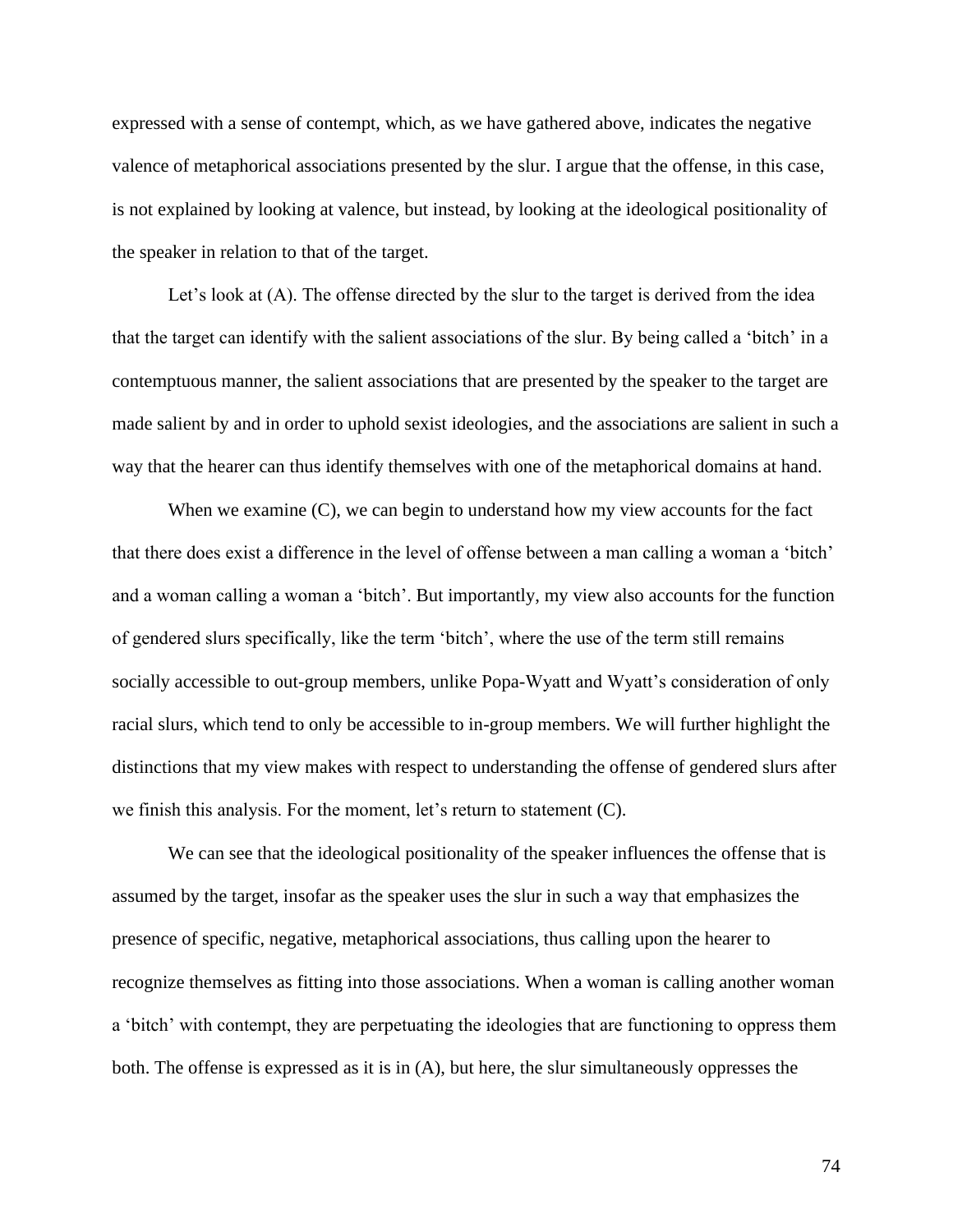speaker, insofar as the speaker shares the identity with the target social group that the slur is designed to oppress in the first place. In some ways, we can understand this as a greater level of offense than seen in (A). However, it also seems that when a target identifies with a domain that is presented contemptuously by a speaker who is a member of a social group that is positively reinforced by patriarchal norms, the sexist ideology seems more directly enforced, and the offense takes a less complicated path towards the target than when the speaker is part of the same social group. In other words, when the speaker is part of the social group that is upheld by the ideologies relevant to the presented metaphorical associations, the ideology is being reinforced in the ways that best maintain its norms. In the case where the speaker is a member of the targeted group, it seems that the ideology *is* being reinforced, but less directly, as the sexist ideologies are paradoxically encouraged by members of the social group that is harmed by those ideologies.

What I aim to highlight here, is that the level of offense does differ between contemptuous cases where the speakers are either in-group members (targeted by the slur) or outgroup members (not targeted by the slur), and that this can be recognized through the difference in the ways that the oppressive ideologies that uphold the slur are reinforced depending on the position of the speaker. However, there is an important difference here that should be highlighted between the cases involving racial slurs as put forward by Popa-Wyatt and Wyatt and our parallel cases involving gendered slurs. This difference highlights one of the ways in which considering the metaphorical nature of a slur can better explain its offense. As we stated, the difference between (A) and (C) seems to lie in the fact that the process of offense takes a more complicated pathway from speaker to hearer, due to the speaker's identity and ideological positionality.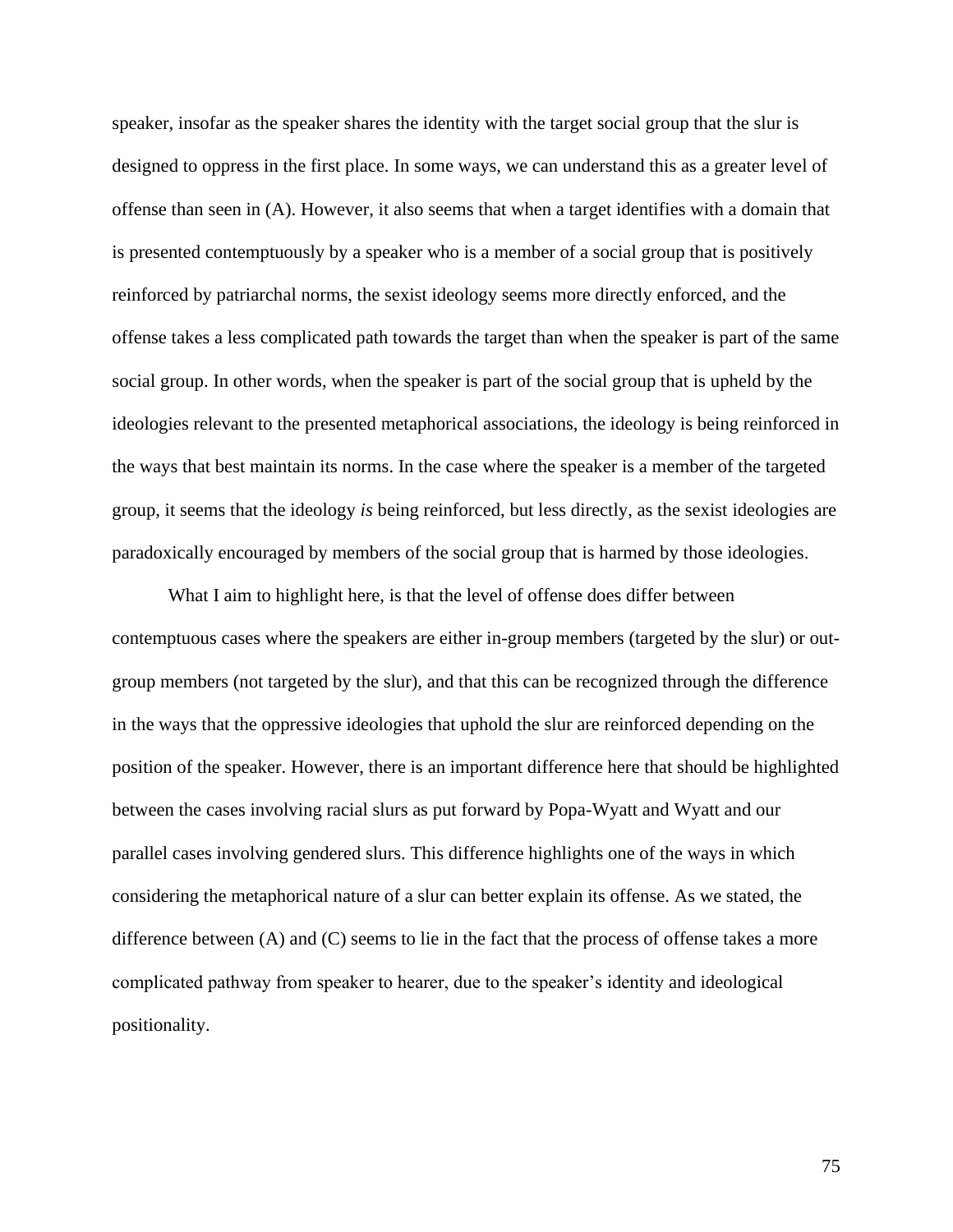Popa-Wyatt and Wyatt point out in the contemptuous cases, that (1) is more offensive than (3) insofar as the speaker of the slurring utterance in (3) does not fit the discourse role that is meant to oppress the target.<sup>92</sup> However, this does not seem to follow as clearly in the case of (C), where the speaker, according to Popa-Wyatt and Wyatt, does not fit the discourse role that is meant to oppress the target. Still, as in (3), we can see that in (C), the speaker and their specific ideological positionality are *not* supported disproportionately to those meant to be targeted by the slur and corresponding sexist ideology. In other words, the speaker (a woman) does not identify with the social role (a man's social role) that is typically reinforced and supported by the sexist ideologies that are responsible for making the presented associations salient. According to Popa-Wyatt and Wyatt, offense is avoided in cases like (3) altogether. But the story seems a little different when considering cases like (C), the parallel case involving gendered slurs. Not only am I hesitant about the idea that all offense is avoided in cases like (3), but I also think that by considering the pattern of offense from a metaphorical perspective in cases like (C), can help to highlight the fact that there does exist a kind of offense in cases where the speaker does not assume the identity of one that is typically upheld by ideologies that oppresses others. However, this difference in offense is not clearly recognized in the level of offense presented, but rather the processes in which the offense is targeted and the ways in which the relevant ideologies are reinforced.

Finally, let's consider the non-contemptuous uses of slurs that are expressed by speakers who are either in-group or out-group members, such as statements  $(B)$  and  $(D)$ . In  $(B)$ , a man says to a woman: "Bitch, you look so good!". In (D), a woman says to a woman: "Bitch, you look so good!". The difference in these cases, as highlighted in (A) and (C), is the identity of the

<sup>92</sup> Ibid., 2899.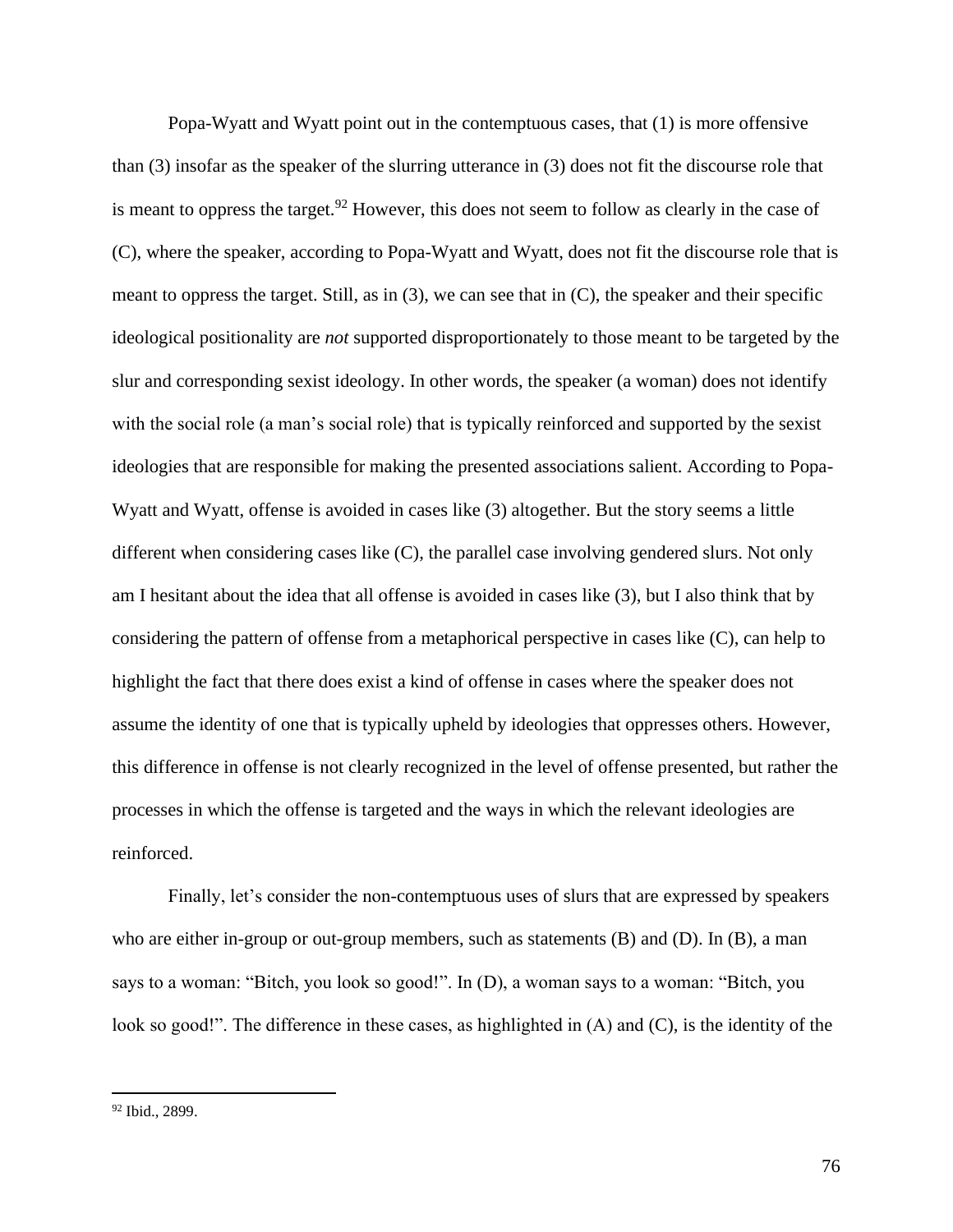speaker, and the ways in which one's identity functions to uphold specific ideologies. Since the uses of 'bitch' in (B) and (D) are used non-contemptuously, as we did with the contemptuous uses of the slur, we can identify that because the slurs are used in a non-contemptuous manner, that they are likely to have been assigned a fairly positive valence by the ideologies relevant to the associations that are made salient. As we have already identified in (A) and (C), the difference in offense can be drawn back to the way in which the identity of the speaker is upheld by the relevant ideologies. We can say the same for the non-contemptuous uses such as (B) and (D), where the speaker identity also differs.

The third type of variability that Popa-Wyatt and Wyatt discuss is VT3, or *audiencevariation,* which refers to the different degrees in which the members within a particular audience may be offended by a slur. Considering variation of offense within an audience requires considering two different kinds of uses, which involve different contexts: second-personal and third-personal uses.

Second-personal cases to consider:

- 1. Case where the audience involves members who are the designated targets of the spoken slur, and where the slur is directed towards them.
- 2. Case where the audience involves members who are not the designated targets of a spoken slur, and where the slur is directed towards them.

Third-personal cases to consider:

- 1. Case in which the audience involves members who are the designated targets of the spoken slur, where the slur is not directed towards them, and is used more generally.
- 2. Case in which the audience involves members who are not the designated targets of the spoken slur, where the slur is not directed towards them, and is used more generally.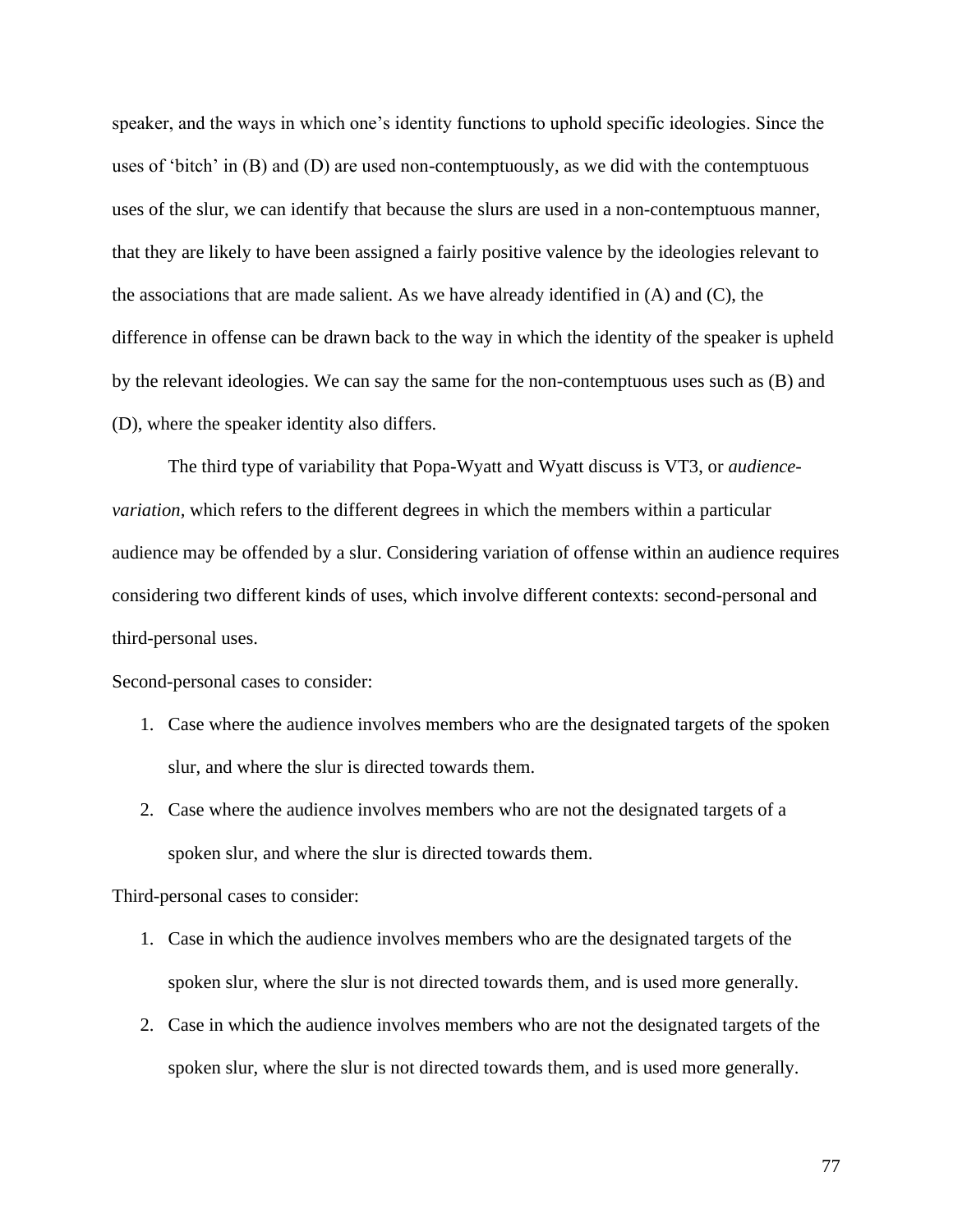The difference between second-personal and third-personal cases is that in second-personal cases, the target(s) is directly addressed by the slur, whereas in third-personal cases, the target(s) is not directly addressed by the slur, but hears the slur being used more generally. According to Popa-Wyatt and Wyatt, the difference in offense presented in VT3 is "due to the difference between the power imbalance they *see as appropriate* and the power imbalance they *perceive as*  being assigned by the slurring act".<sup>93</sup> Popa-Wyatt and Wyatt do not put forth an explicit example of the way in which their view accounts for audience variation, but it seems plausible to say that they would agree with the fact that the following examples involving gendered slurs display differences in offense that they aim to highlight as well.

Second-personal cases to consider with use of gendered slurs:

- 1. A man passes by a group of people, which includes women, and says, "don't be such bitches, smile every once in a while!"
- 2. A man passes by a group of people, which doesn't include women, and says, "don't be such bitches, smile every once in a while!"

Third-personal cases to consider with the use of gendered slurs:

- 3. A man speaking to a group of peers, which includes women: "My mom and my sister yelled at me today, what bitches".
- 4. A man speaking to a group of peers, which doesn't include women: "My mom and my sister yelled at me today, what bitches".

First, let's distinguish the difference in offense between second-personal and third-personal uses of the slur. As we already know, the second-personal uses of the slur differ from the third-person uses of the slur insofar as the members of the audience are being directly addressed by the slur in

<sup>93</sup> Ibid., 2900.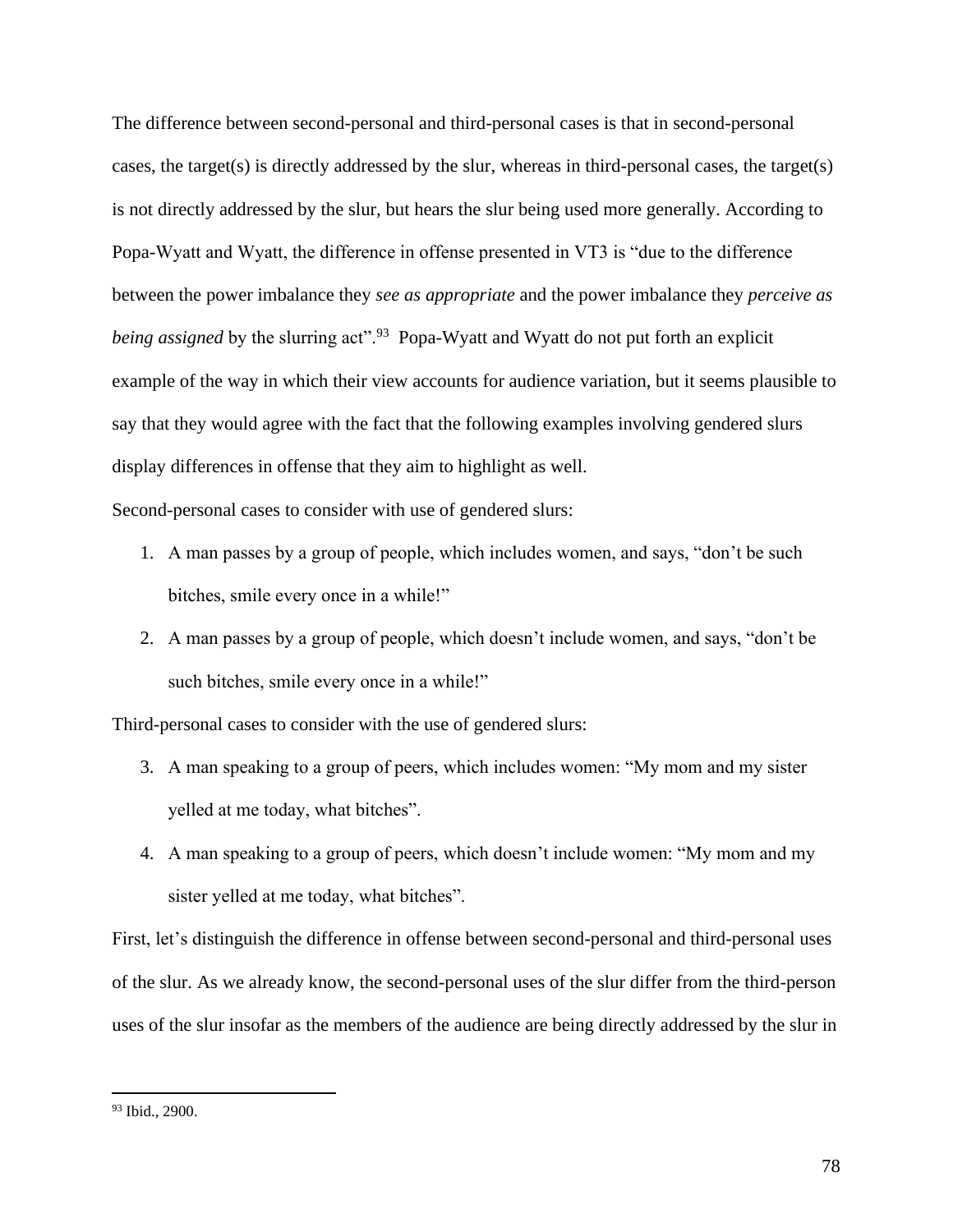second-personal cases and are not being directly addressed by the slur and are just hearing the slur being used more generally. The difference in the level of offense expressed between second and third personal uses of the slur, however, is recognized by looking at the process in which the metaphorical association put forward by the slur individually affects the target. More specifically, and in the terms of our original view, the difference between a case where a target is directly addressed by the slur and a case where a target is not directly addressed by the slur is recognized by looking at the process in which a target identifies themselves as fitting into one of the salient metaphorical domains put forward by the speaker and their corresponding ideologies.

So, when considering cases (1) and (3), for example, we can see that in (1), the speaker is directly addressing the targets, and in (3) the speaker is not directly addressing the targets. The presence of offense is clear in both cases, but in what ways do they differ? Again, recognizing the metaphorical nature of the slurs and its relationship to relevant ideologies can help to answer this question. In (1), the second-personal case, the targets experience offense insofar as they are directly called upon by the speaker to identify themselves with the slur uttered. More specifically, they are identifying with at least one of the domains that are included in the salient associations presented by the slur, where the salient associations are governed by ideologies that are relevant to both speaker and hearer. In (2), the third-personal case, the targets experience offense insofar as they are identifying not with the salient associations expressed unto them, but with the salient associations that are expressed unto the targets of the statement (i.e., the speaker's mother and sister), and in a sense, identifying with the directed targets themselves.

In both second and third-personal cases, the targets experience offense by recognizing themselves in the metaphorical associations made salient. The difference between the two then seems to lie in fact that because the audience in (3) is not being directly addressed by the slur,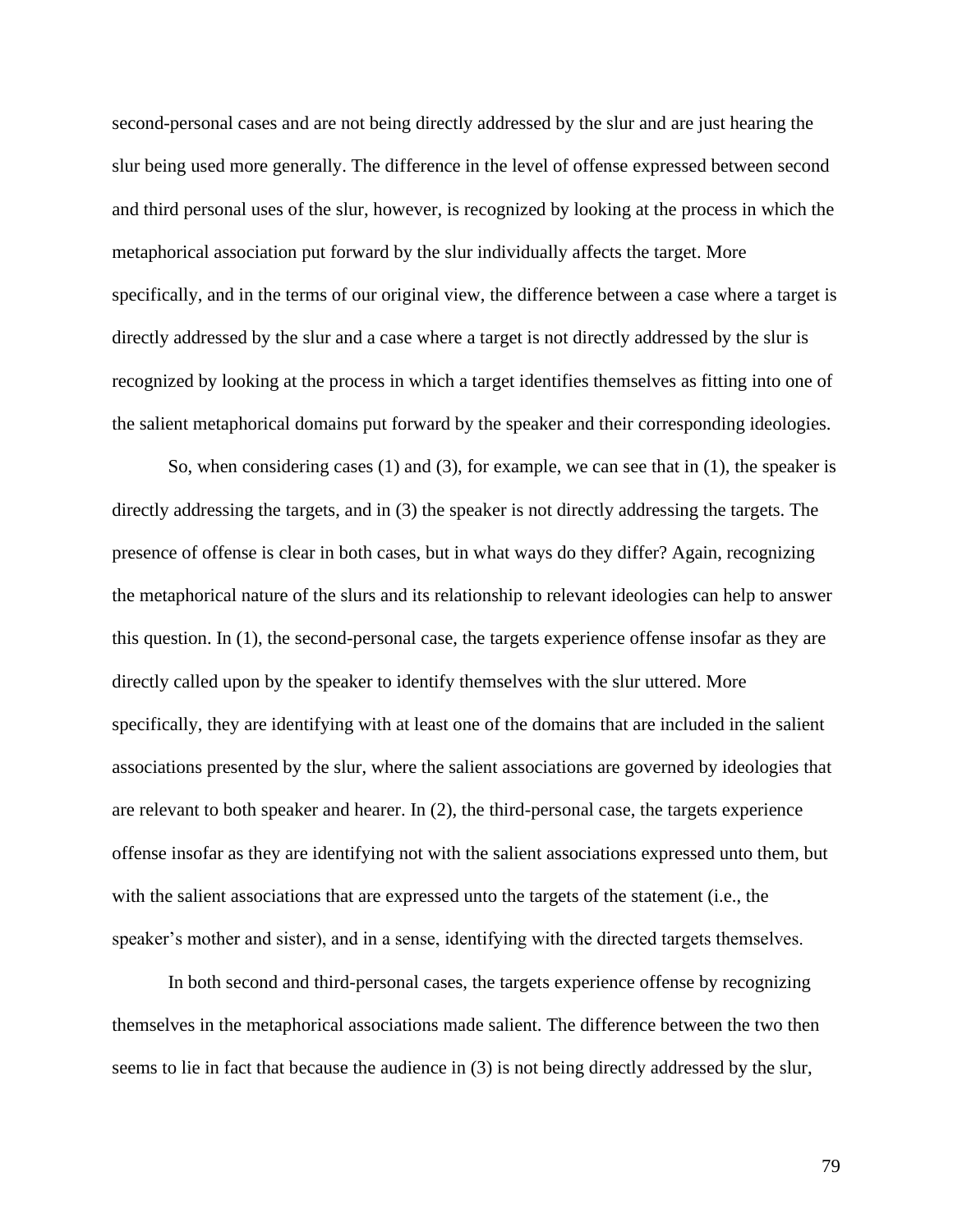there exists a different process of the transfer and absorption of the slur's offense. Instead of immediately being able to identify with the domains present as in (1), the offense in (3) takes a more complicated route–through the audience identifying with the speaker's specified targets– and thus experiencing offense by means of a different process.

Now, let's distinguish the difference in offense between cases in which a member of an audience is a target of the slur, versus where the member of the audience is not a target of the slur. This requires looking at cases like that of (2) and (4) in comparison to (1) and (3). In (2) and (4) a slur is used, but members of the audience do not include members of the social group toward which the slur is targeted. The difference here may seem fairly clear compared to the differences between other cases, but we shall map it out according to our view, nonetheless. Looking at (1) and (3), putting aside the differences in the fact that (1) is used second-personally and (3) is used third-personally, we can recognize the targets identifying with at least one of the domains presented within the ideologically relevant salient metaphorical associations. In the case of (2) and (4), because no one in the audience identifies with at least one of the metaphorical domains presented, the sexist ideologies that are governing those presented domains are not being directly reinforced. This is not to say, however, that men cannot identify with femaledirected slurs, that they do not experience offense when being associated with a female-directed slur, and that the corresponding ideologies are not reinforced in any way.

I argue that there *is* offense present even in cases where the target does not assume the social position that the slur is intended to target, and that sexist ideologies which govern the salient associations presented by the slur are still being reinforced in these cases. Let's try and ground these claims using the examples above. I argue that there is offense in cases (2) and (4), even though the target of the slurring utterance in context is not the slurs *intended* target. I also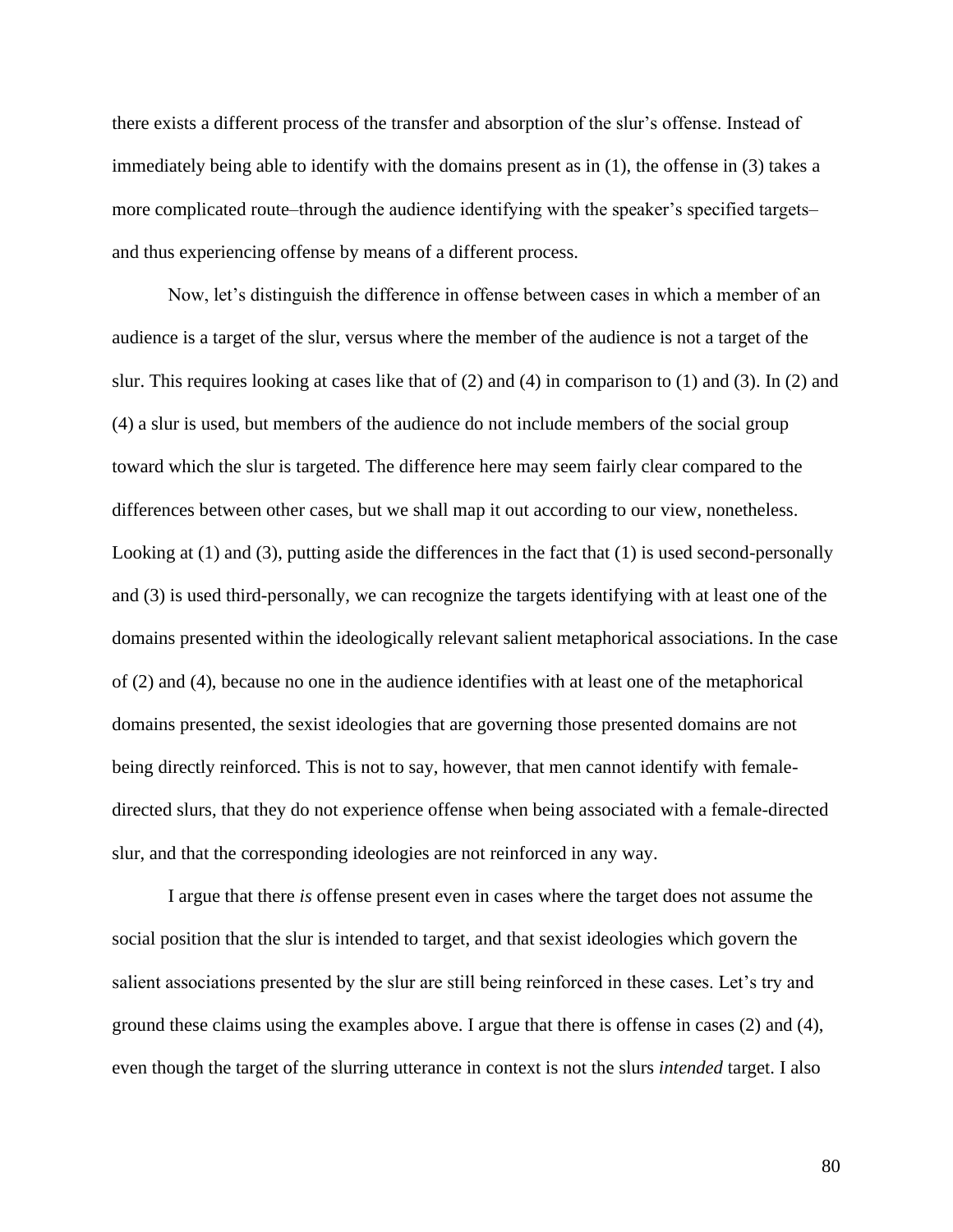argue that the sexist ideologies that govern the associations presented by the slur are still reinforced, despite the fact that there is no actual target, just audience members. Let's highlight the difference in target identity by putting forward a more narrowed example that draws from (2) and (4) yet puts aside the differences between second-personal and third-personal uses, and puts aside the differences between speaker identity, and just focuses on the difference in target identity.

- a. A speaker to a woman: "You are a bitch!"
- b. A speaker to a man: "You are a bitch!"

Let us first explore how my view can explain the offense of–and the reinforcement of sexist ideologies associated with–the slur in case (a). The offense in (a) comes from the idea that the target can identify with one of the metaphorical domains presented by the slur. In (b) however, the slur is targeted towards someone who does not identify with one of the metaphorical domains presented by the slur. As a result of this, the ideology that is responsible for making salient the metaphorical associations is not directly reinforced by the use of the slur. This highlights something that is not discussed by Popa-Wyatt and Wyatt, and that isn't obviously recognized in cases which involve racial or ethnic slurs. Thus, by focusing on the metaphorical nature of the slur in conjunction with the processes in which a slur reinforces relevant ideologies.

If a woman is being called a bitch, we can recognize the slur's offense by looking at the salient associations that are presented by the slur and the ideologies that make and reinforce those salient associations, as well as the fact that the target of the slur is within the social group that the slur is assigned. Because the salient associations between woman and bitch are central to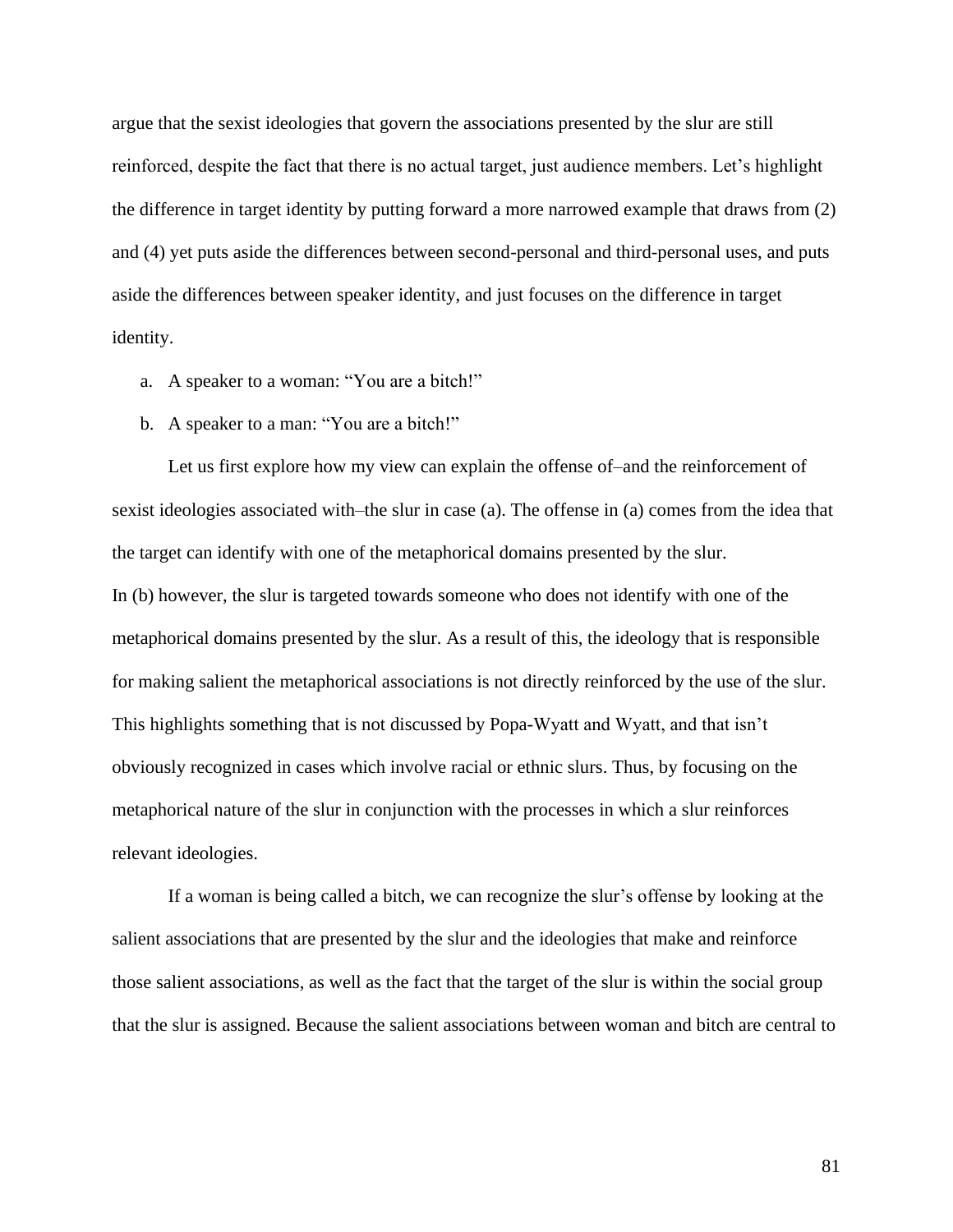upholding the sexist ideology from which they are assigned, and the target of the slur fits into one of those domains, the offense seamlessly travels unto the target.

If a man is being called a bitch, we can recognize the slur's offense by looking at the salient associations that are presented by the slur and seeing if the ideology that governs those salient associations fits in with the suggested target's ideological positionality. Because the salient associations between man and bitch are often associating a man with a woman, the target of the slur does not fit into one of the domains within a salient metaphorical association (the domains of woman and bitch) that uphold and reinforce the ideology from which they are governed. This is not to say that there does not exist any kind of offense in the case of a man being called a bitch, but just that the offense is not initially directed toward its designated target.

Thus, a focus on the ways in which ideologies pick for salient associations amidst all possible metaphorical associations encompassed by a slur account for the level of offense towards the target group that can identify with a domain within an ideologically governed salient association. It also accounts for the level of offense towards a target that may not identify with a domain within the predominantly salient association between 'woman' and 'bitch'.

From this discussion, we have gathered information from pre-existing accounts of variable offense to ground and defend a new and more expansive way of understanding the sources of a slur's oppression, and the epistemically influential effects that slurs have upon their targets, specifically with regard to the use of gendered slurs. First, I have explained this new view in relation to current literature on slurs. Specifically, I highlighted important qualities about how Anderson and Lepore's prohibitionist perspective is both similar and different from my own and discussed ways in which my view can actually account for potential problems with prohibitionism. Then we went on to a view that better resembled the defining characteristics of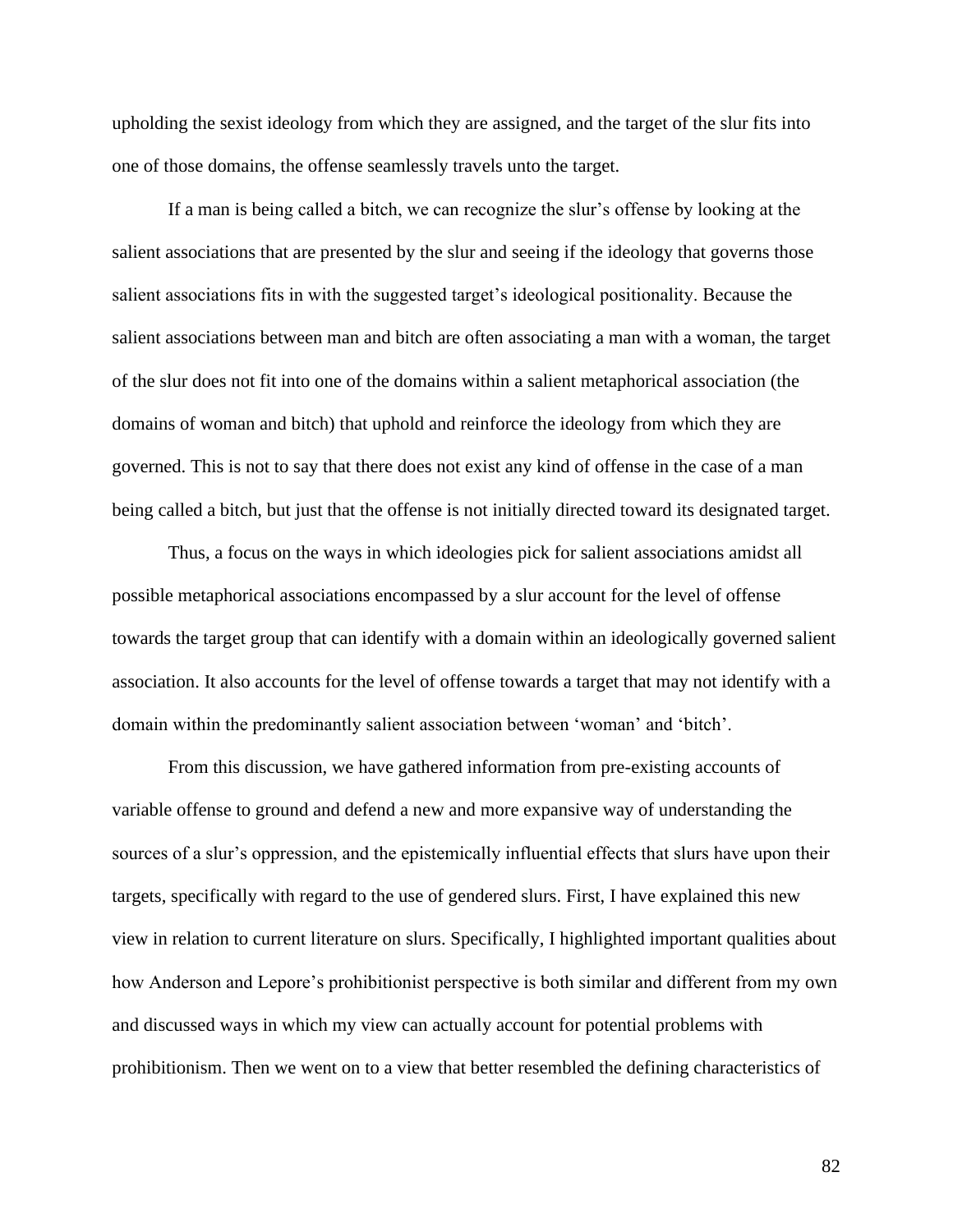my own account– Popa-Wyatt and Wyatt's understanding of variability in offense according to role-power theory– and discussed the relationship between that view and the one I present.

Popa-Wyatt and Wyatt's argue that a slur's offense across contexts is explained by the "unjust power imbalance that a slur seeks to achieve" with reference to role and power theory.<sup>94</sup> Specifically, they argue that *word-variation* depends on the "extent to which the slur word evokes…a pair of roles from the history of oppression", and on the "extent of the unjust power imbalance present" in those external social roles. They also argue their framework accounts for cases of *use-variation*, insofar as there exists a "dual role assignment" when a slur is involved in discourse.<sup>95</sup> Not only does my view similarly account for these kinds of variation, but it also highlights the levels of offense that are expressed by gendered slurs throughout these contexts, which in turn, leads to more possible cases in which a slur can offend a target, that are not made as clear in the existing views. One of the examples discussed occurs under VT2. More specifically, Popa-Wyatt and Wyatt argue that a slur maintains its offense from the designated social roles assigned to the speaker. According to their view, if the speaker of the slurring utterance does not fit the discourse role that is meant to oppress the target, then the potential for oppression would be avoided. My view–that focuses specifically on gendered slurs– highlights that there does exist offense even in cases where the discourse role that is meant to oppress the target does not typically "fit" the speaker. This is recognized in the case where a woman calls another woman a "bitch", for example.

We can now confidently arrive at the conclusion that there exists more to a slur's potential for offense than is presented in current literature. By recognizing the vast metaphorical associations made up of an extremely complex web of ideological positions, across a large

<sup>94</sup> Ibid., 2879.

<sup>95</sup> Ibid., 2899.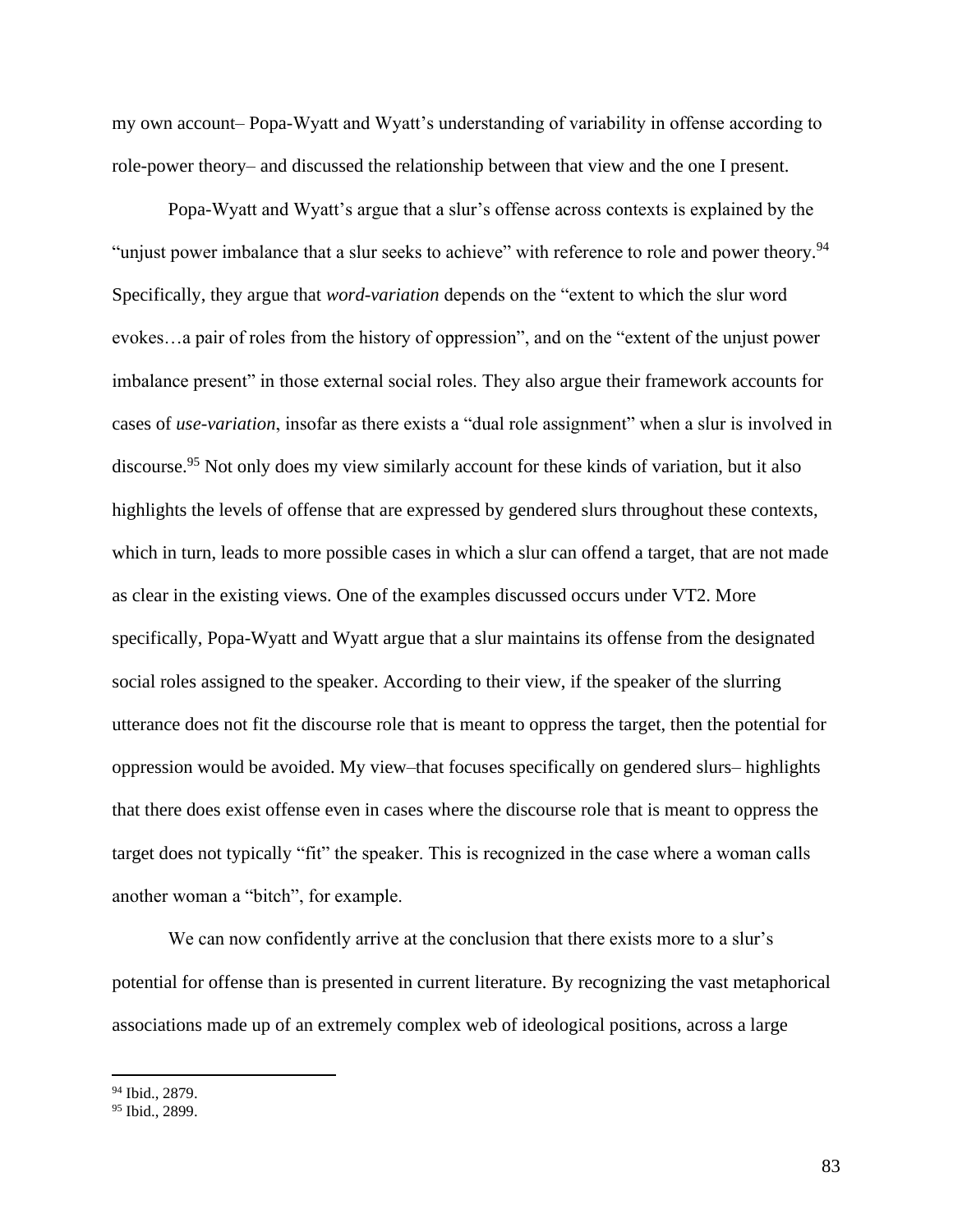population of people, we can accurately account for levels of offense across all contexts. The purpose of this discussion, on a gendered slur's variability in offense, alongside the more specific examples of epistemic effects of gendered slurs as a kind of linguistic sexism, is to elucidate the extensive power of gendered slurs and the problematic and unjust effects that the use of such language has upon its targets.

But it is important to go even one step further and investigate exactly how a target is affected by the slur, and how these instances of oppression should be addressed. In the following section, I will provide reasoning to defend my claim that gendered slurs constitute cases of epistemic injustice. I will do so by comparing our gathered information on the oppressive effects of slurs and how these effects are epistemologically harmful toward their targets with a discussion on epistemic injustice.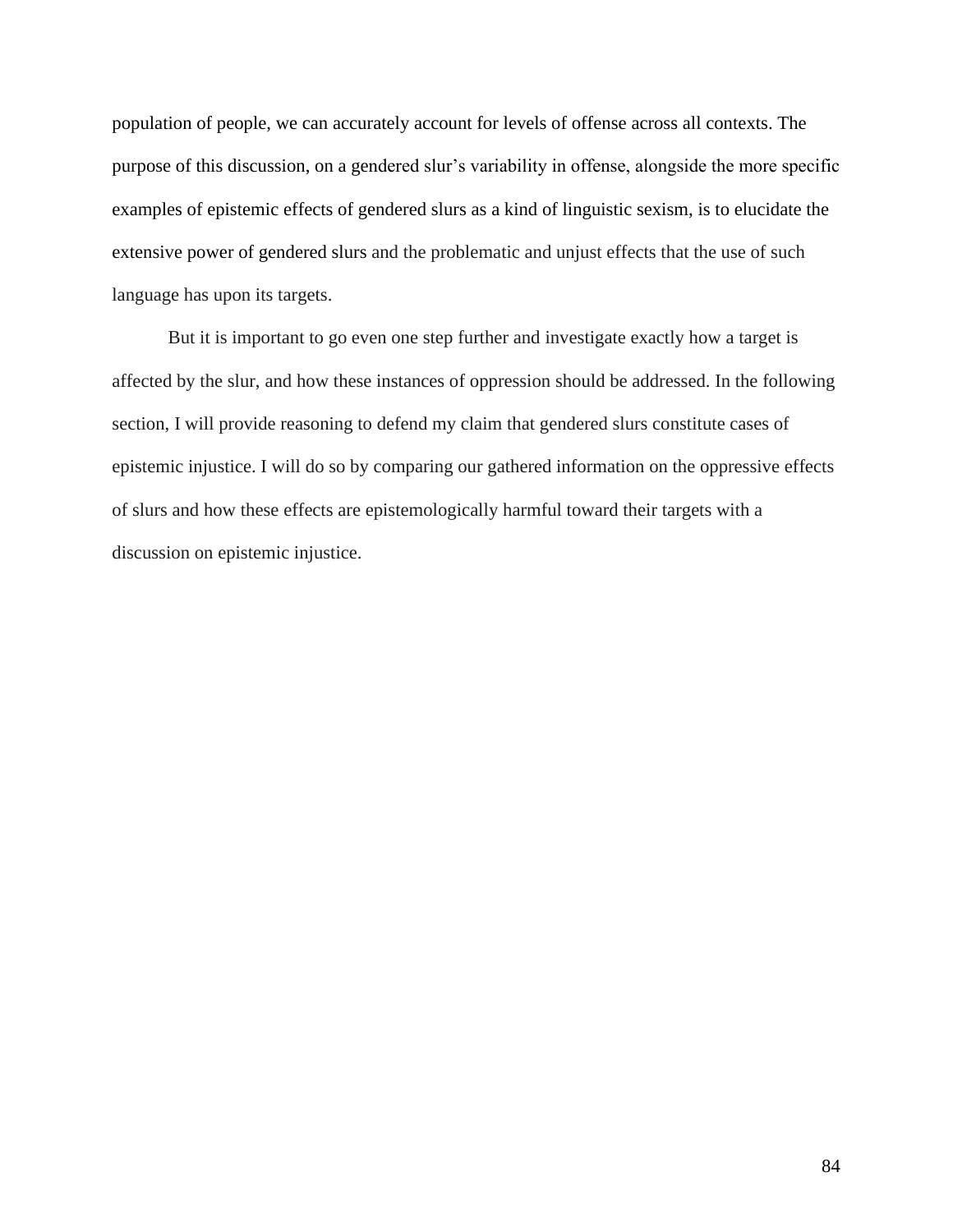# **Chapter Three**

We can gather from this thesis so far that gendered slurs maintain a kind of epistemic influence insofar as they resemble the epistemic effects of common uses of linguistic sexism and that they offend across extremely extensive contexts. When we say that a slur has a particular epistemic effect, or is epistemically influential, what does this mean, and how can it result in potential problems? For the use of gendered slurs to be epistemically influential, we are saying that the effects that they have upon one's knowledge are substantial. More specifically, we are referring to the ways in which gendered slurs can function to manipulate one's knowledge about themselves and their surroundings, insofar as they function to uphold sexist and oppressive stereotypes that guide social norms and the formation of social identities.

Thus, when someone's epistemology is affected or influenced by this kind of language, they are simultaneously being influenced by the oppressive ideologies that govern the application and processes of offense behind the slurs. It seems plausible to say then, that when someone is the target of a slur, they are being epistemologically influenced in such a way that places them under the guise of the oppressive ideology associated with that slur.

By looking at Iris Marion Young's paper on the '5 Faces of Oppression', we can further bolster the idea that when one is a target of a gendered slur, they are simultaneously being oppressed by the ideologies that govern the metaphorical associations presented by the slur. Young discusses the five different ways of categorizing oppression: through exploitation, marginalization, cultural imperialism, powerlessness, and violence. While all categories can give important insight into how one can identify instances of oppression, for the sake of our discussion, let us focus on one that speaks to the oppression experienced by the target of a gendered slur: cultural imperialism.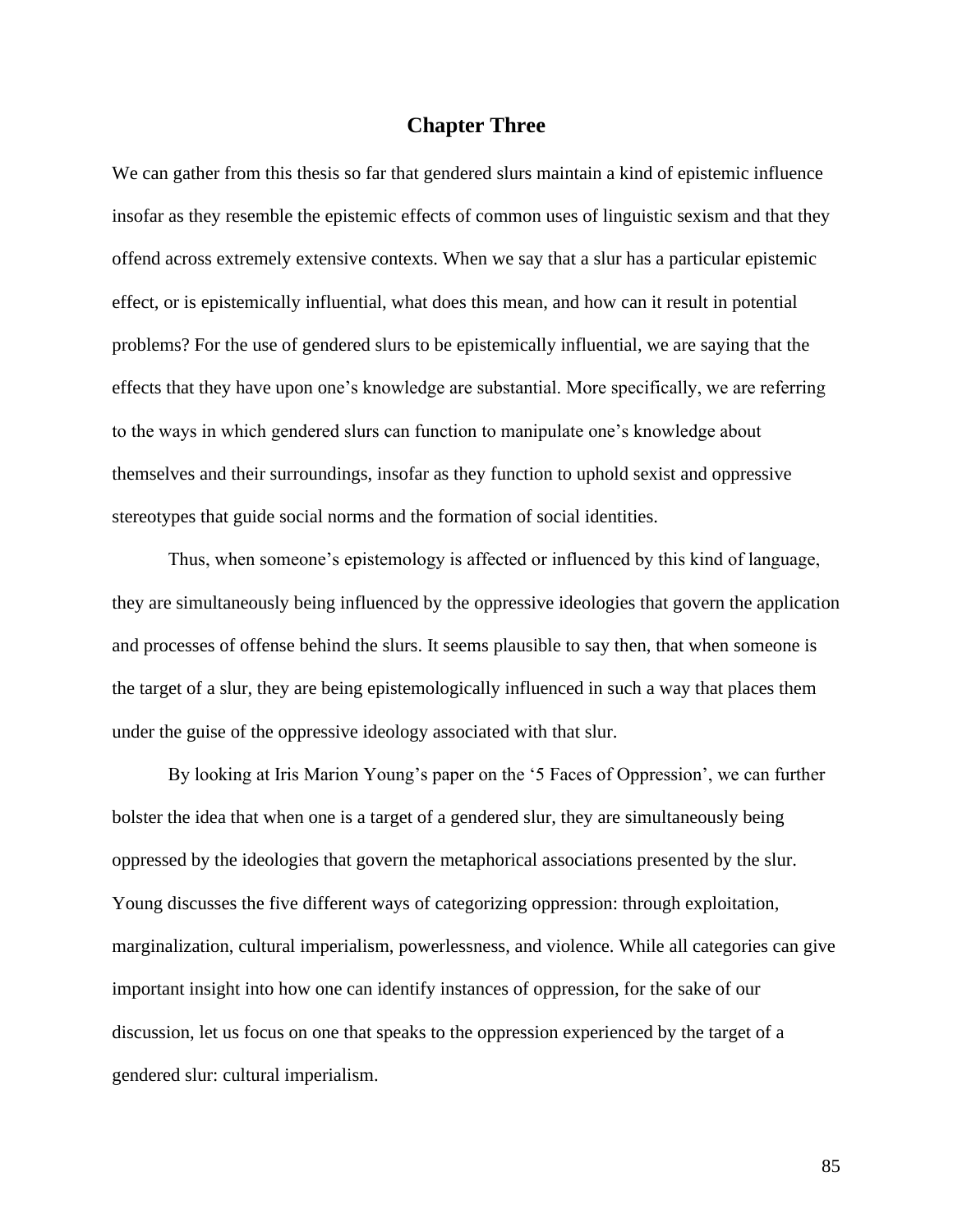Young explains that "to experience cultural imperialism means to experience how the dominant meanings of a society render the particular perspective of one's own group invisible at the same time as they stereotype one's group and mark it out as the Other".<sup>96</sup> In other words, cultural imperialism involves the establishment of a particular social group's experience and culture as the norm, rendering the experiences and cultures of other social groups as that which is not the norm, and to be considered an "other" less established and less important collection of experiences. We can make a connection here between those affected by cultural imperialism and the experiences of those who are targets of a gendered slur. Specifically, we can try to draw the connection between the two insofar as the experiences of those negatively affected by cultural imperialism and the experiences of targets of a gendered slur are placed in a subordinate position to that of a dominant group, where the "dominant group reinforces its position by bringing other groups under the measure of its dominant norms".<sup>97</sup> As previously identified according to my view and as drawn from Kukla, gendered slurs are mechanisms that function simultaneously to cause subjects to recognize themselves as having a particular social identity, and to reproduce sexist ideologies. It seems then, that both the use of gendered slurs and cultural imperialism reproduce and function to uphold dominant ideologies and norms. In saying this, we can then claim that gendered slurs are contributors to instances of oppression.

Thus, we can view the use of gendered slurs as a kind of injustice involving epistemological consequences upon its targets. Something that can help make more sense of this idea is Miranda Fricker's discussion on *Epistemic Injustice.* 

<sup>96</sup> Young, Iris Marion. "Five Faces of Oppression." *Justice and the Politics of Difference*, 2011, 59.

<sup>&</sup>lt;sup>97</sup> Young, Iris Marion. "Five Faces of Oppression.", 59.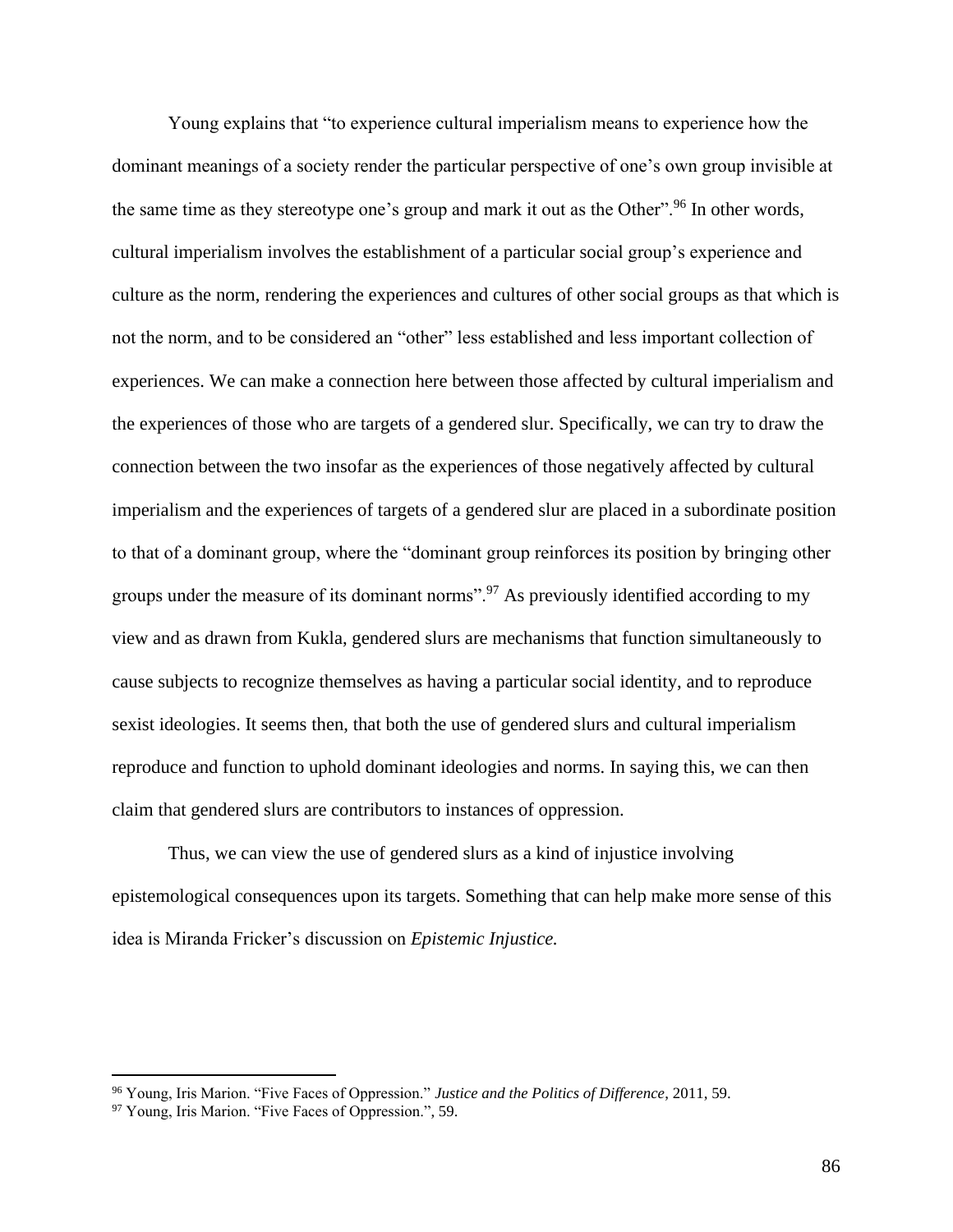### *What is Epistemic Injustice?*

The term epistemic injustice, as coined by Miranda Fricker, is used to express instances in which someone may experience a kind of injustice through "distributive unfairness in respect of epistemic goods such as information or education".<sup>98</sup> In other words, someone may experience an epistemic injustice when they experience a wrong done to themselves specifically having to do with their capacity as a knower. This may involve someone being taken less seriously for how they express their knowledge, or it could be used to describe the lack of access someone may have to important ways to interpret kinds of knowledge. Fricker categorizes these kinds of injustice into two terms: testimonial injustice and hermeneutical injustice.

Testimonial injustice, according to Fricker, is to be understood as an injustice that is caused by "prejudice in the economy of credibility", while hermeneutical injustice is to be understood as an injustice that is caused by "structural prejudice in the economy of collective hermeneutical resources".<sup>99</sup> These injustices, although both considered distinctively epistemic, occur in different contexts. This is not to say that they cannot occur simultaneously, however. More specifically, testimonial injustice occurs when the testimony or expression of knowledge of a particular person is problematically understood by a hearer as having a "deflated level of credibility".<sup>100</sup>

Consider an example posed by Fricker that is centered around a speaker with a specific accent. Someone's accent can significantly impact the way in which a hearer views the speaker (according to relevant social norms), but words spoken by this speaker, because of their accent, can undergo either an inflation or deflation of credibility deemed by the hearer and the hearer's

<sup>98</sup> Fricker, Miranda. *Epistemic Injustice: Power and the Ethics of Knowing*. Oxford University Press, 2011., 1.

<sup>99</sup> Fricker, Miranda. *Epistemic Injustice: Power and the Ethics of Knowing*., 1.

<sup>100</sup> Fricker, Miranda. *Epistemic Injustice: Power and the Ethics of Knowing*., 1.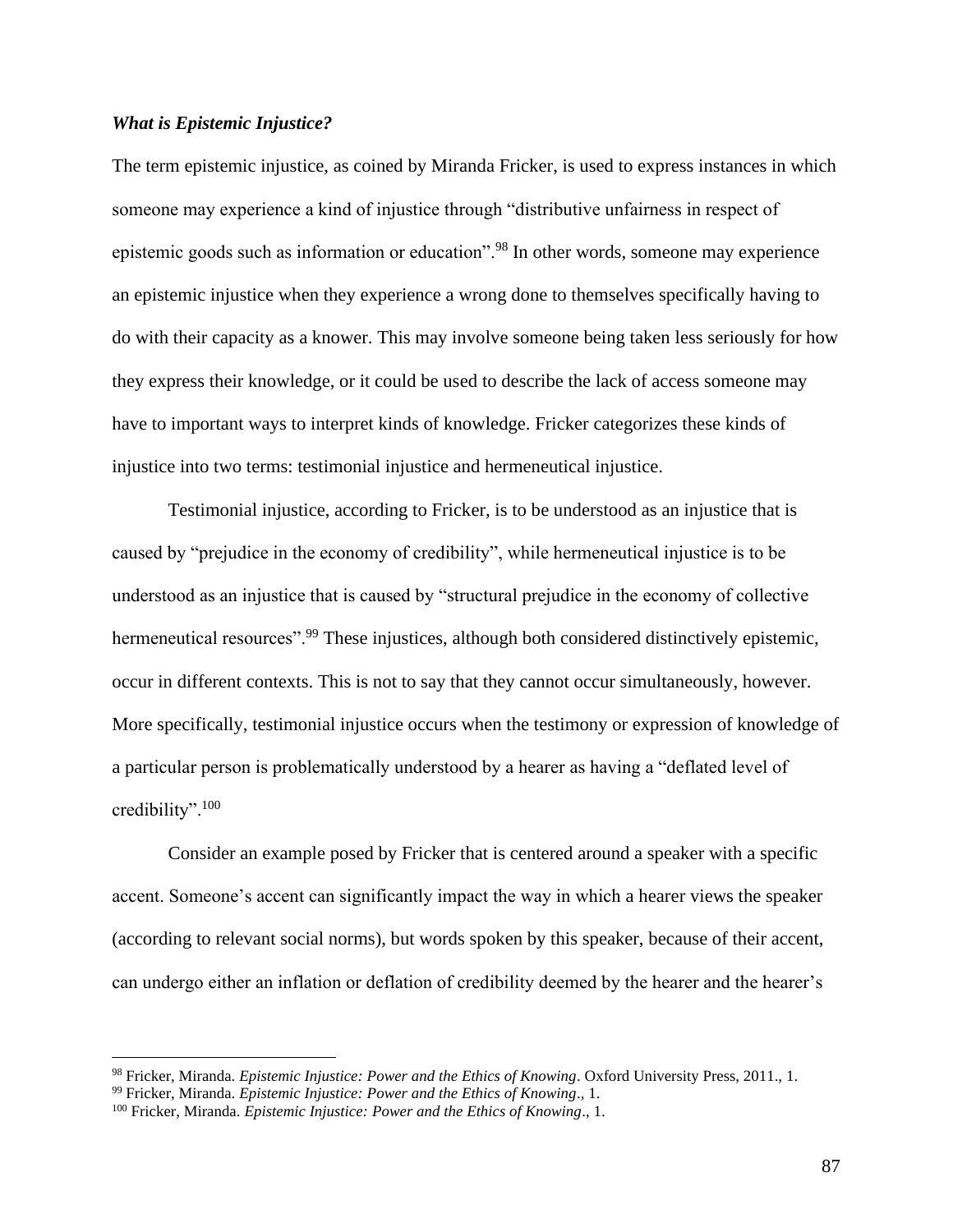prejudices regarding the speaker. The general idea of testimonial injustice is succinctly summarized when Fricker states that "the idea is rather that prejudice will tend surreptitiously to inflate or deflate the credibility afforded the speaker, and sometimes this will be sufficient to cross the threshold for belief or acceptance so that the hearer's prejudice causes him to miss out on a piece of knowledge".<sup>101</sup> Here, Fricker identifies the reasoning behind either an inflated or deflated level of credibility attributed to a speaker by a hearer as prejudice. In altering a speaker's level of credibility of knowledge, the hearer then does not have the ability to understand and internalize the pieces of knowledge that the speaker is presenting.

In cases of hermeneutical injustice, prejudice plays a similar role. Instead of altering a speaker's level of credibility, it works to limit a person's accessibility to hermeneutical resources that work to help them make sense of themselves and their realities. Someone experiences a hermeneutical injustice when their cognitive access to conceptual ideas is restricted. A target of hermeneutical injustice often cannot make sense of their own experiences because of their restricted participation in the development of language and social concepts. A hermeneutical injustice can be represented when a "gap in collective interpretive resources puts someone at an unfair disadvantage when it comes to making sense of their social experiences".<sup>102</sup> Consider a noteworthy example of hermeneutical injustice provided by Fricker having to do with the term 'sexual harassment'. A hermeneutical injustice may occur when someone experiences sexual harassment in a particular environment in which the culture of that environment lacks definitive and concrete conceptualizations of the term itself.

While it is important to have identified prejudice as the impetus for cases of testimonial and hermeneutical injustice to occur, it is especially important to note what this prejudice is, how

<sup>101</sup> Ibid., 17.

<sup>102</sup> Ibid., 1.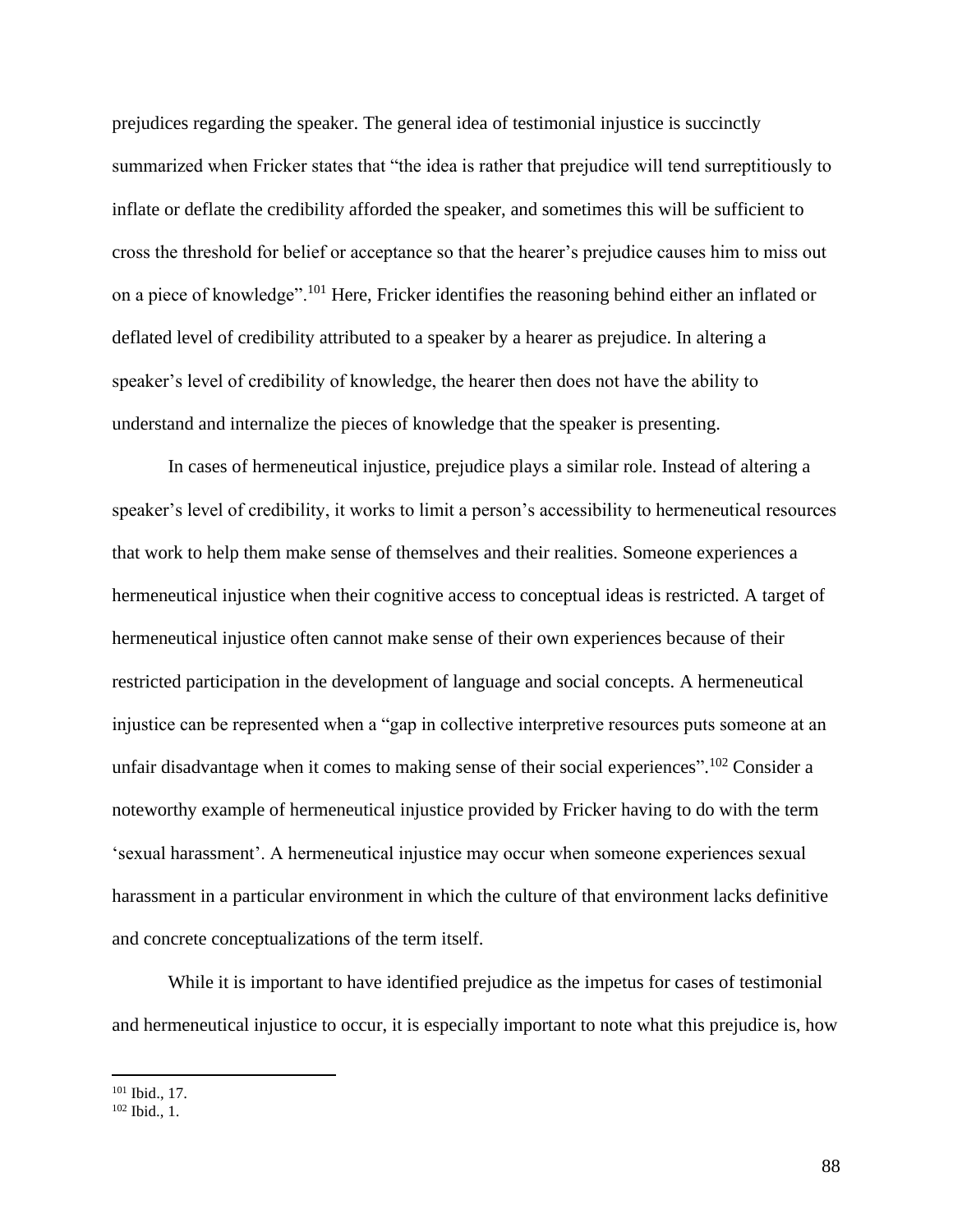it comes to exist, and how it works to incite cases of epistemic injustice. Fricker explains that prejudice insinuates itself mainly through the use of stereotypes, which she defines as "*widely held associations between a given social group and one or more attributes"*. <sup>103</sup> Not only do stereotypes work to reflect the attitudes that one may have towards a particular person of social group, but by recognizing the use and implications of stereotypes in language, we can also understand that a person's engagement with stereotypes implies their "cognitive commitment to some empirical generalization about a given social group".<sup>104</sup>

# *On Hermeneutical Injustice*

While it is extremely important to look at two different kinds of epistemic injustice—testimonial and hermeneutical injustice— and the reasons behind their existence, I will be focusing on cases of hermeneutical injustice. I will first provide background information on how hermeneutical injustice is defined, including important examples brought forth by Fricker. I will then expand upon the mechanisms behind instances of hermeneutical injustice, including prejudices that guide these injustices, their problematic consequences, who the injustices are targeted towards, and how one can work to dismantle and eliminate the opportunity for these injustices to arise.

The purpose of my discussion on hermeneutical injustice is to develop and defend an argument that the use of certain gendered slurs—those that can be analyzed according to their metaphorical nature—are to be considered a kind of hermeneutical injustice. I will do so by highlighting the ways in which my view on the metaphorical nature of gendered slurs fits into central aspects of hermeneutical injustice. I also aim to underline important differences between my view and the paradigm case of hermeneutical injustice as presented by Fricker. Prima facie,

<sup>103</sup> Ibid., 30.

<sup>104</sup> Ibid., 31.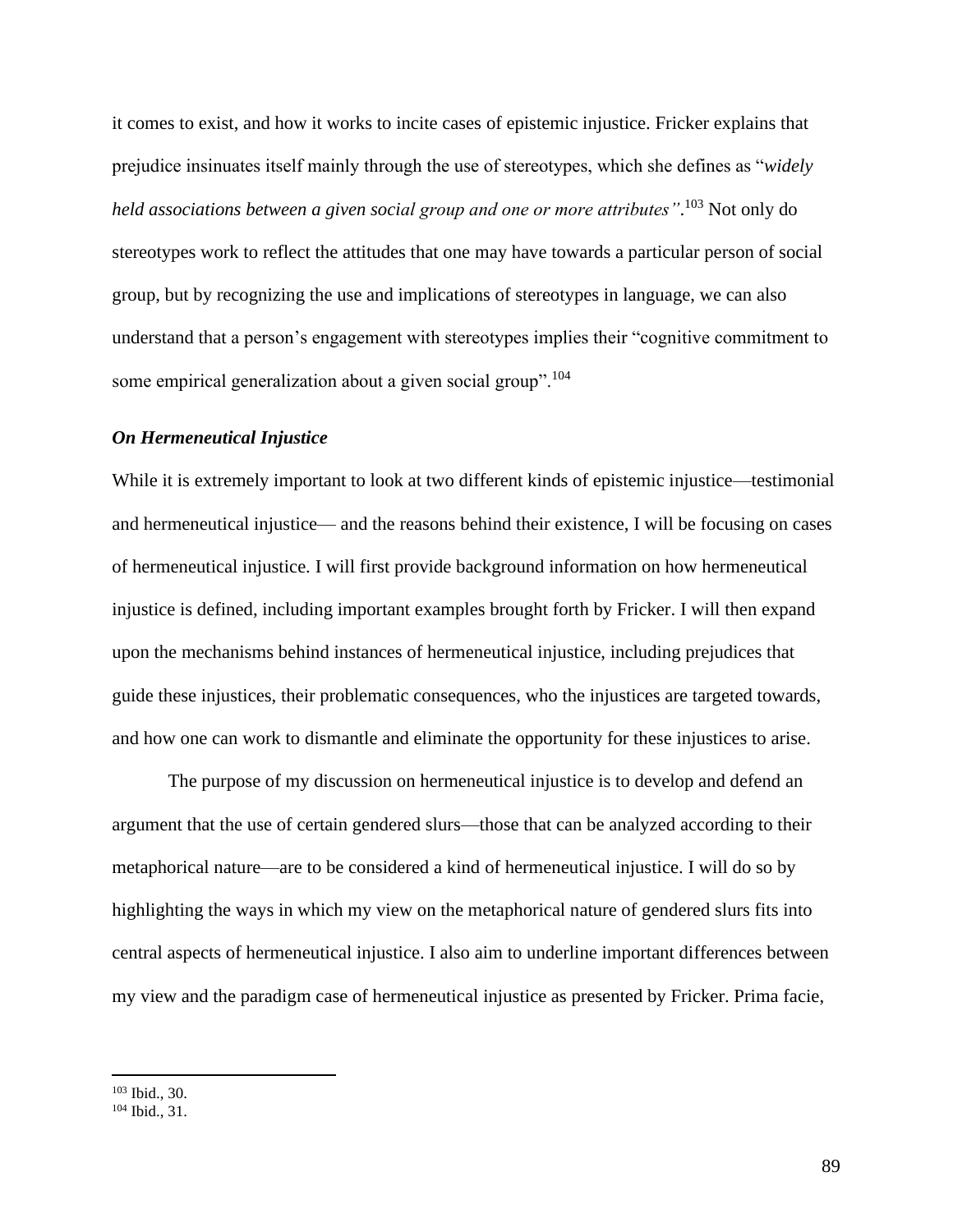there do seem to be some key differences between cases involving gendered slurs and the paradigm case of hermeneutical injustice. By arguing that although these distinctions exist, and that gendered slurs should still be considered a kind of hermeneutical injustice, I hope to shed light on a new way of identifying and analyzing cases of hermeneutical injustice.

The paradigm case of hermeneutical injustice, as described by Fricker, is the case of Carmita Wood, which is originally taken from a memoir by Susan Brownmiller.

*"One afternoon a former university employee sought out Lin Farley to ask for her help. Carmita Wood, age forty-four, born and raised in the apple orchard region of Lake Cayuga, and the sole support of two of her children, had worked for eight years in Cornell's department of nuclear physics, advancing from lab assistant to a desk job handling administrative chores. Wood did not know why she had been singled out, or indeed if she had been singled out, but a distinguished professor seemed unable to keep his hands off her.*

*As Wood told the story, the eminent man would jiggle his crotch when he stood near her desk and looked at his mail, or he'd deliberately brush against her breasts while reaching for some papers. One night as the lab workers were*  leaving their annual Christmas party, he cornered her in the elevator and planted *some unwanted kisses on her mouth. After the Christmas party incident, Carmita Wood went out of her way to use the stairs in the lab building in order to avoid a repeat encounter, but the stress of the furtive molestations and her efforts to keep the scientist at a distance while maintaining cordial relations with his wife, whom she liked, brought on a host of physical symptoms. Wood developed chronic back and neck pains. Her right thumb tingled and grew numb. She requested a transfer to another department, and when it didn't come through, she quit. She walked out the door and went to Florida for some rest and recuperation. Upon her return she applied for unemployment insurance. When the claims investigator asked why she had left her job after eight years, Wood was at a loss to describe the hateful episodes. She was ashamed and embarrassed. Under prodding—the blank on the form needed to be filled in—she answered that her reasons had been personal. Her claim for unemployment benefits was denied.*

*Lin's students had been talking in her seminar about the unwanted sexual advances they'd encountered on their summer jobs,' Sauvigne relates. 'And then Carmita Wood comes in and tells Lin her story. We realized that to a person, every one of us—the women on staff, Carmita, the students—had had an experience like this at some point, you know? And none of us had ever told anyone before. It was one of those click, aha! moments, a profound revelation.*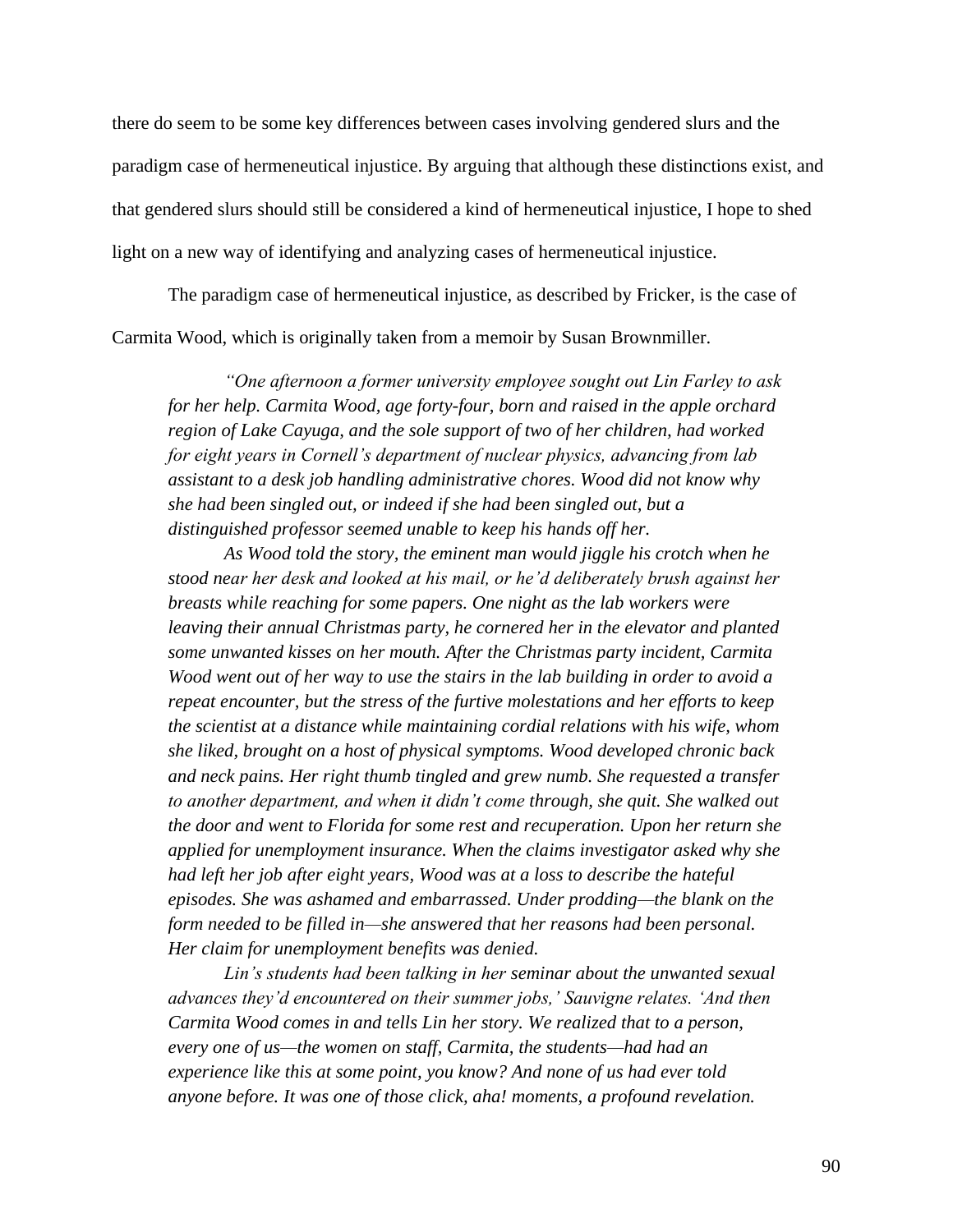*The women had their issue. Meyer located two feminist lawyers in Syracuse, Susan Horn and Maurie Heins, to take on Carmita Wood's unemployment insurance appeal. 'And then ... ,' Sauvigne reports, 'we decided that we also had to hold a speak-out in order to break the silence about this.'*

*The 'this' they were going to break the silence about had no name. 'Eight of us were sitting in an office of Human Affairs,' Sauvigne remembers, 'brainstorming about what we were going to write on the posters for our speakout. We were referring to it as ''sexual intimidation,'' ''sexual coercion,'' ''sexual exploitation on the job.'' None of those names seemed quite right. We wanted something that embraced a whole range of subtle and unsubtle persistent behaviors. Somebody came up with ''harassment.'' Sexual harassment! Instantly we agreed. That's what it was."<sup>105</sup>*

In this case, the target of the injustice, Carmita Wood, experiences a cognitive disadvantage that comes from a lack of hermeneutical resources that would be used to describe her experience. We can recognize two central aspects of hermeneutical injustice that are made clear in this case. We can do this by first looking at the definition of hermeneutical injustice stated by Fricker as "the injustice of having some significant area of one's social experience obscured from collective understanding owing to a structural identity prejudice in the collective hermeneutical resource".<sup>106</sup> Here, hermeneutical injustice seems to take on two central ideas. Firstly, a hermeneutical injustice involves the consequence of having one's own social experience obscured from collective understanding. Secondly, it is a structural identity prejudice within the collective hermeneutical resource that causes this obscurance. In other words, when one is the target of a hermeneutical injustice, they experience a lack of understanding and concepts that are necessary to describe their lived experiences. The reason why this lack of individual conceptual understanding occurs is because of a structural identity prejudice that manifests in the collective conceptual understanding.

<sup>105</sup> Brownmiller, Susan, *In Our Time: Memoir of a Revolution* (New York: Dial Press, 1990), 280-281.

<sup>106</sup> Fricker, Miranda. *Epistemic Injustice: Power and the Ethics of Knowing*., 155.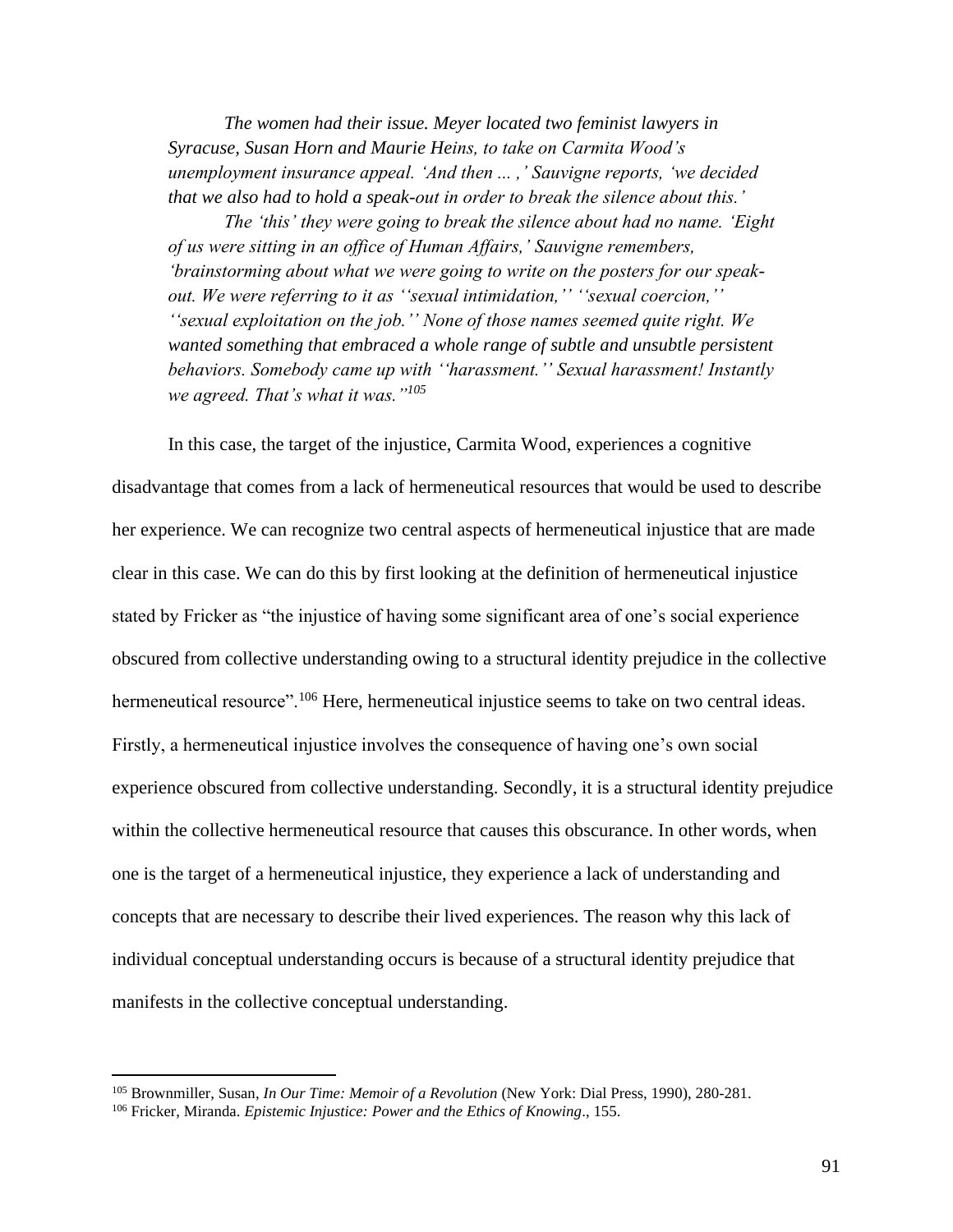Correspondingly, with regards to the case of Carmita Wood, her own social experience is obscured insofar as she does not have the hermeneutical resources to make sense of her experience of being sexually harassed. Additionally, we can identify the structural identity prejudice that excludes marginalized people from being able to shape those hermeneutical resources by looking at Wood's social position in relation to those around her, including both members of Wood's social group and members outside of her social group that may be involved in the committed injustices.

In developing and defending the argument that the use of gendered slurs can and should be considered a kind of hermeneutical injustice, I will first further analyze the two central aspects of hermeneutical injustice that we have identified so far:

- 1. Obscurance of some significant area of one's social experience.
- 2. Structural identity prejudice within the collective hermeneutical resource.

I will then re-consider the previously discussed epistemic effects of gendered slurs and attempt to highlight the ways in which my view on the metaphorical nature of gendered slurs can help to classify the uses of such language as a kind of hermeneutical injustice. To finish off the argument, I will draw comparisons between the ways in which hermeneutical injustices are addressed with the ways in which the use of gendered slurs ought to be addressed.

The first important characteristic of hermeneutical injustice we will discuss is how a significant area of a target's social experience is obscured from collective understanding. In order to understand the mechanisms behind this process, it is first necessary to understand what Fricker means when using the word 'obscuring'. A way in which we can understand someone's social experience as being obscured is by taking a closer look at how this happens to Carmita Wood. As quoted above, "she requested a transfer to another department, and when it didn't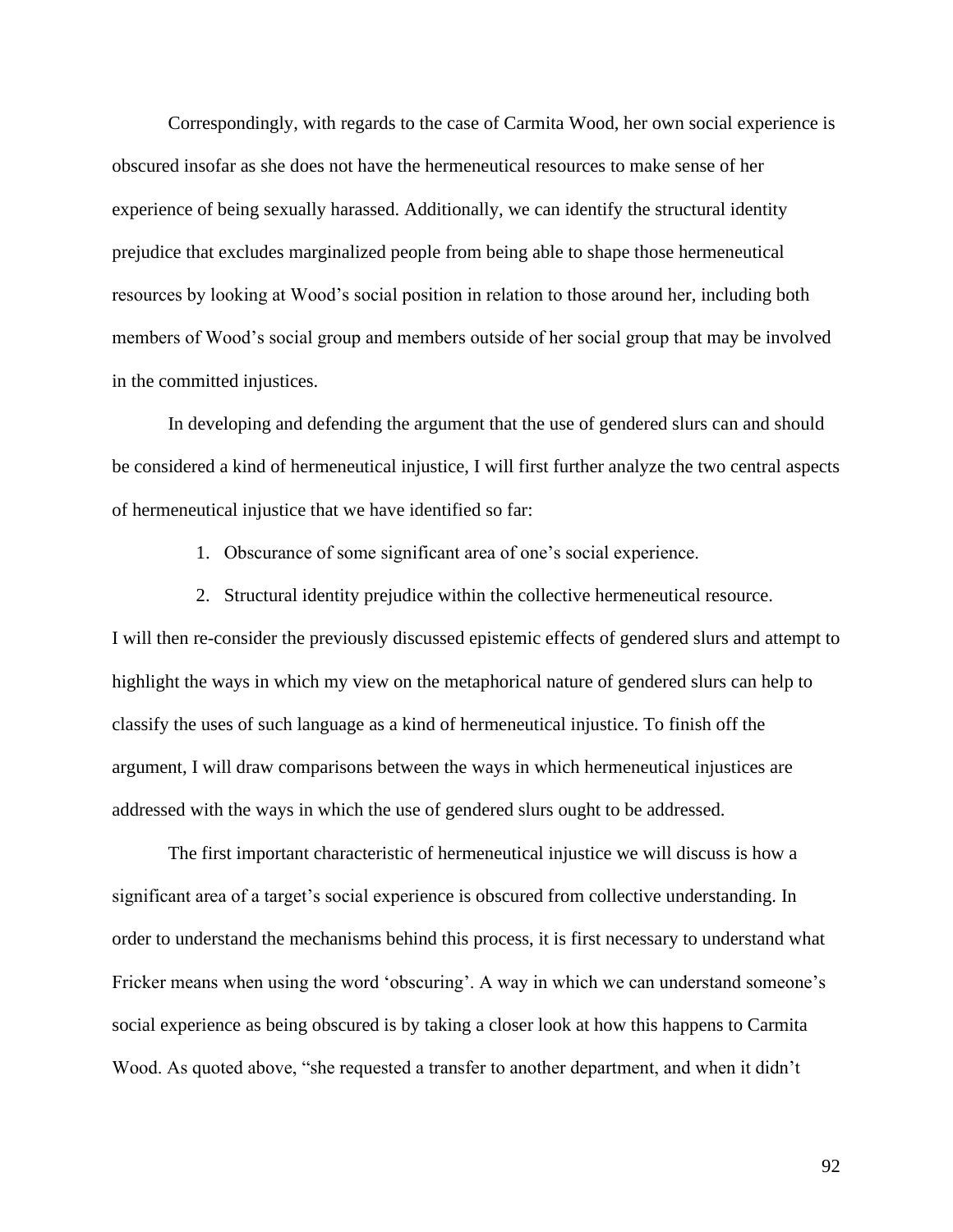come through, she quit…Upon her return she applied for unemployment insurance. When the claims investigator asked why she had left her job after eight years, Wood was at a loss to describe the hateful episodes. She was ashamed and embarrassed. Under prodding—the blank on the form needed to be filled in—she answered that her reasons had been personal. Her claim for unemployment benefits was denied".<sup>107</sup> Here, we can identify a specific instance in which Wood experiences this kind of injustice and experiences a moment in which part of her understanding about what happened to her is obscured, or that she experiences a "loss" in her ability to understand and communicate her experiences.

Another place in which we can identify a kind of obscurance that may make things more clear is by looking at two important ideas: how both the harasser's and Wood's cognitive disablement stems from the same hermeneutical lacuna, and yet, how only Wood is prevented from "understanding a significant path of her own experience" as a result of her cognitive disablement.<sup>108</sup> More specifically, in this case, "neither [the harasser nor the harassed] has a proper understanding of how he is treating her".<sup>109</sup> This is what is meant when it is said that they both experience the same hermeneutical lacuna. The difference between the two, and how the injustice arises, is recognized by the fact that the hermeneutical lacuna in Wood's case, obscures a significant area of Wood's social experience, whereas in the harasser's case, it can actually serve as an advantage.<sup>110</sup> It seems here that obscurance is not merely used to refer to the hermeneutical lacuna Wood experiences, since both Wood and the harasser have this hermeneutical lacuna, and that it is not unique to Wood, the target of the injustice. Instead, we should understand obscurance as referring to the disadvantageous cognitive disablement that is

<sup>107</sup> Brownmiller, Susan, *In Our Time: Memoir of a Revolution*, 280-281.

<sup>108</sup> Fricker, Miranda. *Epistemic Injustice: Power and the Ethics of Knowing*., 151.

<sup>109</sup> Fricker, Miranda. *Epistemic Injustice: Power and the Ethics of Knowing*., 151.

<sup>110</sup> Fricker, Miranda. *Epistemic Injustice: Power and the Ethics of Knowing*., 151.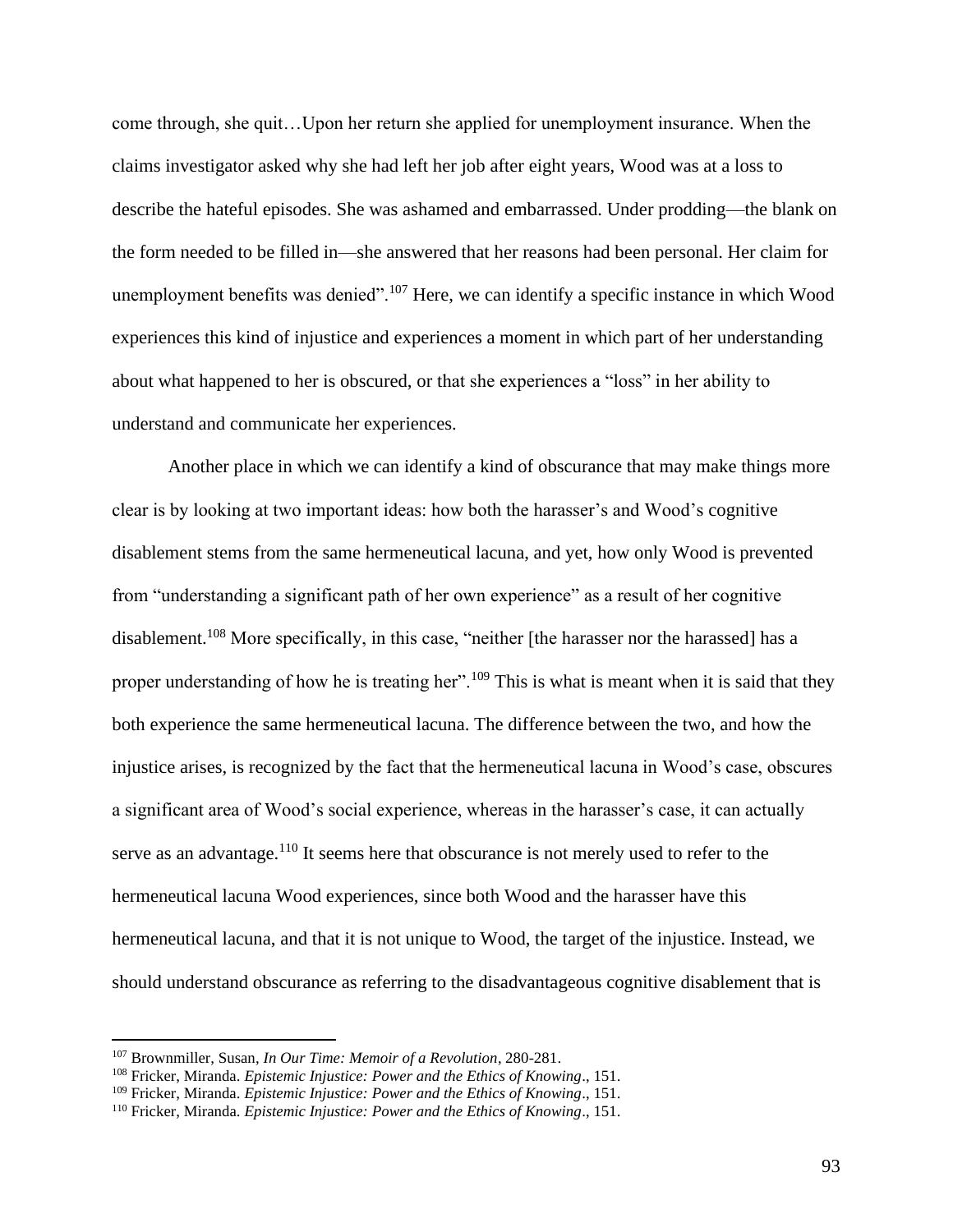specific to Wood, insofar as it limits her from making sense of a significant area of her social experience.

But what are the reasons behind why a cognitive disablement–the fact that neither the harasser or Wood properly understands the ways in which she is being treated–is advantageous to the harasser but disadvantageous to Wood? We can answer this question by turning to the next aspect of hermeneutical injustice: the structural identity prejudice in the collective hermeneutical resource.

Before delving into the technicalities of structural identity prejudice and hermeneutical resources, let's continue with the question posed above with regard to the disadvantageous effects of Wood's cognitive disablement in contrast to the effects experienced by the harasser. In this case, Fricker claims that the cognitive disablement of the harasser–that is, the lack of understanding behind his own actions towards Wood–actually serves in the harasser's favor, insofar as it suits his immediate purpose in having his "conduct unchallenged".<sup>111</sup> With respect to Wood however, her experienced cognitive disablement is seriously disadvantageous, in that it prevents her from understanding her lived experiences. So, there is something fundamentally different about Wood's cognitive disablement in comparison to her harasser's that distinguishes her experience as a kind of injustice and his not. It is by examining the underlying social structures and conditions relevant to the case that we can better identify the central cause of hermeneutical injustice.

On the surface, we can recognize that Wood, as a woman, is a member of a different social group than that of her harasser, and as a woman, experiences a kind of "social powerlessness in relation to men" (among other kinds of powerlessness) that has permeated

<sup>111</sup> Fricker, Miranda. *Epistemic Injustice: Power and the Ethics of Knowing*., 151.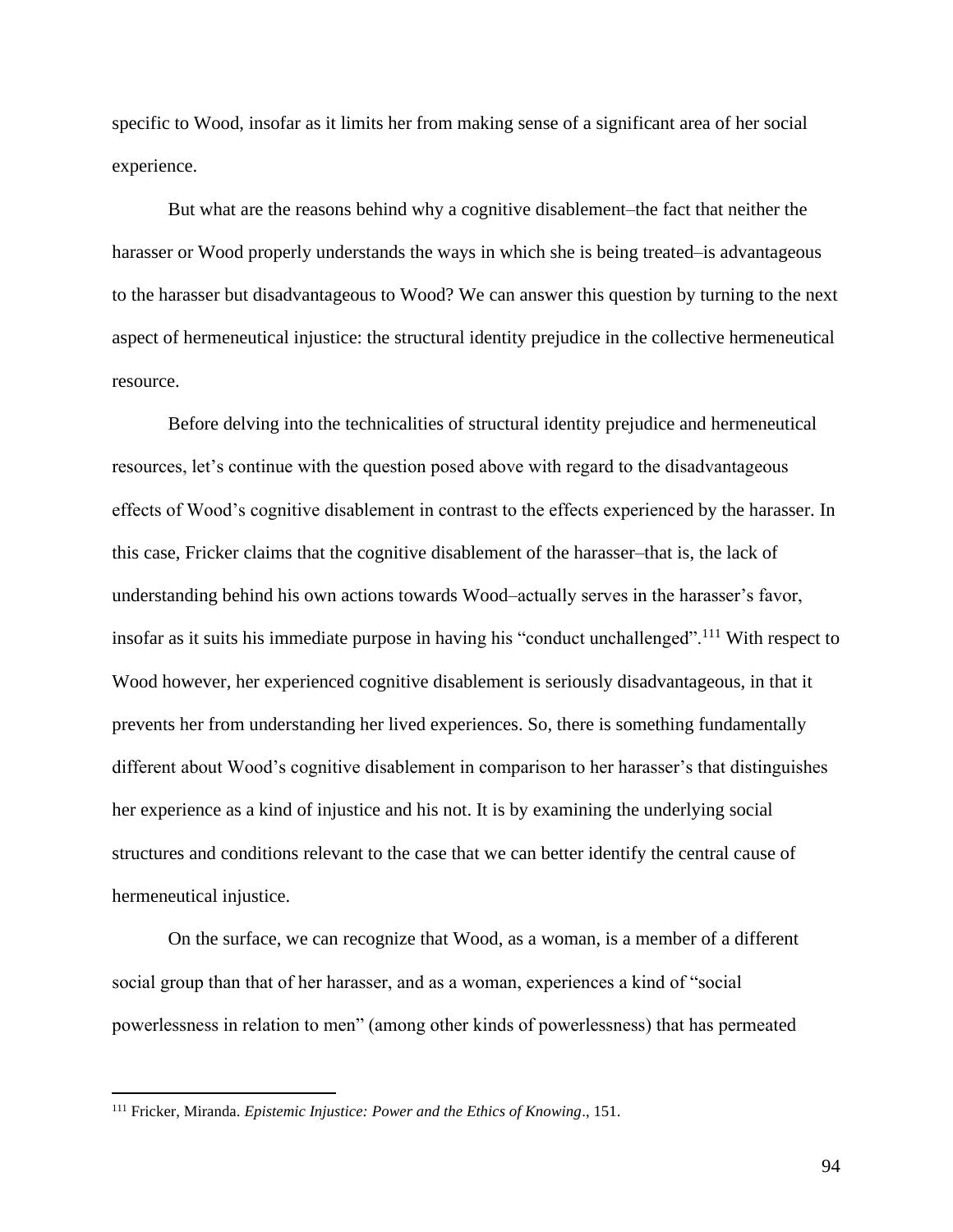throughout history. More specifically, her social position as a woman is central to the reasons why her cognitive disablement is seriously disadvantageous to her. Taking into consideration the sexist ideologies that uphold these kinds of powerlessness, we can understand that this powerlessness often results in the prevented participation of shaping collective hermeneutical resources. Fricker explains this concept as "hermeneutical marginalization", and specifically describes that "the notion of marginalization is a moral-political one indicating subordination and exclusion from some practice that would have value for the participant".<sup>112</sup> Because of Wood's subordinate social position in relation to her harasser—a man—and the relevant oppressive norms that are involved in upholding that kind of social structure, she was prevented from contributing to "practices by which collective social meanings are generated". <sup>113</sup>

Let us try to map out what we have so far in order to understand our central focus at the moment: where and how there exists a structural identity prejudice in the collective hermeneutical resource. When Wood experiences an obscurance of a significant area of her social experience, she is experiencing such a thing due to her cognitive disablement. This cognitive disablement is to be considered an injustice insofar as it is disadvantageous to her specifically. The cognitive disablement, or the hermeneutical lacuna experienced by Wood, is a consequence of hermeneutical marginalization. Finally, "because it is generally socially powerless groups that suffer hermeneutical marginalization", we can say that the structural prejudice within the collective hermeneutical resource is caused by hermeneutical marginalization insofar as it affects "people in virtue of their membership of a socially powerless

<sup>112</sup> Ibid., 152.

<sup>113</sup> Ibid., 152.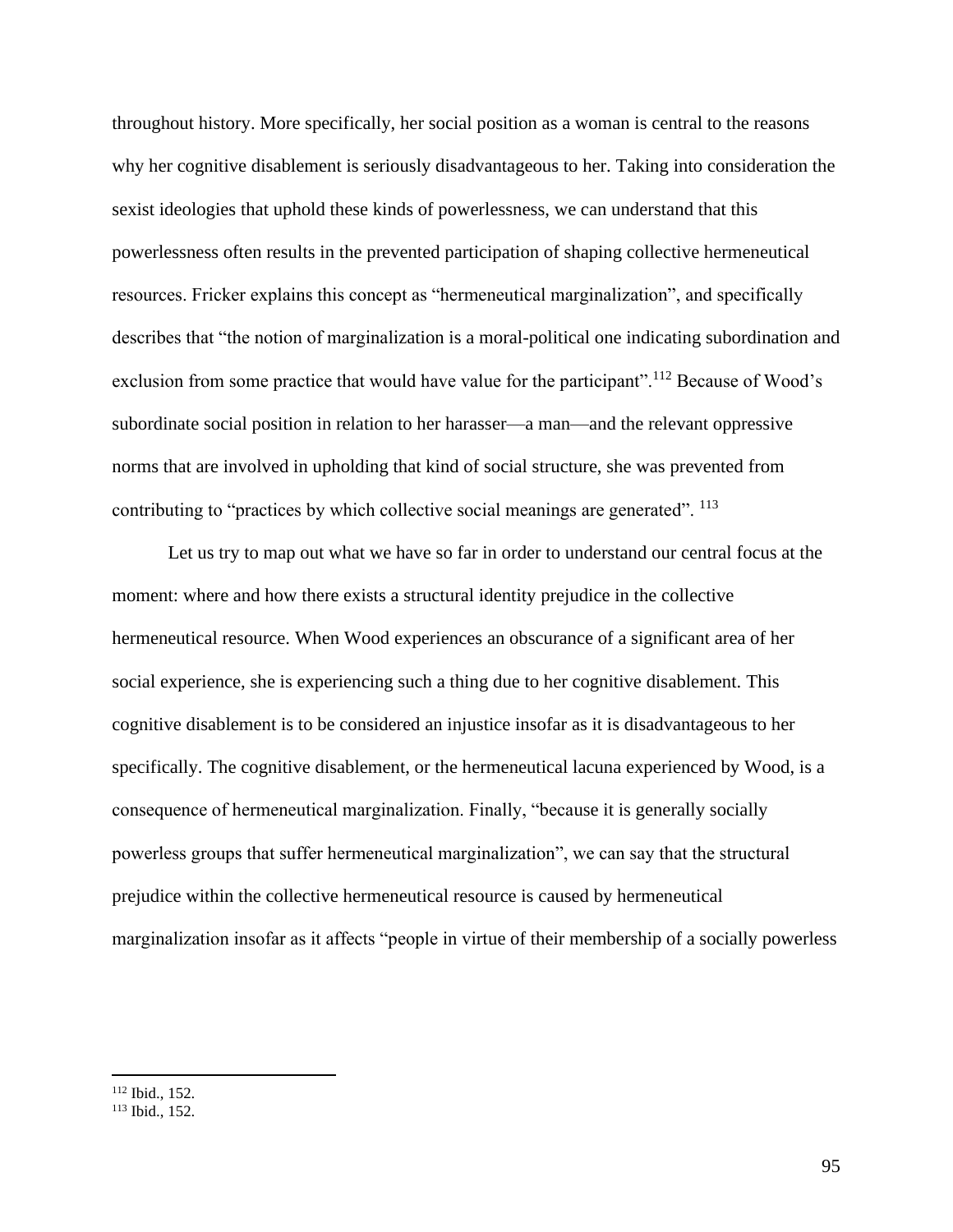group, and thus in virtue of an aspect of their social identity", constituting an identity prejudice. 114

So far, we have gathered important information about the two central aspects of hermeneutical injustice: an obscurance of social experience and the structural identity prejudice in the collective hermeneutical resource. To briefly summarize, someone experiences a kind of obscurance of personal social experience as a result of the structural identity prejudice in the collective hermeneutical resource. Someone may be prevented from making sense of their lived experiences if they are members of a social group that are hermeneutically marginalized–in that they don't have equal participation in shaping a society's collective hermeneutical resource. Having a more detailed idea of the specific characteristics and underlying functioning of hermeneutical injustices can now help us to begin to draw the connection between cases of hermeneutical injustice and cases of gendered slurs.

#### *Gendered Slurs as Kinds of Hermeneutical Injustice*

We run into a prima facie problem when trying to relate cases of hermeneutical injustice to the use of gendered slurs. Isn't the paradigm case of hermeneutical injustice–the case of Carmita Wood– structurally different from cases of gendered slurs we have already examined? In order to start developing a connection between the two, let us investigate how understanding the metaphorical nature of gendered slurs can help highlight the ways in which the effects of slurs can fit into the two central parts of an instance of hermeneutical injustice. It is first necessary to discuss how the use of gendered slurs–with a focus on their metaphorical nature– can potentially result in instances where a significant area of one's social experience is obscured from their understanding. Then, we will look at how the use of gendered slurs similarly involves a

<sup>114</sup> Ibid., 155.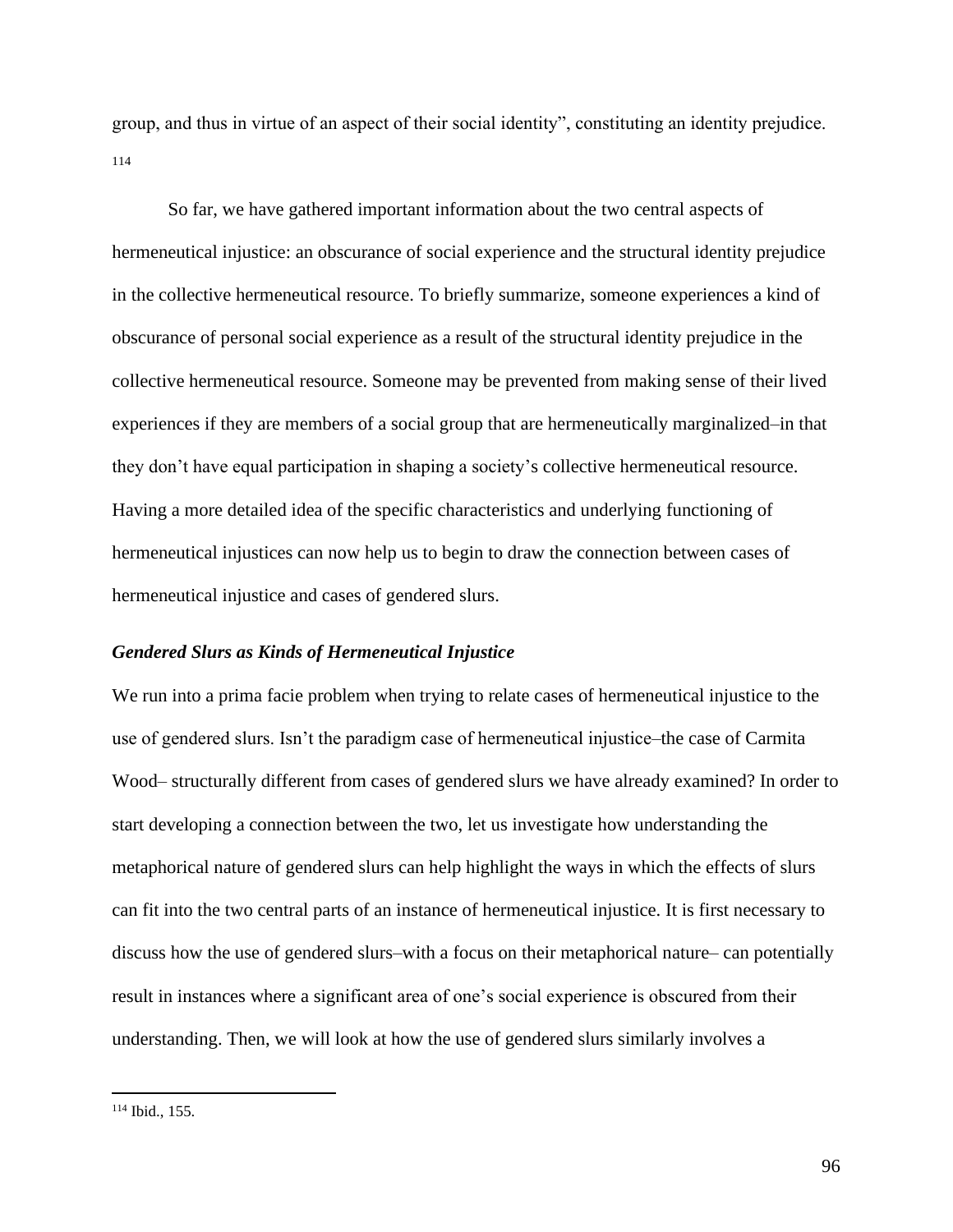structural identity prejudice in the collective hermeneutical resource. I hope that by exploring the similarities and differences between these cases, we will develop a new way to understand and identify cases of hermeneutical injustice.

As recognized in the case of Carmita Wood, Wood experiences a hermeneutical injustice insofar as she experiences an obscurance of a significant area of her social experience (not having an understanding of being sexually harassed) and because Wood is part of a hermeneutically marginalized group, the obscurance occurs as a result of the structural identity prejudice that the hermeneutically marginalized group faces when trying to shape and participate in the development of a society's collective hermeneutical resources. Simply put, Wood experiences an injustice because she is prevented from participating in the development of concepts that allow her to make sense of her own lived experiences.

For the purpose of this discussion, let us focus on drawing connections between Wood's case and a case involving a gendered slur. Consider the example that was introduced briefly before:

1. Man to woman: "Calm down; don't be a bitch."

It is not obvious here that there exists a kind of hermeneutical lacuna as experienced by Wood. However, as we have already discussed, the offense directed by the slur to the target is derived from the idea that the target can identify with the salient associations of the slur. By being called a 'bitch' in a contemptuous manner, the salient associations that are presented by the speaker to the target are made salient by and in order to uphold sexist ideologies, and the associations are salient in such a way that the hearer can thus identify themselves with one of the metaphorical domains at hand. By tracing back the process in which a slur offends, we can more clearly try to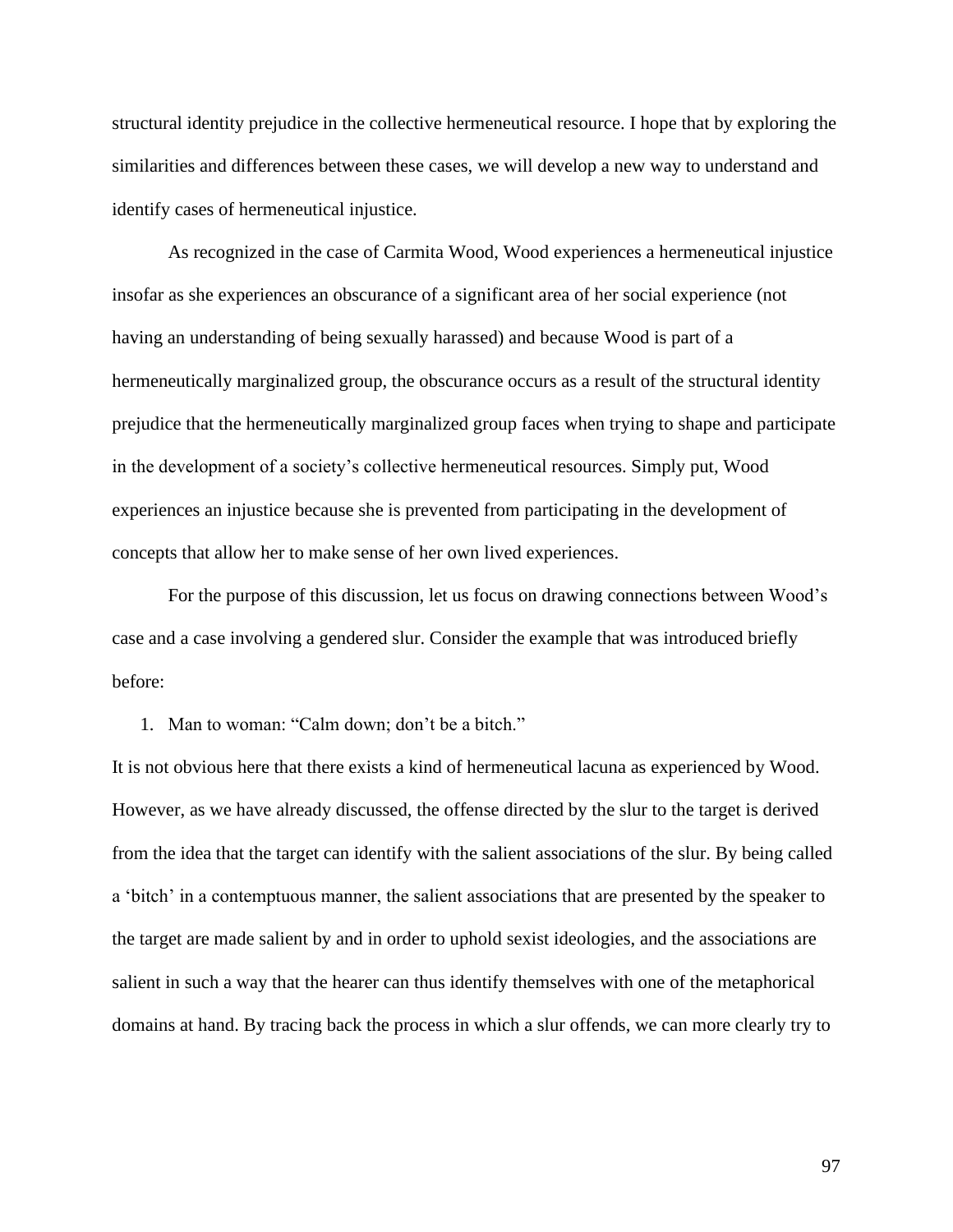pull out particular parts of the process that resemble the central aspects of hermeneutical injustice. Let's try to investigate a kind of social obscurance experienced by the target of a slur.

When looking at (1), we can understand that a target experiences offense when the target can identify with one of the metaphorical associations that are made salient according to relevant ideologies. The speaker–a man, uses the slur in a contemptuous manner.<sup>115</sup> This can help us to recognize the negative valence that is assigned to the slur and its corresponding metaphorical associations. By recognizing negative valence, and that valence is assigned by ideology, we can come to the understanding that the slur is used in such a way that is designed to uphold the sexist ideologies that govern the associations presented unto the target. As the ideology itself is reinforced by the utterance of the slur, so is the speaker's social position. The target of the slur–a woman, having been presented a set of salient metaphorical associations, can make sense of the statement about herself insofar as she identifies with the presented salient association of 'woman' with 'bitch'.

One similarity that can be illustrated here is the resemblance between the disadvantageous effects of the cognitive disablement experienced by Wood in contrast to her harasser, with the differences in the self-identification processes of the target within salient metaphorical associations in contrast to the speaker. In the case of Carmita Wood, a significant area of her social experience is obscured from her understanding. Wood is being prevented from understanding her own experience because of a hermeneutical gap. Because her identity as a woman is historically excluded from shaping collective hermeneutical resources, she cannot use necessary hermeneutical tools to make sense of her own life. Thus, when we think about hermeneutical injustice, we think of the target of the injustice as experiencing an unjust

<sup>&</sup>lt;sup>115</sup> As noted earlier in the discussion on variable offense, slurs still offend in non-contemptuous cases.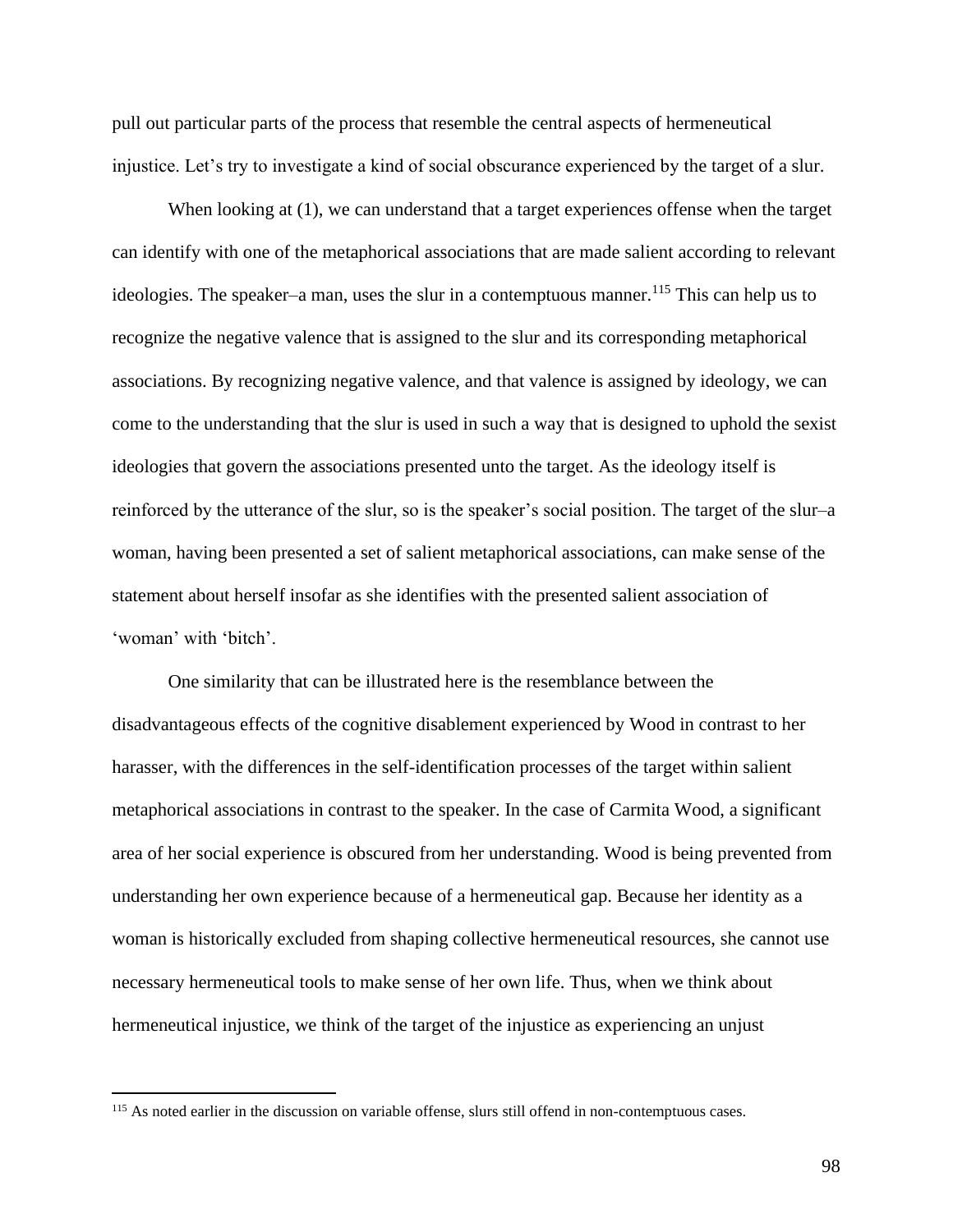hermeneutical gap in understanding. But how can we identify this kind of gap in the case of gendered slurs?

When we think about the metaphorical nature of gendered slurs it seems that there isn't necessarily a gap in one's understanding of themselves, but instead, quite the opposite. Because of the numerous metaphorical associations that are encompassed by a slur, there seem to be a surplus of concepts that are readily available to people. If a hermeneutical injustice constitutes the obscurance of someone's understanding of themselves, and there are many possible metaphorical associations within a slur–and thus an abundance of available concepts– then how could the use of a gendered slur possibly be considered a kind of hermeneutical injustice? The answer to this question can be found by recognizing the idea that only *certain* metaphorical associations presented to the target are made salient. Knowing that specific ideologies govern the salience of particular associations, we can gather that a sexist ideology is reinforced by and makes salient sexist and oppressive metaphorical associations that uphold the principles of the ideology itself.

Thus, it does seem we are able to identify a kind of gap in understanding experienced by the target of the slur. We can do this by recognizing that the ideologies that govern the salience of metaphorical associations in a slur function in a way that limits the potential salience and target-self-identification with any of the other various non-salient associations. As Wood experiences an obscurance in her understanding of herself as being the victim of repeated sexual harassment, the target of the slur 'bitch' experiences an obscurance in her understanding of herself since she is being socio-linguistically coerced into identifying herself in one of the domains of the presented salient sexist metaphorical associations.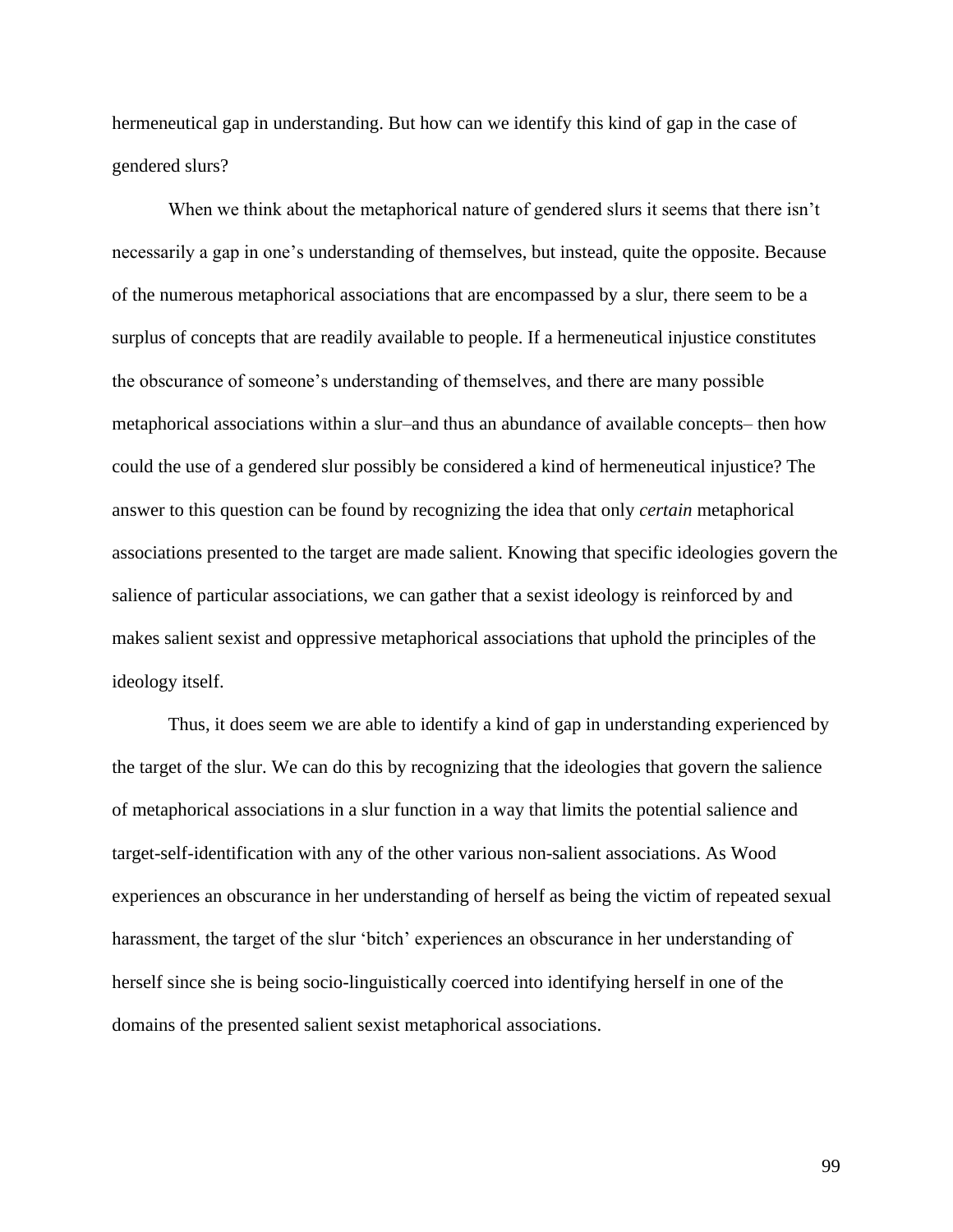The obscurance identified in the case involving a gendered slur is centered around the self-identification of the target with only presented salient associations that function to uphold an ideology whose nature is to oppress the target. In the paradigm case of hermeneutical injustice, the obscurance is identified in the inexistence of proper hermeneutical tools that allow for the target to understand their own experiences. Thus, we can see here, that when a target of a gendered slur is presented only metaphorical associations that are made salient by sexist ideologies, they do not have proper hermeneutical tools (found in non-salient associations) to make sense of their experiences.

So far, we have been able to identify a kind of obscurance that is central to cases of hermeneutical injustice, in a case involving a gendered slur. The second part of the process in arguing that gendered slurs are a kind of hermeneutical injustice is to identify in the cases of gendered slurs the second central aspect of hermeneutical injustice: structural identity prejudice in the collective hermeneutical resource. As discussed, structural identity prejudice in the collective hermeneutical is caused by hermeneutical marginalization insofar as it affects "people in virtue of their membership of a socially powerless group, and thus in virtue of an aspect of their social identity", constituting an identity prejudice.<sup>116</sup> Part of this powerlessness involves members of that social group to be prevented from contributing to "practices by which collective social meanings are generated". <sup>117</sup>

In the case of Carmita Wood, because of her subordinate social position and identity as a woman in relation to her harasser and the relevant oppressive norms that are involved in upholding that kind of social structure, she was prevented from contributing to the development of collective hermeneutical resources, and as a result of this structural identity prejudice, was

<sup>116</sup> Fricker, Miranda. *Epistemic Injustice: Power and the Ethics of Knowing*., 155.

<sup>117</sup> Fricker, Miranda. *Epistemic Injustice: Power and the Ethics of Knowing*., 152.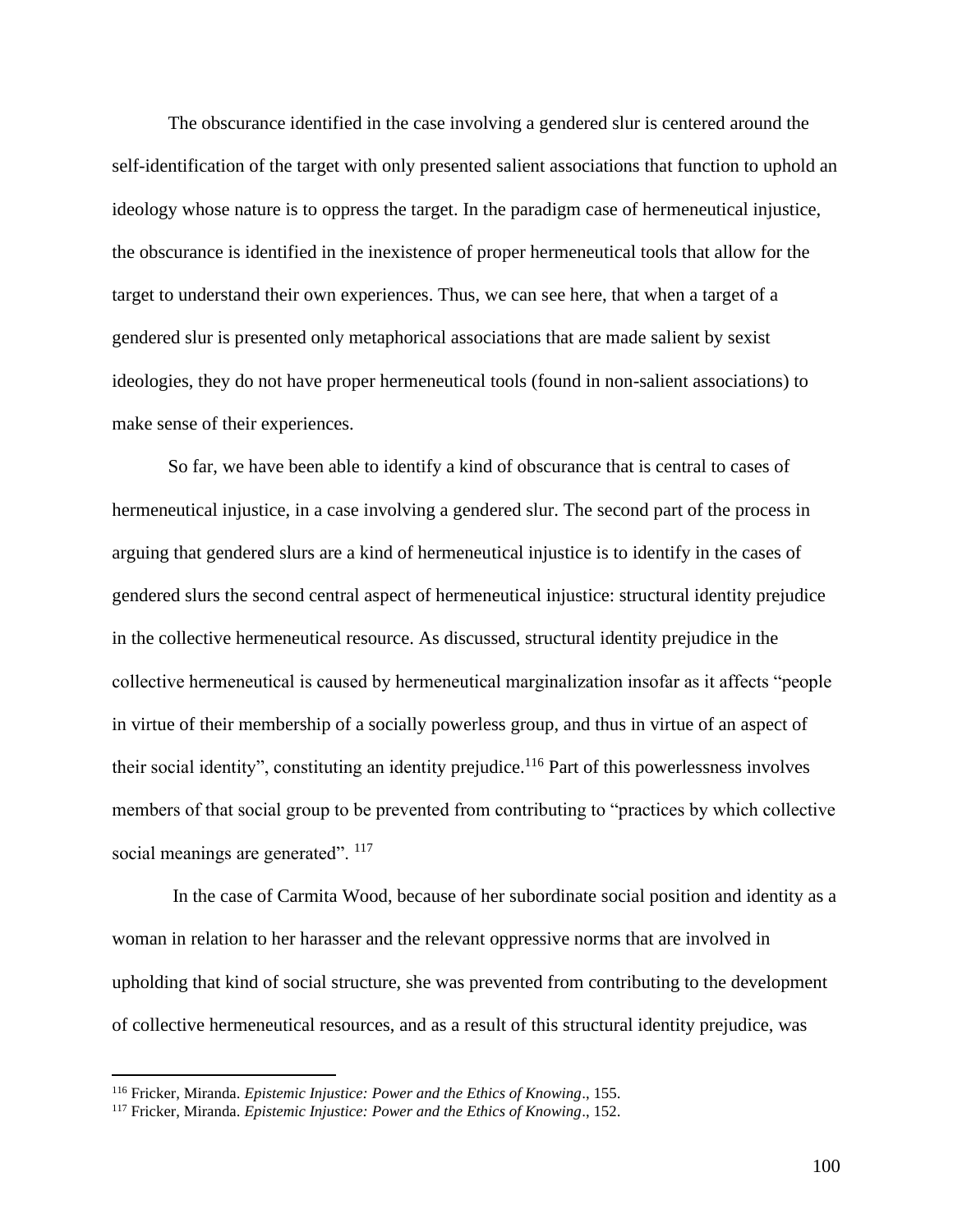unable to make sense of her own experiences. Where can we identify this kind of structural identity prejudice in cases involving the use of gendered slurs? If we understand structural identity prejudice to be the reason behind the obscurance of one's understanding of their social experience, then when trying to identify the structural identity prejudice in cases of gendered slurs, it makes sense to look at the reasons why the target of the slur experiences such an obscurance in the first place. More specifically, we need to look at the reasons behind why the target is presented with some metaphorical associations over others, and how the specifically salient associations prevent her from understanding her own experiences.

We have already identified obscurance in the case of gendered slurs insofar the target of a gendered slur is presented only metaphorical associations that are made salient by sexist ideologies, and as a result of this, they do not have proper hermeneutical tools (found in nonsalient associations) to make sense of their experiences. The next step is to identify the structural identity prejudice in this case. This is explored by looking at the reasons why only salient associations are presented to the target, and by looking at the ideologies that govern the salience of those metaphorical associations. In cases of hermeneutical injustice, structural identity prejudice is recognized in the hermeneutical resource by looking at the fact that hermeneutically marginalized groups are prevented from contributing to "practices by which collective social meanings are generated". <sup>118</sup> We can connect the powerlessness of the target of a hermeneutical injustice here to the powerlessness of the target in the case of a gendered slur. As the target of hermeneutical injustice is prevented from contributing to collective hermeneutical resources, the target of a gendered slur is prevented from utilizing non-salient metaphorical associations that may serve as a more representative and accurate representation of their lived experiences.

<sup>118</sup> Ibid., 152.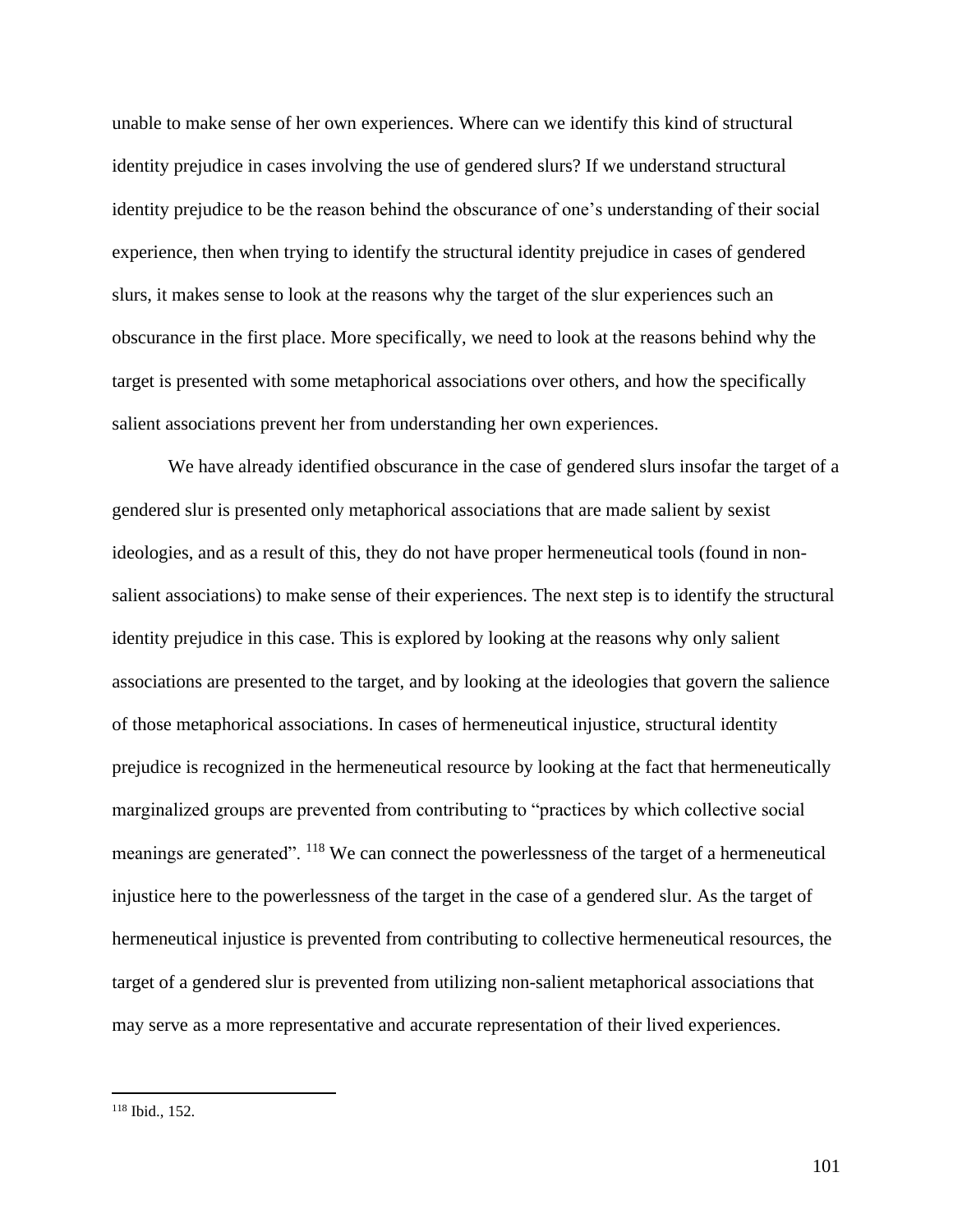Being prevented from having access to certain metaphorical associations is due to the ideologies that are responsible for governing salience. More specifically, in our case involving a gendered slur, a woman is presented with metaphorical associations that are specific to upholding the sexist ideologies from which the salience of those associations is derived from. The ideologies that govern the salient metaphorical associations between 'bitch' and being an 'aggressive woman', are ideologies that function to maintain and promote sexist, oppressive, and misogynistic norms. The utterance of this slur, by a speaker whose social identity is directly reinforced by the sexist metaphorical associations and relevant ideologies, displays a kind of structural identity prejudice insofar as the metaphorical associations presented to the target of a slur are presented and made salient according to the structural identity prejudice (assumed inferiority of women) against the target.

Overall, we can see that although the paradigm case of hermeneutical injustice and the case involving a gendered slur are structurally different cases, we can still recognize the two central aspects of hermeneutical injustice–obscurance and structural identity prejudice– in the case involving a gendered slur. From this, it seems clear that we can understand that gendered slurs are to be considered a kind of hermeneutical injustice. This is not to undermine the structural differences between these cases, however. By highlighting the unique ways in which we can identify the obscurance of someone's social experience from their own understanding and the ways in which we can identify structural identity prejudice in the case of gendered slurs, we can bring light to a new kind of hermeneutical injustice.

# *Responding to Hermeneutical Injustice*

In conclusion, I argue that the use of gendered slurs is to be understood as a kind of epistemic injustice, and by considering existing literature on hermeneutical injustice, we can achieve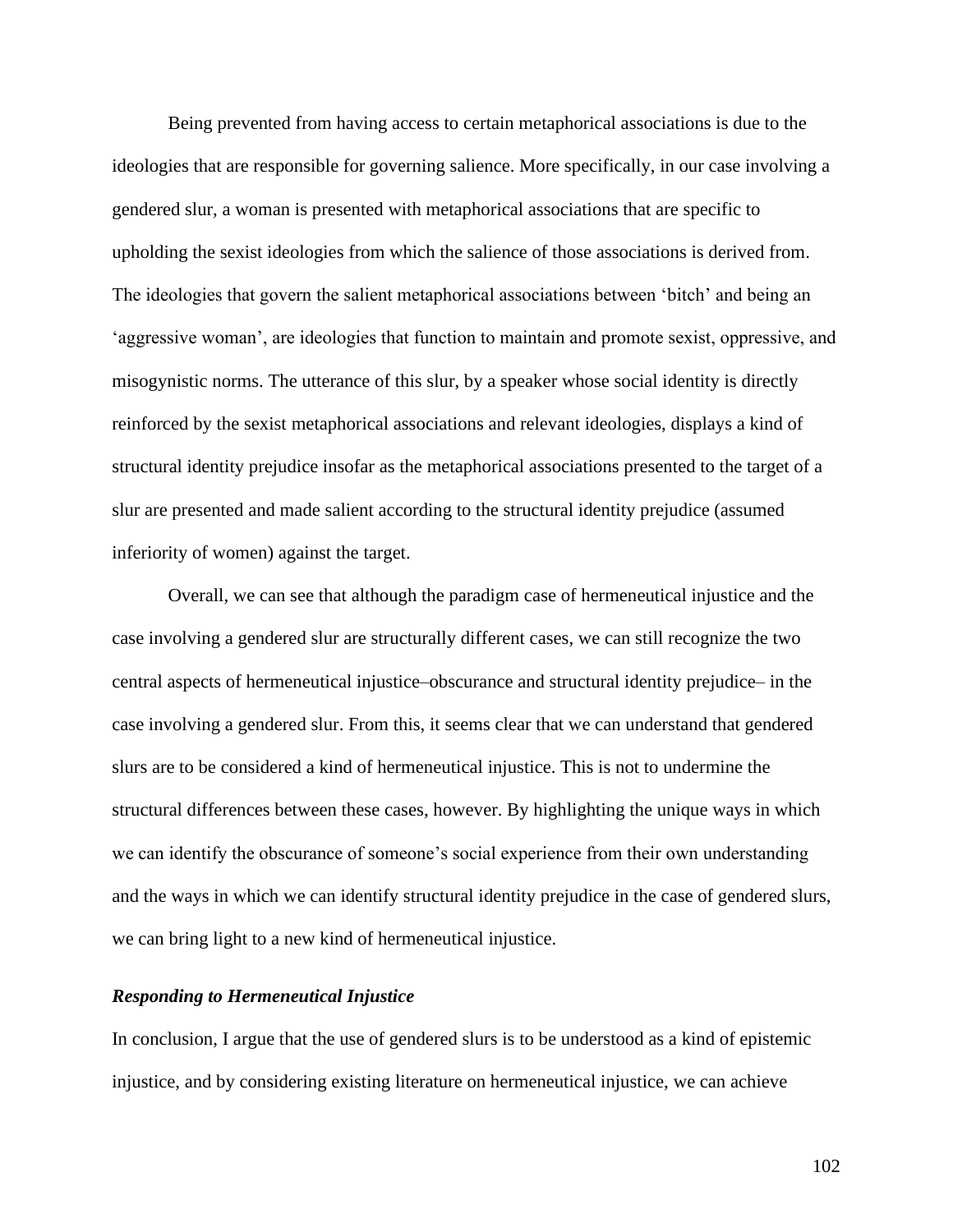insight into how these kinds of injustice can be properly identified, addressed, and eliminated. Fricker discusses the virtue of hermeneutical justice, and in doing so, explains a form the virtue of hermeneutical justice as one that involves "an alertness or sensitivity" on behalf of the listener "of the possibility that the difficulty one's interlocutor is having as she tries to render something communicatively intelligible is…due to some sort of gap in collective hermeneutical resources". <sup>119</sup> In other words, Fricker is explaining here that in the effort to completely mitigate injustice, the hearer is to assume a kind of responsibility to be "reflexively aware" of the relationship between their respective social identities and how those identities impact the speaker and the speaker's ability to explain themself. <sup>120</sup> This kind of virtue functions in a way that ensures that the instance of potential hermeneutical injustice is eliminated insofar as the hearer is to realize that the speaker is not "being a fool", but instead, is "struggling with an objective difficulty". <sup>121</sup>

Let us try and apply this virtue to our case involving a gendered slur:

1. Man to woman: "Calm down; don't be a bitch."

In this case, the specific virtue is not obviously translated. In a way, this can be expected since we have clearly distinguished structural differences between the paradigm case of hermeneutical injustice and this case. The hearer in this case is the target of the slur, rather than someone who is merely listening to someone that is experiencing a hermeneutical injustice. This makes it especially more difficult to apply this theory of virtue. However, another ethical role for the virtue of hermeneutical justice that Fricker proposes, seems to offer a better application of virtue to cases of hermeneutical injustice involving gendered slurs that goes "above and beyond the hearer's treatment of his interlocutor on a given occasion".<sup>122</sup>

<sup>119</sup> Ibid., 169.

 $120$  Ibid.

 $121$  Ibid.

<sup>122</sup> Ibid., 174.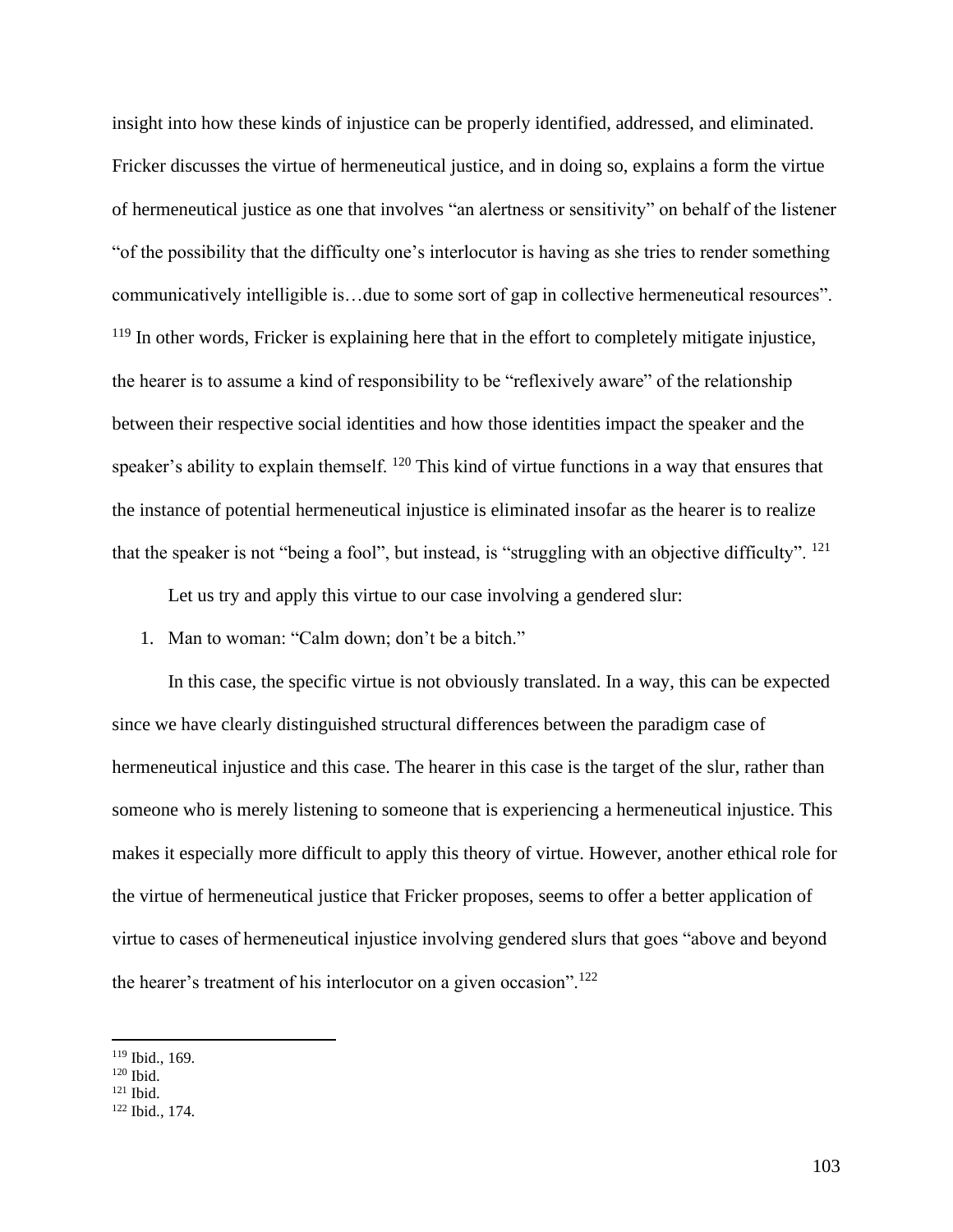This concept of virtue is centered around the recognition that hermeneutical injustice is a result of unequal relations of social power. As Fricker clearly explains, "shifting the unequal relations of power that create the conditions of hermeneutical injustice takes more than virtuous individual conduct of any kind; it takes group political action for social change".<sup>123</sup> What Fricker is emphasizing here, is the importance of recognizing the responsibility of social and power structures in perpetuating cases of injustice. Addressing problems with social structures and collective resources requires social change. Social change is made possible by group action. Effectively addressing these kinds of social problems, rather than focusing on individual virtuous conduct is something that can be more readily applied to the use of gendered slurs, especially when considering the metaphorical and ideologically dependent nature of the slur.

Reconsider (1). We can recognize the "unequal relations of power" in the social identities of the speaker of the slur, a man, and the target of the slur, a woman. Because of their respective social identities, the target is presented with and thus forced to identify with metaphorical associations that are made salient by sexist and oppressive ideologies, that simultaneously reinforce the social position of the speaker. In being presented with and expected to identify with only sexist metaphorical associations expressed by the slur, the target experiences an injustice due to the asymmetrical level of social power respective to her identity and that of the speaker. This unequal power is reinforced by the utterance of the slur by forcing the target to identify with concepts and associations that do not accurately describe themselves or their lived experiences.

Thus, it is by "shifting the unequal relations of power that create the conditions of hermeneutical injustice", that one should properly engage in the dismantling of these kinds of injustices. By directly challenging sexist norms in conversation, maintaining awareness of the

<sup>123</sup> Ibid., 175.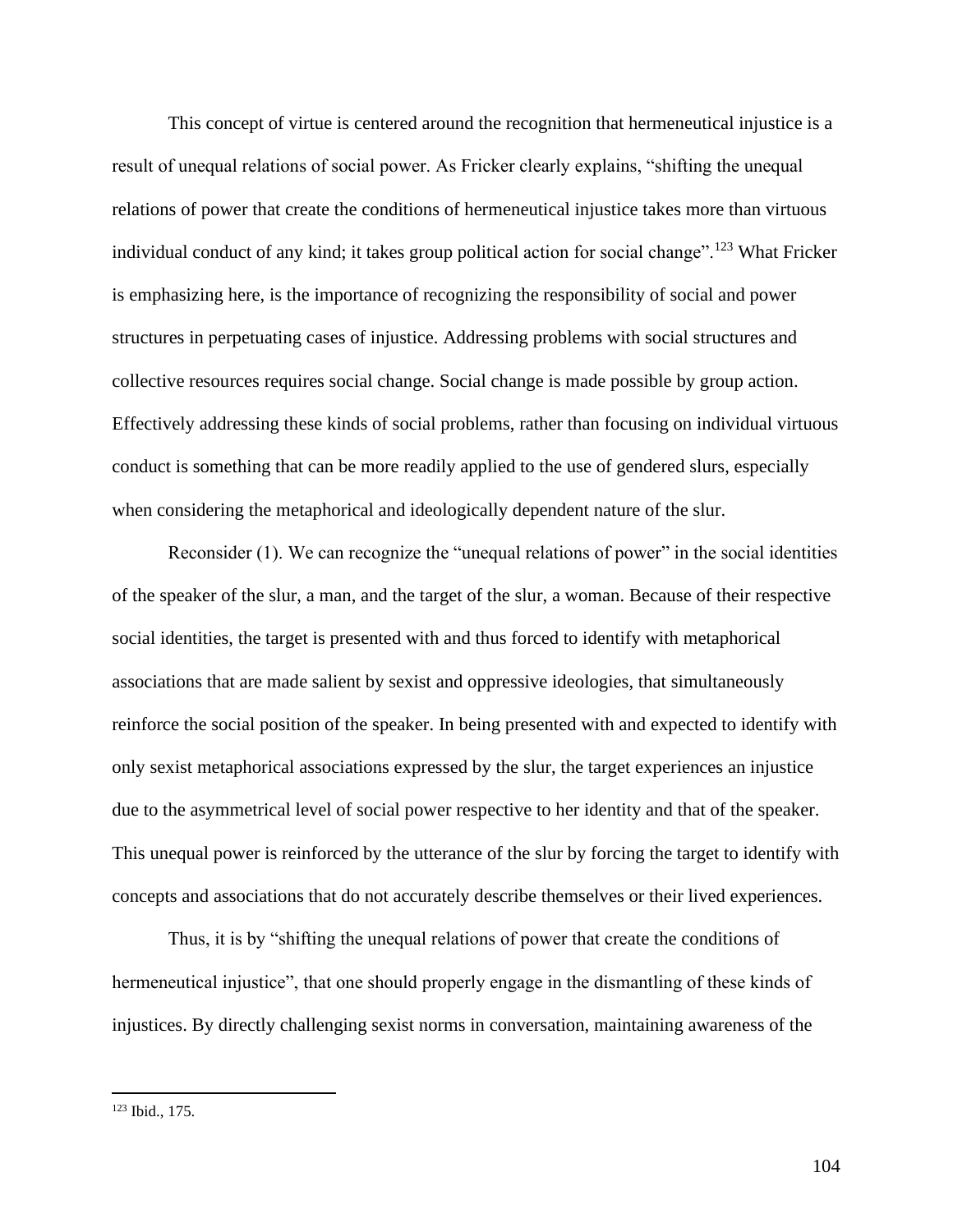variety of social identities and their respective levels of power, and encouraging widespread change, one can effectively confront, mitigate, and eventually eliminate cases of hermeneutical injustice that involve gendered slurs.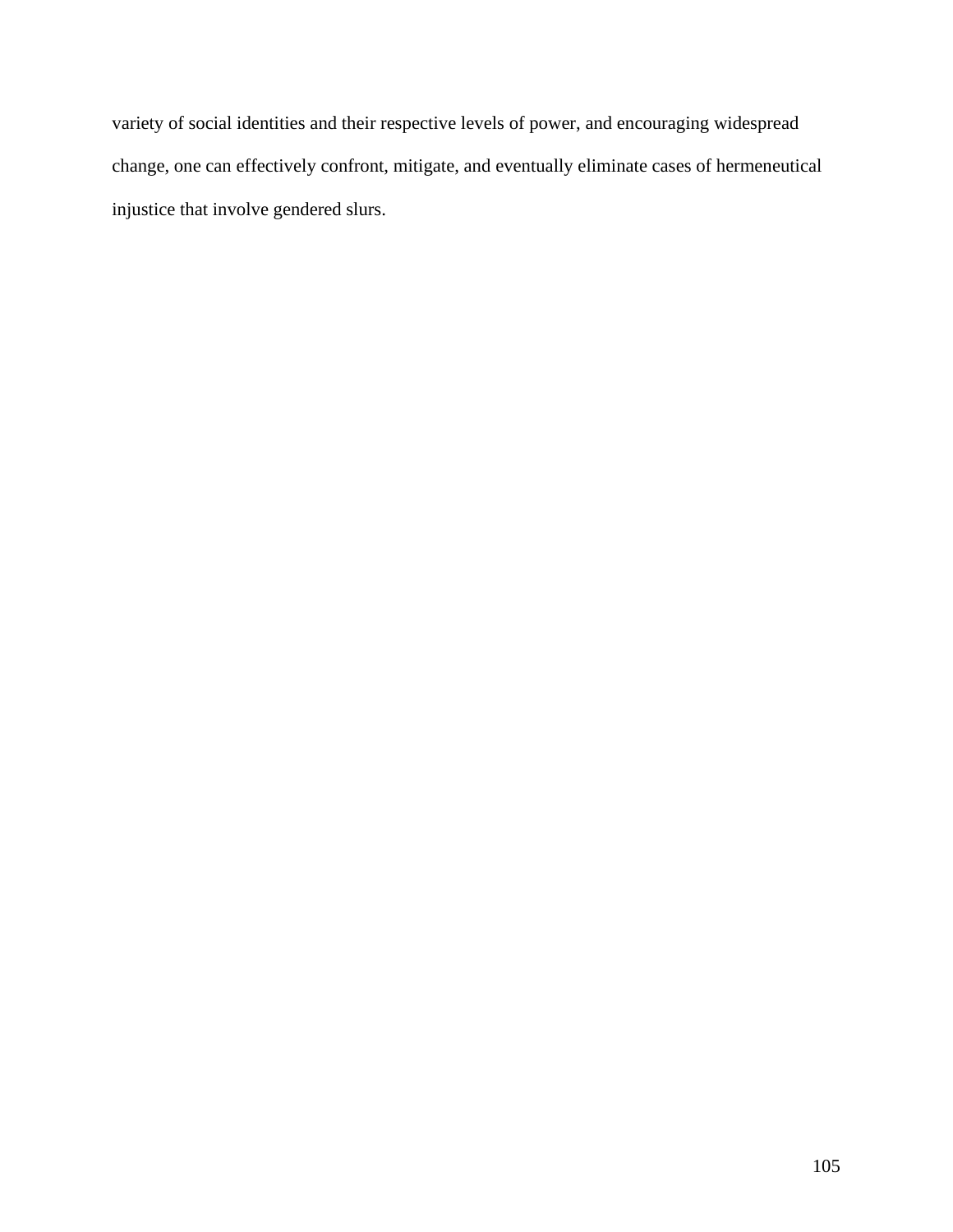## **Conclusion**

It has been my purpose, throughout this thesis, to develop, explain, and defend arguments that promote the serious consideration of gendered slurs as a highly influential and extremely important kind of expression of language. First, I argue that some gendered slurs are to be considered a kind of metaphor, as they share similar cognitive analyses. More specifically, I argue that gendered slurs are to be understood as linguistic structures that encompass all possible metaphorical interpretations. The gendered slur encompasses all metaphorical associations, yet only presents salient metaphorical associations to the listener. This is due to the relationship between gendered slurs and their corresponding ideologies. Not only does the gendered slur encompass all possible metaphorical associations, but the slur also serves as a mechanism which functions simultaneously to cause subjects to recognize themselves as having a particular social identity, and to reproduce sexist ideologies. Thus, for example, when a man calls a woman a "bitch", the woman, in trying to make sense of the statement, is called to recognize herself as have a social identity related to the sexist and ideology-reinforcing metaphorical associations that arise from the term 'bitch', such as the social identity of being an overly aggressive woman.

The second part of this thesis focuses on the ways in which my view on gendered slurs both fits into and challenges current theories on slurs with regard to a slur's variable offense. By comparing my view to that of Anderson and Lepore and Popa-Wyatt and Wyatt, I was able to highlight examples of contexts in which a gendered slur can offend that were not previously accounted for. This includes contexts where the discourse role that is meant to oppress the target does not typically fit the speaker. This is recognized in the case where a woman calls another woman a 'bitch', for example. The purpose of this section was to highlight the ways in which my

106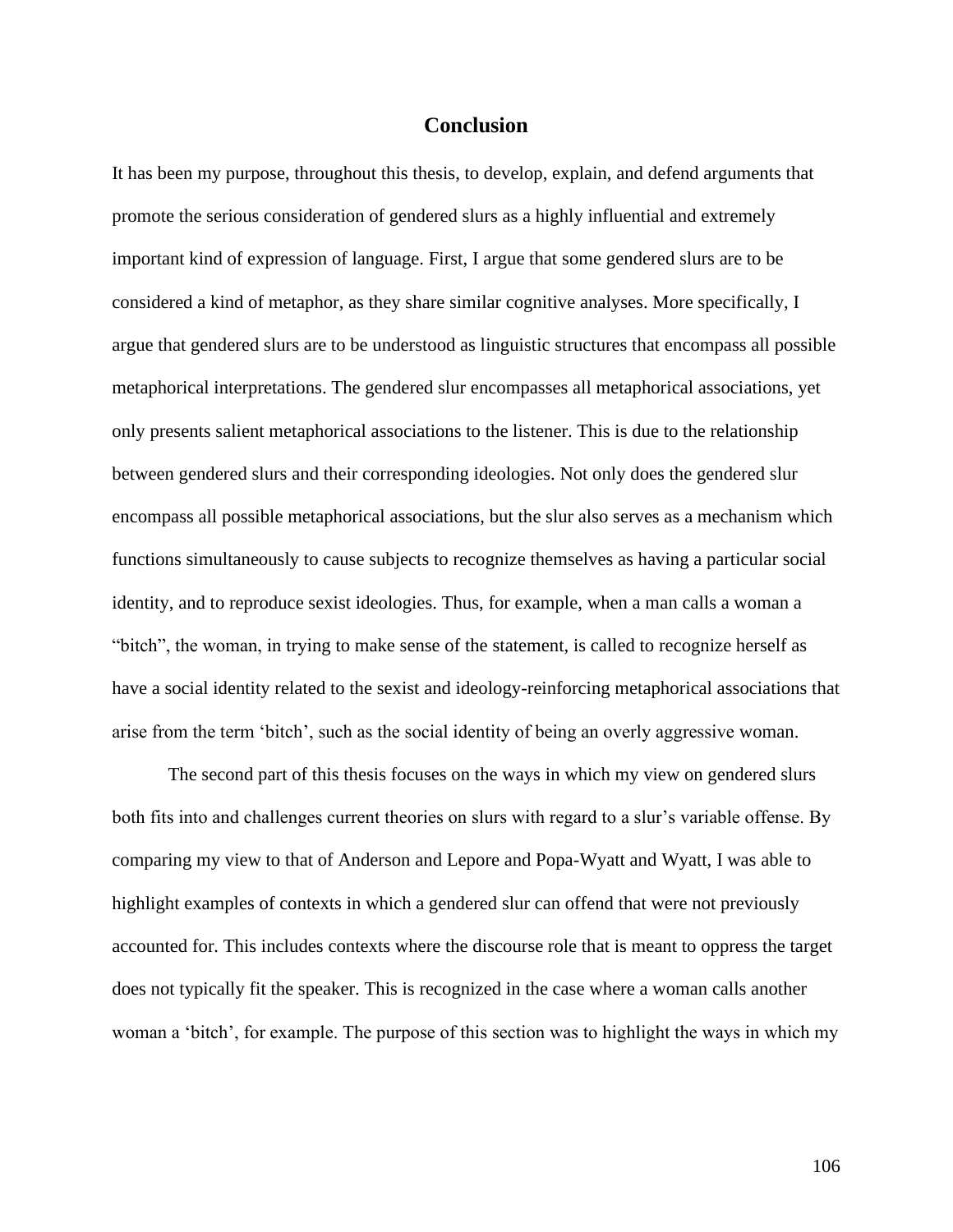view on gendered slurs can simultaneously account for concerns in existing literature, but also put forward and reveal unrecognized contexts in which a slur can offend.

Lastly, I focused on arguing for uses of gendered slurs to be considered a kind of hermeneutical injustice. In this section, I compared the paradigm case of hermeneutical injustice to a case involving a gendered slur and explored how central aspects of hermeneutical injustice could be identified in the case of a gendered slur. The aspects of hermeneutical injustice I focused mainly on included the obscurance of one's social experience, and the existence of a structural identity prejudice in the collective hermeneutical resource. After defending gendered slurs as a kind of hermeneutical injustice, I close the discussion with a conversation on what actions are to be taken to mitigate the effects of hermeneutical injustice involving gendered slurs.

The purpose of this thesis is to bring awareness to the oppressive nature of gendered slurs and the effects that this oppression has upon both individual members of a target social group and the group as a whole. Investigating the derivation of and processes behind a slur's offense is a productive starting point in understanding how one can best eliminate and resist further cases of injustice. One example of addressing the injustice that arises from the use of gendered slurs involves ongoing reclamatory efforts. The de-weaponizing of slurs that occurs as a result of these reclamatory projects can also be understood in terms of actions taken to prevent and mitigate the effects of hermeneutical injustice. Processes of reclamation involve the de-weaponization of language, and one way of addressing cases of hermeneutical injustice is to find ways of confronting the hermeneutical gap experienced by a target that defines the shared hermeneutical resources within a society. It is by addressing the gaps that reinforce the weaponized and offensive nature of gendered slurs that injustice is avoided.

107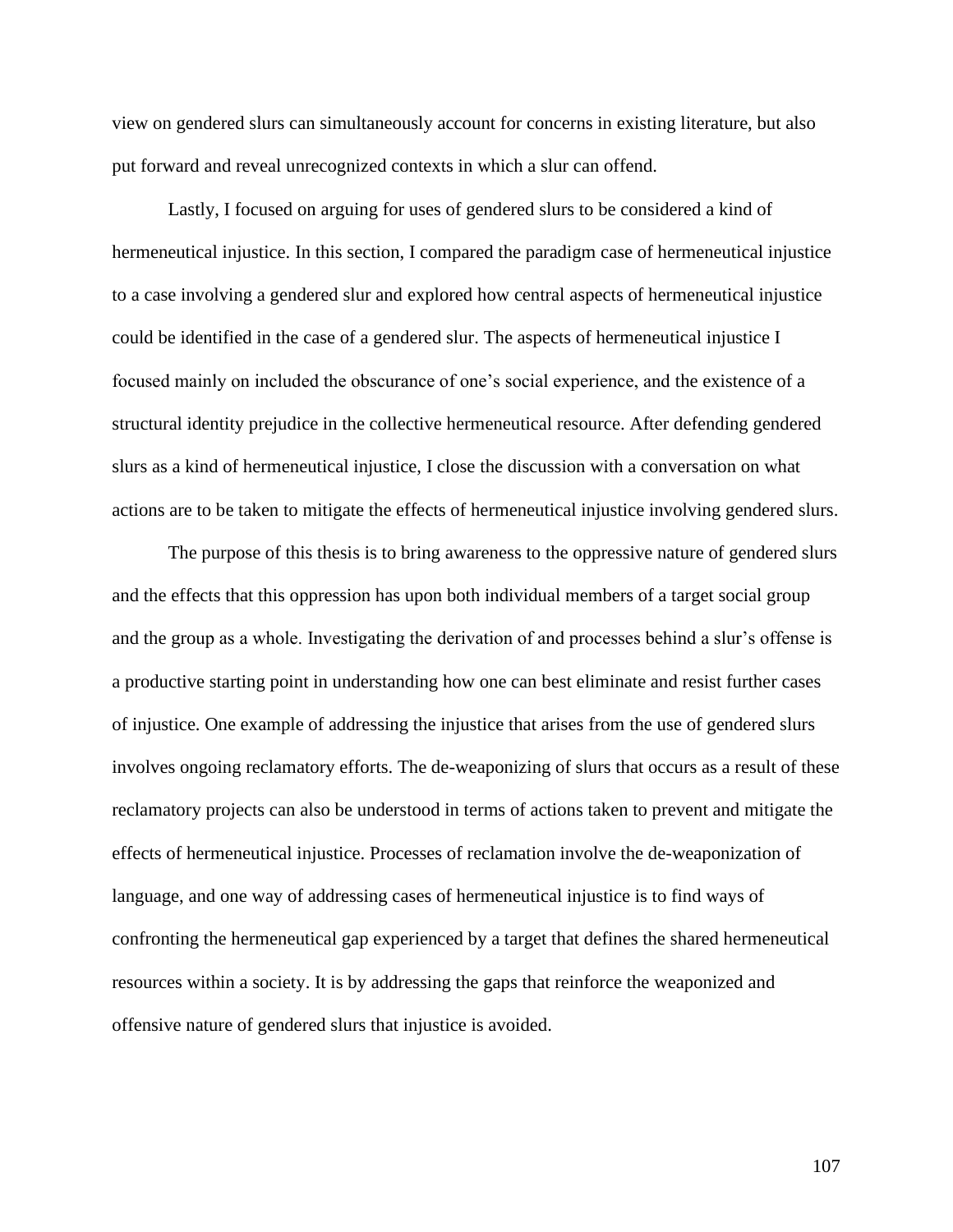We can gather from our discussions on how to address hermeneutical injustices, the epistemic impacts of gendered slurs, and the metaphorical nature of gendered slurs overall, that ways of mitigating the injustices do exist, and that they should be actively considered in order to minimize and eliminate the injustices and offense experienced by targets of gendered slurs.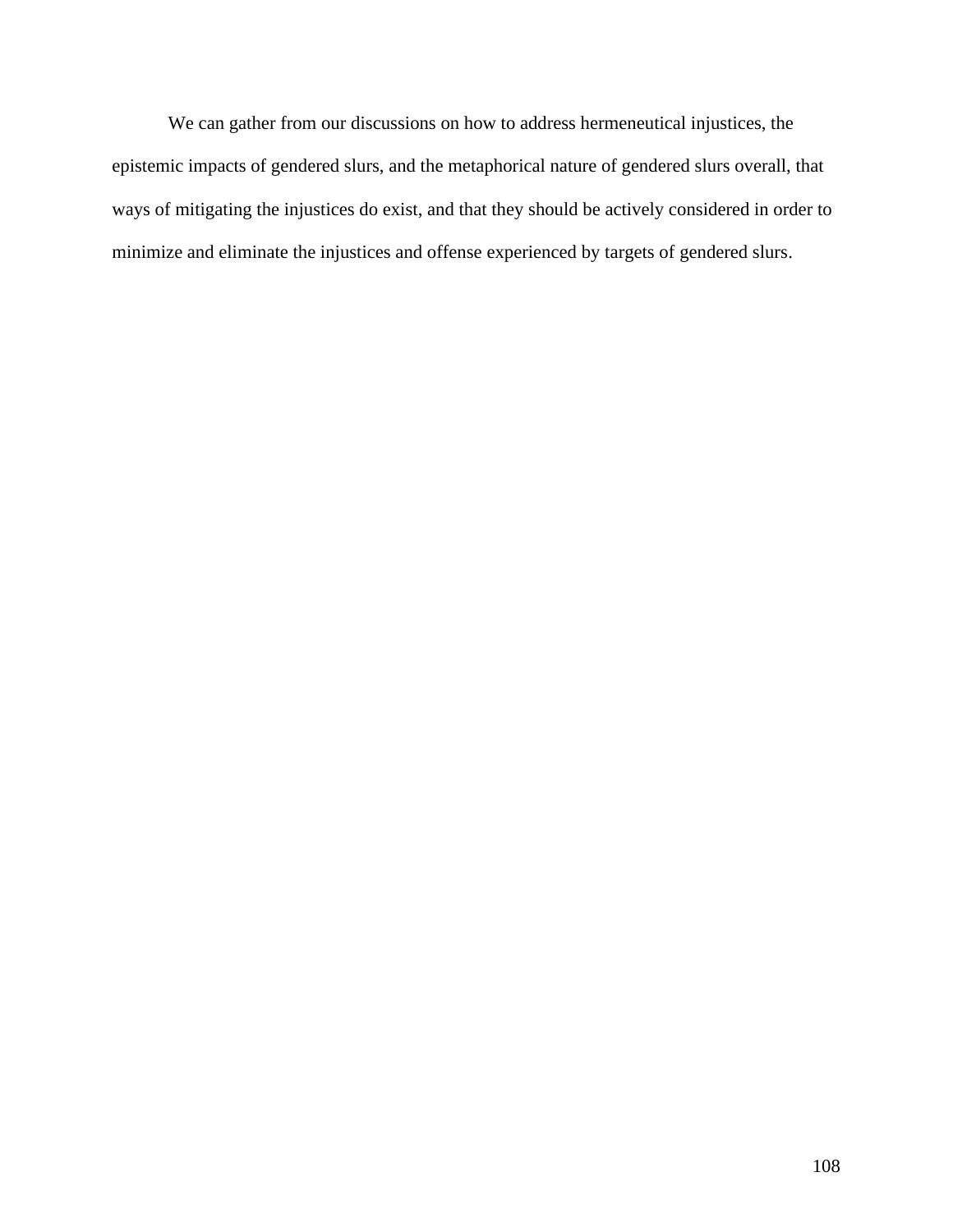## **Bibliography**

- Accurso, Kathryn. "Language Dominance/Linguistic Dominance", *Encyclopedia of Diversity and Social Justice*. Rowman & Littlefield, 2015, pp. 656-657.
- Anderson, Luvell, and Ernie Lepore. "Slurring Words." *Noûs*, vol. 47, no. 1, 2011, pp. 25–48., https://doi.org/10.1111/j.1468-0068.2010.00820.x.
- Anderson, Luvell, and Ernie Lepore. "What Did You Call Me? Slurs as Prohibited Words." *Analytic Philosophy*, vol. 54, no. 3, 2013, pp. 350–363., https://doi.org/10.1111/phib.12023.
- Ashwell, Lauren. "Gendered Slurs." *Social Theory and Practice*, vol. 42, no. 2, 2016, pp. 228– 239., https://doi.org/10.5840/soctheorpract201642213.
- Bennett, Jessica. "Monica Lewinsky and Why the Word Slut Is Still so Potent." *Time*, Time, 20 Mar. 2015, https://time.com/3752821/monica-lewinsky-ted2015-slut-play/.
- Black, Max. "XII.—Metaphor." *Proceedings of the Aristotelian Society*, vol. 55, no. 1, 1955, pp. 273–294., doi:10.1093/aristotelian/55.1.273.

Brownmiller, Susan. *In Our Time: Memoir of a Revolution*. Dial Press, 1999.

- Camp, Elisabeth. "Metaphor and That Certain 'Je Ne Sais Quoi.'" *Philosophical Studies*, vol. 129, no. 1, 2006, pp. 1–25., https://doi.org/10.1007/s11098-005-3019-5.
- Camp, Elisabeth. "Slurring Perspectives." *Analytic Philosophy*, vol. 54, no. 3, 2013, pp. 330– 349., https://doi.org/10.1111/phib.12022.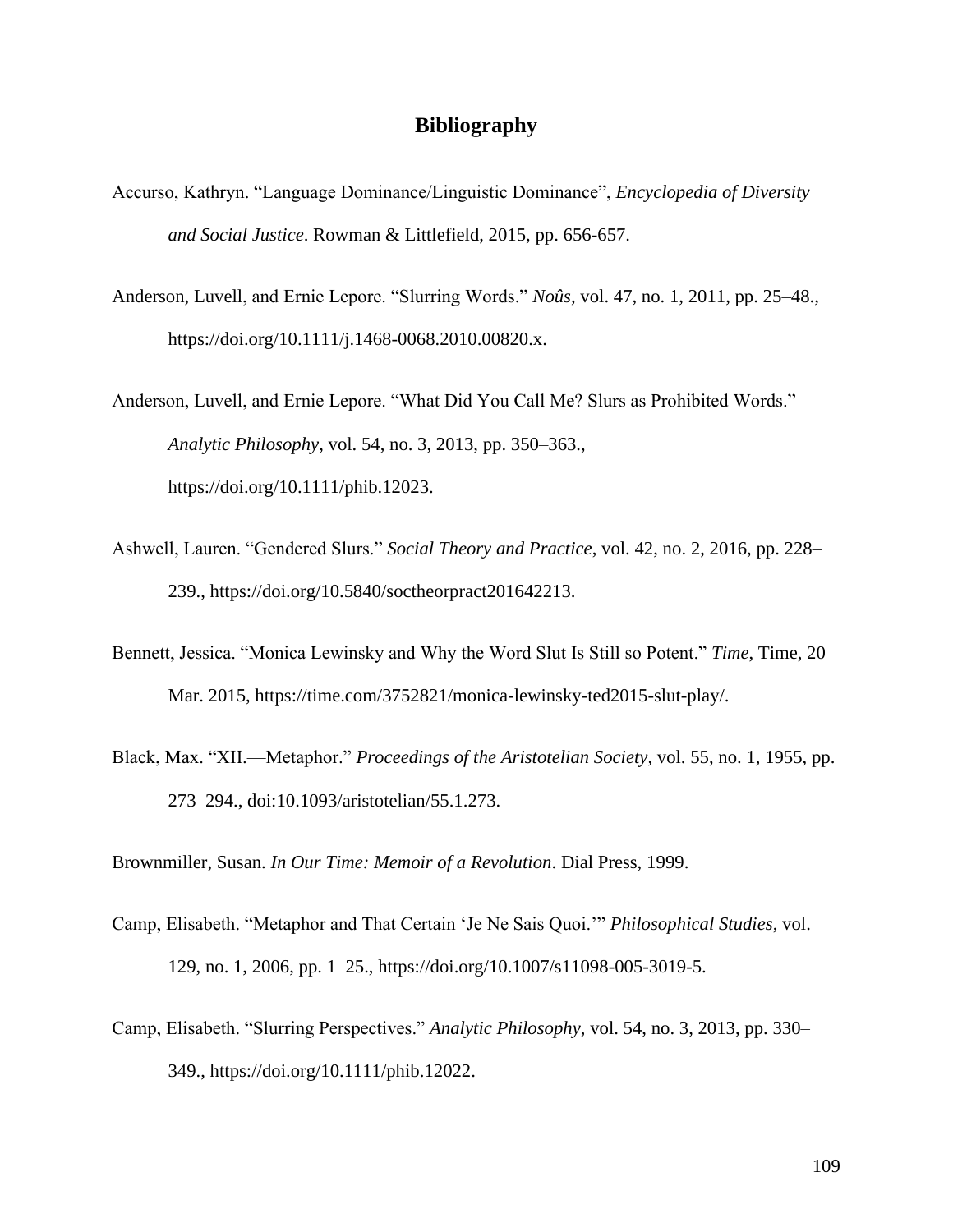Fricker, Miranda. *Epistemic Injustice: Power and the Ethics of Knowing*. Oxford University Press, 2011.

Frye, Marilyn. *The Politics of Reality: Essays in Feminist Theory*. Crossing Press, 2007.

- Ivy, Diana K., and Phil Backlund. *Genderspeak: Personal Effectiveness in Gender Communication*. Pearson/Allyn and Bacon, 2008.
- Jeshion, Robin. "Expressivism and the Offensiveness of Slurs." *Philosophical Perspectives*, vol. 27, no. 1, 2013, pp. 231–259., https://doi.org/10.1111/phpe.12027.
- Kukla, Quill R. "Slurs, Interpellation, and Ideology." *The Southern Journal of Philosophy*, vol. 56, 2018, pp. 7–32., https://doi.org/10.1111/sjp.12298.
- Lakoff, George, and Mark Johnson. "Conceptual Metaphor in Everyday Language." *The Journal of Philosophy*, vol. 77, no. 8, 1980, p. 453., https://doi.org/10.2307/2025464.

Lycan, William G. *Philosophy of Language: A Contemporary Introduction*. Routledge, 2019.

Mills, Sara. *Language and Sexism*. Cambridge University Press, 2008, p.1.

- Plemenitaš, Katja. "Metaphorical Elements in Gendered Slurs". *British and American Studies; Timisoara.* West University of Timisoara, vol. 23, 2017, pp. 207-217, 285.
- Popa-Wyatt, Mihaela, and Jeremy L. Wyatt. "Slurs, Roles and Power." *Philosophical Studies*, vol. 175, no. 11, 2017, pp. 2879–2906., https://doi.org/10.1007/s11098-017-0986-2.
- Rooney, Phyllis. "Gendered Reason: Sex Metaphor and Conceptions of Reason." *Hypatia*, vol. 6, no. 2, 1991, pp. 77–103., doi:10.1111/j.1527-2001.1991.tb01394.x.